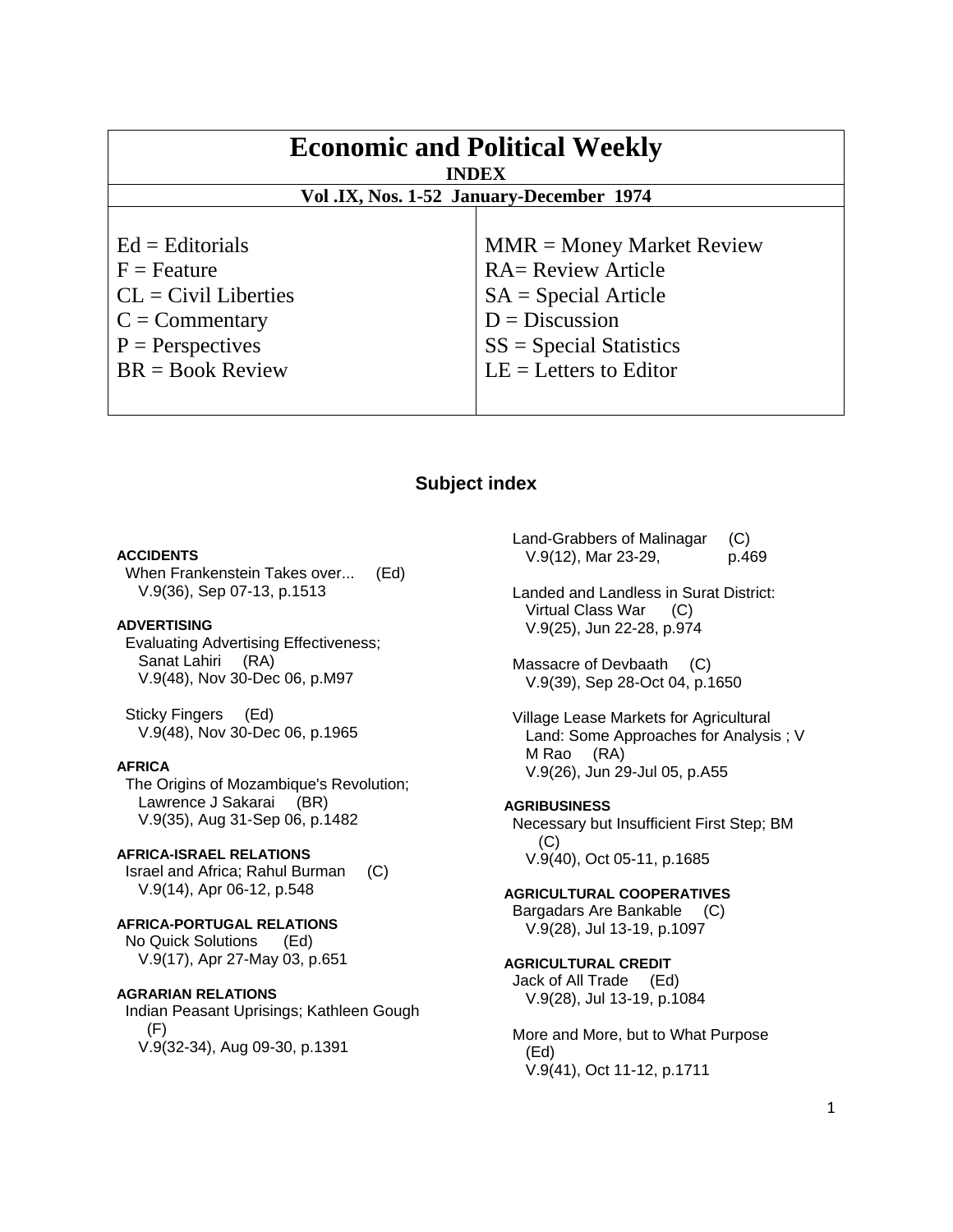### **AGRICULTURAL DEVELOPMENT AND GROWTH**

 The Uses of 'Drought' ; Amrita Rangaswami (SA) V.9(50), Dec 14-20, p.2069

### **AGRICULTURAL ECONOMICS**

 Farm Efficiency under Semi-Feudalism: A Critique of Marginalist Theories and Some Marxist Formulations; K Nirmal Chandra (F) V.9(32-34), Aug 09-30, p.1309

 Indian Peasant Uprisings; Kathleen Gough (F) V.9(32-34), Aug 09-30, p.1391

 Socio-Political Factors and Agricultural Policies; Hanumantha C H Rao (F) V.9(32-34), Aug 09-30, p.1285

# **AGRICULTURAL FINANCE**

 More and More, but to What Purpose (Ed) V.9(41), Oct 11-12, p.1711

#### **AGRICULTURAL GROWTH AND DEVELOPMENT**

 A Case of the Process of Tractorisation; N S Jodha (RA) V.9(52), Dec 28-31, p.A111

- Conflict of Social and Individual Objectives in Peasant Farming in Asia and Alternative Strategies of Agricultural Development ; N K Sarkar (SA) V.9(05), Feb 02-08, p.151
- Evaluation of Agricultural Development an Alternative Approach; Ramindar Singh and Frank A Wilson (SA) V.9(16), Apr 20-26, p.641
- Rs 700 Crores down the Drain (C) V.9(36), Sep 07-13, p.1527
- Some Aspects of Inter-Sectoral Resource Flow; Ranjit Sau (F) V.9(32-34), Aug 09-30, p.1277
- Tractorisation and Changes in Factor Inputs: A Case Study of Punjab; Kusum Chopra (RA) V.9(52), Dec 28-31, p.A110

### **AGRICULTURAL INCOME**

 A Tale of Two Committees (C) V.9(10), Mar 09-15, p.383

 Case of the Missing Tax (Ed) V.9(25), Jun 22-28, p.962

 Inequality of Farm Incomes: A Comment ; M L Dantwala and V M Rao (SA) V.9(20), May 18-14, p.801

 Inequality of Farm Incomes: A Study of Four Districts ; Pranab K Bardhan (SA) V.9(06-08), Feb 09-Mar 01, p.301

 Reactionary Role of User's Capital in Rural India; Pradhan H Prasad (F) V.9(32-34), Aug 09-30, p.1305

#### **AGRICULTURAL LABOUR**

 The Long Haul (Ed) V.9(16), Apr 20-26, p.615

 Continuity in Kerala ; Mohit Sen (C) V.9(22), Jun 01-07, p.857

 Landed and Landless in Surat District: Virtual Class War (C) V.9(25), Jun 22-28, p.974

 Mobilisation of Landless Labourers: Halpatis of South Gujarat ; Jan Breman (SA) V.9(12), Mar 23-29, p.489

 Population and Poverty; Bharat Jhunjhunwala (BR) V.9(27), Jul 06-12, p.1059

 Reactionary Role of User's Capital in Rural India; Pradhan H Prasad (F) V.9(32-34), Aug 09-30, p.1305

 Trends in Real Wage Rates of Agricultural Labourers ; A V Jose (RA) V.9(13), Mar 30-Apr 05, p.A25

### **AGRICULTURAL LAND**

 Two Perspectives on Redistribution of Land; V M Rao (RA) V.9(13), Mar 30-Apr 05, p.A2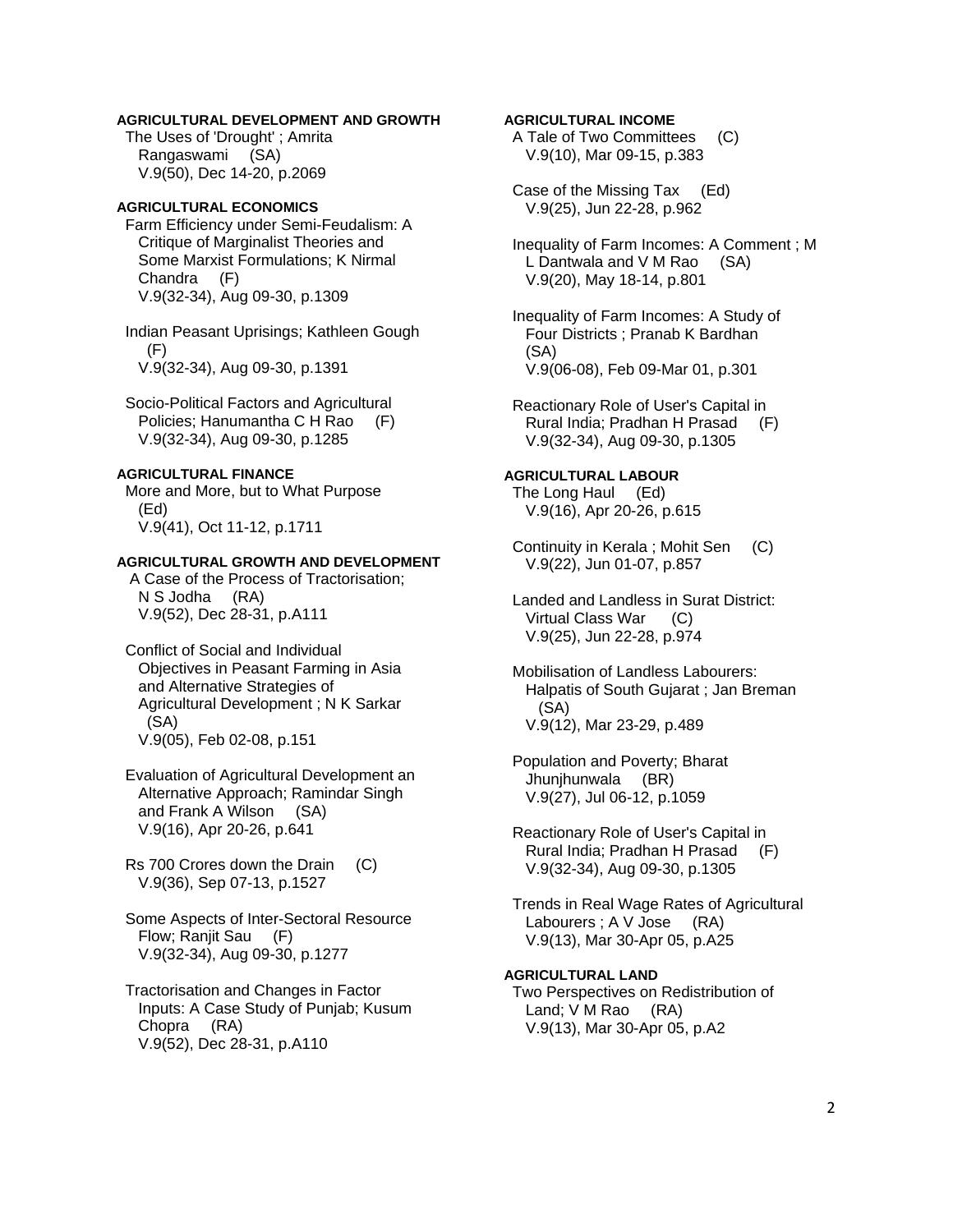## **AGRICULTURAL LAND**

Village Lease Markets for Agricultural Land: Some Approaches for Analysis ; V M Rao (RA) V.9(26), Jun 29-Jul 05, p.A55

# **AGRICULTURAL PLANNING AND POLICY**

 Ineffective Show-Pieces (C) V.9(10), Mar 09-15, p.385

 More and More, but to What Purpose (Ed) V.9(41), Oct 11-12, p.1711

 Small Farmers' Development Agency: Experience in Surat District; Mahendra D Desai (SA) V.9(31), Aug 03-08, p.1245

 Whistling in the Dark (C) V.9(30), Jul 27-Aug 02, p.1179

### **AGRICULTURAL PRICES**

 Economics and Politics of Growing Grass; Gautam Appa (C) V.9(52), Dec 28-31, p.2137

 Full Circle (C) V.9(35), Aug 31-Sep 06, p.1471

 The Gold Rush (Ed) V.9(38), Sep 21-27, p.1596

 Inexorable Downgrade (Ed) V.9(40), Oct 05-11, p.1679

 The Money Plants (C) V.9(40), Oct 05-11, p.1686

 Towards a More Stable Grain Price Policy; Sandee J and Saini G R (RA) V.9(52), Dec 28-31, p.A106

 Twice-Blessed; C ?N Vakil and P R Brahmananda (LE) V.9 (36), Sep 07-13, p.1515

Without Plan or Calculation (C) V.9 (10), Mar 09-15, p.387

 Working Capital and Credit Needs of Foodgrains Distribution in India; D K Desai and V Ramachandran (SA) V.9(29), Jul 20-26, p.1159

Wrong Target ; Mohit Sen (C) V.9(30), Jul 27-Aug 02, p.1182

# **AGRICULTURAL PRICES COMMISSION**

 Despair and Desperation (C) V.9(38), Sep 21-27, p.1606

 Falling in Line (Ed) V.9(12), Mar 23-29, p.457

 Necessary but Insufficient First Step; BM (C) V.9(40), Oct 05-11, p.1685

**AGRICULTURAL PRODUCTION**  Back to the IMF (C) V.9(06-08), Feb 09-Mar 01, p.171

 Calcutta Diary ; AM (F) V.9(03), Jan 19-25, p.47

 Conflicts and Contradictions in the 'Green Revolution': The Case of Tamil Nadu ; Joan P Mencher (SA) V.9(06-08), Feb 09-Mar 01, p.309

 Contractors' Opera; Amrita Rangaswami (LE) V.9(23), Jun 08-14, p.884

 Contribution of Research and Extension to Productivity Change in Indian Agriculture; Rakesh Mohan (RA) V.9(39), Sep 28-Oct 04, p.A97

 Cumulating Imbalances (Ed) V.9(01-02), Jan 12-18, p.2

 The Cut on Luck; Romesh Thapar (F) V.9(38), Sep 21-27, p.1601

 End of the Wheat Bonanza? (C) V.9(10), Mar 09-15, p.393

 Farm Efficiency under Semi-Feudalism: A Critique of Marginalist Theories and Some Marxist Formulations; K Nirmal Chandra (F) V.9(32-34), Aug 09-30, p.1309

 HYV: Missing Dimensions ; N S Jodha (BR) V.9(24), Jun 15-21, p.949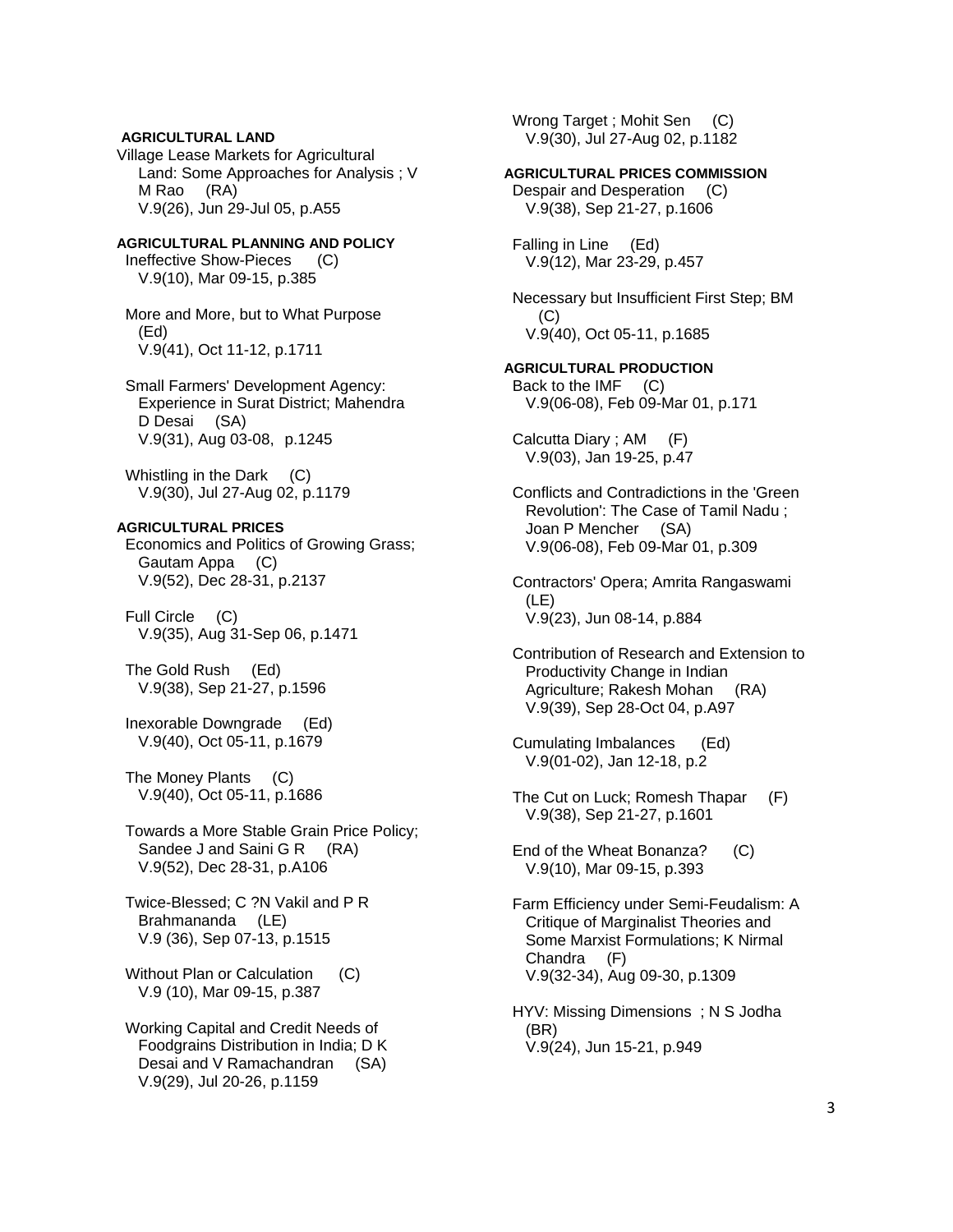#### **AGRICULTURAL PRODUCTION**

 HYV: Missing Dimensions ; N S Jodha (BR) V.9(24), Jun 15-21, p.949

 Impact of Education on Farm Production ; Baldev Singh (RA) V.9(39), Sep 28-Oct 04, p.A92

 Ineffective Show-Pieces (C) V.9(10), Mar 09-15, p.385

 Inequality of Farm Incomes: A Study of Four Districts ; Pranab K Bardhan (SA) V.9(06-08), Feb 09-Mar 01, p.301

 Less Painful Each Time? (Ed) V.9(01-02), Jan 12-18, p.4

 Limits of New Technology (Ed) V.9(30), Jul 27-Aug 02, p.1170

 The Money Plants (C) V.9(40), Oct 05-11, p.1686

 Notes on Farm Size and Productivity ; Krishna Bharadwaj (RA) V.9(13), Mar 30-Apr 05, p.A11

 Pre-Harvest Loss of Rice Due to Field Rodents ; Subodh Kumar Roy (RA) V.9(26), Jun 29-Jul 05, p.A66

 The Programme That Crashed (C) V.9(42), Oct 19-25, p.1765

Without Plan or Calculation (C) V.9(10), Mar 09-15, p.387

# **AGRICULTURAL RESAERCH**  Restructuring the ICAR (Ed)

V.9(44), Nov 02-08, p.1836

 Carrot for Rich Farmers, Stick for Farm Workers (Ed) V.9(42), Oct 19-25, p.1755

 Restructuring the ICAR (Ed) V.9(44), Nov 02-08, p.1836

**AGRICULTURAL STATISTICS**  The Programme That Crashed (C) V.9(42), Oct 19-25, p.1765

**AGRICULTURAL TAXATION**  Case of the Missing Tax (Ed) V.9(25), Jun 22-28, p.962 The Ineffective Spirit (C) V.9(29), Jul 20-26, p.1139 Requiem for the AHT (Ed) V.9(22), Jun 01-07, p.881 **AGRICULTURAL TECHNOLOGY**  HYV: Missing Dimensions ; N S Jodha (BR) V.9(24), Jun 15-21, p.949 HYV: Missing Dimensions ; N S Jodha (BR) V.9(24), Jun 15-21, p.949 Ineffective Show-Pieces (C) V.9(10), Mar 09-15, p.385 Inequality of Farm Incomes: A Study of Four Districts ; Pranab K Bardhan (SA) V.9(06-08), Feb 09-Mar 01, p.301 **AGRICULTURAL WAGES**  The Long Haul (Ed) V.9(16), Apr 20-26, p.615 Bounty to Farmers (C) V.9(14), Apr 06-12, p.546 Carrot for Rich Farmers, Stick for Farm Workers (Ed) V.9(42), Oct 19-25, p.1755 Continuity in Kerala ; Mohit Sen (C) V.9(22), Jun 01-07, p.857 Trends in Real Wage Rates of Agricultural Labourers ; A V Jose (RA) V.9(13), Mar 30-Apr 05, p.A25 **AGRICULTURE**  Cult of Crash Programmes (Ed) V.9(44), Nov 02-08, p.1833 Whistling in the Dark (C) V.9(30), Jul 27-Aug 02, p.1179 World Food Crises (F)

V.9(44), Nov 02-08, p.1876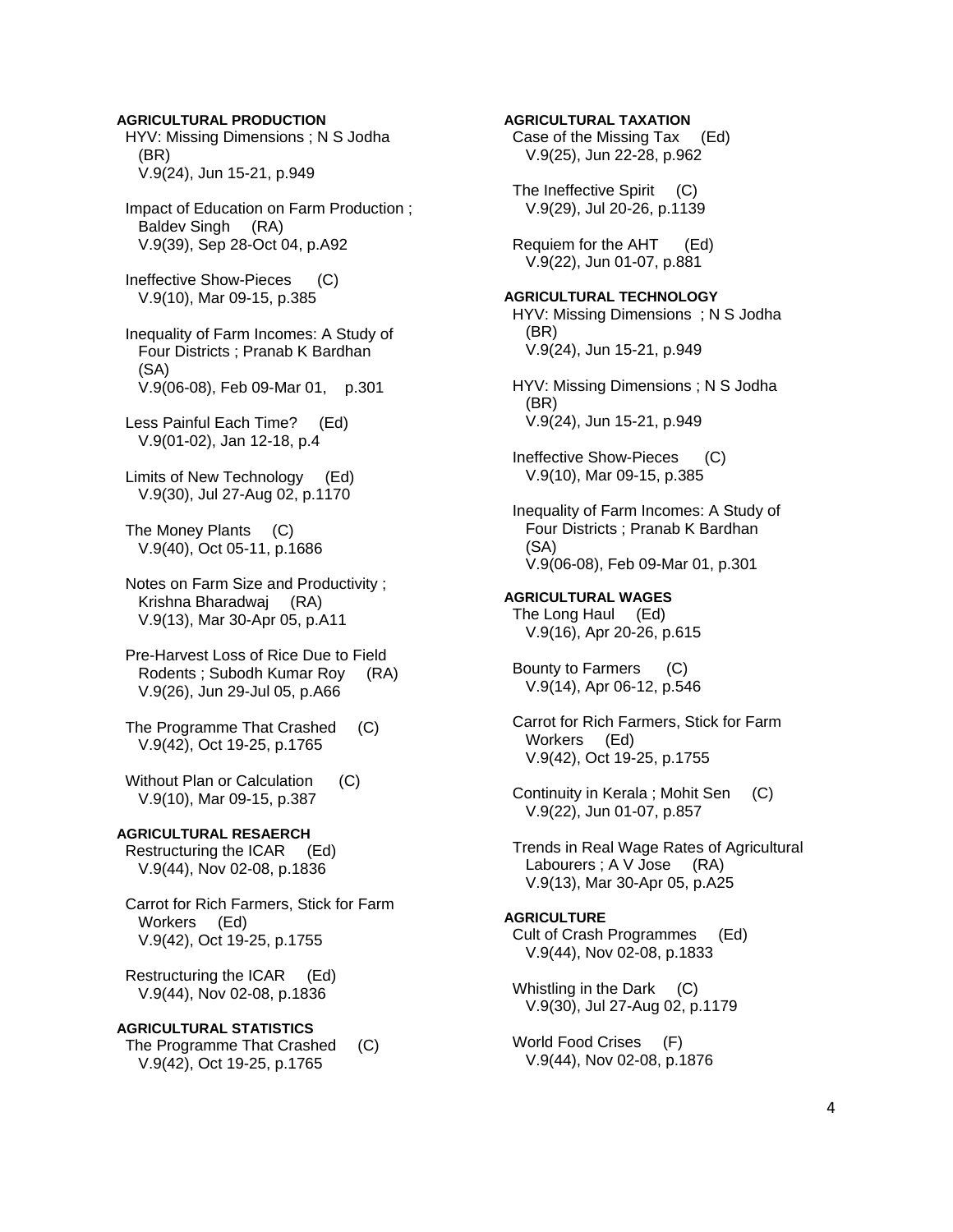### **AGRICUTURAL PLANNING AND POLICY**

 Socio-Political Factors and Agricultural Policies; Hanumantha C H Rao (F) V.9(32-34), Aug 09-30, p.1285

#### **AHMEDABAD**

 Anatomy of Urban Riots: Ahmedabad 1973 ; Ghanshyam Shah (SA) V.9(06-08), Feb 09-Mar 01, p.233

**AIR TRANSPORT** 

 New Fashions in Indian Airlines (C) V.9(16), Apr 20-26, p.627

#### **AKALI DAL**

 Taxing the Rich without Hurting Them (C) V.9(24), Jun 15-21, p.942

### **ALL INDIA RADIO**

 Calcutta Diary; AM (F) V.9(25), Jun 22-28, p.967

# **ANDHRA PRADESH**

 Andhra Rests; Mohit Sen (C) V.9(17), Apr 27-May 03, p.667

 Deep Malaise; HD (BR) V.9(23), Jun 08-14, p.903

 Making a Village: An Andhra Experiment; Amrita Rangaswami (C) V.9(36), Sep 07-13, p.1524

More than Legal Aid; MR (C) V.9(17), Apr 27-May 03, p.666

 New Uses of a Colonial Law ; MR (C) V.9(24), Jun 15-21, p.940

 Scheduled Castes in Andhra: Some Aspects of Social Change; Uma Ramaswamy (SA) V.9(29), Jul 20-26, p.1153

 Self-Identity among Scheduled Castes: A Study of Andhra; Uma Ramaswamy (SA) V.9(47), Nov 22-29, p.1959

What of Andhra: Mohit Sen (C) V.9(47), Nov 22-29, p.1939

### **ANTHROPOLOGY**

 Misleading Preoccupations ; Uma Ramaswamy (BR) V.9(48), Nov 30-Dec 06, p.1983

#### **ARAB COUNTRIES-ISRAEL RELATIONS**

 The Arab Cause in Modern Terms ; A G Noorani (BR) V.9(16), Apr 20-26, p.633

 The Arab Cause in Modern Terms ; A G Noorani (BR) V.9(16), Apr 20-26, p.633

 The Crisis Within; Mohammed Ayoob (C) V.9(06-08), Feb 09-Mar 01, p.193

 Israel's Communists ; Surendra Bhutani (C) V.9(16), Apr 20-26, p.631

 Of Troglodytes and Arabs (Ed) V.9(01-02), Jan 12-18, p.5

### **ARBITERATION**

 A Matter of Definition (Ed) V.9(4), Nov 23-29, p.1925

### **ARMAMENTS**

 Arms Race Getting Hotter (BR) V.9(41), Oct 12-18, p.1731

### **ARMED FORCES**

 Whither the Paris Peace Accords; Lajpat Rai (C) V.9(49), Dec 07-13, p.2013

### **ASEAN COUNTRIES**

 A Blueprint for Neutrality; Pran Chopra (F) V.9(47), Nov 22-29, p.1941

 Discarding Alien Curtains; G P Deshpande (C) V.9(24), Jun 15-21, p.943

#### **ASIA**

 Conflict of Social and Individual Objectives in Peasant Farming in Asia and Alternative Strategies of Agricultural Development ; N K Sarkar (SA) V.9(05), Feb 02-08, p.151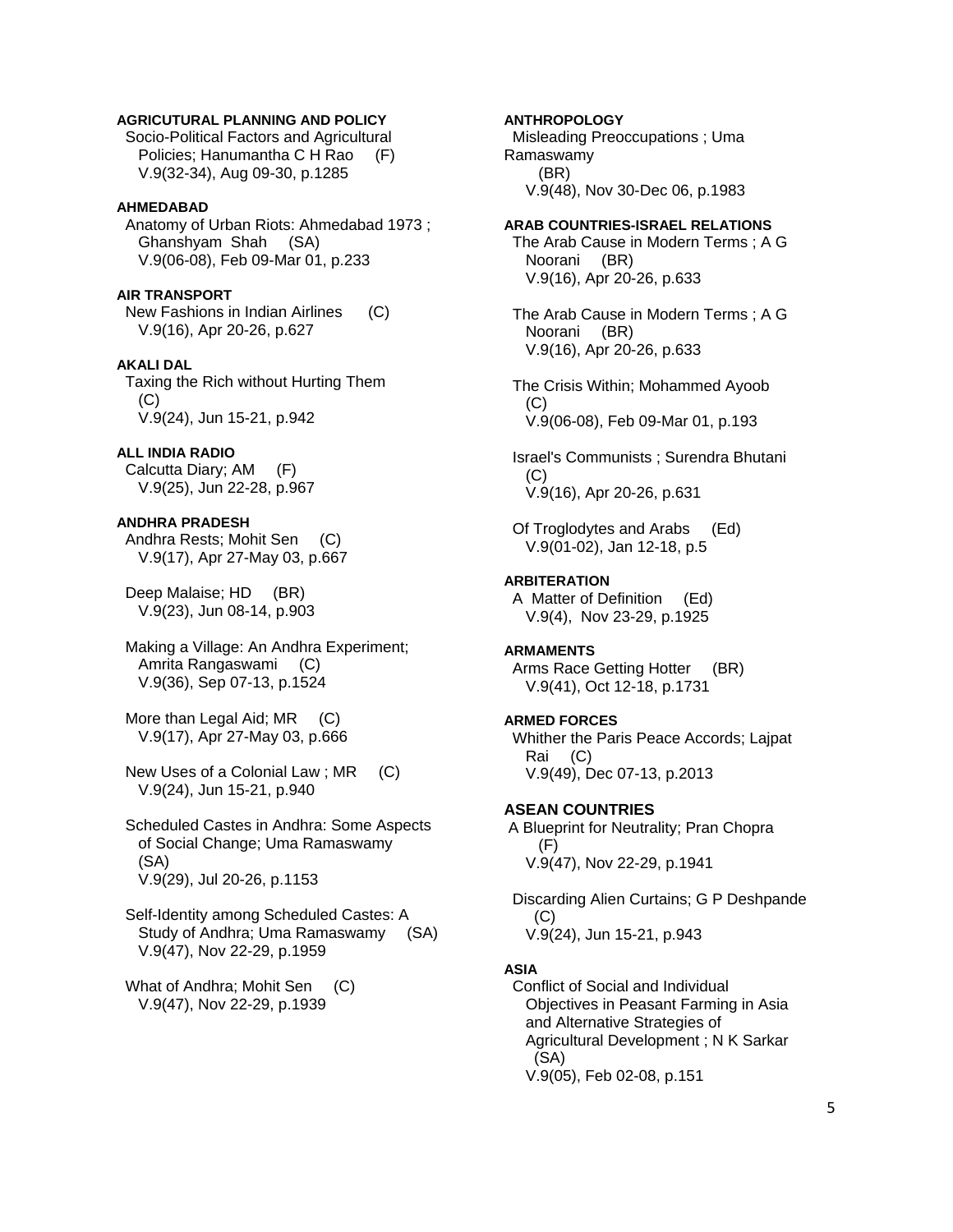# **ASIA**

 Through Tolerant Western Eyes...; Jai Nimbkar (BR) V.9(26), Jun 29-Jul 05, p.1023

# **ASIAN DEVELOPMENT BANK**

 Borrowed Sensitivities (Ed) V.9(29), Jul 20-26, p.1127

 Neo-Colonialism at Asian Development Bank Meeting ; Harish Chandola (C) V.9(21), May 25-31, p.821

#### **ASSAM**

 Another Major Shadow (Ed) V.9(09), Mar 02-08, p.340

More Elections; M S Prabhakar (C) V.9 (06-08), Feb 09-Mar 01, p.181

 Students Fill the Vacuum; B K Bhattacharyya (C) V.9(27), Jul 06-12, p.1056

### **ASSEMBLY ELECTION**

 Changing Pattern of Inter-Party Competition in Uttar Pradesh: An Analysis of the 1974 Election; V B Singh (F) V.9(32-34), Aug 09-30, p.1421

 Trial in Kerala (C) V.9(51), Dec 21-27, p.2092

### **AZAMGARH**

 Party Fortunes in the UP Election: The Case of Azamgarh; V B Singh (SA) V.9(06-08), Feb 09-Mar 01, p.225

### **BALANACE OF PAYMENT**

 Back Seat for SDRs (C) V.9(44), Nov 02-08, p.1847

 Balance of Payments Quicksands (Ed) V.9(32-34), Aug 09-30, p.1263

 Coming Home to Roost (C) V.9(09), Mar 02-08, p.349

 Costly Face-Saving (Ed) V.9(10), Mar 09-15, p.374

 The Data Lag (Ed) V.9(50), Dec 14-20, p.2038  Industrial Countries' Reserves Decline (Ed) V.9(10), Mar 09-15, p.416

 Investment Is Always Expendable (Ed) V.9(14), Apr 06-12, p.533

 Living on Borrowed Money (C) V.9(42), Oct 19-25, p.1763

 Trade Balance and Balance of Payments in Fifth Plan: Growth Prospects, Capacity Constraints and Policies ; Angus Hone (SA) V.9(06-08), Feb 09-Mar 01, p.291

 World Raw Materials Trade: Trends and Forecast for 1974-1980 ; Angus Hone (SA) V.9(11), Mar 16-22, p.437

### **BALANCE SHEETS**

 Cash Working Capital vs Balance Sheet Working Capital: An Analysis Based on Four Cases ; S K Chakraborty (RA) V.9(10), Mar 09-15, p.M11

#### **BANDHS**

 Culmination of a Set Drama (C) V.9(38), Sep 21-27, p.1603

 Revolt in Slow Motion; Arvind Narayn Das  $(C)$ V.9(50), Dec 14-20, p.2049

#### **BANGKOK**

 A Bangkok Diary; AM (F) V.9(52), Dec 28-31, p.2121

Old Force in New Grab; Harish Chandola  $(C)$ V.9(42), Oct 19-25, p.1773

 Preparing for Democracy; Harish Chandola  $(C)$ V.9(03), Jan 19-25, p.56

#### **BANGLADESH**

 The People: Enemies of the Government ; MR (C) V.9(09), Mar 02-08, p.361

 Flattering to Deceive (Ed) V.9(03), Jan 19-25, p.43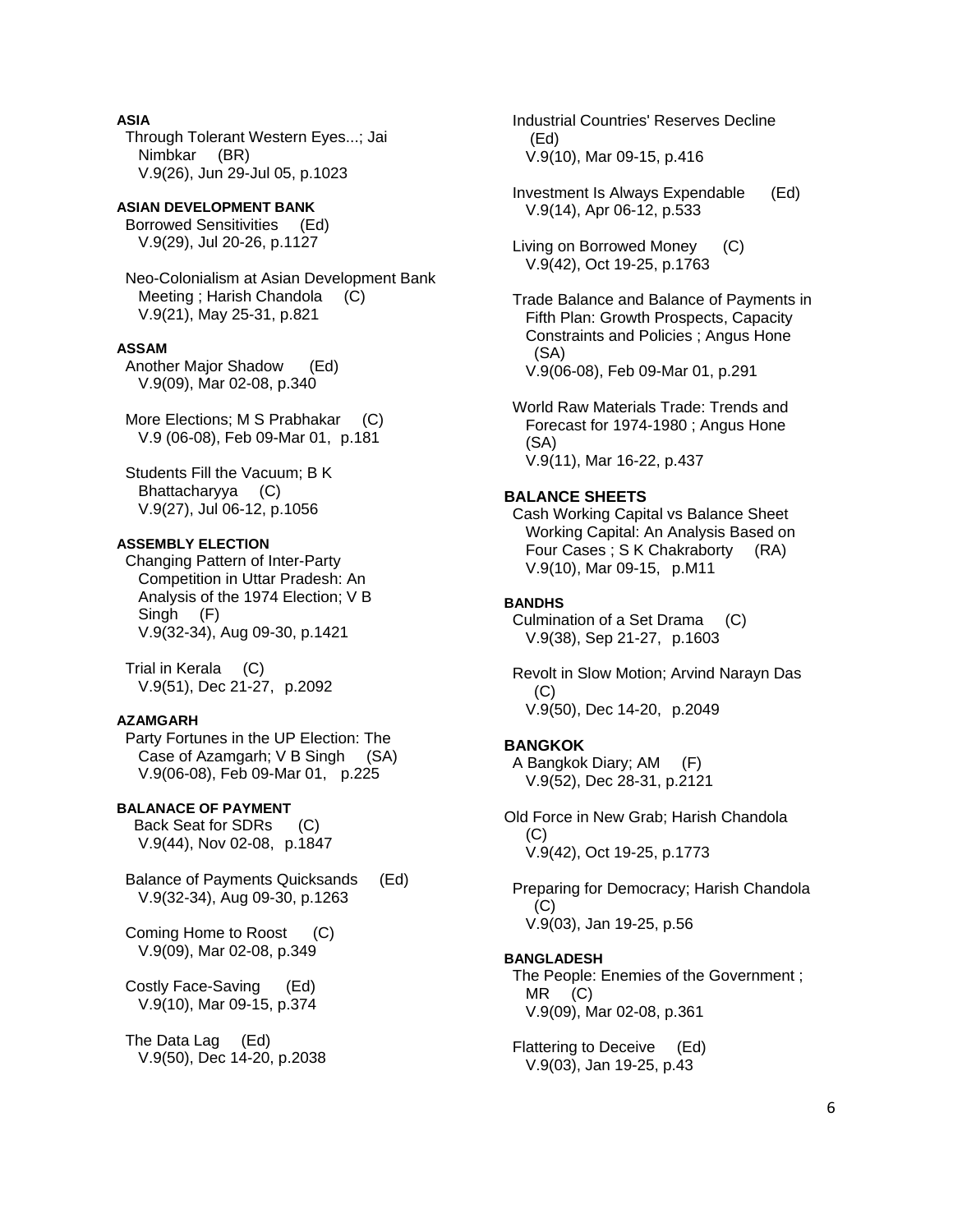### **BANGLADESH-PAKISTAN RELATIONS**

 Faith, Hope and Poverty; Harish Chandola  $(C)$ V.9(29), Jul 20-26, p.1144

#### **BANK LOANS**

 Bargadars Are Bankable (C) V.9(28), Jul 13-19, p.1097

Dear Money, Indeed! (C) V.9(12), Mar 23-29, p.470

 Dear Money, Indeed!; C S Ramachandran (LE) V.9(16), Apr 20-26, p.616

 How Exclusive? (Ed) V.9(19), May 11-17, p.744

 Neo-Colonialism at Asian Development Bank Meeting ; Harish Chandola (C) V.9(21), May 25-31, p.821

#### **BANK NATIONALIZATION**

 Calcutta Diary; AM (F) V.9(16), Apr 20-26, p.617

#### **BANKRUPTCY**

 On the Verge of Bankruptcy (Ed) V.9(39), Sep 28-Oct 04, p.1636

### **BANKS AND BANKING**

 The Credit Authorisation Scheme: Some Problem Areas in Its Implementation ; B G Shah (SA) V.9(14), Apr 06-12, p.565

 Administrative Remoteness in Branch Banking; Tushar K Das (SA) V.9(21), May 25-31, p.M43

 Calcutta Diary; AM (F) V.9(16), Apr 20-26, p.617

 Credit Policy, Interest Rates, Central Banking and All That: A Comment; Suraj B Gupta (SA) V.9(27), Jul 06-12, p.1071

Dear Money, Indeed! (C) V.9(12), Mar 23-29, p.470

 Dear Money, Indeed!; C S Ramachandran (LE) V.9(16), Apr 20-26, p.616

 Fictitious Cut in Deficit Financing (C) V.9(19), May 11-17, p.751

 How Exclusive? (Ed) V.9(19), May 11-17, p.744

 Neo-Colonialism at Asian Development Bank Meeting ; Harish Chandola (C) V.9(21), May 25-31, p.821

 Plugging the Leaks (C) V.9(03), Jan 19-25, p.55

 Pricing of Safe Deposit Locker Service; Paul Mampilly (RA) V.9(48), Nov 30-Dec 06, p.M87

 Profitability of Nationalised Banks; Sampat P Singh (RA) V.9(35), Aug 31-Sep 06, p.M67

 Some More Tinkering (C) V.9(14), Apr 06-12, p.541

 Some New Light (C) V.9(51), Dec 21-27, p.2087

#### **BEEDI INDUSTRY**  Beedi Workers of Sinnar (C) V.9(24), Jun 15-21, p.945

#### **BENGAL**

 Calcutta Diary; AM (F) V.9(06-08), Feb 09-Mar 01, p.169

 European Monopoly Corporations and Indian Entrepreneurships, 1913-1922: Early Politics of Coal in Eastern India ; Ratna Ray and Rajat Ray (SA) V.9(21), May 25-31, p.M53

#### **BHUTAN**

 External Insurance? (Ed) V.9(22), Jun 01-07, p.847

### **BHUTAN-NEPAL RELATIONS**

 A Growing Minority (Ed) V.9(26), Jun 29-Jul 05, p.995

#### **BIHAR**

 'National' Calculations (Ed) V.9(23), Jun 08-14, p.883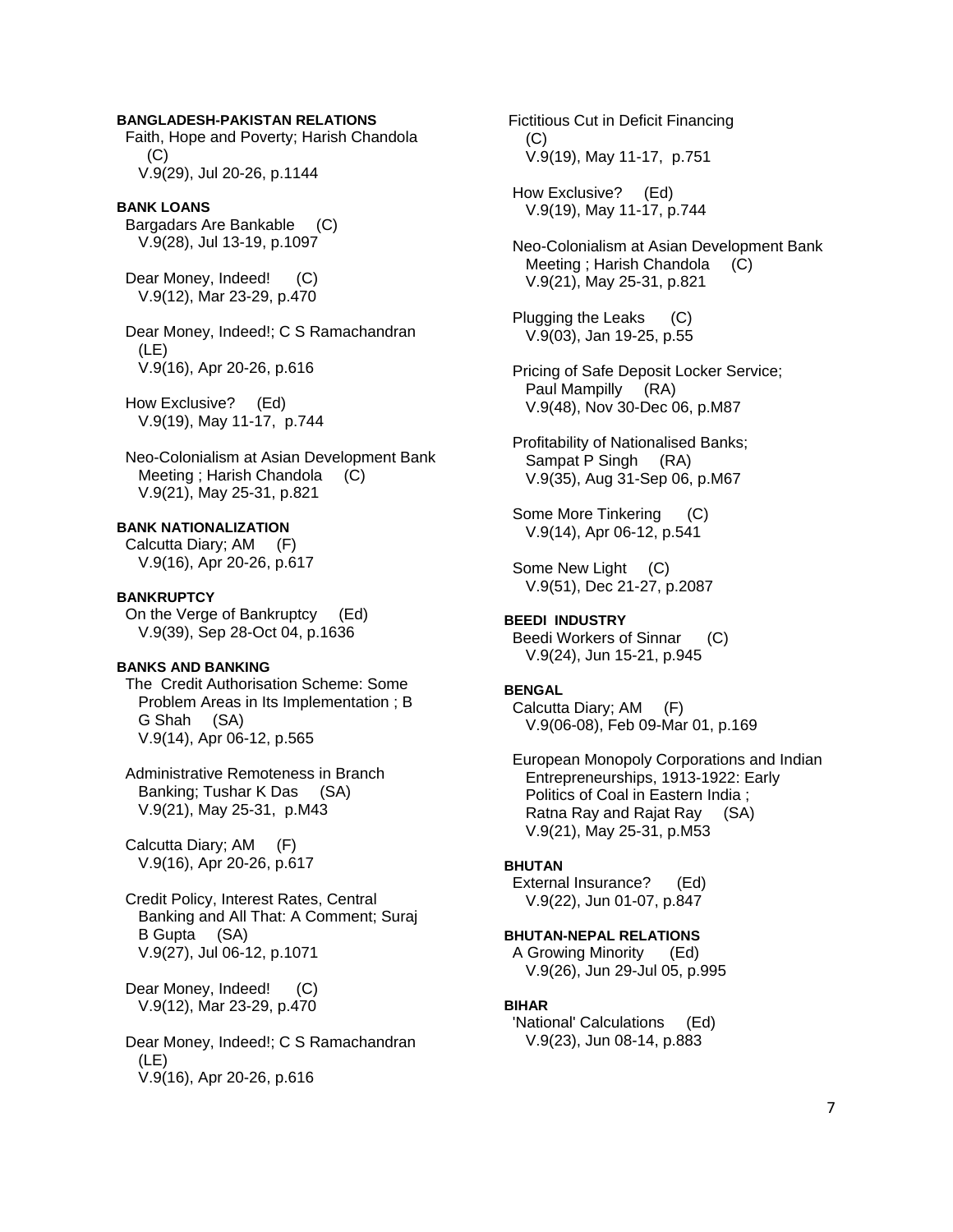**BIHAR**  The Bamboo Tubewell: A Low Cost Device for Exploiting Ground Water; P S Appu (RA) V.9(26), Jun 29-Jul 05, p.A63 A Flood of Doubt and Hope; Naryan Arvind Das (C) V.9(37), Sep 14-20, p.1564 Misleading Quiet; Arvind Narayan Das (C) V.9(31), Aug 03-08, p.1223 Politicisation of Middle Class Youth; Narendra Panjwani (C) V.9(38), Sep 21-27, p.1604 Revolt in Slow Motion; Arvind Narayn Das (C) V.9(50), Dec 14-20, p.2049 Romance That Will Fade (Ed) V.9(44), Nov 02-08, p.1837 Six Blind Men; Sudhir Sonalkar (C) V.9(52), Dec 28-31, p.2136 **BIOGAS**  Bio-Gas Plants: Prospects, Problems and Tasks; C R Prasad, Krishna K Prasad and A K N Reddy (F) V.9(32-34), Aug 09-30, p.1347 **BLACK MONEY**  In India's Life and Part of It (Ed) V.9(41), Oct 12-18, p.1709 Politicians and Elections ; Romesh Thapar (F) V.9(43), Oct 26-Nov 01, p.1798 Smugglers and What Else; Romesh Thapar (F) V.9(39), Sep 28-Oct 04, p.1639 **BOMBAY**  Atrocities on Dalit Panthers ; Navroz Mody (LE) V.9(03), Jan 19-25, p.44 Attack on Dalit Panthers (C) V.9(03), Jan 19-25, p.51

 Come the Fire.... (C) V.9(31), Aug 03-08, p.1219 Facts, Fortunes, Bodies (Ed) V.9(03), Jan 19-25, p.43 Political Mobilisation and Ethnicity among Adi-Dravidas in a Bombay Slum; Owen M Lynch (SA) V.9(39), Sep 28-Oct 04, p.1657 Shah's Writ Here Too? (Ed) V.9(15), Apr 13-19, p.574 **BOOKS REVIEWED**  Allen, Ted and Sydney Gordon: "The Scalpel, the Sword (The Story of Dr Norman Bethune)" V.9(39), Sep 28-Oct 04, p.1655 Amnesty International: "Amnesty International: Annual Report, 1973-74" V.9(45-46), Nov 9-22, p.1898 Antulay, A R: "Appointment of a Chief Justice " V.9(01-02), Jan 12-18 p.24 Baig, M R A: "The Muslim Dilemma in India" V.9(35), Aug 31-Sep 06, p.1481 Basum, Sajal: "West-Bengal-The Violent Years" V.9(48), Nov 30-Dec 06 p.1983 Bhagwati, Jagdish (Ed): "Economics and World Order" V.9(28), Jul 13-19, p.1106 Bhatia, B: "History and Social Development; Vol I: Elites in Modern India" V.9(37), Sep 14-20, p.1577 Boserup, Ester: "Woman's Role in Economic Development" V.9(23), Jun 08-14, p.901 Chaube, S C: "Hill Politics in North-East India" V.9(47), Nov 22-29, p.1945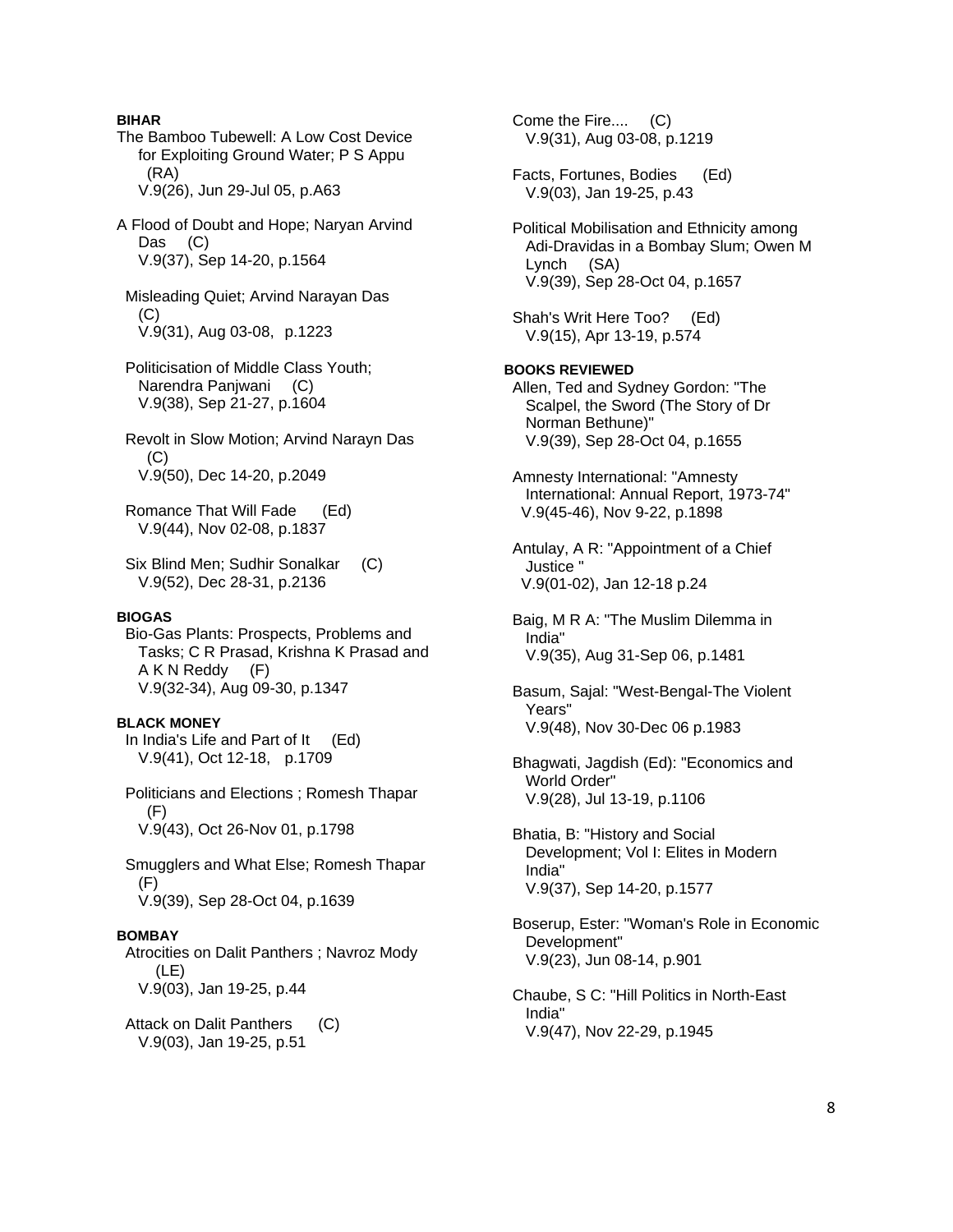**BOOKS REVIEWED**  Chishti, Sumitra: "India's Trade with East Europe " V.9(03), Jan 19-25, p.57

 Chitnis, Suma: "Literacy and Educational Enrolment among the Scheduled Castes of Maharashtra " V.9(21), May 25-31, p.827

 Davis, Horace B: "Nationalism and Socialism: Marxist and Labour Theories of Nationalism to 1917" V.9(36), Sep 07-13, p.1537

 Duckworth: "Amnesty International Report on Torture" V.9(12), Mar 23-29, p.477

 Erdman, Howard L: "Politics and Economic Development in India" V.9(29), Jul 20-26, p.1151

 Gallagher, John; Gordon Johnson and Anil Seal: "Locality, Povince and Nation: Essays on Indian Politics: 1870to1940" V.9(45-46), Nov 9-22, p.1897

 Government of India: "Report of the Commissioner for Scheduled Castes and Scheduled Tribes, 1971-72 and 1972-73" V.9(42), Oct 19-25, p.1775

 Gunawardana, Lionel: "Amalgamation of Primary Co-operatives: The Japanese Experience" V.9(18), May 04-10, p.720

 Hegde, K S: "Crisis in Indian Judiciary" V.9(01-02), Jan 12-18, p.24

 Heineback, Bo: "Oil and Security" V.9(51), Dec 21-27, p.2095

 ICSSR: "A Survey of Research in Sociology and Social Anthropology Vol III" V.9(48), Nov 30-Dec 06, p.1983

 Institute for Palestine Studies: "Report of the Secretary-General under Security Council Resolution of April 20, 1973" V.9(16), Apr 20-26, p.633

 Kapur, Harish: "The Soviet Union and the Emerging Nations: A Case Study of Soviet Policy Towards India" V.9 (16), Apr 20-26, p.633

 Karnik, V B: "Indian Labour: Problems and Prospects" V.9 (50), Dec 14-20, p.2059

 Khusro, A M: "Economics of Land Reforms and Farm Size in India" V.9 (18), May 04-10, p.719

 Kumaramangalam, S: "Judicial Appointments " V.9 (01-02), Jan 12-18, p.24

 Mah, Feng-Hwa: "Foreign Trade of Mainland China" V.9(40), Oct 05-11, p.1693

 Mahar, Michael (Ed): "The Untouchables in Contemporary India" V.9(29), Jul 20-26, p.1148

 Maheshwar, B L (Ed): "Centre-State Relations in the Seventies" V.9(50), Dec 14-20, p.2059

 Majumdar, Bani: "Central Banks and Treasuries" V.9(44), Nov 02-08, p.1853

 Mamdani, Mahmood: "The Myth of Population Control" V.9(27), Jul 06-12, p.1059

 Mandelbaum, David G: "Society in India (Vol:1)Continuity and Change(Vol:2) Change and Continuity" V.9(22), Jun 01-07, p.863

Mehta, Balraj: "Crisis of Indian Economy" V.9(29), Jul 20-26, p.1151

 Mies, Maria: "Indische Frauen zwischen Patriarchat and Chacengleichheit: Rollenkonflikte Studierender and berufstatiger Frauen Indian Women between Patriarchy and Equity of Oppotunities: Role Conflicts of Studying and Working Women" V.9(41), Oct 12-18, p.1733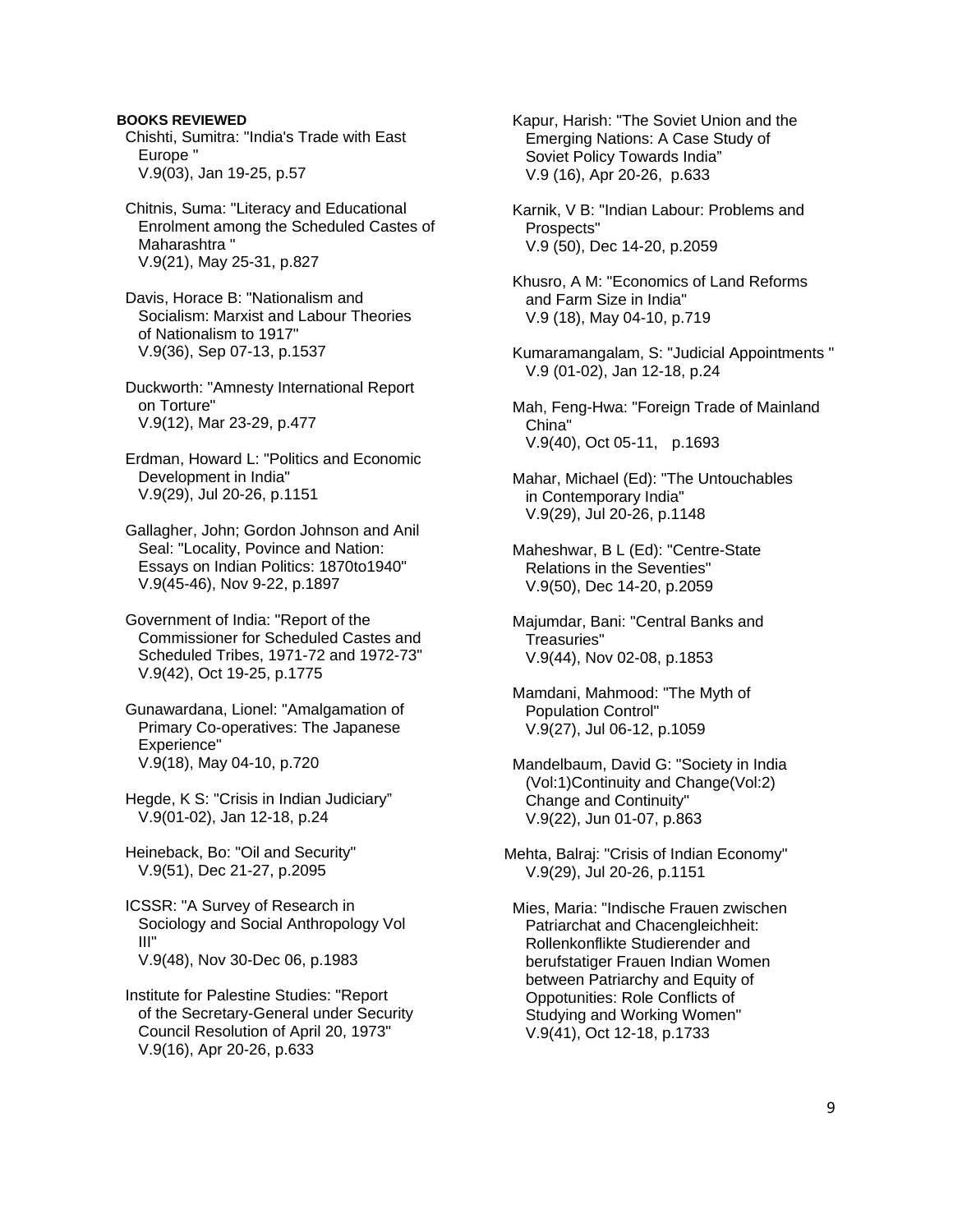### **BOOKS REVIEWED**

- Mitra, S P: "The Appointment of the Chief Justice, the Government and the Supreme Court " V.9(01-02), Jan 12-18, p.24
- Mohan Ram: "Politics of Sino-Indian Confrontation " V.9(09), Mar 02-08, p.363

 Musallam, Sami: "United Nations Resolutions on Palestine, 1947-1972 " V.9(16), Apr 20-26, p.633

- Palmer, Ingrid: "Science and Agricultural Production" V.9(24), Jun 15-21, p.949
- Palmer, Ingrid: "Food and New Agricultural Technology" V.9(24), Jun 15-21, p.949
- Quraishi, Z M: "Struggle for Rashtrapati Bhavan: A Study of Presidential Elections" V.9(30), Jul 27-Aug 02, p.1186
- Rahman, A: "Anatomy of Science " V.9(11), Mar 16-22, p.435
- Ramanadham, V V (Ed): "Pricing and Investment in Public Enterprises" V.9(49), Dec 07-13, p.2023
- Rangnekar, Sharu: "In the Wonderland fo Indian Mangers" V.9(27), Jul 06-12, p.1061
- Roy, Binoy K: "US Infiltration in Indian Education " V.9(05), Feb 02-08, p.136
- Sen, S P (Ed): "Historians and Historiography in Modern India " V.9(14), Apr 06-12, p.553
- Singh, Mohinder: "Co-operatives in Asia" V.9(28), Jul 13-19, p.1108
- Sowell, Thomas: "Say's Law: An Historical Analysis" V.9(14), Apr 06-12, p.555

 Subrahmanian, K K: "Import of Capital and Technology: A Study of Foreign Collaboration in Indian Industry" V.9(26), Jun 29-Jul 05 p.1019

 Sundarayya, P: "Telengana People's Struggle and Its Lessons " V.9(23), Jun 08-14 p.903

 Vagiswari, Alladi: "Income Earning Trends and Social Status of the Harijan Community in Tamil Nadu" V.9(05), Feb 02-08 p.135

 Wirsing, Giselher: "The Indian Experiment, Key to Asia's Future" V.9(26), Jun 29-Jul 05 p.1023

 Zahir, Mohammad: "Public Expenditure and Income Distribution " V.9(04), Jan 26-Feb 01 p.99

### **BRITISH RULE**

 Over a Century of Tyranny; S D Kulkarni (C) V.9(10), Mar 09-15, p.389

 Relevance of Raja Rammohan Roy: Some Moral Implications ; Sudhir Chandra (P) V.9(21), May 25-31, p.823

### **BUDDHADEVA BOSE**

 Calcutta Diary ; AM (F) V.9(13), Mar 30-Apr 05, p.502

#### **BUDDHISM**

 The Fire This Time (Ed) V.9(16), Apr 20-26, p.616

#### **BUDDHISTS**

 Broken Statue, Smashed Heads, Burnt Shops ; Anil Awachat (C) V.9(19), May 11-17, p.754

 Interview with the Dalai Lama; Brahmanand Mishra (C) V.9(12), Mar 23-29, p.474

Well of Violence (C) V.9(11), Mar 16-22, p.432

#### **BUDGET**

 Back to the IMF (C) V.9(06-08), Feb 09-Mar 01, p.171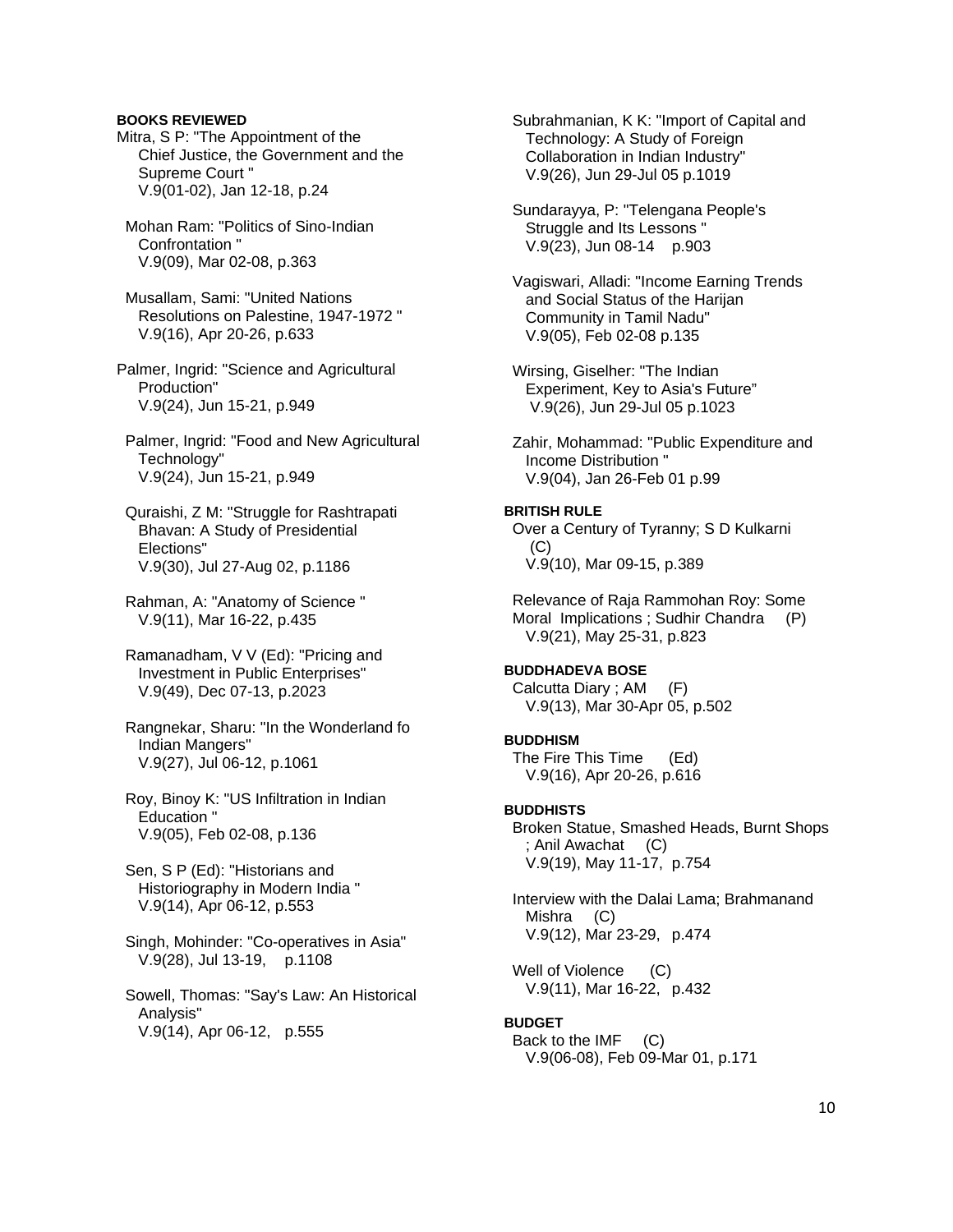**BUDGET**  Calcutta Diary; AM (F) V.9(10), Mar 09-15, p.381

**BUDGET, STATES-1974-1975**  Case of the Missing Tax (Ed) V.9(25), Jun 22-28, p.962

### **BUDGET, UNION**

 Calcutta Diary ; AM (F) V.9(09), Mar 02-08, p.345

 Fudging - and Worse (Ed) V.9(09), Mar 02-08, p.337

#### **BUDGET, UNION-1974-1975**

 A Tale of Two Committees (C) V.9(10), Mar 09-15, p.383

 Ever-Rising Deficit (Ed) V.9(39), Sep 28-Oct 04, p.1633

 Growth, Equity and the Budget (SA) V.9(10), Mar 09-15, p.409

 A Matter of Credibility (Ed) V.9(32-34), Aug 09-30, p.1261

 Requiem for the AHT (Ed) V.9(22), Jun 01-07, p.881

 Tax Concession as a Remedy for Evasion ; A K Das Gupta (SA) V.9(22), Jun 01-07, p.875

 The Vanishing Plan (Ed) V.9(27), Jul 06-12, p.1045

### **BUREAUCRACY**

 Blood Brothers (Ed) V.9(11), Mar 16-22, p.418

 No Escape from the Economic Tangle; Romesh Thapar (F) V.9(29), Jul 20-26, p.1130

#### **BUSINESS AND POLITICS**

 Calcutta Diary; AM (F) V.9(35), Aug 31-Sep 06, p.1465

### **BUSINESSMEN**

 Futility of Tax Incentives (Ed) V.9(16), Apr 20-26, p.613

**CALCUTTA**  The Game of Nations (Ed) V.9(19), May 11-17, p.745 Calcutta Diary; AM (F) V.9(30), Jul 27-Aug 02, p.1175 Calcutta Diary; AM (F) V.9(36), Sep 07-13, p.1521 Calcutta Diary ; AM (F) V.9(22), Jun 01-07, p.850 Dramatic Happenings; MB (C) V.9(41), Oct 12-18, p.1727 **CAPITAL EXPENDITURE**  Capital Expenditures in Corporate Sector Forecast for 1974; C Rangarajan (RA) V.9(35), Aug 31-Sep 06, p.M58 **CAPITAL FORMATION**  Revised Estimates of National Product, Saving and Capital Formation (RA) V.9(25), Jun 22-28, p.979 **CAPITAL GOODS**  Wages of Foreign Collaboration ; K R Bhattacharya (BR) V.9(26), Jun 29-Jul 05, p.1019 **CAPITALISM**  Capitalist Path and All That; Ranjit Sau (RA) V.9(15), Apr 13-19, p.589 Non-Capitalist Path and All That; Ranjit Sau (RA)

 On Value, Capital and Capitalism ; Ranjit Sau (SA) V.9(06-08), Feb 09-Mar 01, p.241

V.9(15), Apr 13-19, p.589

 Russia from Proletarian Revolution to Social Imperialism; Rohini Banaji (SA) V.9(06-08), Feb 09-Mar 01, p.255

 World Crisis, Class Struggle and 1984; Andre Gundre Frank (P) V.9(50), Dec 14-20, p.2055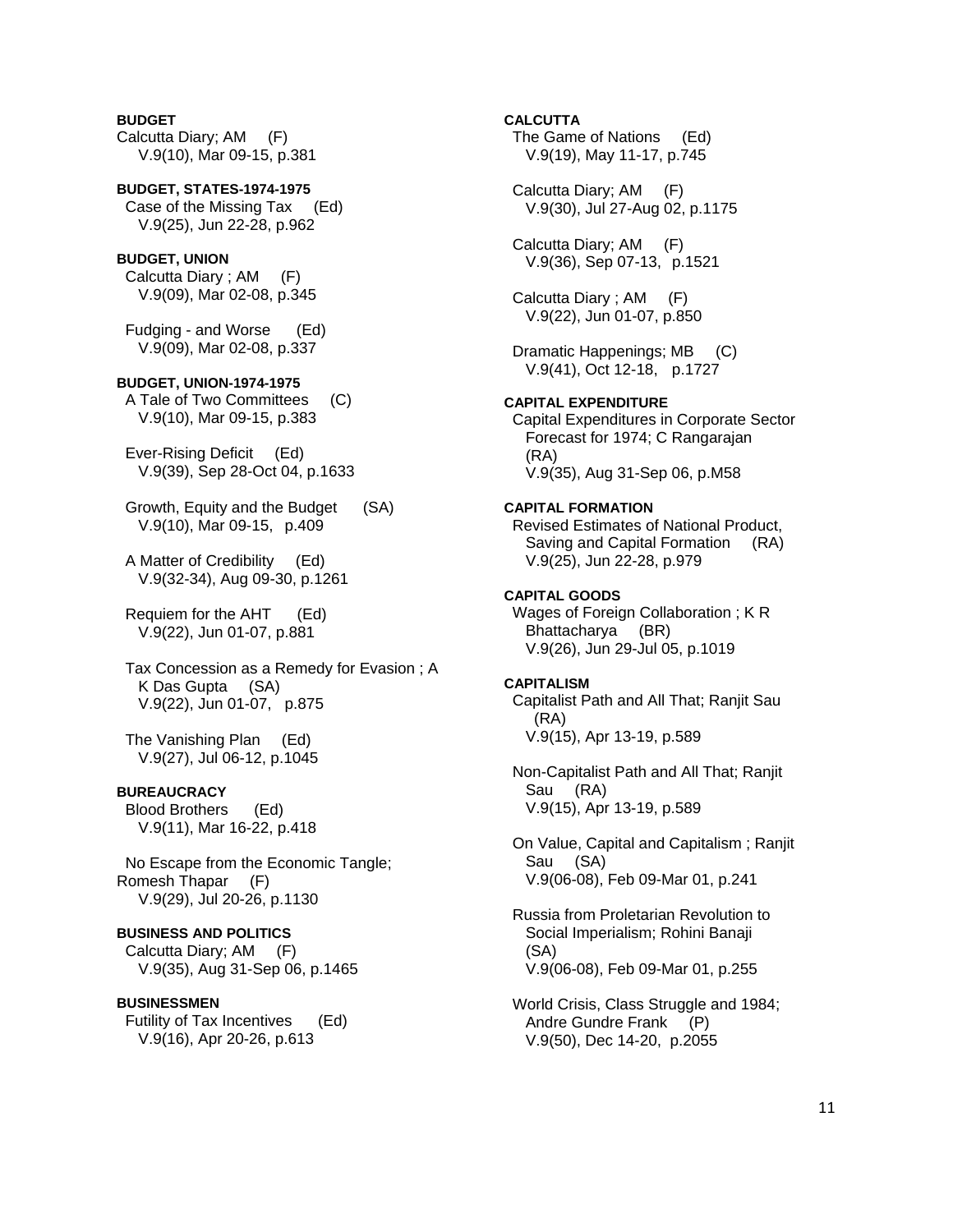# **CAR INDUSTRY**  Calcutta Diary; AM (F) V.9(35), Aug 31-Sep 06, p.1465 Calcutta Diary ; AM (F) V.9(09), Mar 02-08, p.345 **CASTE CONFLICTS**  A High Price (Ed) V.9(28), Jul 13-19, p.1083 Over a Century of Tyranny; S D Kulkarni (C) V.9(10), Mar 09-15, p.389 Well of Violence (C) V.9(11), Mar 16-22, p.432 **CASTES AND CASTE SYSTEM**  Neither Flashes in the Pan nor Sound of Artillery Fire ; John V Ferreira (BR) V.9(22), Jun 01-07, p.863 Non-Brahmans and Nationalists in Poona; Gail Omvedt (SA) V.9(06-08), Feb 09-Mar 01, p.201 Ramaswami Naicker and the Dravidian Movement ; Mohan Ram (SA) V.9(06-08), Feb 09-Mar 01, p.217 Through Tolerant Western Eyes... ; Jai Nimbkar (BR) V.9(26), Jun 29-Jul 05, p.1023 Well of Violence (C) V.9(11), Mar 16-22, p.432 **CENSORSHIP**  Air Pollution ; Nireekshak (F) V.9(41), Oct 12-18, p.1730 **CENTRAL BANKS**  Credit Policy, Interest Rates, Central Banking, and All That; H T Parekh (SA) V.9(21), May 25-31, p.839 **CENTRE-STATE FINANCIAL RELATIONS**  The Sixth Finance Commission: An

 Evaluation of Its Recommendations; N J Jhaveri (SA) V.9(05), Feb 02-08, p.137

 In Financial Trouble (C) V.9(20), May 18-14, p.785 Many Loose Ends ; P R Panchmukhi (C) V.9(14), Apr 06-12, p.544 Search for an 'Unconventional' Wizard; BM  $(C)$  V.9(21), May 25-31, p.814 **CENTRE-STATE RELATIONS**  The Gujarat Phase ; Romesh Thapar (F) V.9(12), Mar 23-29, p.461 The Season of Violence (C) V.9(13), Mar 30-Apr 05, p.507 The Whipping Boy (Ed) V.9(18), May 04-10, p.701 Academic View of Federalism ; kumud Davatia (BR) V.9(50), Dec 14-20, p.2059 Another Major Shadow (Ed) V.9(09), Mar 02-08, p.340 Last Year's Lovely Lesson (C) V.9(16), Apr 20-26, p.624 Notes of a Rural Area Development Tourist; John P Lewis (RA) V.9(26), Jun 29-Jul 05, p.A42 Reprieve for the Chief Minister? (C) V.9(12), Mar 23-29, p.475 **CERALS**  The Gold Rush (Ed) V.9(38), Sep 21-27, p.1596 **CHILDREN**  Curious Nexus (Ed) V.9(43), Oct 26-Nov 01, p.1796 Phase V in Nanyang; Pran Chopra (C) V.9(41), Oct 12-18, p.1729 **CHILE**  India's Vote on Chile (Ed) V.9(45-46), Nov 9-23, p.1878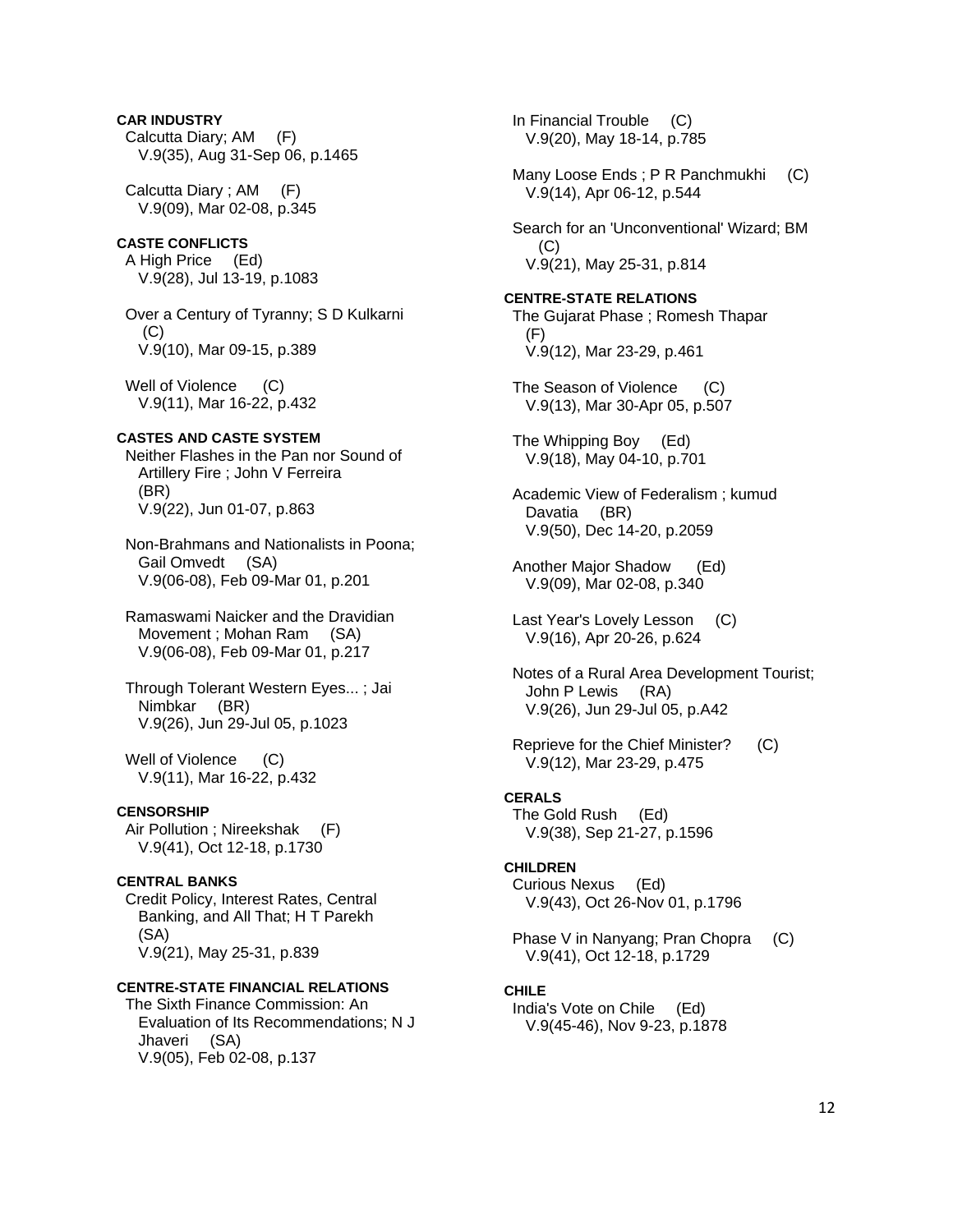**CHILE** 

Torture and Economic Anarchy (Ed) V.9(37), Sep 14-20, p.1555

**CHINA**  A Triangular Relationship ; M S Prabhakar (BR) V.9(09), Mar 02-08, p.363

 China Confuses Communists ; Harish Chandola (C) V.9(25), Jun 22-28, p.977

 China's Naval Capabilities; Rahul Burman (C) V.9(05), Feb 02-08, p.133

 The Great Disorder under the Heavens: China's View of the World Today; G P Deshpande (C) V.9(32-34), Aug 09-30, p.1275

 The Great Leap Forward in China: An Analysis of the Nature of Socialist Transformation; Duara Prasenjit (F) V.9(32-34), Aug 09-30, p.1365

 Hidden History of the Sino-Indian Frontier: II: 1954-1959 ; Karunakar Gupta (SA) V.9(19), May 11-17, p.765

 Of Divine Horses and Reactionary Sages; G P Deshpande (C) V.9(06-08), Feb 09-Mar 01, p.189

 Socialist Development in China: A Comment; Premen Addy (SA) V.9(14), Apr 06-12, p.571

**CHINA-MALAYSIA RELATIONS**  Give and Take; Harish Chandola (C) V.9(23), Jun 08-14, p.896

**CHINA-SOUTH ASIA RELATIONS**  Discarding Alien Curtains; G P Deshpande (C) V.9(24), Jun 15-21, p.943

### **CIA**

 The Game of Nations (Ed) V.9(19), May 11-17, p.745

**COAL INDUSTRY**  The Russians Are Coming (Ed) V.9(01-02), Jan 12-18, p.4

 The Turning Point? ; Romesh Thapar (F) V.9(19), May 11-17, p.746

 Conversion of Coal into Oil and Chemicals: A Technology for Self-Reliant Growth ; S N Ghosh (SA) V.9(41), Oct 12-18, p.1741+1743

 European Monopoly Corporations and Indian Entrepreneurships, 1913-1922: Early Politics of Coal in Eastern India ; Ratna Ray and Rajat Ray (SA) V.9(21), May 25-31, p.M53

 Keeping up Appearances ; Magnus (C) V.9(22), Jun 01-07, p.857

### **COLLABORATIONS**

 Joint Sector and 'Control' of Indian Monopoly: A Comment; H K Paranjape (SA) V.9(38), Sep 21-27, p.1629

#### **COMMITTEES AND COMMISSIONS**

 A Tale of Two Committees (C) V.9(10), Mar 09-15, p.383

 Joint Sector and 'Control' of Indian Monopoly ; Aurobindo Ghose (SA) V.9(23), Jun 08-14, p.906

 Pre-Emption of Institutional Finance: Procedural Red Herrings (C) V.9(05), Feb 02-08, p.131

 Public Money for Private Empires (C) V.9(01-02), Jan 12-18, p.15

 Taxes and Incentives: Myth and Reality (SA) V.9(11), Mar 16-22, p.447

 The Vanishing Plan (Ed) V.9(27), Jul 06-12, p.1045

### **COMMODITY PRICES**

 World Raw Materials Trade: Trends and Forecast for 1974-1980 ; Angus Hone (SA) V.9(11), Mar 16-22, p.437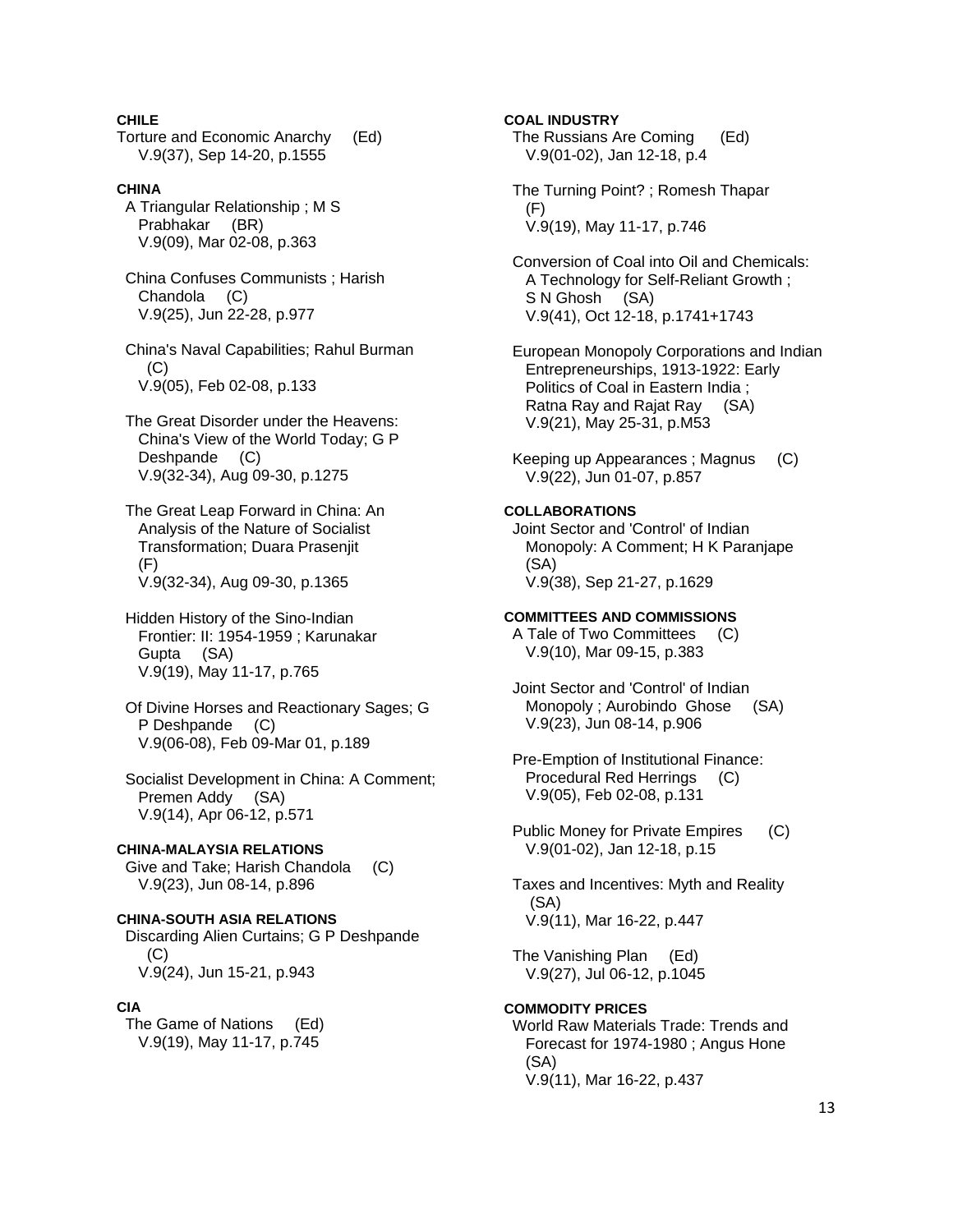# **COMMUNAL VIOLENCE**

 Anatomy of Urban Riots: Ahmedabad 1973 ; Ghanshyam Shah (SA) V.9(06-08), Feb 09-Mar 01, p.233

 Broken Statue, Smashed Heads, Burnt Shops ; Anil Awachat (C) V.9(19), May 11-17, p.754

**COMMUNICATION MEDIA**  Satellite TV Revisited ; B D Dhawan (SA) V.9(16), Apr 20-26, p.634

### **COMMUNISM**

 Russia from Proletarian Revolution to Social Imperialism; Rohini Banaji (SA) V.9(06-08), Feb 09-Mar 01, p.255

### **COMMUNIST PARTIES**

 'Izvestia' Can, but Can the CPI? (C) V.9(19), May 11-17, p.753

 An Opening to a Joint Front (C) V.9(09), Mar 02-08, p.351

 Calcutta Diary ; AM (F) V.9(11), Mar 16-22, p.421

 Calcutta Diary; AM (F) V.9(24), Jun 15-21, p.937

 Capitalist Path and All That; Ranjit Sau (RA) V.9(15), Apr 13-19, p.589

 Continuity in Kerala ; Mohit Sen (C) V.9(22), Jun 01-07, p.857

 Hunting with the Hounds (Ed) V.9(12), Mar 23-29, p.459

 Israel's Communists ; Surendra Bhutani (C) V.9(16), Apr 20-26, p.631

 Keeping Them Lily White (Ed) V.9(10), Mar 09-15, p.374

 League in Turmoil (C) V.9(09), Mar 02-08, p.353  Lost Credibility (Ed) V.9(14), Apr 06-12, p.536

- New Uses of a Colonial Law ; MR (C) V.9(24), Jun 15-21, p.940
- Non-Capitalist Path and All That; Ranjit Sau (RA) V.9(15), Apr 13-19, p.589
- Of Divine Horses and Reactionary Sages; G P Deshpande (C) V.9(06-08), Feb 09-Mar 01, p.189
- Permanent Exiles from Power (Ed) V.9(22), Jun 01-07, p.847
- Student Protest: A Beginning? (Ed) V.9(15), Apr 13-19, p.574
- The Telengana Armed Struggle; Barry Pavier (F) V.9(32-34), Aug 09-30, p.1413
- Traditional Communist Parties; Lajpat Rai (SA) V.9(31), Aug 03-08, p.1256
- Trial in Kerala (C) V.9(51), Dec 21-27, p.2092
- Undeveloping Politics (C) V.9(26), Jun 29-Jul 05, p.1005
- Unquiet Crisis and Quiet CPI(M) (C) V.9(13), Mar 30-Apr 05, p.506
- When, How and by Whom?; MR (C) V.9(19), May 11-17, p.757
- **COMMUNISTS**  China Confuses Communists ; Harish Chandola (C) V.9(25), Jun 22-28, p.977

### **COMPANIES**  The Andhra Bank Limited V.9(23), Jun 08-14, p.922

- The Madras Aluminium Company Limited V.9(26), Jun 29-Jul 05, p.1038
- Agricultural Finance Corporation Limited V.9(27), Jul 06-12, p.1078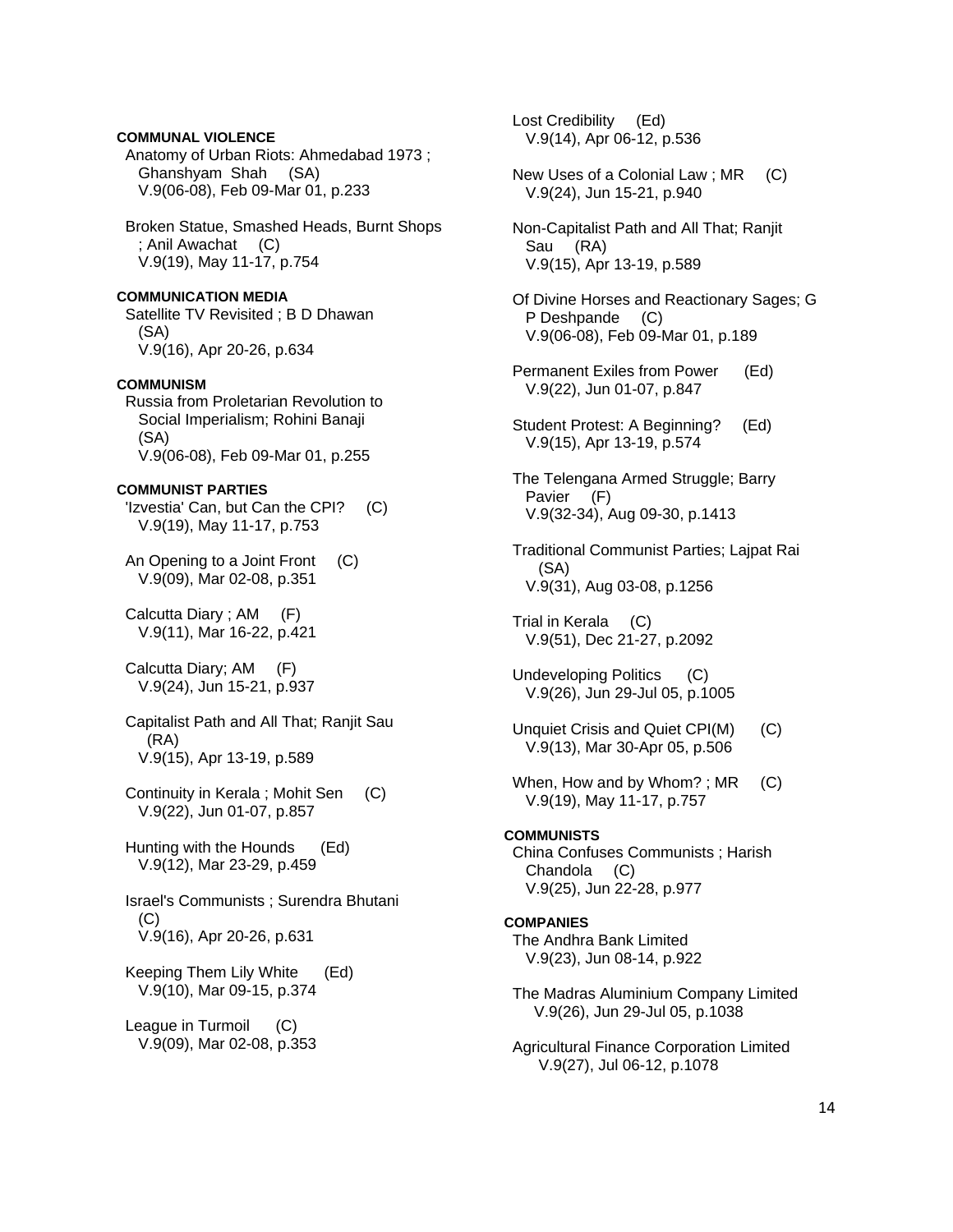### **COMPANIES**

Ahmedabad Advance V.9(24), Jun 15-21, p.935

 Albright, Morarji and Pandit Limited V.9(11), Mar 16-22, p.451

Alembic Chemical Works Company Limited V.9(26), Jun 29-Jul 05, p.1043

 Alembic Glass Industries Limited, Baroda V.9(23), Jun 08-14, p.925

 Alfred Herbert (India) V.9(10), Mar 09-15, p.379

 Alkali And Chemical V.9(04), Jan 26-Feb 01, p.89

 Allied Steels V.9(19), May 11-17, p.750

 Aluminium Industries V.9(39), Sep 28-Oct 04, p.1637

American Universal Electric (India) V.9(16), Apr 20-26, p.621

 Amines and Plasticisers V.9(49), Dec 07-13, p.2006

 Andhra Sugars V.9(10), Mar 09-15, p.379

 Andhra Valley V.9(37), Sep 14-20, p.1560

 Anglo French Textiles Limited V.9(26), Jun 29-Jul 05, p.1042

 Anglo-French Textiles V.9(28), Jul 13-19, p.1124

 Apollo Tubes V.9(05), Feb 02-08, p.160

 Arlabs V.9(01-02), Jan 12-18, p.8

 Ashok Leyland V.9(10), Mar 09-15, p.378

 Ashok Leyland V.9(24), Jun 15-21, p.937  Ashok Leyland Limited V.9(10), Mar 09-15, p.415 Asiatic Oxygen V.9(12), Mar 23-29, p.464 Assam Carbon Products V.9(17), Apr 27-May 03, p.700 Associated Bearing V.9(14), Apr 06-12, p.572 Associated Cement Companies V.9(52), Dec 28-31, p.2117 Association of Synthetic Fibre Industry V.9(52), Dec 28-31, p.2151 Atlas Copco (india) V.9(17), Apr 27-May 03, p.659 Automobile Products of India V.9(01-02), Jan 12-18, p.7 Bagalkot Udyog V.9(04), Jan 26-Feb 01, p.90 Bank of Baroda V.9(31), Aug 03-08, p.1260 Bank of Madura V.9(44), Nov 02-08, p.1842 Bank of Maharashtra V.9(29), Jul 20-26, p.1166 Baroda Rayon V.9(04), Jan 26-Feb 01, p.90 Basf India V.9(15), Apr 13-19, p.582 Bata India V.9(23), Jun 08-14, p.890 Bayer (India) V.9(27), Jul 06-12, p.1054 Bayer (India) Limited V.9(25), Jun 22-28, p.992 Bengal Chemical and Pharmaceutical Works V.9(43), Oct 26-Nov 01, p.1800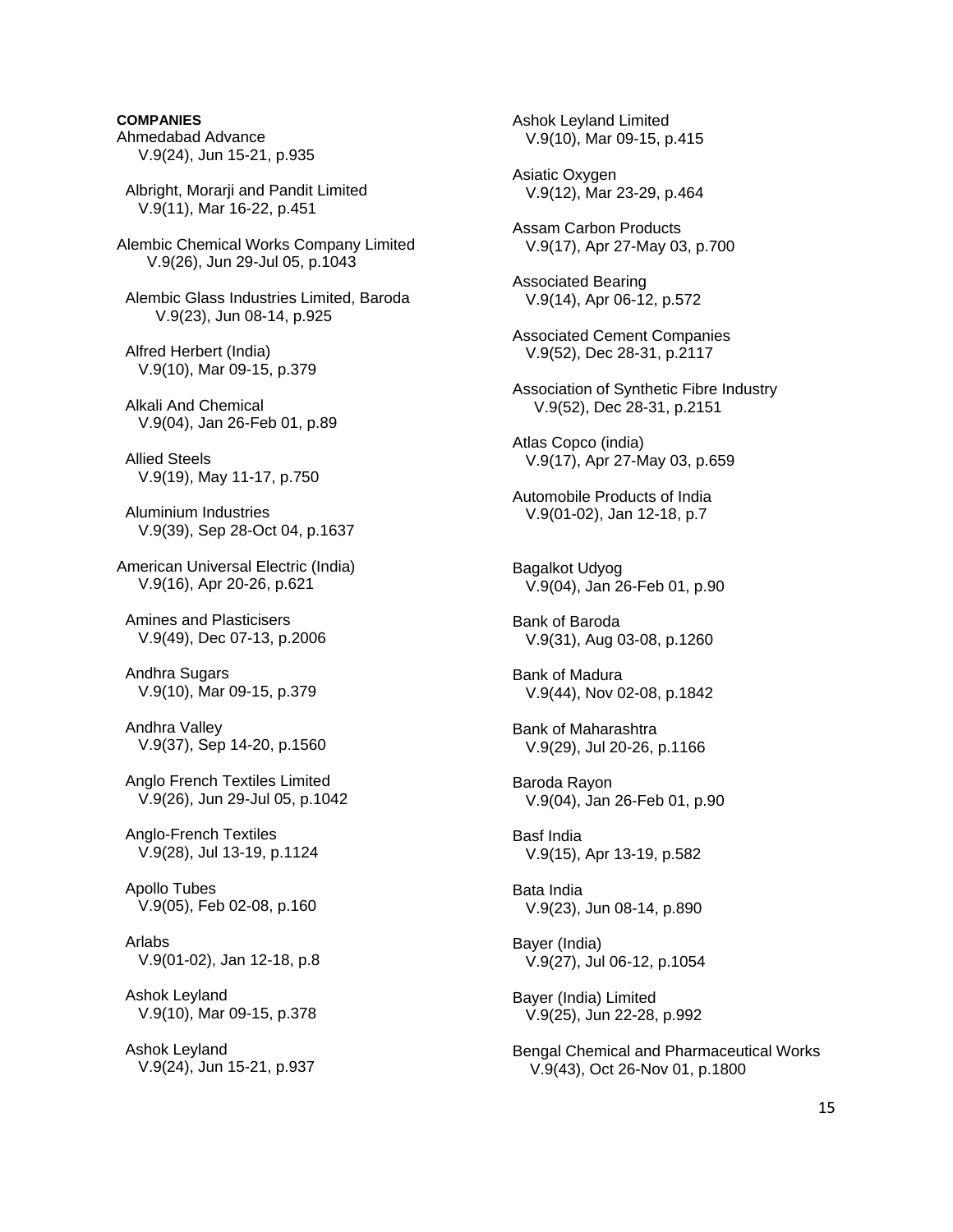**COMPANIES**  Bharat Bijlee's V.9(44), Nov 02-08, p.1842 **Bharat Forge**  V.9(52), Dec 28-31, p.2118 Binny V.9(13), Mar 30-Apr 05, p.503 Blue Star V.9(28), Jul 13-19, p.1089 Blue Star Limited V.9(26), Jun 29-Jul 05, p.1041 Blundell Eomite Paints V.9(19), May 11-17, p.750 Bombay Dyeing V.9(12), Mar 23-29, p.463 Bombay Suburban Electric V.9(40), Oct 05-11, p.1683 British Paints (India) V.9(26), Jun 29-Jul 05, p.999 C Prabhudas V.9(48), Nov 30-Dec 06, p.1972 Camphor And Allied Products V.9(14), Apr 06-12, p.537 Camphor and Allied Products V.9(20), May 18-14, p.800 Cash Working Capital vs Balance Sheet Working Capital: An Analysis Based on Four Cases ; S K Chakraborty (RA) V.9(10), Mar 09-15, p.M11 Ceat Tyres V.9(19), May 11-17, p.749 Cellulose Products of India V.9(36), Sep 07-13, p.1520 Centron Industrial Alliance V.9(20), May 18-14, p.779 Century Spinning V.9(15), Apr 13-19, p.581

 Chemicals And Fibres of India V.9(11), Mar 16-22, p.426 Chloride India V.9(05), Feb 02-08, p.120 Colour Chem V.9(29), Jul 20-26, p.1132 Cooper Engineering V.9(49), Dec 07-13, p.2005 Coromandel Fertilisers V.9(26), Jun 29-Jul 05, p.999 Crompton Greaves V.9(45-46), Nov 9-23, p.1884 Dawn Mills V.9(39), Sep 28-Oct 04, p.1637 Deccan Farms And Distilleries V.9(14), Apr 06-12, p.538 Delhi Cloth and General Mills V.9(51), Dec 21-27, p.2082 Dunlop India V.9(15), Apr 13-19, p.580 Dunlop India V.9(22), Jun 01-07, p.853 Dynamatic Hydraulics V.9(16), Apr 20-26, p.621 Electric Construction And Equipment V.9(14), Apr 06-12, p.537 Elpro International V.9(19), May 11-17, p.749 Enamelled Wires V.9(19), May 11-17, p.772 English Electric Company of India V.9(31), Aug 03-08, p.1218 **Escorts**  V.9(24), Jun 15-21, p.960 Excel Industries V.9(11), Mar 16-22, p.426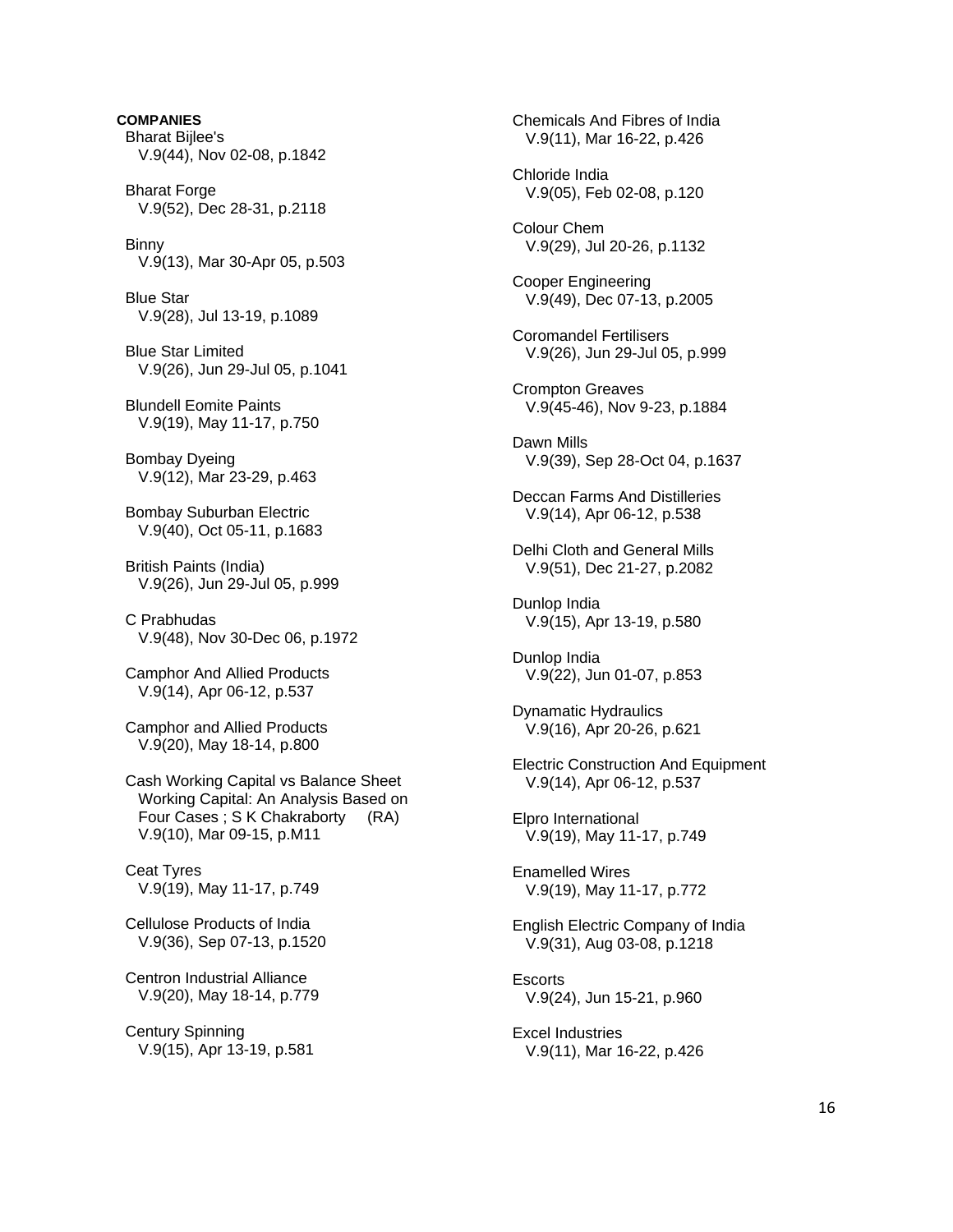**COMPANIES**  Fertilisers And Chemicals Travancore (FACT) V.9(05), Feb 02-08, p.119 Fibreglass Pilkington V.9(42), Oct 19-25, p.1759 Firth (India) Steel V.9(38), Sep 21-27, p.1599 Firth (India) Steel V.9(19), May 11-17, p.750 Fit Tight Nuts and Bolts V.9(14), Apr 06-12, p.538 Food Specialities V.9(25), Jun 22-28, p.965 Gammon India V.9(09), Mar 02-08, p.344 Garware Naylons V.9(42), Oct 19-25, p.1757 Garware Nylons Limited V.9(39), Sep 28-Oct 04, p.1671 General Electric Company of India V.9(38), Sep 21-27, p.1599 Gogte Steels V.9(24), Jun 15-21, p.936 Golden Tobacco V.9(50), Dec 14-20, p.2042 Golden Tobacco Company Limited V.9(17), Apr 27-May 03, p.700 Goodyear India V.9(27), Jul 06-12, p.1053 Gramophone Company of India V.9(47), Nov 22-29, p.1934 Guest Keen Williams Limited V.9(18), May 04-10, p.735 Gujarat Ministeel V.9(15), Apr 13-19, p.582

 Gujarat State Fertilisers Company V.9(30), Jul 27-Aug 02, p.1178 Haryana Coated Papers V.9(09), Mar 02-08, p.347 Haryana Electro Steel V.9(16), Apr 20-26, p.622 **Hes**  V.9(19), May 11-17, p.750 Hindustan Brown Boveri V.9(39), Sep 28-Oct 04, p.1638 Hindustan Ferodo V.9(20), May 18-14, p.779 Hindustan Lever V.9(17), Apr 27-May 03, p.658 Hindustan Lever Limited V.9(20), May 18-14, p.807 Hindustan Organic Chemicals V.9(52), Dec 28-31, p.2118 Hindustan Petrolium V.9(43), Oct 26-Nov 01, p.1799 Hoechst Dyes and Chemicals V.9(27), Jul 06-12, p.1053 Hyderabad Allwyn V.9(22), Jun 01-07, p.852 **ICICI**  V.9(23), Jun 08-14, p.889 Idl Chemicals V.9(44), Nov 02-08, p.1841 India Steamship Company Limited V.9(39), Sep 28-Oct 04, p.1669 Indian Aluminium V.9(05), Feb 02-08, p.150 Indian Aluminium V.9(19), May 11-17, p.748 Indian Bank V.9(22), Jun 01-07, p.877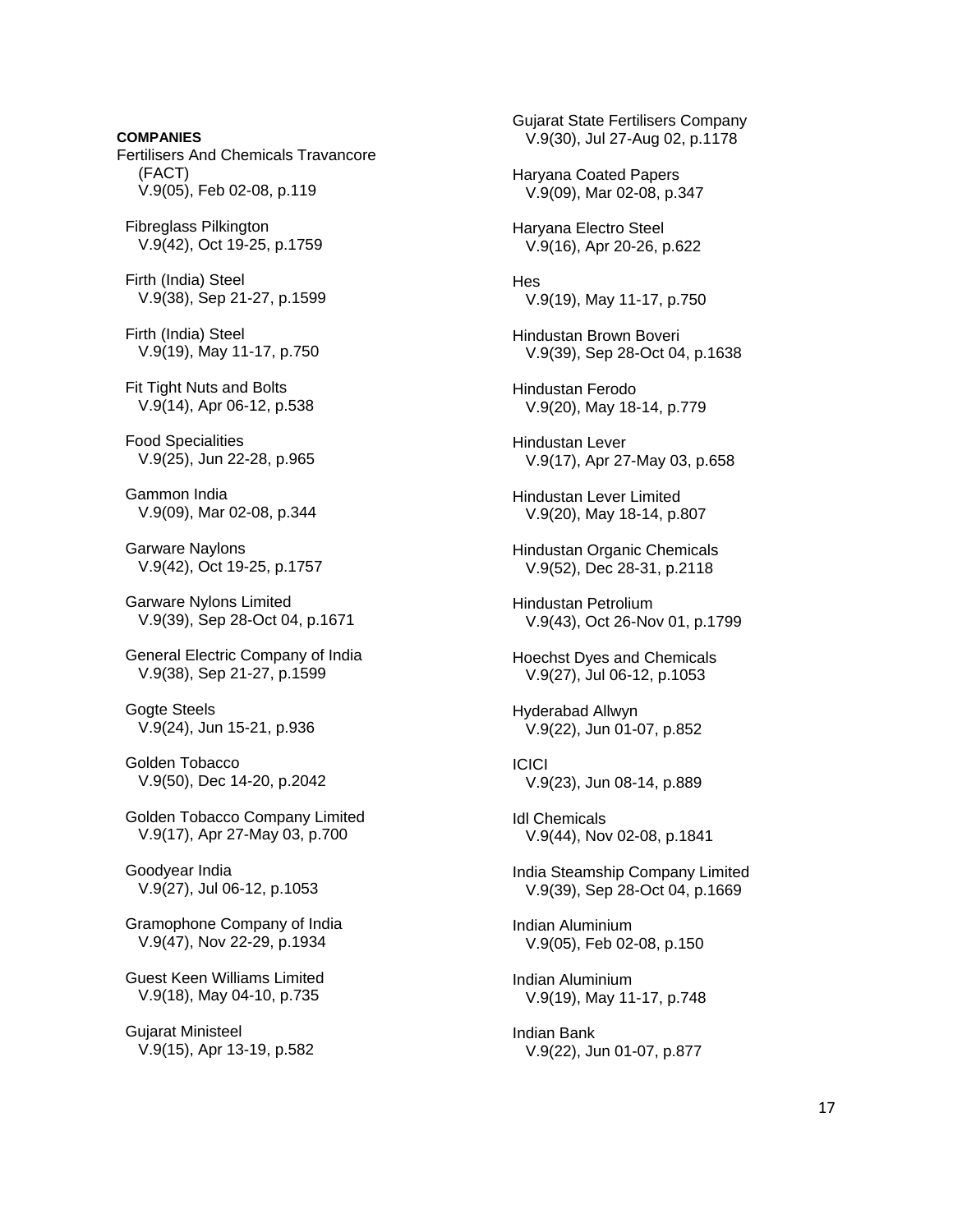Indian Cable Company V.9(06-08), Feb 09-Mar 01, p.194 Indian Dyestuff Industries V.9(31), Aug 03-08, p.1218 Indian Hotels V.9(30), Jul 27-Aug 02, p.1177 The Indian Hotels Company Limited V.9(30), Jul 27-Aug 02, p.1207 Indian Hume Pipe V.9(51), Dec 21-27, p.2082 Indian Iron and Steel Company V.9(40), Oct 05-11, p.1683 Indian Overseas Bank, Madras V.9(23), Jun 08-14, p.926 Indian Oxygen V.9(09), Mar 02-08, p.343 Indian Oxygen Limited V.9(05), Feb 02-08, p.159 Indian Rare Earths V.9(45-46), Nov 9-23, p.1883 Indian Sugar Mills Association: Problems and Prospects of the Sugar Industry V.9(35), Aug 31-Sep 06, p.1507 Indian Vegetable Products V.9(17), Apr 27-May 03, p.659 Indore Wire V.9(47), Nov 22-29, p.1934 Industrial Finance Corporation of India V.9(23), Jun 08-14, p.890 International Computers Indian Manufacture (ICL) V.9(01-02), Jan 12-18, p.8 International Tractor Company of India V.9(40), Oct 05-11, p.1684 ITC

**COMPANIES** 

V.9(37), Sep 14-20, p.1592

 ITC V.9(38), Sep 21-27, p.1598 J K Paper Mills V.9(31), Aug 03-08, p.1258 J K Synthetics V.9(42), Oct 19-25, p.1759 J Stone V.9(21), May 25-31, p.844 Jay Engineering V.9(40), Oct 05-11, p.1683 Jay Engineering V.9(03), Jan 19-25, p.50 Jay Shree Tea and Industries V.9(36), Sep 07-13, p.1520 Jayant Paper V.9(03), Jan 19-25, p.51 Jayant Vitamins V.9(27), Jul 06-12, p.1054 Jessop V.9(04), Jan 26-Feb 01, p.89 Jyoti Switchgears V.9(14), Apr 06-12, p.542 Kamani Engineering Corporation Limited V.9(22), Jun 01-07, p.879 Kanoria Chemicals and Industries V.9(45-46), Nov 9-23, p.1883 The Kerala State Electronics Development Corporation(KSEDC) V.9(36), Sep 07-13, p.1520 Khatau Makhanji Spinning and Weaving V.9(42), Oct 19-25, p.1759 Killick Nixon V.9(28), Jul 13-19, p.1090 Kirloskar Brothers V.9(16), Apr 20-26, p.621 Kirloskar Pneumatic Company Limited V.9(39), Sep 28-Oct 04, p.1674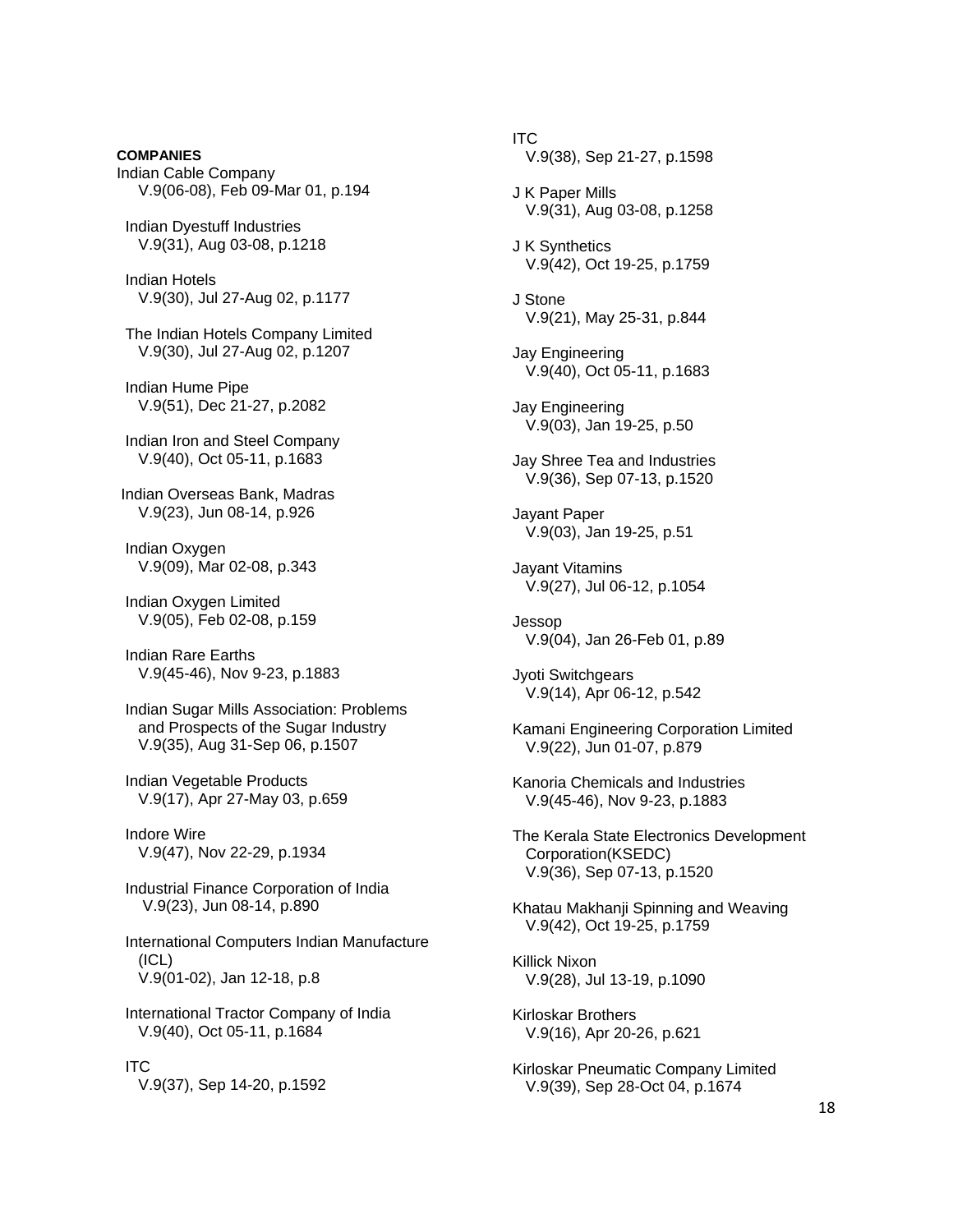**COMPANIES**  Kirloskar-Asea V.9(11), Mar 16-22, p.426

 Krishna Steel V.9(16), Apr 20-26, p.648

 Lakshmi Machine Works V.9(14), Apr 06-12, p.538

 Larsen and Toubro V.9(36), Sep 07-13, p.1519

 Larsen and Toubro V.9(23), Jun 08-14, p.890

 Laxmi Vishnu Textile V.9(23), Jun 08-14, p.889

 Madras Rubber Factory V.9(12), Mar 23-29, p.464

 Madras Rubber Factory Ltd V.9(17), Apr 27-May 03, p.697

 Mafatlal Fine V.9(30), Jul 27-Aug 02, p.1178

 Mafatlal Industries V.9(31), Aug 03-08, p.1218

 Maharashtra Sugar V.9(12), Mar 23-29, p.463

 Mahindra and Mahindra V.9(40), Oct 05-11, p.1684

 Mahindra And Mahindra V.9(13), Mar 30-Apr 05, p.503

 Mahindra Ugine Steel Company Limited V.9(26), Jun 29-Jul 05, p.1036

 Metal Box Company of India V.9(28), Jul 13-19, p.1089

 Milkfood V.9(20), May 18-14, p.779

 Minerva Mills V.9(23), Jun 08-14, p.888

 Modern Mills V.9(23), Jun 08-14, p.888  Modi Industries V.9(17), Apr 27-May 03, p.658 Modi Rubber V.9(20), May 18-14, p.779 Modi Spinning and Weaving V.9(48), Nov 30-Dec 06, p.1971 Morarji Goculdas Spinning and Weaving V.9(48), Nov 30-Dec 06, p.1972 Motor Industries Company V.9(24), Jun 15-21, p.935 Mukand Iron and Steel Works Limited V.9(32-34), Aug 09-30, p.1457 Mukund Iron V.9(37), Sep 14-20, p.1559 Mysore Cements V.9(01-02), Jan 12-18, p.8 Mysore Kirloskar V.9(52), Dec 28-31, p.2118 Nalanda Ceramics And Industries V.9(24), Jun 15-21, p.935 National and Grindlays V.9(20), May 18-14, p.803 National Newsprint and Paper (NEPA Mills) V.9(47), Nov 22-29, p.1933 National Newsprint And Paper (NEPA Mills) V.9(03), Jan 19-25, p.49 National Organic Chemical Industries V.9(26), Jun 29-Jul 05, p.999 National Rayon V.9(26), Jun 29-Jul 05, p.999 Nilhat Shipping V.9(44), Nov 02-08, p.1842 Nirlon Synthetic Fibres and Chemicals Limited V.9(40), Oct 05-11, p.1707 Parry's Confectionery Limited V.9(13), Mar 30-Apr 05, p.532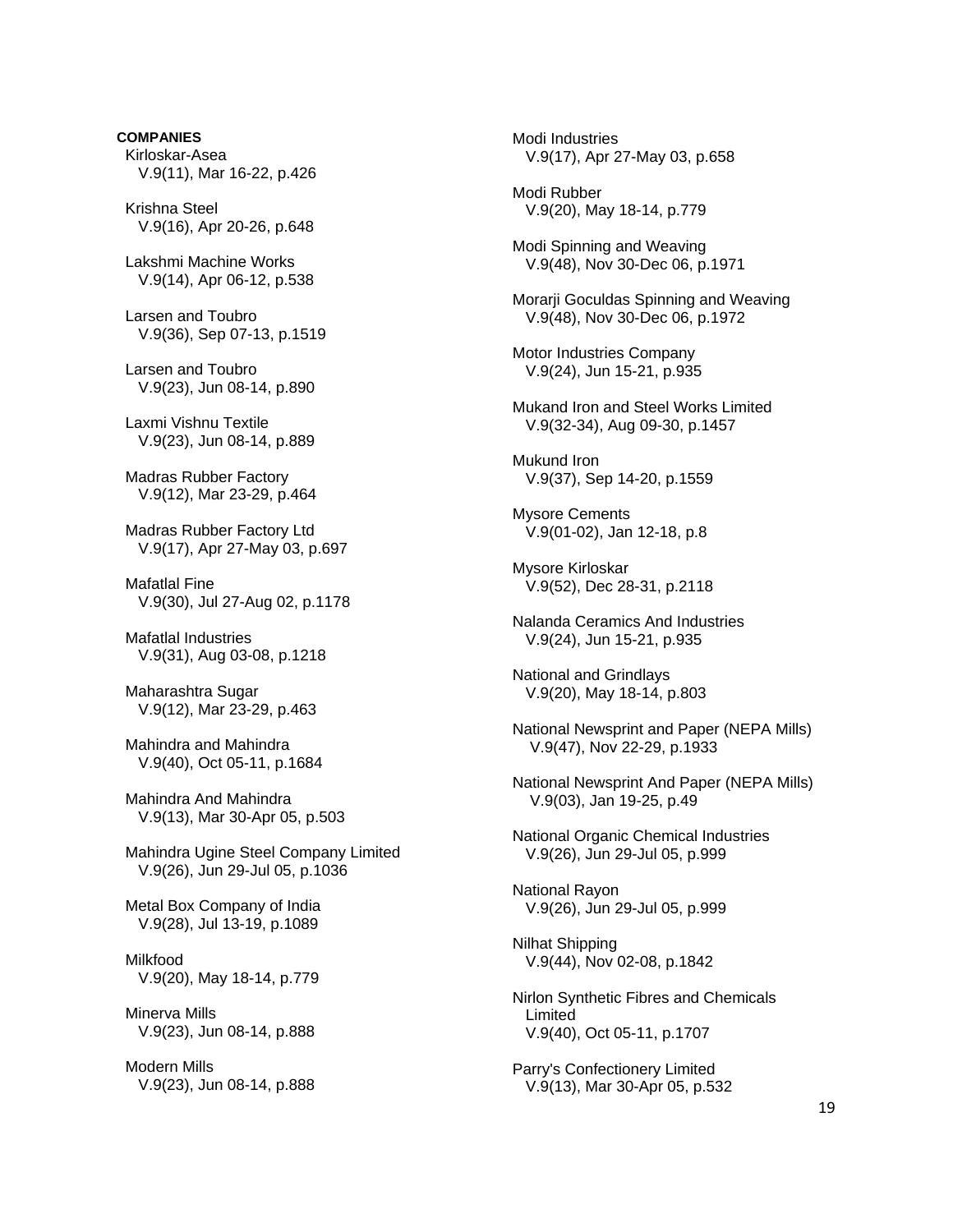Pfizer V.9(19), May 11-17, p.748 Phaltan Sugar V.9(29), Jul 20-26, p.1132 Philips Carbon Black V.9(05), Feb 02-08, p.150 Philips India V.9(20), May 18-14, p.778 Phillips Carbon V.9(20), May 18-14, p.779 **Phosphate**  V.9(52), Dec 28-31, p.2118 Polychem V.9(38), Sep 21-27, p.1599 Polychem Limited V.9(39), Sep 28-Oct 04, p.1675 Polyolefins Industries V.9(26), Jun 29-Jul 05, p.998 Poysha Industrial Company Limited V.9(35), Aug 31-Sep 06, p.1508 Precision Bearings India V.9(04), Jan 26-Feb 01, p.90 Premier Tyres V.9(48), Nov 30-Dec 06, p.1972 Protein Products Of India V.9(09), Mar 02-08, p.344 Rallis India V.9(11), Mar 16-22, p.425 Ramacast V.9(13), Mar 30-Apr 05, p.501 Ramkishan Ispat V.9(14), Apr 06-12, p.538 Ramon and Demm V.9(42), Oct 19-25, p.1759 Ramon and Demm V.9(44), Nov 02-08, p.1842

**COMPANIES** 

 Ramon and Demm Limited (C) V.9(40), Oct 05-11, p.1708 Reckitt And Colman of India V.9(10), Mar 09-15, p.379 Sailing Full (Ed) V.9(41), Oct 11-12, p.1715 Sandur Manganese and Iron Ores V.9(44), Nov 02-08, p.1842 Sandvik Asia V.9(23), Jun 08-14, p.889 Sayaji Mills V.9(03), Jan 19-25, p.51 Scindia Steam V.9(50), Dec 14-20, p.2042 The Scindia Steam Navigation Co Ltd V.9(51), Dec 21-27, p.2111 Secals V.9(23), Jun 08-14, p.890 Seshasayee Paper and Boards V.9(48), Nov 30-Dec 06, p.1972 Shalimar Paints V.9(29), Jul 20-26, p.1132 Shree Ram Mills V.9(28), Jul 13-19, p.1089 Shree Vallbh Glass V.9(43), Oct 26-Nov 01, p.1800 Shriram Fibers V.9(42), Oct 19-25, p.1759 **Sirsilk**  V.9(13), Mar 30-Apr 05, p.504 Skol Breweries V.9(24), Jun 15-21, p.937 South India Viscose V.9(25), Jun 22-28, p.965 State Bank of India V.9(14), Apr 06-12, p.549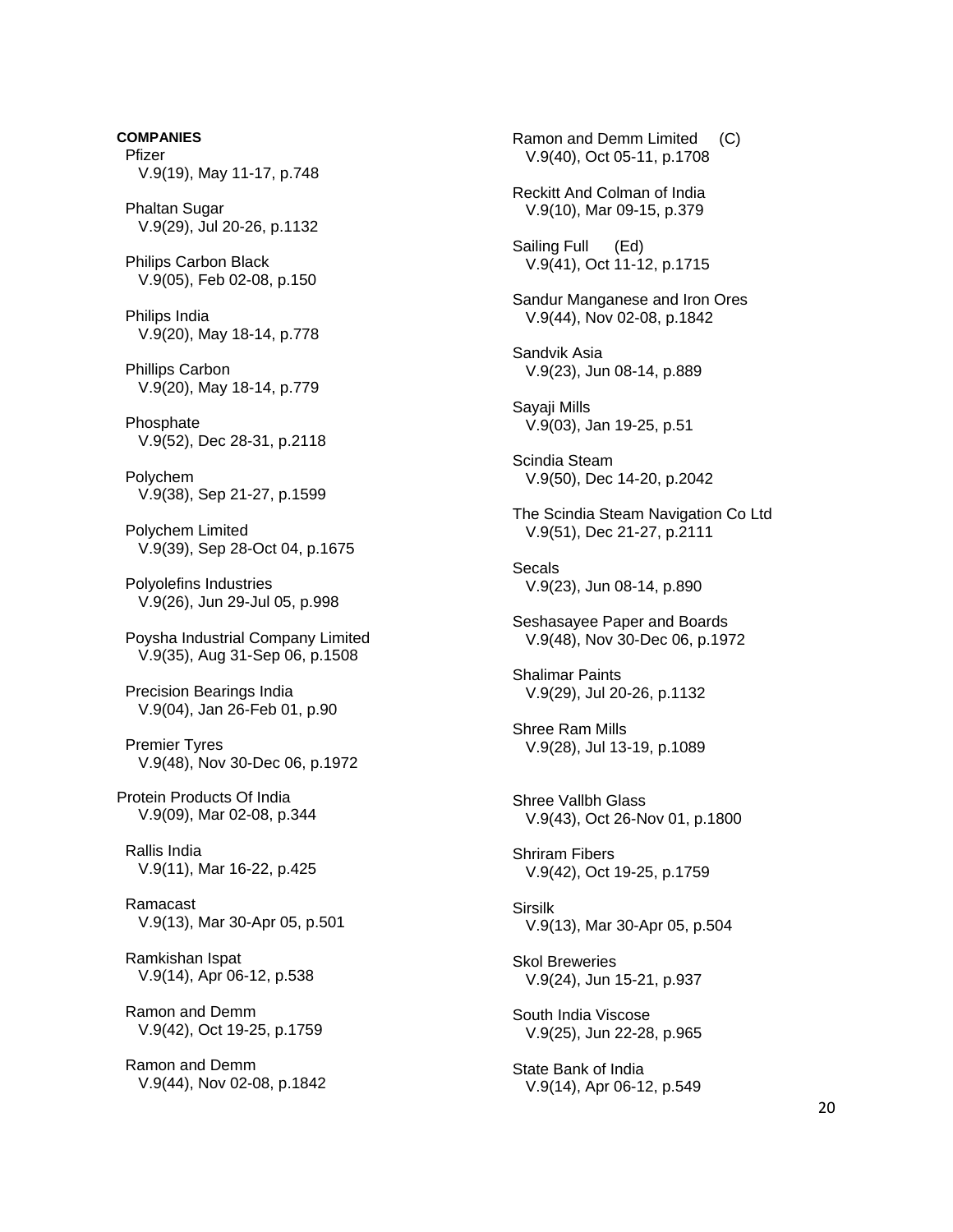**COMPANIES**  Steel and Allied Products V.9(04), Jan 26-Feb 01, p.90

 Straw Products V.9(24), Jun 15-21, p.936

 Suessen Textile Bearings Limited, Baroda V.9(18), May 04-10, p.739

 Sundaram Finance V.9(23), Jun 08-14, p.890

 Sundaram Finance Limited V.9(26), Jun 29-Jul 05, p.1040

 Svadeshi Mills V.9(24), Jun 15-21, p.935

 Swadeshi Polytex V.9(11), Mar 16-22, p.426

 Swan Mills V.9(22), Jun 01-07, p.853

 Syndicate Bank V.9(23), Jun 08-14, p.890

 Tamil Nadu Small Industries Development Corporation Limited V.9(17), Apr 27-May 03, p.698

 Tarco Carbide V.9(30), Jul 27-Aug 02, p.1178

 Tata Chemicals V.9(49), Dec 07-13, p.2006

 Tata Engineering and Locomotive Co Ltd V.9(28), Jul 13-19, p.1122

 Tata Engineering and Locomotive Company V.9(29), Jul 20-26, p.1131

 The Tata Hydel Group V.9(38), Sep 21-27, p.1599

 The Tata Hydel Gruop V.9(37), Sep 14-20, p.1560

 Tata Hydro V.9(37), Sep 14-20, p.1560  Tata Iron and Steel Company V.9(31), Aug 03-08, p.1217 The Tata Iron and Steel Company Limited V.9(30), Jul 27-Aug 02, p.1204 Tata Mills V.9(24), Jun 15-21, p.935 Tata Oil V.9(36), Sep 07-13, p.1520 Tata Power V.9(37), Sep 14-20, p.1560 Tata-Merlin And Gerin V.9(06-08), Feb 09-Mar 01, p.167 Trade-Wings V.9(15), Apr 13-19, p.582 Tribeni Tissues V.9(09), Mar 02-08, p.344 Ugar Sugar V.9(50), Dec 14-20, p.2043 Union Carbide India V.9(15), Apr 13-19, p.582 United Bank of India V.9(06-08), Feb 09-Mar 01, p.240 United Carbon India V.9(15), Apr 13-19, p.582 United Commercial Bank V.9(31), Aug 03-08, p.1228 United Western Bank V.9(17), Apr 27-May 03, p.673 Universal Cans and Containers V.9(27), Jul 06-12, p.1054 Universal Steel and Alloys V.9(42), Oct 19-25, p.1759 UP Asbestos V.9(25), Jun 22-28, p.965 Usha Telehoist

V.9(03), Jan 19-25, p.49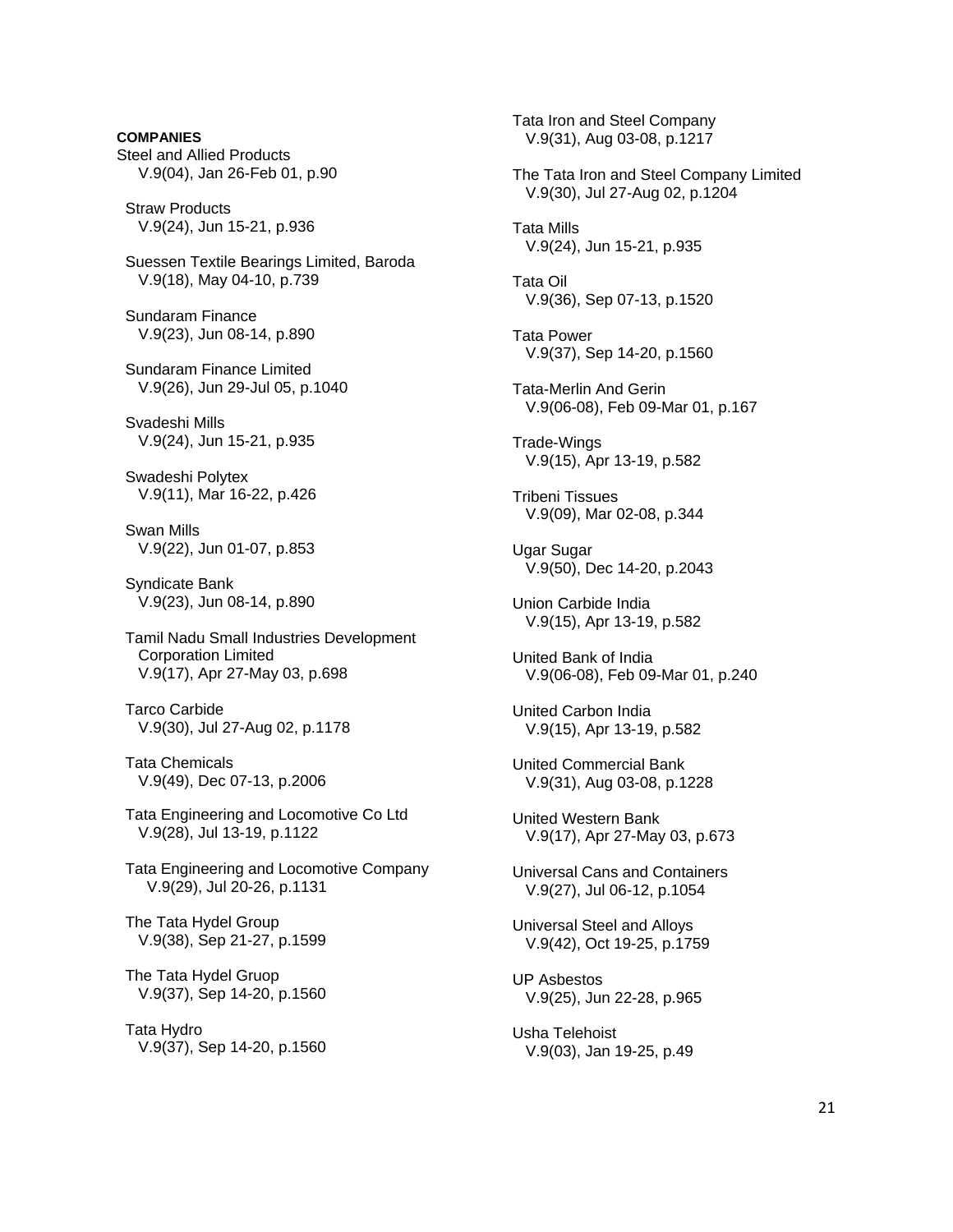**COMPANIES**  Vijaya Bank Ltd V.9(20), May 18-14, p.804

 Vikrant Tyres V.9(19), May 11-17, p.750

 Voltas V.9(09), Mar 02-08, p.343

 W G Forge And Allied Industries V.9(22), Jun 01-07, p.853

- Warner Hindustan V.9(27), Jul 06-12, p.1054
- Welcast Steels V.9(29), Jul 20-26, p.1132
- Wellman Incandescent India V.9(26), Jun 29-Jul 05, p.999

 West Coast Paper V.9(50), Dec 14-20, p.2043

 WG Forge and Allied Industries V.9(27), Jul 06-12, p.1054

**Whitco** V.9(10), Mar 09-15, p.379

 Window Glass V.9(13), Mar 30-Apr 05, p.A10

 Zenith Steel Pipes V.9(51), Dec 21-27, p.2083

**COMPANY LAW**  Behind the Proxy War (Ed) V.9(24), Jun 15-21, p.933

**CONGRESS PARTY**  A Chronicle of the DMK Split ; Ramaswamy K Sastry (SA) V.9(13), Mar 30-Apr 05, p.527

 The Corrosive Base (Ed) V.9(35), Aug 31-Sep 06, p.1462

 The Fight Is On (C) V.9(14), Apr 06-12, p.543  The Gujarat Struggle and Its Vilifiers ; A R Desai (C) V.9(16), Apr 20-26, p.625 The Revolt Enters the Congress; Romesh Thapar (F) V.9(18), May 04-10, p.707 Absentee Rulers (Ed) V.9(04), Jan 26-Feb 01, p.83 An Opening to a Joint Front (C) V.9(09), Mar 02-08, p.351 Back to 1967? (Ed) V.9(03), Jan 19-25, p.42 Calcutta Diary ; AM (F) V.9(09), Mar 02-08, p.345 Congress Flags and Sten Guns (Ed) V.9(05), Feb 02-08, p.117 Dalit Panthers: Another View (C) V.9(18), May 04-10, p.715 Delicate Balance ; Mohit Sen (C) V.9(09), Mar 02-08, p.359 Disappearing Distinction (Ed) V.9(50), Dec 14-20, p.2039 Gift from the Opposition (Ed) V.9(15), Apr 13-19, p.575 Landed and Landless in Surat District: Virtual Class War (C) V.9(25), Jun 22-28, p.974 Last Year's Lovely Lesson (C) V.9(16), Apr 20-26, p.624 League in Turmoil (C) V.9(09), Mar 02-08, p.353 Less Painful Each Time? (Ed) V.9(01-02), Jan 12-18, p.4 More Elections ; M S Prabhakar (C) V.9(06-08), Feb 09-Mar 01, p.181 No Easy Arrangement (Ed) V.9(26), Jun 29-Jul 05, p.996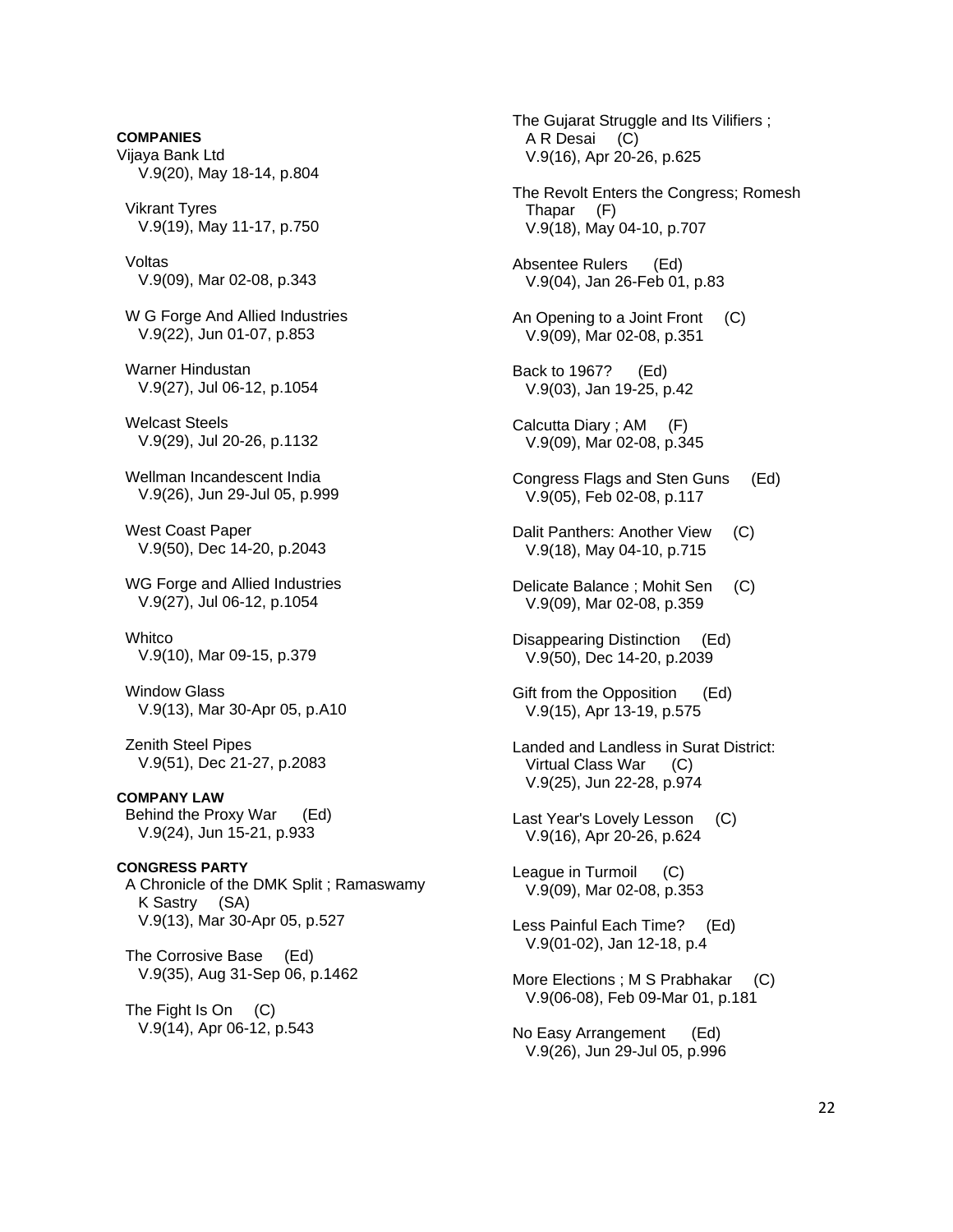### **CONGRESS PARTY**

 No New Frontiers (Ed) V.9(09), Mar 02-08, p.338

- No Way to Govern ; Romesh Thapar (F) V.9(17), Apr 27-May 03, p.657
- Non-Brahmans and Nationalists in Poona; Gail Omvedt (SA) V.9(06-08), Feb 09-Mar 01, p.201
- Non-Capitalist Path and All That; Ranjit Sau (RA) V.9(15), Apr 13-19, p.589
- Party Fortunes in the UP Election: The Case of Azamgarh; V B Singh (SA) V.9(06-08), Feb 09-Mar 01, p.225
- Political Dimensions of the Crisis; Romesh Thapar (F) V.9(09), Mar 02-08, p.347

 Post-Election Thinking ; Romesh Thapar (F) V.9(10), Mar 09-15, p.380

- Ramaswami Naicker and the Dravidian Movement ; Mohan Ram (SA) V.9(06-08), Feb 09-Mar 01, p.217
- Reprieve for the Chief Minister? (C) V.9(12), Mar 23-29, p.475
- Rule by Military Proxy; Lajpat Rai (C) V.9(18), May 04-10, p.717

 Slowly Paralysed (Ed) V.9(24), Jun 15-21, p.932

 Taxing the Rich without Hurting Them  $(C)$ V.9(24), Jun 15-21, p.942

#### **CONSTITUTIONS**

 Calcutta Diary; AM (F) V.9(37), Sep 14-20, p.1557

### **CONSTITUTION OF INDIA**

 A Matter of Irrelevant Detail (Ed) V.9(18), May 04-10, p.703

 D R Gadgil: The Last Phase; A R Kamat (SA) V.9(26), Jun 29-Jul 05, p.1024

 Pleasure of Indefinite Detention; Mohan Ram (C) V.9(37), Sep 14-20, p.1562

- **CONSTITUTIONAL LAW**  A Matter of Irrelevant Detail (Ed) V.9(18), May 04-10, p.703
- A Point of Grammar (Ed) V.9(26), Jun 29-Jul 05, p.994
- Calcutta Diary ; AM (F) V.9(22), Jun 01-07, p.850
- Flattering to Deceive (Ed) V.9(03), Jan 19-25, p.43

 Slowly Paralysed (Ed) V.9(24), Jun 15-21, p.932

### **CONSTRUCTION COSTS**

 Institutional Resistance to Innovation  $(C)$ V.9(23), Jun 08-14, p.893

#### **CONSTRUCTION INDUSTRY**

 Institutional Resistance to Innovation (C) V.9(23), Jun 08-14, p.893

# **CONSUMER EXPENDITURE**

 Impact of Indirect Taxes on Distribution of Consumer Expenditure ; Banomali Dey (SA) V.9(36), Sep 07-13, p.1543

#### **CONSUMPTION**

 Some Aspects of Inter-Sectoral Resource Flow; Ranjit Sau (F) V.9(32-34), Aug 09-30, p.1277

#### **CONTRABAND**

A Matter of Definition (Ed) V.9(47), Nov 23-29, p.1925

Diversionary Operation (Ed) V.9(38), Sep 21-27, p.1595

Open Floodgates (Ed) V.9(44), Nov 02-08, p.1833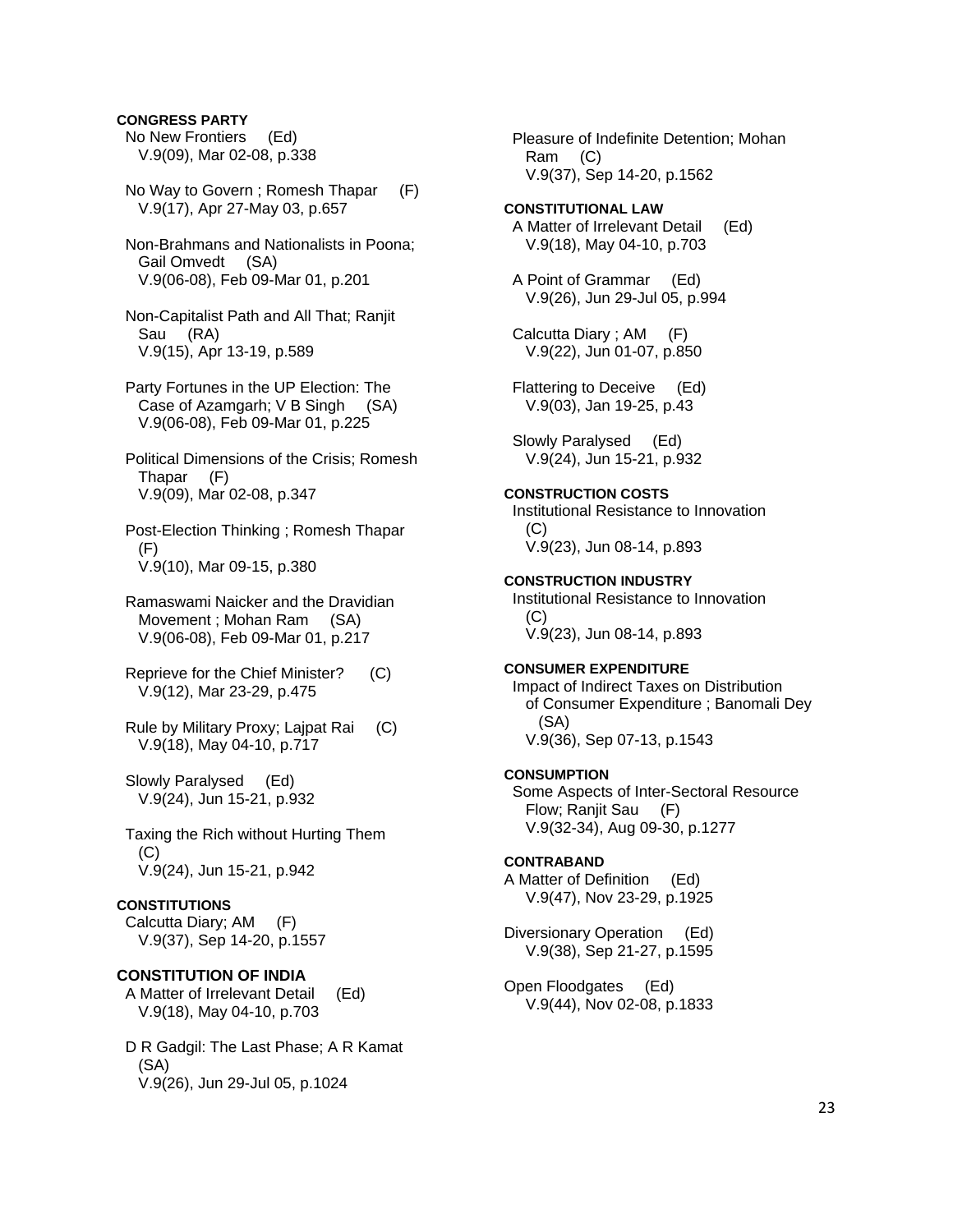### **CONTRABAND**

Possibilities and Pitfalls; Romesh Thapar (F) V.9(40), Oct 05-11, p.1682

 Politicians and Elections ; Romesh Thapar (F) V.9(43), Oct 26-Nov 01, p.1798

Politics of Drive against Smugglers (C) V.9(48), Nov 30-Dec 06, p.1980

Smugglers and What Else; Romesh Thapar (F) V.9(39), Sep 28-Oct 04, p.1639

 Soft Way to Face Hard Facts (C) V.9(44), Nov 02-08, p.1848

#### **COOPERATIVE CREDIT**

 Political Hinges of Co-operatives (Ed) V.9(39), Sep 28-Oct 04, p.A69

#### **COOPERATIVES**

 Co-operative Marketing Societies: Case Studies in Marathwada; Sandra McLaren (RA) V.9(39), Sep 28-Oct 04, p.A82

- Co-operatives in Japan; K K Taimni (BR) V.9(18), May 04-10, p.720
- Foxed by Wealth of Facts; K K Taimni (BR) V.9(28), Jul 13-19, p.1108
- Political Hinges of Co-operatives (Ed) V.9(39), Sep 28-Oct 04, p.A69

### Small Farmers' Development Agency: Experience in Surat District; Mahendra D Desai (SA) V.9(31), Aug 03-08, p.1245

#### **COPPER**

 No OPEC This (Ed) V.9(51), Dec 21-27, p.2079

### **CORPORATE GOVERNANCE**

 Organisational Effectiveness: A Comparative Analysis ; Rajesh Tandon (SA) V.9(21), May 25-31, p.M34

**CORPORATE SECTOR**  Capital Expenditures in Corporate Sector Forecast for 1974; C Rangarajan (RA) V.9(35), Aug 31-Sep 06, p.M58 **CORRUPTION**  "Forging" Ahead; Romesh Thapar (F) V.9(36), Sep 07-13, p.1523 Descent on the Corrupt Sector?; Romesh Thapar (F) V.9(25), Jun 22-28, p.966 Sick Politics, Sick Justice (Ed) V.9(29), Jul 20-26, p.1126 The Rice the Rats Ate (C) V.9(44), Nov 02-08, p.1843 **COST BENEFIT ANALYSIS**  Evaluating Advertising Effectiveness; Sanat Lahiri (RA) V.9(48), Nov 30-Dec 06, p.M97 Evaluation of Agricultural Development an Alternative Approach; Ramindar Singh and Frank A Wilson (SA) V.9(16), Apr 20-26, p.641 Pricing of Safe Deposit Locker Service; Paul Mampilly (RA) V.9(48), Nov 30-Dec 06, p.M87 Too Many Seminars; Ashok Rudra (P) V.9(49), Dec 07-13, p.2020 **CREDIT**  The Credit Authorisation Scheme: Some Problem Areas in Its Implementation ; B G Shah (SA) V.9(14), Apr 06-12, p.565 **CREDIT POLICY**  Credit Policy, Interest Rates, Central Banking and All That: A Comment; Suraj B Gupta (SA) V.9(27), Jul 06-12, p.1071 Credit Policy, Interest Rates, Central

 Banking, and All That; H T Parekh (SA) V.9(21), May 25-31, p.839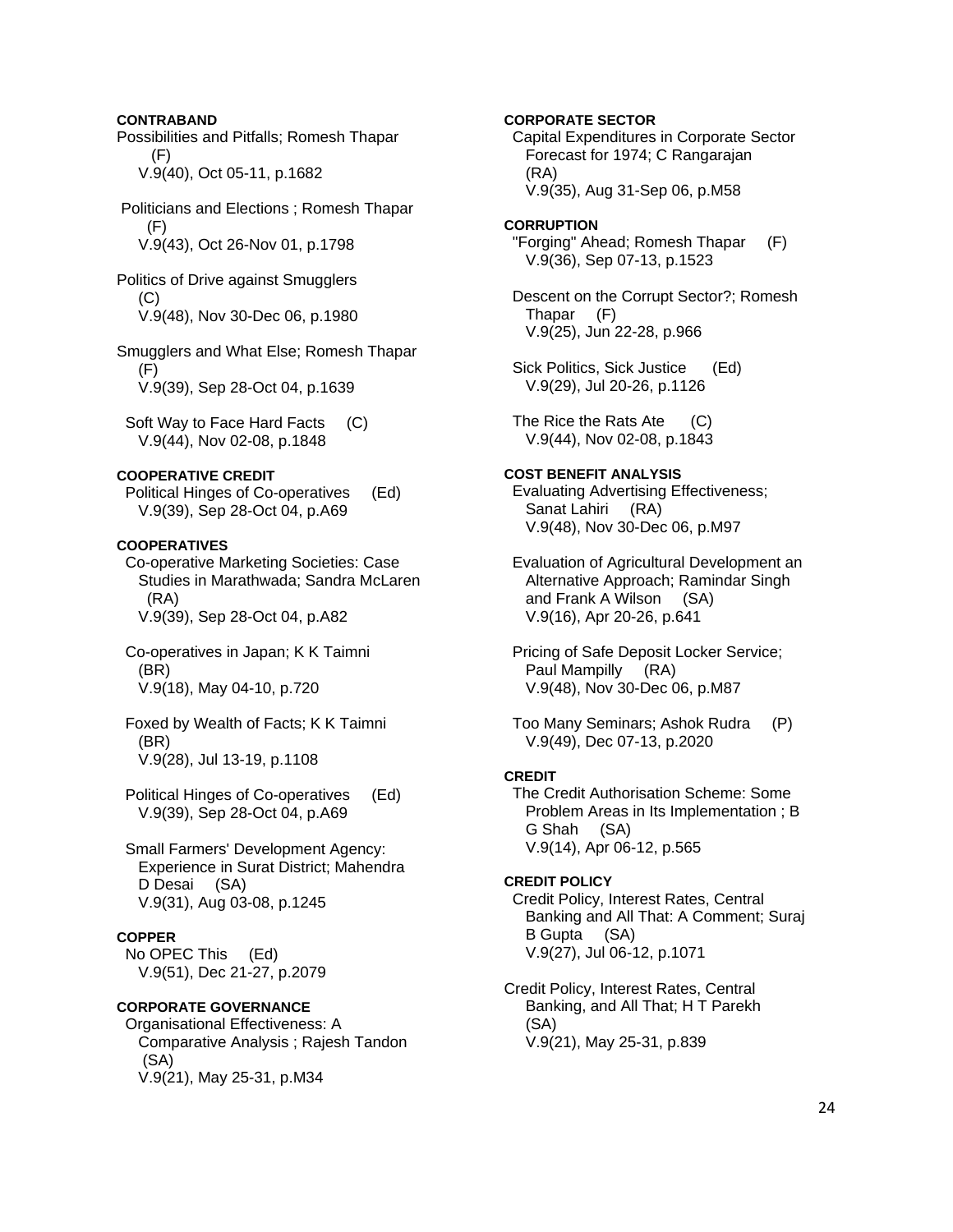### **CREDIT POLICY**

- Dear Money, Indeed! (C) V.9(12), Mar 23-29, p.470
- False Alarms (Ed) V.9(42), Oct 19-25, p.1753
- Loss of Credibility (C) V.9(17), Apr 27-May 03, p.662
- Managing a Contrived Recession (Ed) V.9(43), Oct 26-Nov 01, p.1795
- Mounting Deficit (Ed) V.9(48), Nov 30-Dec 06, p.1966
- The Ritual (Ed) V.9(44), Nov 02-08, p.1834
- Too Little, Too Late (C) V.9(31), Aug 03-08, p.1221

### **CROP YIELD**

 Kuttanad Project Hits the Shoals (Ed) V.9(42), Oct 19-25, p.1756

**CULTURAL DEVELOPMENT**  New Delhi Diary; AM (F) V.9(42), Oct 19-25, p.1761

 What of Andhra; Mohit Sen (C) V.9(47), Nov 22-29, p.1939

### **CULTURE**

 Calcutta Diary; AM (Ed) V.9(43), Oct 26-Nov 01, p.1797

### **CYPRUS**

 Towards Division (Ed) V.9(29), Jul 20-26, p.1126

#### **DACCA**

 Faith, Hope and Poverty; Harish Chandola  $(C)$ V.9(29), Jul 20-26, p.1144

### **DAIRY INDUSTRY**

 Diarying for the Rich (Ed) V.9(52), Dec 28-31, p.A105  Socio-Economic Aspects of Diary Development Report from the Banglore Milkshed Area; Klaus Nyholm, Henrik Schaumburg-Muller and Kirsten Westergaad (RA) V.9(52), Dec 28-31, p.A127

#### **DALAI LAMA**

 Interview with the Dalai Lama; Brahmanand Mishra (C) V.9(12), Mar 23-29, p.474

#### **DALITS**

 The Harijans' Worsening Plight ; Leela Visaria (BR) V.9(05), Feb 02-08, p.135

 Atrocities on Dalit Panthers ; Navroz Mody (LE) V.9(03), Jan 19-25, p.44

- Attack on Dalit Panthers (C) V.9(03), Jan 19-25, p.51
- Concealed Fascism (Ed) V.9(01-02), Jan 12-18, p.1
- Dalit Panthers: Another View (C) V.9(18), May 04-10, p.715

 Police in Action (Ed) V.9(05), Feb 02-06, p.113

#### **DANIEL THORNER**

 Daniel Thorner (Ed) V.9(26), Jun 29-Jul 05, p.997

- **DEFENCE EXPENDITURE**  Arms Race Getting Hotter (BR) V.9(41), Oct 12-18, p.1731
- India's Self-Inflicted Defence Burden; Ved P Gandhi (RA) V.9(35), Aug 31-Sep 06, p.1485

#### **DEFENCE POLICY**

 India's Self-Inflicted Defence Burden; Ved P Gandhi (RA) V.9(35), Aug 31-Sep 06, p.1485

### **DEFICIT FINANCING**

 Fictitious Cut in Deficit Financing  $(C)$ V.9(19), May 11-17, p.751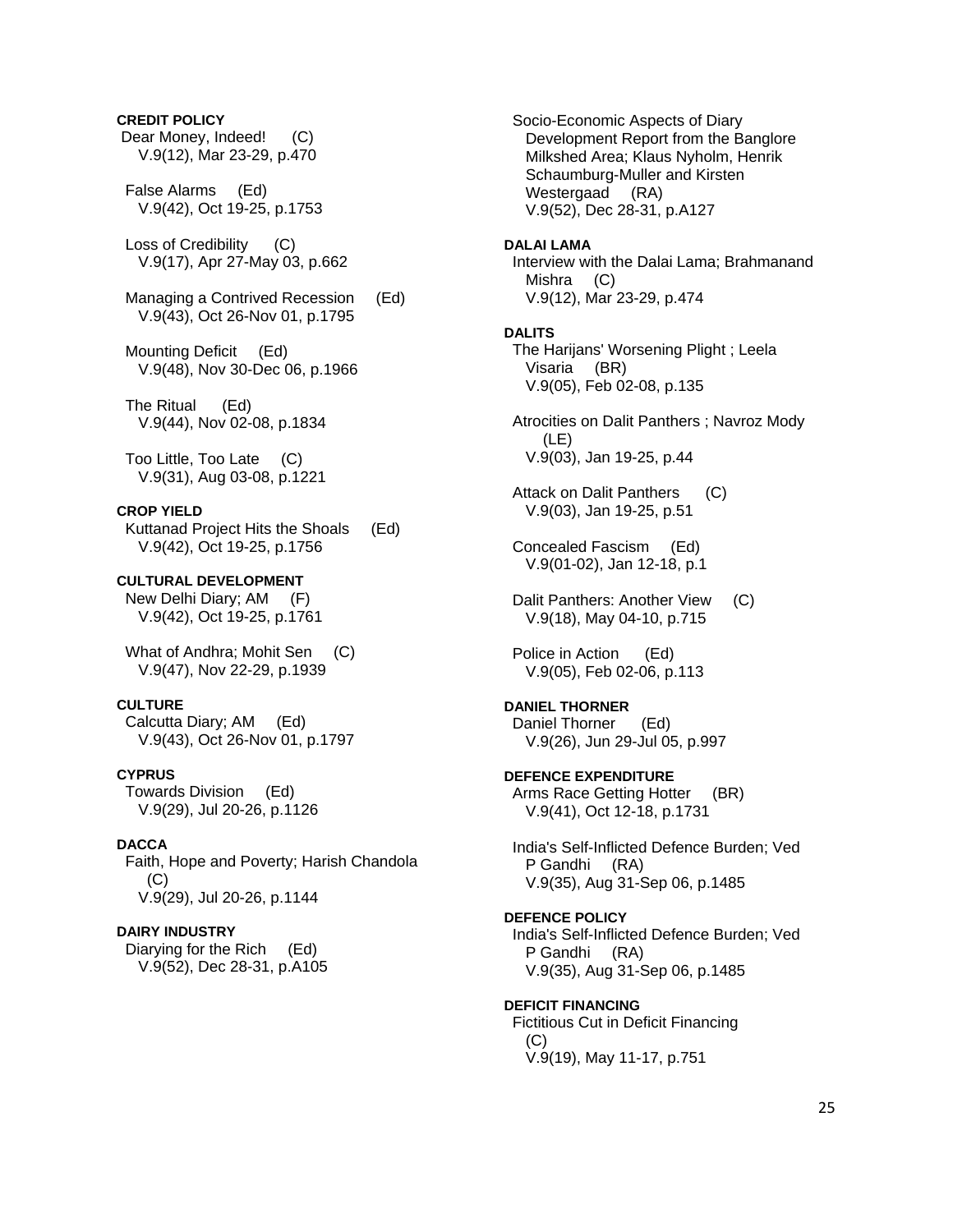### **DEMOCRACY**

- A Matter of Irrelevant Detail (Ed) V.9(18), May 04-10, p.703
- Preparing for Democracy; Harish Chandola  $(C)$ V.9(03), Jan 19-25, p.56
- Rule by Torture ; A G Noorani (BR) V.9(12), Mar 23-29, p.477
- Through Tolerant Western Eyes... ; Jai Nimbkar (BR) V.9(26), Jun 29-Jul 05, p.1023

# **DEMOGRAPHY**

- Decline in Birth Rate in Kerala: A Hypothesis about the Inter-Relationship between Demographic Variables, Health Services and Education; Gopinathan P R Nair (SA) V.9(06-08), Feb 09-Mar 01, p.323
- Demographic Transition among Parsis: 1881-1971: I: Size of Parsi Population; Leela Visaria (SA) V.9(41), Oct 12-18, p.1735
- Demographic Transition among Parsis: 1881-1971: III: Fertility Trends ; Leela Visaria (SA) V.9(43), Oct 26-Nov 01, p.1828

#### **DEVELOPING COUNTRIES**

 Economic Growth in Industrial Societies; V Nath (RA) V.9(13), Mar 30-Apr 05, p.517

 Neo-Colonialism at Asian Development Bank Meeting; Harish Chandola (C) V.9(21), May 25-31, p.821

 Political Economy of Technology Transfer; Frederick F Clairmonte (RA) V.9(20), May 18-14, p.789

 Selective Bonanza (Ed) V.9(41), Oct 11-12, p.1709

### **DEVELOPMENT AID**

 Hard Counter (Ed) V.9(28), Jul 13-19, p.1084  International Academic Trafficking; Philip G Altbach (BR) V.9(05), Feb 02-08, p.136

- The New Givers (Ed) V.9(48), Nov 30-Dec 06, p.1968
- OECD Development Assistance (Ed) V.9(06-08), Feb 09-Mar 01, p.307
- Questionable Relationship (Ed) V.9(39), Sep 28-Oct 04, p.1634
- Sell-Out on Aid; BM (C) V.9(25), Jun 22-28, p.971
- Soviet Aid: Where to Draw the Line; BM (C) V.9(01-02), Jan 12-18, p.10
- Too Late for Priorities (Ed) V.9(35), Aug 31-Sep 06, p.M57
- Unshared Prosperity (Ed) V.9(31), Aug 03-08, p.1211

#### **DISARMAMENT**

Arms Race Getting Hotter (BR) V.9(41), Oct 12-18, p.1731

**DISTRICT PLANNING**  Part of the Pattern (Ed) V.9(27), Jul 06-12, p.1050

#### **DMK**

 A Chronicle of the DMK Split ; Ramaswamy K Sastry (SA) V.9(13), Mar 30-Apr 05, p.527

 Alignments in Tamil Nadu; Mohit Sen  $(C)$ V.9(16), Apr 20-26, p.628

 Karunanidhi's Dangerous Diversion; Mohit Sen (C) V.9(26), Jun 29-Jul 05, p.1006

- Twists in Tamil Nadu; Mohit Sen (C) V.9(44), Nov 02-08, p.1845
- With Leaders like These... (C) V.9(12), Mar 23-29, p.472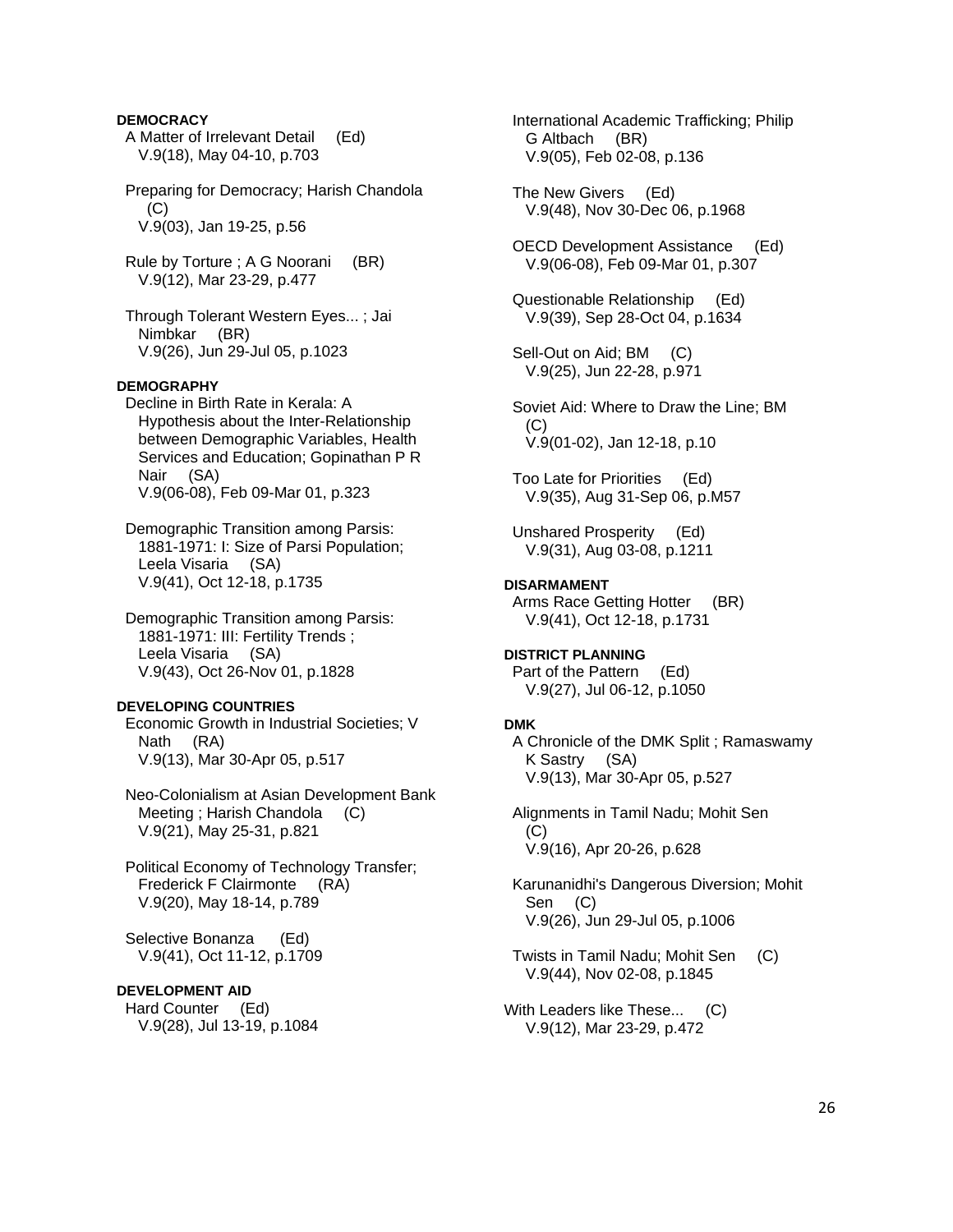### **DRAVIDIAN MOVEMENT**

 Ramaswami Naicker and the Dravidian Movement ; Mohan Ram (SA) V.9(06-08), Feb 09-Mar 01, p.217

#### **DROUGHT**

 The Uses of 'Drought' ; Amrita Rangaswami (SA) V.9(50), Dec 14-20, p.2069

#### **DUTT COMMITTEE**

 Joint Sector and 'Control' of Indian Monopoly ; Aurobindo Ghose (SA) V.9(23), Jun 08-14, p.906

#### **EAST INDIA**

 Neglected Opportunities in Irrigation ; William K Easter (SA) V.9(14), Apr 06-12, p.557

## **ECONOMIC FORECASTING**

 No Recession (Ed) V.9(51), Dec 21-27, p.2077

# **ECONOMIC GROWTH AND DEVELOPMENT**

 The Debris of Army Rule; Harish Chandola  $(C)$ V.9(06-08), Feb 09-Mar 01, p.195

 The Absurdity of It All (Ed) V.9(28), Jul 13-19, p.1081

 An Evolving Arena (Ed) V.9(51), Dec 21-27, p.2080

 Back to the IMF (C) V.9(06-08), Feb 09-Mar 01, p.171

 Booming Economy; Vinod Mehta (C) V.9(28), Jul 13-19, p.1099

 Distribution of Urban Household Wealth in India: A Comment (SA) V.9(45-46), Nov 9-22, p.1919

 Economic Growth in Industrial Societies; V Nath (RA) V.9(13), Mar 30-Apr 05, p.517

 Economic Growth in Industrial Societies ; V Nath (RA) V.9(13), Mar 30-Apr 05, p.517

 Economic Growth in Industrial Societies ; V Nath (RA) V.9(13), Mar 30-Apr 05, p.517

 Environment and Styles of Development ; Ignacy Sachs (SA) V.9(21), May 25-31, p.828

 Ever-Rising Deficit (Ed) V.9(39), Sep 28-Oct 04, p.1633

 A House of Cards; V L Rao (C) V.9(30), Jul 27-Aug 02, p.1184

 India and the Market of South and Southeast Asia; Ranjit Sau (SA) V.9(04), Jan 26-Feb 01, p.109

A Matter of Credibility (Ed) V.9(32-34), Aug 09-30, p.1261

 Money, Employment and Growth ; Suraj B Gupta (BR) V.9(44), Nov 02-08, p.1853

 National Accounts and the Regression Enthusiast Sri Lanka: A Study; Arun Shourie (SA) V.9(52), Dec 28-31, p.2141

 No Escape from the Economic Tangle; Romesh Thapar (F) V.9(29), Jul 20-26, p.1130

 Not a Matter of Mismanagement (Ed) V.9(06-08), Feb 09-Mar 01, p.161

 Not by Ordinances (C) V.9(29), Jul 20-26, p.1133

 Notes of a Rural Area Development Tourist; John P Lewis (RA) V.9(26), Jun 29-Jul 05, p.A42

 On the Verge of Bankruptcy (Ed) V.9(39), Sep 28-Oct 04, p.1636

#### **ECONOMIC GROWTH AND DEVELOPMENT**

 Planning for Growth, Redistribution and Self-Reliance in the Fifth Five-Year Plan-I ; Suresh D Tendulkar (SA) V.9(01-02), Jan 12-18, p.27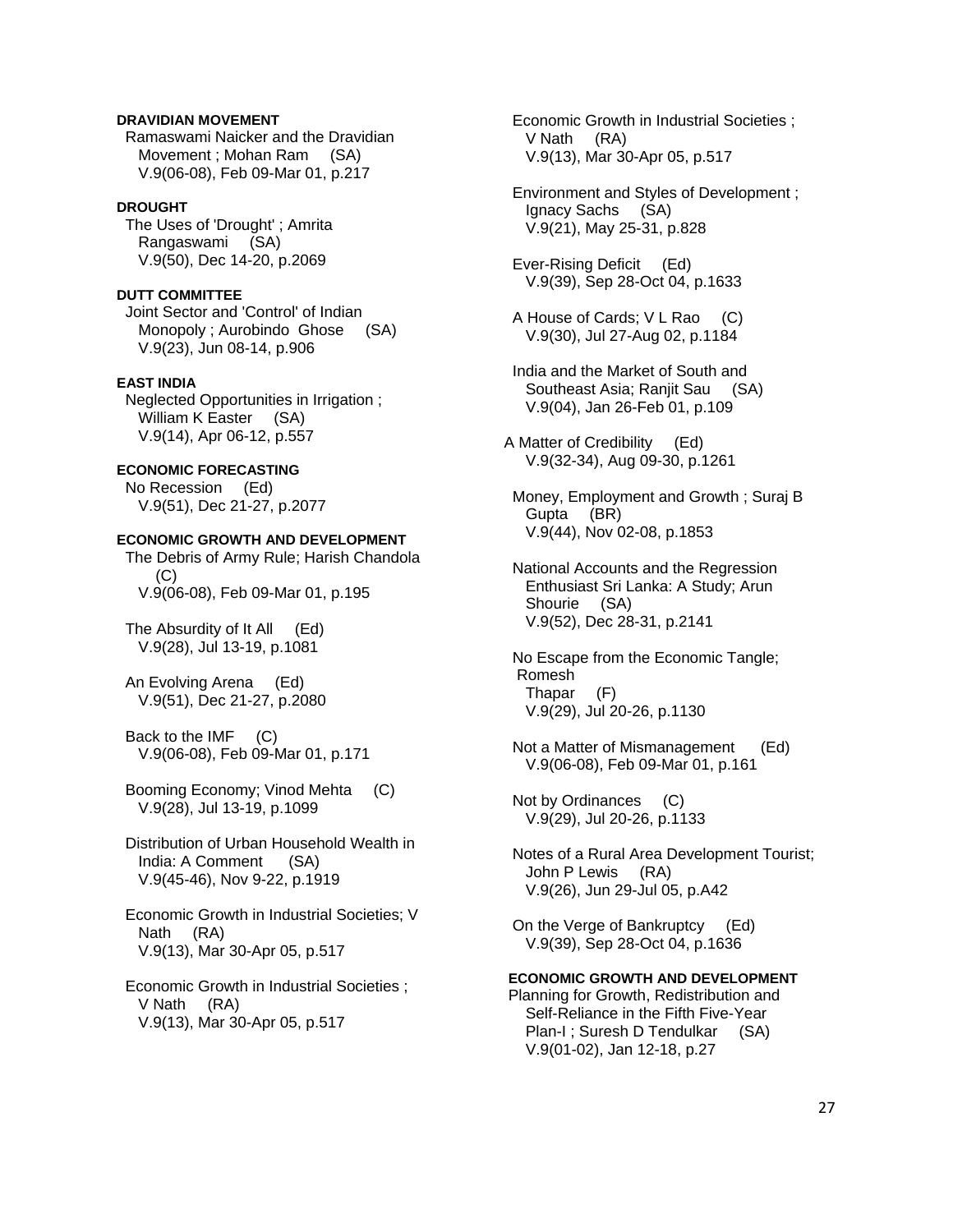### **ECONOMIC GROWTH AND DEVELOPMENT**

 Planning for Growth, Redistribution and Self-Reliance in the Fifth Five-Year Plan-II; Suresh D Tendulkar (SA) V.9(03), Jan 19-25, p.63

 Planning for Growth, Redistribution and Self-Reliance: A Comment; B Nanjundaiya and K C Majumdar (SA) V.9(17), Apr 27-May 03, p.683

 Political Mismanagement of the Economy ; Rajesh K Agarwal (BR) V.9(29), Jul 20-26, p.1151

 Politicisation of Middle Class Youth; Narendra Panjwani (C) V.9(38), Sep 21-27, p.1604

 Predicament of a Besieged President (Ed) V.9(52), Dec 28-31, p.2114

 Sinister Calculation (Ed) V.9(52), Dec 28-31, p.2113

 Women and Economic Development; Sondra A Zeidenstein (BR) V.9(23), Jun 08-14, p.901

 Fumbling in Peril; BM (C) V.9(32-34), Aug 09-30, p.1273

#### **ECONOMIC HISTORY**

 An Approach to the Historiography of Economics; Isher J Ahulwalia (RA) V.9(38), Sep 21-27, p.1619

# **ECONOMIC INDICATORS**

 At What Cost (Ed) V.9(36), Sep 07-13, p.1509

 Booming Economy; Vinod Mehta (C) V.9(28), Jul 13-19, p.1099

 Costly Loyalty (Ed) V.9(17), Apr 27-May 03, p.650

#### **ECONOMIC INEQUALITY**

 Distant Thunder Breaks over India; Ranjit Sau (SA) V.9(45-46), Nov 9-22, p.1922

 Pee-Pee and Pee-Pees; Romesh Thapar (F) V.9(50), Dec 14-20, p.2045 **ECONOMIC POLICY**  The Sixth Finance Commission: An Evaluation of Its Recommendations; N J Jhaveri (SA) V.9(05), Feb 02-08, p.137 Booming Economy; Vinod Mehta (C) V.9(28), Jul 13-19, p.1099 Calcutta Diary ; AM (F) V.9(01-02), Jan 12-18, p.9 Calcutta Diary; AM (F) V.9(25), Jun 22-28, p.967 Cruel Balance (Ed) V.9(10), Mar 09-15, p.373 Data Base for the Fifth Plan: Some Critical Gaps ; J N Tewari (SA) V.9(04), Jan 26-Feb 01, p.101 Draft Fifth Plan and Removal of Poverty ; Suresh D Tendulkar (SA) V.9(06-08), Feb 09-Mar 01, p.283 Fudging - and Worse (Ed) V.9(09), Mar 02-08, p.337 Grapevines and Nitwits (C) V.9(29), Jul 20-26, p.1135 Growth, Equity and the Budget (SA) V.9(10), Mar 09-15, p.409 Inequitous and Irrelevant (C) V.9(28), Jul 13-19, p.1093 Method in Its Madness (Ed) V.9(29), Jul 20-26, p.1125 New Forms of Fiddling (Ed) V.9(41), Oct 11-12, p.1712 **ECONOMIC POLICY** 

**ECONOMIC PLANNING** 

 Not by Ordinances (C) V.9(29), Jul 20-26, p.1133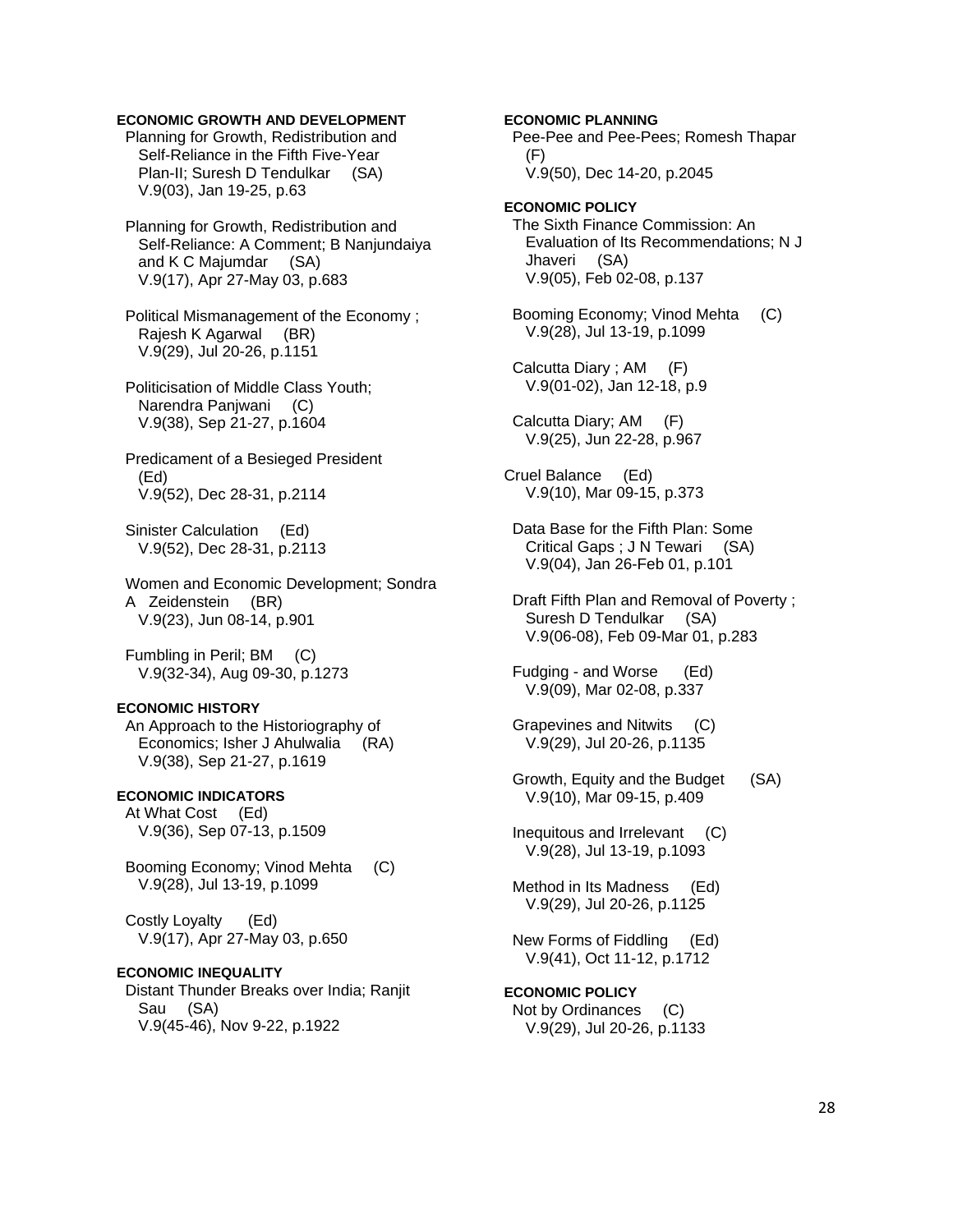**ECONOMIC POLICY** 

 Notes of a Rural Area Development Tourist; John P Lewis (RA) V.9(26), Jun 29-Jul 05, p.A42

 On 'Welfarism' vs 'Radicalism' in Planning ; Pranab K Bardhan (SA) V.9(09), Mar 02-08, p.369

 Planning for Growth, Redistribution and Self-Reliance in the Fifth Five-Year Plan-I ; Suresh D Tendulkar (SA) V.9(01-02), Jan 12-18, p.27

 Planning for Growth, Redistribution and Self-Reliance in the Fifth Five-Year Plan-II; Suresh D Tendulkar (SA) V.9(03), Jan 19-25, p.63

 Planning for Growth, Redistribution and Self-Reliance: A Comment; B Nanjundaiya and K C Majumdar (SA) V.9(17), Apr 27-May 03, p.683

 Planning Policy and the Fifth Plan ; Yoginder K Alagh (SA) V.9(06-08), Feb 09-Mar 01, p.273

 Political Mismanagement of the Economy ; Rajesh K Agarwal (BR) V.9(29), Jul 20-26, p.1151

 Russia from Proletarian Revolution to Social Imperialism; Rohini Banaji (SA) V.9(06-08), Feb 09-Mar 01, p.255

 Search for an 'Unconventional' Wizard; BM  $(C)$ V.9(21), May 25-31, p.814

Sell-Out on Aid; BM (C) V.9(25), Jun 22-28, p.971

 Sinister Calculation (Ed) V.9(52), Dec 28-31, p.2113

 Trade Balance and Balance of Payments in Fifth Plan: Growth Prospects, Capacity Constraints and Policies ; Angus Hone (SA) V.9(06-08), Feb 09-Mar 01, p.291

 The Vanishing Plan (Ed) V.9(27), Jul 06-12, p.1045  **ECONOMIC RECESSION**  Calcutta Diary; AM (F) V.9(28), Jul 13-19, p.1086

 Calcutta Diary; AM (F) V.9(32-34), Aug 09-30, p.1269

 No Recession (Ed) V.9(51), Dec 21-27, p.2077

 The Recession Scare; BM (C) V.9(43), Oct 26-Nov 01, p.1805

 World Crisis and Latin America's International Options: A Note; Andre Gunder Frank (SA) V.9(27), Jul 06-12, p.1069

**ECONOMIC REFORMS**  At What Cost (Ed) V.9(36), Sep 07-13, p.1509

 Buying off the Large Farmers; Arun Chaudhari (C) V.9(40), Oct 05-11, p.1690

 Delusions of Demand Management; BM (C) V.9(29), Jul 20-26, p.1137

 Facade of Action (C) V.9(28), Jul 13-19, p.1091

 False Alarms (Ed) V.9(42), Oct 19-25, p.1753

 The Final Option (Ed) V.9(31), Aug 03-08, p.1209

 Foreign Trade and Centrally Planned Economies; Sumitra Chishiti (BR) V.940, Oct 05-11, p.1693

 Hands up, without Fight; BM (C) V.9(31), Aug 03-08, p.1222

 Inequitous and Irrelevant (C) V.9(28), Jul 13-19, p.1093

 A Matter of Credibility (Ed) V.9(32-34), Aug 09-30, p.1261

 Shadow-Boxing (Ed) V.9(30), Jul 27-Aug 02, p.1169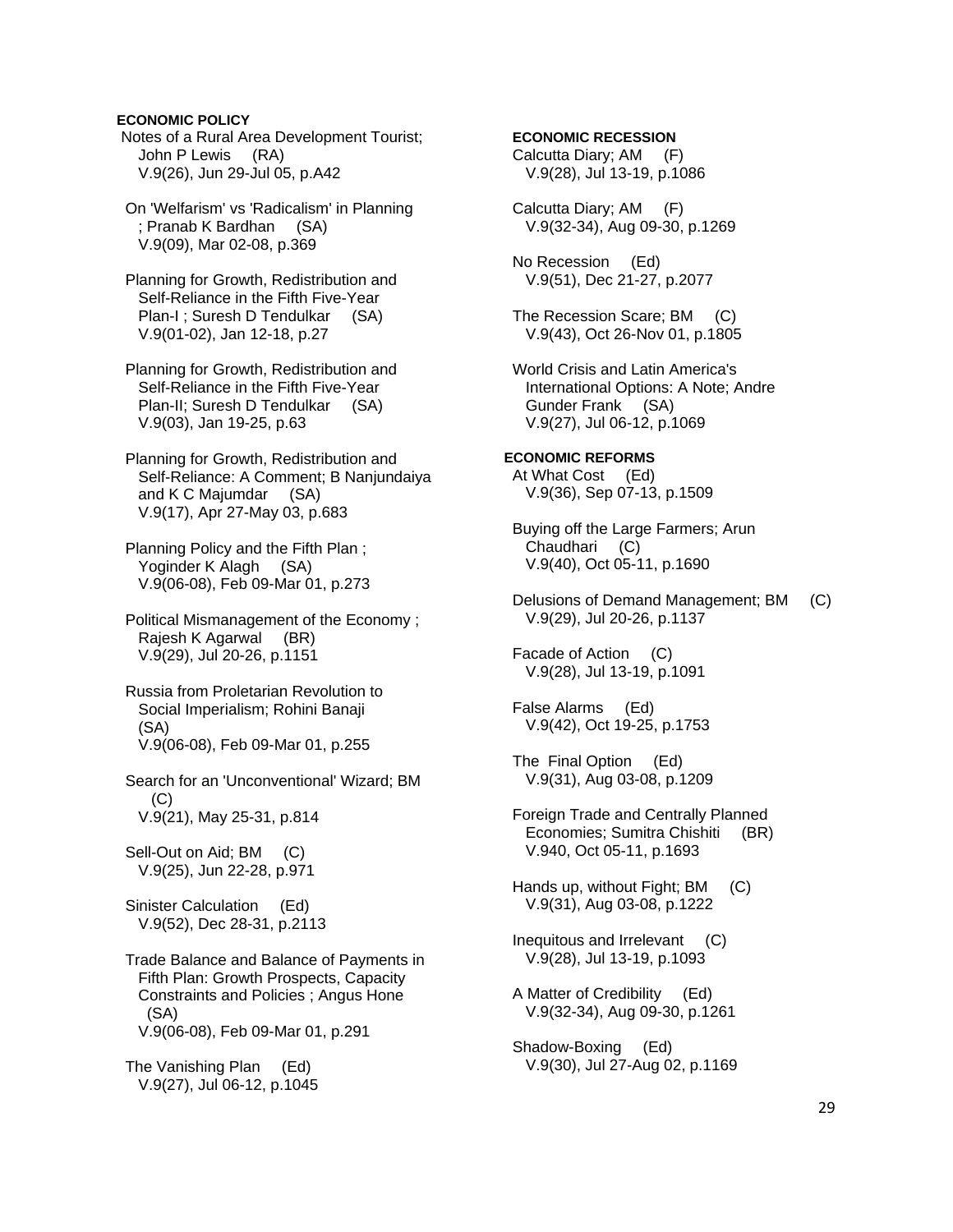### **ECONOMIC REFORMS**  Stock Valuation Rule: Case for Revision; Sampat P Bagchi (RA) V.9(35), Aug 31-Sep 06, p.M65

 The Trouble about Ordinances; Romesh Thapar (F) V.9(28), Jul 13-19, p.1087

**ECONOMIC SURVEYS**  Requiem for the AHT (Ed) V.9(22), Jun 01-07, p.881

Mea Culpa! (RA) V.9(10), Mar 09-15, p.395

### **ECONOMICS**

- A Tautology Has Its Uses... (BR) V.9(14), Apr 06-12, p.555
- An Approach to the Historiography of Economics; Isher J Ahulwalia (RA) V.9(38), Sep 21-27, p.1619

 Empty Ritual (C) V.9(01-02), Jan 12-18, p.11

 Lost Self-Confidence ; Surendra Bhutani  $(C)$ V.9(43), Oct 26-Nov 01, p.1812

 Nationalism and Socialism; Jairus Banaji (BR) V.9(36), Sep 07-13, p.1537

 Unequal Partners; A K Das Gupta (BR) V.9(28), Jul 13-19, p.1106

 Why Do We Not Get Good Research Students in Economics; Ashok Rudra (P) V.9(36), Sep 07-13, p.1535

 World Crisis, Class Struggle and 1984; Andre Gundre Frank (P) V.9(50), Dec 14-20, p.2055

### **ECONOMISTS**

 The Twice-Blessed (Ed) V.9(25), Jun 22-28, p.961

 Air Pollution ; Nireekshak (F) V.9(41), Oct 12-18, p.1730

 Blind Man's Buff (C) V.9(14), Apr 06-12, p.547 D R Gadgil: The Last Phase; A R Kamat (SA) V.9(26), Jun 29-Jul 05, p.1024

 Empty Ritual (C) V.9(01-02), Jan 12-18, p.11

### **EDUCATION**

 Charity Begins at Home (Ed) V.9(11), Mar 16-22, p.420

 Decline in Birth Rate in Kerala: A Hypothesis about the Inter-Relationship between Demographic Variables, Health Services and Education; Gopinathan P R Nair (SA) V.9(06-08), Feb 09-Mar 01, p.323

 Feeding Petty Chauvinisms; D Prempati (C) V.9(27), Jul 20-26, p.1141

 Going under with Nonchalance (Ed) V.9(37), Sep 14-20, p.1557

 Impact of Education on Farm Production ; Baldev Singh (RA) V.9(39), Sep 28-Oct 04, p.A92

 Internal Assessment System: Report on a Seminar on Examination Reform; A R Momin (C) V.9(42), Oct 19-25, p.1764

- International Academic Trafficking; Philip G Altbach (BR) V.9(05), Feb 02-08, p.136
- Is a National Law School Necessary; S P Sathe (C) V.9(39), Sep 28-Oct 04, p.1643
- Of Irrelevance with Irreverence (Ed) V.9(35), Aug 31-Sep 06, p.1462
- Pacifier: For Some ; J V Deshpande (C) V.9(16), Apr 20-26, p.626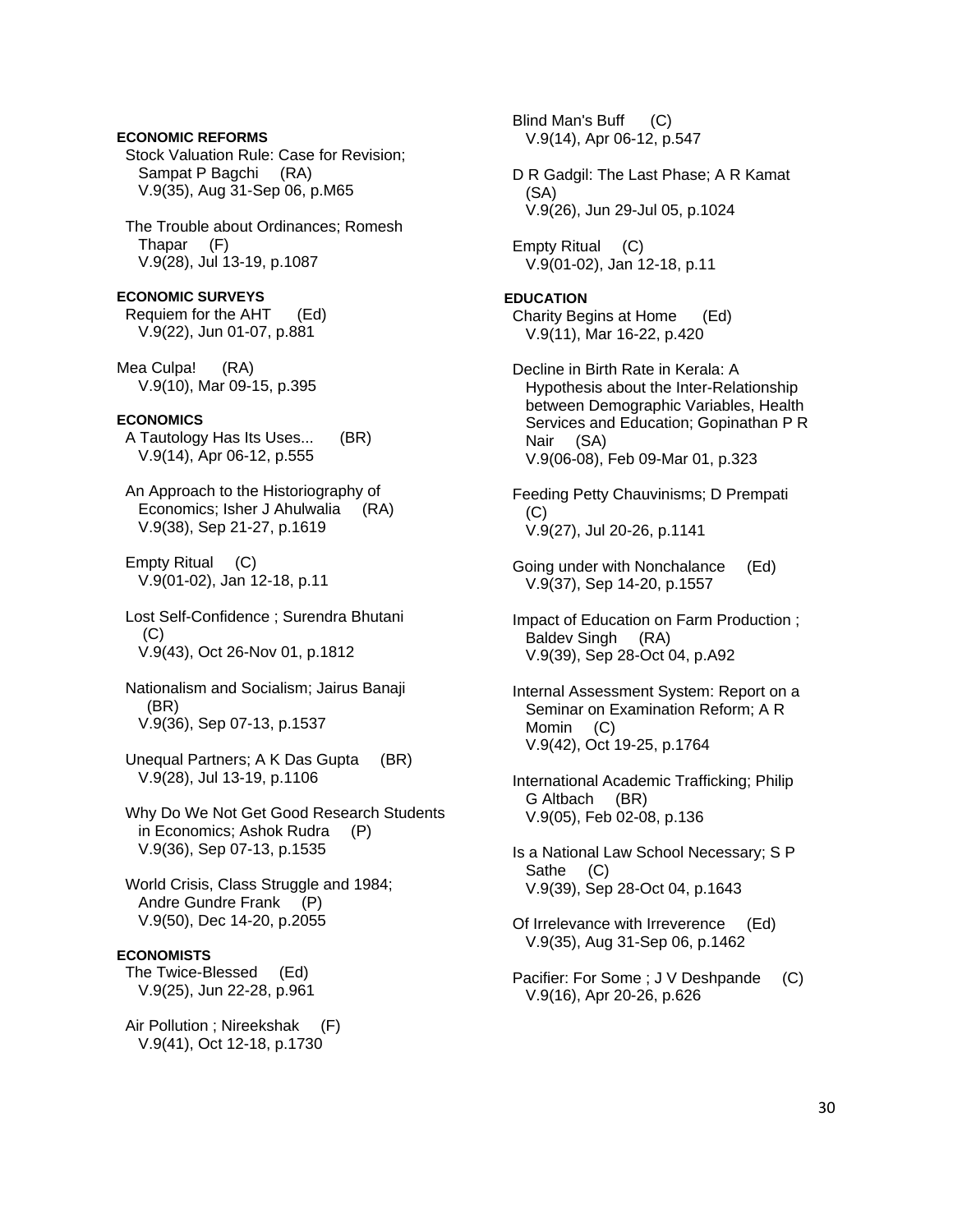### **EDUCATION**

 Scheduled Castes and Scheduled Tribes: Problems and Policies ; S D Kulkarni (BR) V.9(42), Oct 19-25, p.1775

 Swadeshi Theorising; Romesh Thapar (F) V.9(35), Aug 31-Sep 06, p.1467

#### **EDUCATION AND POLITICS**

 Misleading Quiet; Arvind Narayan Das (C) V.9(31), Aug 03-08, p.1223

 Politicisation of Middle Class Youth; Narendra Panjwani (C) V.9(38), Sep 21-27, p.1604

 The Sheikh's Blind Side; Balraj Puri (C) V.9(30), Jul 27-Aug 02, p.1181

Students Fill the Vacuum; B K Bhattacharyya (C) V.9(27), Jul 06-12, p.1056

### **EDUCATION POLICY AND REFORMS**

 Educational Opportunities for the Scheduled Castes: Role of Protective Discrimination in Equalisation ; Kusum K. Premi (SA) V.9(45-46), Nov 9-22, p.1902

 Feeding Petty Chauvinisms; D Prempati (C) V.9(27), Jul 20-26, p.1141

 Internal Assessment System: Report on a Seminar on Examination Reform; A R Momin (C) V.9(42), Oct 19-25, p.1764

 Swadeshi Theorising; Romesh Thapar (F) V.9(35), Aug 31-Sep 06, p.1467

### **ELECTION COMMISSION**

 Operation Election; A N Sen (LE) V.9(11), Mar 16-22, p.424

#### **ELECTIONS**

 A Bad Beginning (Ed) V.9(10), Mar 09-15, p.375

 A Certain Anarchy (P) V.9(06-08), Feb 09-Mar 01, p.165  A Matter of Irrelevant Detail (Ed) V.9(18), May 04-10, p.703

 The Presidency; Romesh Thapar (F) V.9(26), Jun 29-Jul 05, p.1001

 Alignments in Tamil Nadu; Mohit Sen (C) V.9(16), Apr 20-26, p.628

 Budgeting Mix; Romesh Thapar (F) V.9(06-08), Feb 09-Mar 01, p.167

 Calcutta Diary ; AM (F) V.9(11), Mar 16-22, p.421

- Come, Be Corrupt with Me (Ed) V.9(48), Nov 30-Dec 06, p.1967
- Creeping Shadow of Election; BM (C) V.9(52), Dec 28-31, p.2133
- Election Antics; Aparark (C) V.9(45-46), Nov 9-23, p.1889

 Election Antics (C) V.9(09), Mar 02-08, p.355

- Election Rites ; Karim Essack (C) V.9(20), May 18-14, p.787
- Electoral Arrangements to Fudge Class Lines; Ratna Dutta (C) V.9(45-46), Nov 9-23, p.1895
- Emergence of Regional Forces ; MR (C) V.9(11), Mar 16-22, p.433

 Entrenching Money Power (Ed) V.9(43), Oct 26-Nov 01, p.1795

 Hunting with the Hounds (Ed) V.9(12), Mar 23-29, p.459

 Inert Politics (Ed) V.9(42), Oct 19-25, p.1754

- Low Key, High Stakes ; MR (C) V.9(04), Jan 26-Feb 01, p.95
- MNF Holds Key to Political Stability; C Nunthara (C) V.9(50), Dec 14-20, p.2053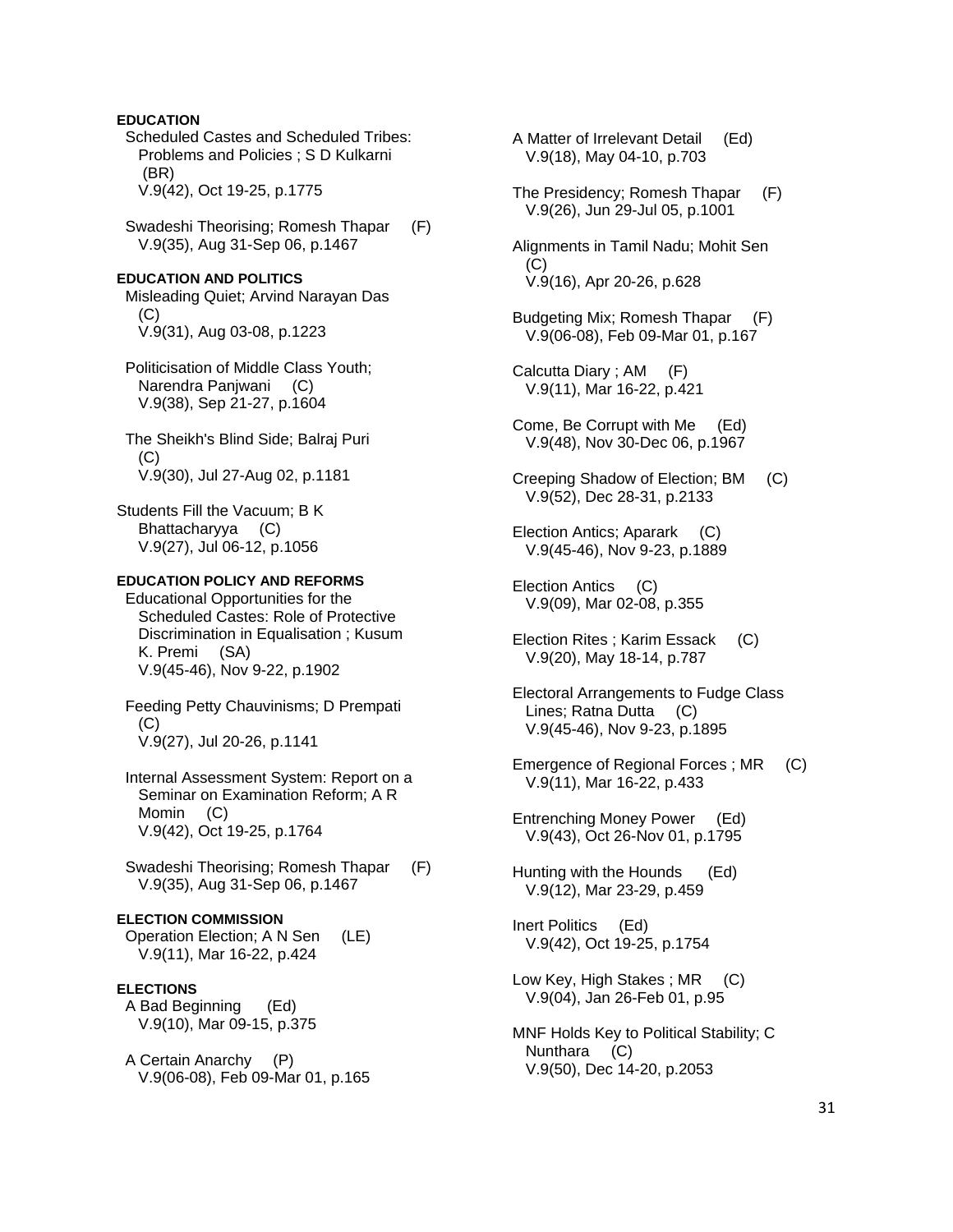### **ELECTIONS**

More Elections ; M S Prabhakar (C) V.9(06-08), Feb 09-Mar 01, p.181

 No New Frontiers (Ed) V.9(09), Mar 02-08, p.338

 Operation Election (C) V.9(05), Feb 02-08, p.132

 Operation Election; A N Sen (LE) V.9(11), Mar 16-22, p.424

 Party Fortunes in the UP Election: The Case of Azamgarh; V B Singh (SA) V.9(06-08), Feb 09-Mar 01, p.225

 Playing Ministerial Chairs ; Romesh Thapar (F) V.9(42), Oct 19-25, p.1762

Politicians and Elections ; Romesh Thapar (F) V.9(43), Oct 26-Nov 01, p.1798

 Post-Election Thinking ; Romesh Thapar (F) V.9(10), Mar 09-15, p.380

 Receding Waves (C) V.9(11), Mar 16-22, p.429

 Reluctant Rulers; Harish Chandola (C) V.9(01-02), Jan 12-18, p.19

 Revolt of the Urban Middle Class (C) V.9(48), Nov 30-Dec 06, p.1977

 Sub-Regional Politics and Elections in Orissa; Amal Ray (SA) V.9(49), Dec 07-13, p.2032

 The Politics of Jogging; Romesh Thapar (F) V.9(41), Oct 11-12, p.1717

 Uttar Pradesh Casts Its Shadow; Romesh Thapar (F) V.9(05), Feb 02-08, p.123

Where Opposition Should Tread ; MR (C) V.9(44), Nov 02-08, p.1850

**ELECTORAL REFORMS**  Sticky Fingers (Ed) V.9(48), Nov 30-Dec 06, p.1965 **ELECTRIC POWER**  Calcutta Diary; AM (F) V.9(18), May 04-10, p.705 Grim Power Prospects (C) V.9(19), May 11-17, p.757 **ELECTRIC POWER PLANTS**  Falling Apart (Ed) V.9(20), May 18-14, p.774 **ELECTRONICS INDUSTRY**  Farce of Exports (Ed) V.9(28), Jul 13-19, p.1082 **EMERGENCY**  A Point of Grammar (Ed) V.9(26), Jun 29-Jul 05, p.994 New Uses of a Colonial Law ; MR (C) V.9(24), Jun 15-21, p.940 Perks in Danger (Ed) V.9(24), Jun 15-21, p.930 Suppression of Democratic Rights; Aurobindo et al Ghose (LE) V.9(50), Dec 14-20, p.2040 **EMPLOYEES**  Dayal, Ishwar; Motivation and Organisational Effectiveness (RA) V.9(48), Nov 30-Dec 06, p.M78 **EMPLOYMENT**  The Absurdity of It All (Ed) V.9(28), Jul 13-19, p.1081 Bullets for Job-Hunters (C) V.9(17), Apr 27-May 03, p.664 Investment, the Key (Ed) V.9(43), Oct 26-Nov01, p.1793 Money, Employment and Growth ; Suraj B Gupta (BR) V.9(44), Nov 02-08, p.1853 Share of Labour in Manufacturing Industries; Sreelekha Basu (SA)

V.9(28), Jul 13-19, p.1109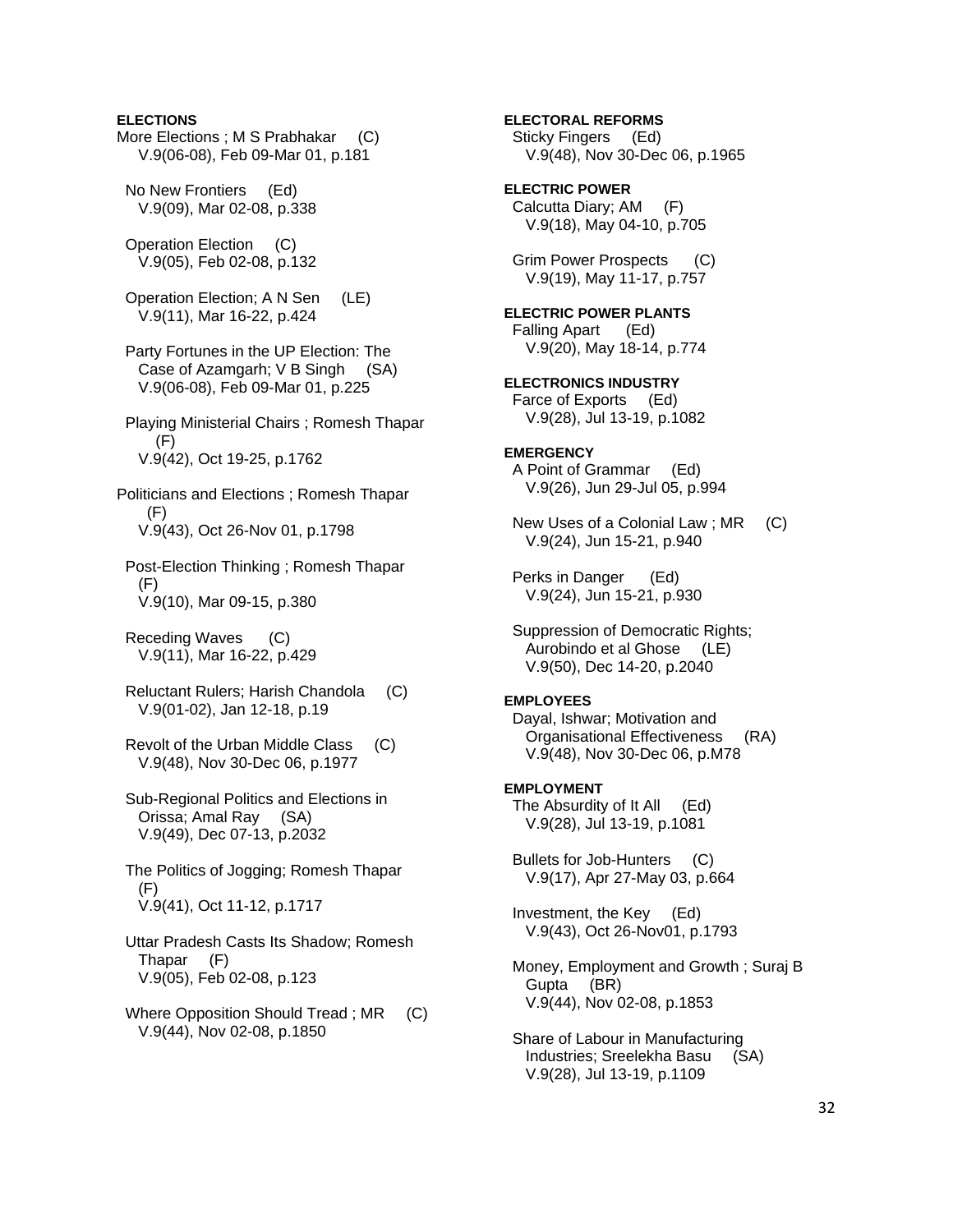# **EMPLOYMENT**

 Socio-Political Factors and Agricultural Policies; Hanumantha C H Rao (F) V.9(32-34), Aug 09-30, p.1285

#### **EMPLOYMENT POLICY**

 Another Special Programme (Ed.) V.9(50), Dec 14-20, p.2037

# **ENERGY CRISIS**

 Alternatives in Energy Development; B V Rangarao (SA) V.9(27), Jul 06-12, p.1063

#### **ENERGY PLANNING AND POLICY**

 Alternatives in Energy Development; B V Rangarao (SA) V.9(27), Jul 06-12, p.1063

### **ENERGY RESOURCES**

 Bio-Gas Plants: Prospects, Problems and Tasks; C R Prasad, Krishna K Prasad and A K N Reddy (F) V.9(32-34), Aug 09-30, p.1347

### **ENGINEERING INDUSTRIES**

 Fruits of Lobbying (Ed) V.9(47), Nov 22-29, p.1926

#### **ENVIRONMENT**

 Environment and Styles of Development ; Ignacy Sachs (SA) V.9(21), May 25-31, p.828

 Environmental Scanning for Corporate Planning; Charan D Wadhva (RA) V.9(10), Mar 09-15, p.M3

 India's Nuclear Explosion: Its Effect upon Environment ; David Gosling (C) V.9(26), Jun 29-Jul 05, p.1002

#### **ENVIRONMENTAL PLANNING AND POLICY**

 Environmental Scanning for Corporate Planning; Charan D Wadhva (RA) V.9(10), Mar 09-15, p.M3

#### **ETHIOPIA**

 End of Ancien Regime? (Ed) V.9(12), Mar 23-29, p.458

 Time of Reckoning ; Nilanjana Biswas and Lawrence J Sakarai (C) V.9(13), Mar 30-Apr 05, p.511

### **EUROPEAN UNION**

 Haggling over the Price of Gold (C) V.9(24), Jun 15-21, p.941

 Symmetry Across the Channel (Ed) V.9(18), May 04-10, p.702

 To Eat the Cake and Have It (Ed) V.9(14), Apr 06-12, p.535

# **EXCHANGE RATES**  Back in Business (Ed)

V.9(38), Sep 21-27, p.1594

 Time to Move out of Sterling (Ed) V.9(12), Mar 23-29, p.458

### **EXCISE DUTIES**

 New Light on Central Excise (C) V.9(47), Nov 22-29, p.1935

#### **EXIM POLICY**

 Investment Is Always Expendable (Ed) V.9(14), Apr 06-12, p.533

 No Long-Term Planning (Ed) V.9(17), Apr 27-May 03, p.651

### **EXPLOSIVES**

 Nuclear Explosion: Limited Prospects of Peaceful Use ; R S Ganapathy (C) V.9(21), May 25-31, p.815

### **EXPORT EARNINGS**

 Bloated Image (Ed) V.9(25), Jun 22-28, p.964

# **EXPORT ORIENTED INDUSTRIES**

 Fruits of Lobbying (Ed) V.9(47), Nov 22-29, p.1926

#### **EXPORTS**

 The Imperatives of an Agreement (Ed) V.9(09), Mar 02-08, p.339

 Behind the Recycling Debate (Ed) V.9(45-46), Nov 9-23, p.1879

 Boondoggle of Cash Assistance (Ed) V.9(36), Sep 07-13, p.1510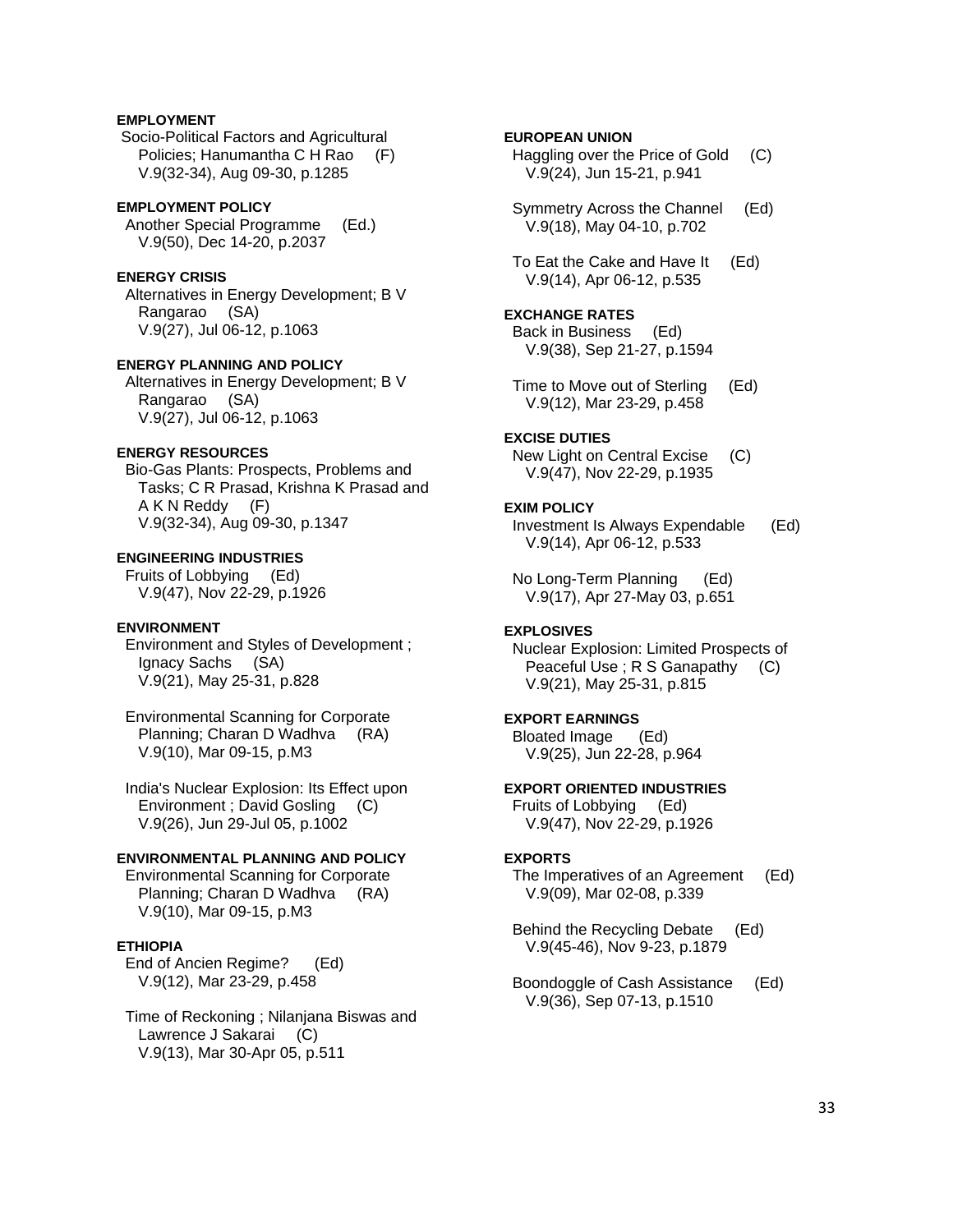### **EXPORTS**

By-Product of a Plural Economy: A Note on the Politics of the Lost Indian in Malaysia ; Jawid Laiq (SA) V.9(43), Oct 26-Nov 01, p.1825

 Farce of Exports (Ed) V.9(28), Jul 13-19, p.1082

 Fruits of Lobbying (Ed) V.9(47), Nov 22-29, p.1926

 Guarding the Guards (Ed) V.9(20), May 18-14, p.776

 India and the Market of South and Southeast Asia: Raniit Sau (SA) V.9(04), Jan 26-Feb 01, p.109

 Keeping up Appearances ; Magnus (C) V.9(22), Jun 01-07, p.857

No Long-Term Planning (Ed) V.9(17), Apr 27-May 03, p.651

 No Thanks to GEEDA (Ed) V.9(38), Sep 21-27, p.1596

#### **FAMILY PLANNING**

 Decline in Birth Rate in Kerala: A Hypothesis about the Inter-Relationship between Demographic Variables, Health Services and Education; Gopinathan P R Nair (SA) V.9(06-08), Feb 09-Mar 01, p.323

 Family Planning in India: The Outlook for 2000 AD; D Banerji (SA) V.9(48), Nov 30-Dec 06, p.1984

 Optimal Targets for the Family Planning Programme; S K Satia and C Rangarajan (SA) V.9(15), Apr 13-19, p.595

#### **FAMINE**

 Calcutta Diary; AM (F) V.9(39), Sep 28-Oct 04, p.1640

 The Cut on Luck; Romesh Thapar (F) V.9(38), Sep 21-27, p.1601

 Financing Famine Relief: Calling the Bluff ; Amrita Rangaswami (C) V.9(45-46), Nov 9-23, p.1885

 Flight from Famine (C) V.9(45-46), Nov 9-23, p.1894 Making a Village: An Andhra Experiment; Amrita Rangaswami (C) V.9(36), Sep 07-13, p.1524 Productivity Norms for starving (Ed) V.9(41), Oct 11-12, p.1710 Report from Dhubri ; M S Prabhakar  $(C)$  V.9(42), Oct 19-25, p.1767 Unwanted Visitors from Famine Land; Anil Awachat (C) V.9(39), Sep 28-Oct 04, p.1647 What Is a Famine; David Morris Morris (SA) V.9(44), Nov 02-08, p.1855 **FARAKKA BARRAGE**  Muddied Waters (Ed) V.9(37), Sep 14-20, p.1553 **FARM MANAGEMENT**  Economics of Land Reform; Ahmad Raza (BR) V.9(18), May 04-10, p.719 Notes on Farm Size and Productivity ; Krishna Bharadwaj (RA) V.9(13), Mar 30-Apr 05, p.A11 **FASCISM**  Concealed Fascism (Ed) V.9(01-02), Jan 12-18, p.1 **FERTILITY**  Demographic Transition among Parsis: 1881-1971: III: Fertility Trends ; Leela Visaria (SA) V.9(43), Oct 26-Nov 01, p.1828 **FERTILIZER INDUSTRY**  Sauce for Industry, Sauce for the Farmer (Ed) V.9(24), Jun 15-21, p.931 **FERTILIZERS**  Cumulating Imbalances (Ed) V.9(01-02), Jan 12-18, p.2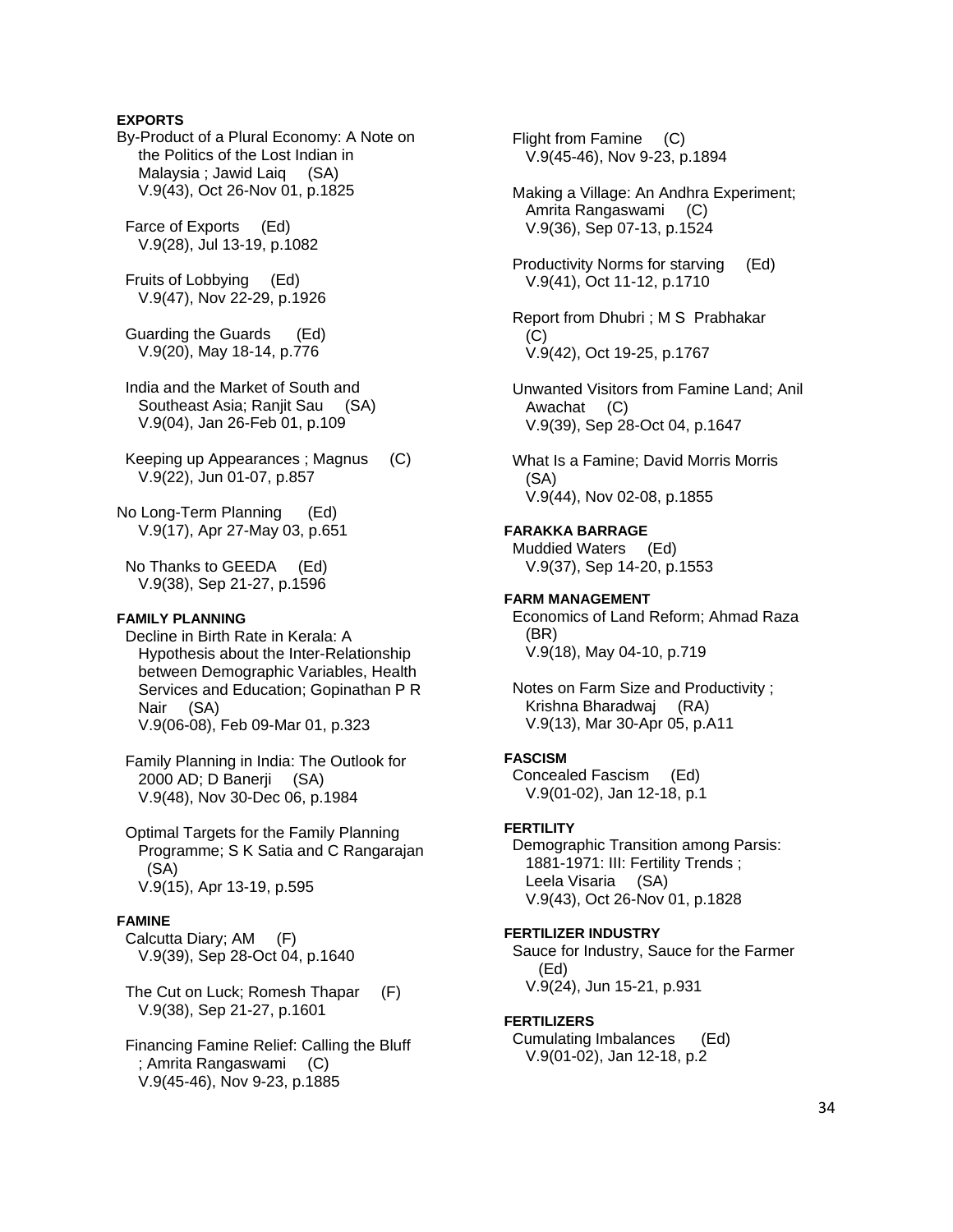# **FERTILIZERS**

The Gold Rush (Ed) V.9(38), Sep 21-27, p.1596

#### **FESTIVALS**

 Calcutta Diary; AM (Ed) V.9(43), Oct 26-Nov 01, p.1797

### **FEUDALISM**

 Farm Efficiency under Semi-Feudalism: A Critique of Marginalist Theories and Some Marxist Formulations; K Nirmal Chandra (F) V.9(32-34), Aug 09-30, p.1309

 The Telengana Armed Struggle; Barry Pavier (F) V.9(32-34), Aug 09-30, p.1413

# **FINANCE COMMISSION-1974-1979**

 The Sixth Finance Commission: An Evaluation of Its Recommendations; N J Jhaveri (SA) V.9(05), Feb 02-08, p.137

 Many Loose Ends ; P R Panchmukhi (C) V.9(14), Apr 06-12, p.544

#### **FINANCES, STATES**

 Case of the Missing Tax (Ed) V.9(25), Jun 22-28, p.962

### **FINANCES, UNION**

 Financing Famine Relief: Calling the Bluff ; Amrita Rangaswami (C) V.9(45-46), Nov 9-23, p.1885

 Mounting Deficit (Ed) V.9(48), Nov 30-Dec 06, p.1966

### **FINANCIAL INSTITUTIONS**

Support for Strong (Ed) V.9(48), Nov 30-Dec 06, p.1966

### **FINANCIAL MARKET**

 Support for Strong (Ed) V.9(48), Nov 30-Dec 06, p.1966

#### **FIVE YEAR PLANS**

 Calcutta Diary ; AM (F) V.9(01-02), Jan 12-18, p.9

### **FIVE YEAR PLANS-1969-1974**

 Progress of Industrial Sector in the Fourth Plan, 1969-74; H K N Mishra (SA) V.9(50), Dec 14-20, p.2061

**FIVE YEAR PLANS-1974-1979**  And One for the Market (Ed) V.9(21), May 25-31, p.M33

 Cruel Balance (Ed) V.9(10), Mar 09-15, p.373

 Data Base for the Fifth Plan: Some Critical Gaps ; J N Tewari (SA) V.9(04), Jan 26-Feb 01, p.101

 Draft Fifth Plan and Removal of Poverty ; Suresh D Tendulkar (SA) V.9(06-08), Feb 09-Mar 01, p.283

 False Upholstery (Ed) V.9(04), Jan 26-Feb 01, p.83

 Growth, Equity and the Budget (SA) V.9(10), Mar 09-15, p.409

 India: An Arrangement at Stake; Arun Shourie (SA) V.9(25), Jun 22-28, p.983

Limits of Indicative Planning (Ed) V.9(26), Jun 29-Jul 05, p.993

 On 'Welfarism' vs 'Radicalism' in Planning ; Pranab K Bardhan (SA) V.9(09), Mar 02-08, p.369

 Planning for Growth, Redistribution and Self-Reliance in the Fifth Five-Year Plan-I ; Suresh D Tendulkar (SA) V.9(01-02), Jan 12-18, p.27

 Planning for Growth, Redistribution and Self-Reliance in the Fifth Five-Year Plan-II; Suresh D Tendulkar (SA) V.9(03), Jan 19-25, p.63

 Planning for Growth, Redistribution and Self-Reliance: A Comment; B Nanjundaiya and K C Majumdar (SA) V.9(17), Apr 27-May 03, p.683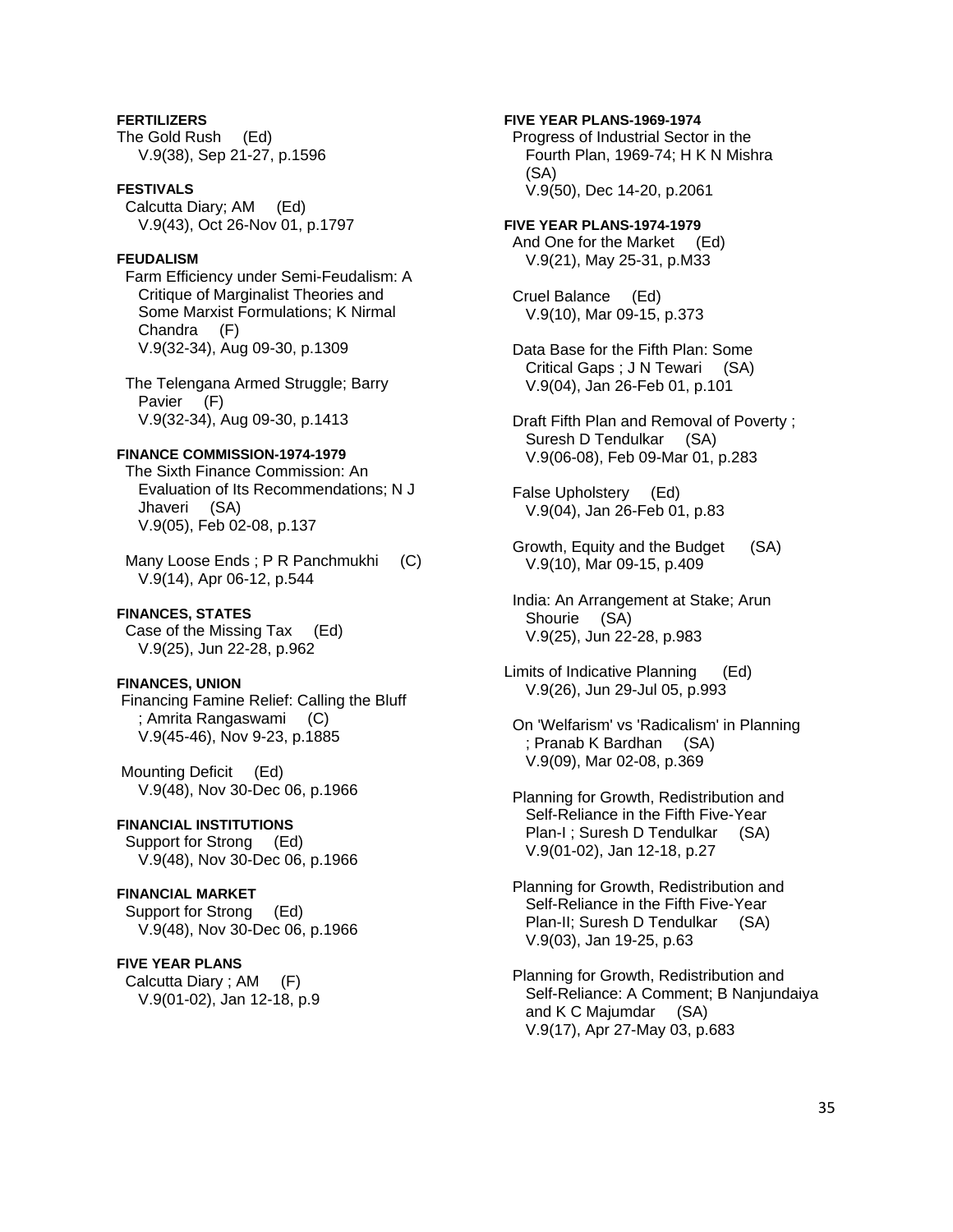#### **FIVE YEAR PLANS-1974-1979**

Planning Policy and the Fifth Plan ; Yoginder K Alagh (SA) V.9(06-08), Feb 09-Mar 01, p.273

 Requiem for the AHT (Ed) V.9(22), Jun 01-07, p.881

 Resource Mobilisation through Indirect Taxes: Some Aspects of Fifth Plan Strategy; N J Jhaveri (SA) V.9(37), Sep 14-20, p.1579

 Satellite TV Revisited ; B D Dhawan (SA) V.9(16), Apr 20-26, p.634

 Trade Balance and Balance of Payments in Fifth Plan: Growth Prospects, Capacity Constraints and Policies ; Angus Hone (SA) V.9(06-08), Feb 09-Mar 01, p.291

#### **FLOODS**

 A Generation Being Wiped Out; Amrita Rangaswami (C) V.9(48), Nov 30-Dec 06, p.1973

 Revolt in Slow Motion; Arvind Narayn Das  $(C)$ V.9(50), Dec 14-20, p.2049

#### **FOOD CONSUMPTION**

 On Life and Death Questions; Pranab K Bardhan (F) V.9(32-34), Aug 09-30, p.1293

#### **FOOD INDUSTRY**

 Opportunistic Swings in Food Policy  $(C)$ V.9(44), Nov 02-08, p.1843

### **FOOD POLICY**

 Along Predictable Lines (Ed) V.9(28), Jul 13-19, p.1082

 At the Traders' Mercy (Ed) V.9(19), May 11-17, p.742

 Beyond the Ken of Organised Politics  $(C)$ V.9(05), Feb 02-08, p.129

 Calcutta Diary; AM (F) V.9(17), Apr 27-May 03, p.655

 V.9(14), Apr 06-12, p.534 India: An Arrangement at Stake; Arun Shourie (SA) V.9(25), Jun 22-28, p.983 A Matter of Internal Distribution (Ed) V.9(47), Nov 22-29, p.1926 Narrowing Options (C) V.9(23), Jun 08-14, p.891 Not High Prices, but Low Purchasing Power  $(C)$  V.9(49), Dec 07-13, p.2007 Opportunistic Swings in Food Policy (C) V.9(44), Nov 02-08, p.1843 Pre-Harvest Loss of Rice Due to Field Rodents ; Subodh Kumar Roy (RA) V.9(26), Jun 29-Jul 05, p.A66 Round the Mulberry Bush (Ed) V.9(26), Jun 29-Jul 05, p.A41 The Unknown Calculus (Ed) V.9(45-46), Nov 9-23, p.1878 What Is "Popular" ; Romesh Thapar (F) V.9(14), Apr 06-12, p.540 Without Plan or Calculation (C) V.9(10), Mar 09-15, p.387 World Bank, Our Saviour ; BM (C) V.9(15), Apr 13-19, p.583 **FOOD PROCUREMENT**  World Food Crises (F) V.9(44), Nov 02-08, p.1876 **FOOD PRODUCTION**  Along Predictable Lines (Ed) V.9(28), Jul 13-19, p.1082 Planning for Growth, Redistribution and Self-Reliance: A Comment; B Nanjundaiya and K C Majumdar (SA) V.9(17), Apr 27-May 03, p.683

Gone with the Wind (Ed)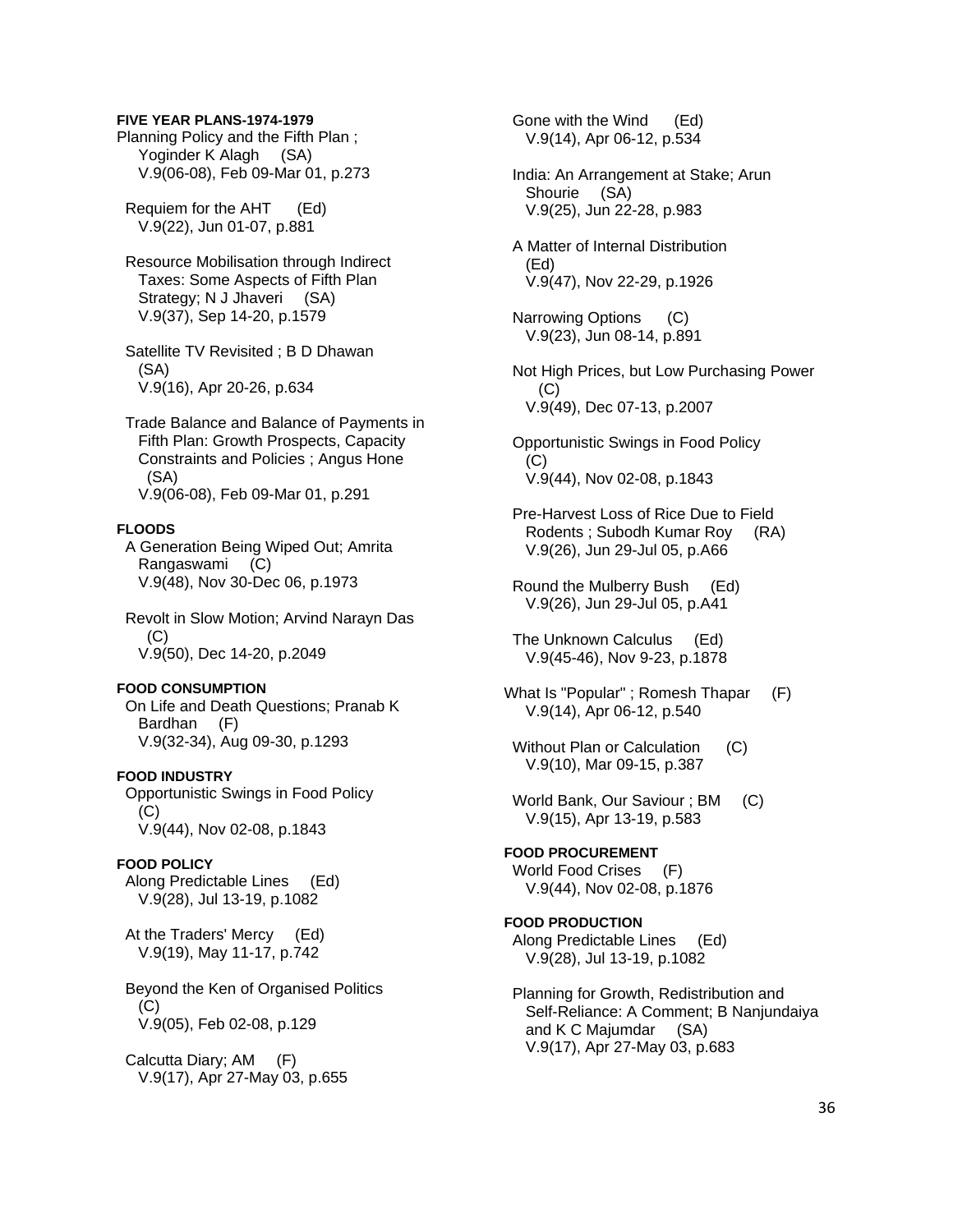# Round the Mulberry Bush (Ed) V.9(26), Jun 29-Jul 05, p.A41 Victory for Rich Farmers and Traders ; BM  $(C)$  V.9(05), Feb 02-08, p.125 Without Plan or Calculation (C) V.9(10), Mar 09-15, p.387 **FOOD STORAGE**  Full Circle (Ed) V.9(49), Dec 07-13, p.2002 **FOOD SUPPLY**  1943 Being Re-Enacted (C) V.9(40), Oct 05-11, p.1687 Another Special Programme (Ed.) V.9(50), Dec 14-20, p.2037 Calcutta Diary; AM (F) V.9(32-34), Aug 09-30, p.1269 Calcutta Diary; AM (F) V.9(38), Sep 21-27, p.1600 The Cut on Luck; Romesh Thapar (F) V.9(38), Sep 21-27, p.1601 Decisive Conflicts (C) V.9(35), Aug 31-Sep 06, p.1473 Despair and Desperation (C) V.9(38), Sep 21-27, p.1606 Dying on Roots and Grass (Ed) V.9(38), Sep 21-27, p.1593 Full Circle (C) V.9(35), Aug 31-Sep 06, p.1471 Hard Headed on Money and Power (C) V.9(26), Jun 29-Jul 05, p.1004 A Ruse, Not a Policy (Ed) V.9(29), Jul 20-26, p.1127 Wrong Target ; Mohit Sen (C) V.9(30), Jul 27-Aug 02, p.1182 **FOODGRAIN TRADE**

**FOOD PRODUCTION** 

 Bounty to Farmers (C) V.9(14), Apr 06-12, p.546

 Calcutta Diary; AM (F) V.9(29), Jul 20-26, p.1129 Delusions of Demand Management; BM (C) V.9(29), Jul 20-26, p.1137 Dying on Roots and Grass (Ed) V.9(38), Sep 21-27, p.1593 Inexorable Downgrade (Ed) V.9(40), Oct 05-11, p.1679 Limits of New Technology (Ed) V.9(30), Jul 27-Aug 02, p.1170 Narrowing Options (C) V.9(23), Jun 08-14, p.891 Play-Acting (Ed) V.9(13), Mar 30-Apr 05, p.A1 Returned with Thanks (Ed) V.9(13), Mar 30-Apr 05, p.498 Round the Mulberry Bush (Ed) V.9(26), Jun 29-Jul 05, p.A41 World Bank, Our Saviour ; BM (C) V.9(15), Apr 13-19, p.583 **FOODGRAINS PROCUREMENT**  Bounty to Farmers (C) V.9(14), Apr 06-12, p.546 Calcutta Diary ; AM (F) V.9(03), Jan 19-25, p.47 Calcutta Diary ; AM (F) V.9(04), Jan 26-Feb 01, p.87 Calcutta Diary; AM (F) V.9(17), Apr 27-May 03, p.655 Farce of Procurement (Ed) V.9(04), Jan 26-Feb 01, p.81 India: An Arrangement at Stake; Arun Shourie (SA) V.9(25), Jun 22-28, p.983 Narrowing Options (C) V.9(23), Jun 08-14, p.891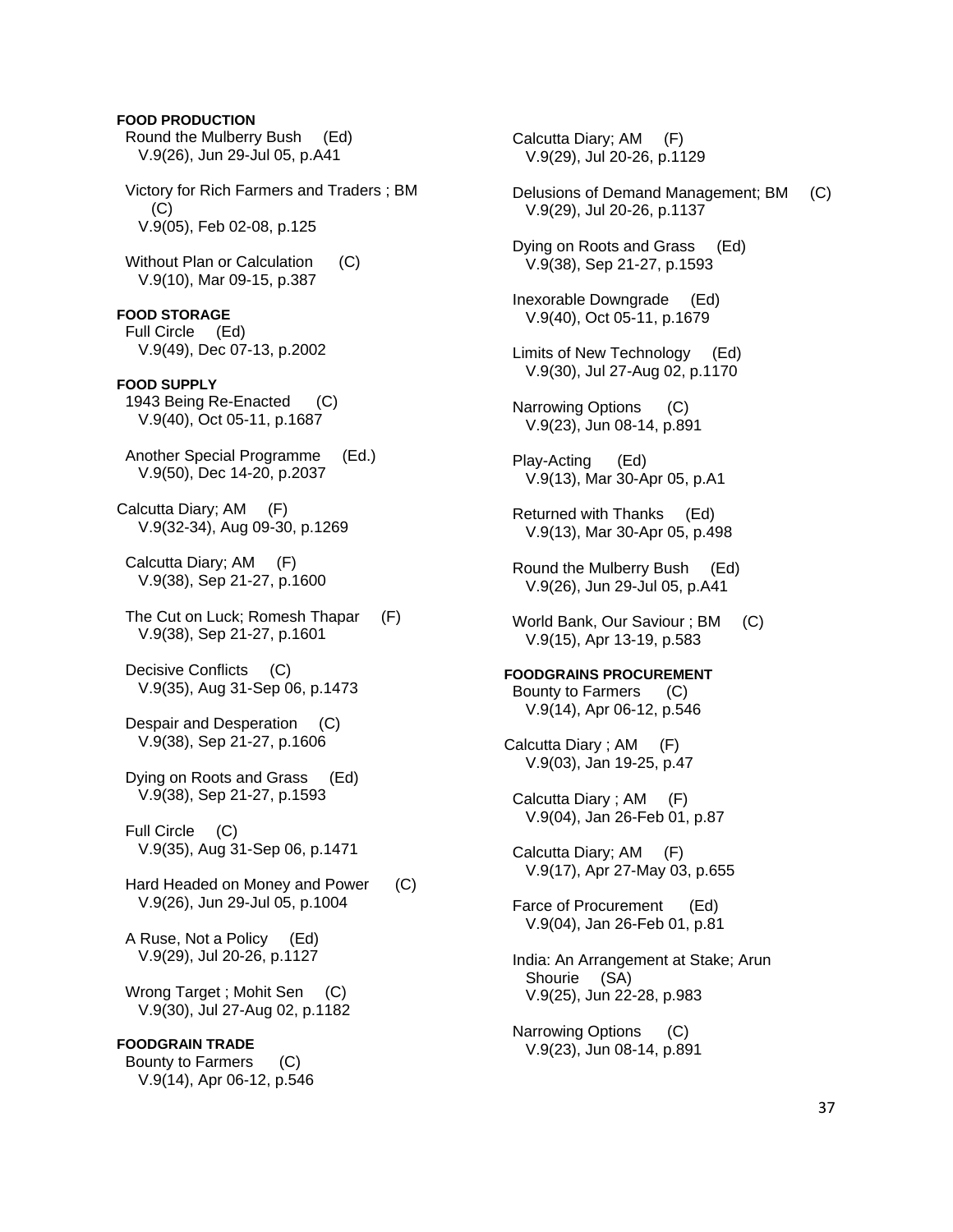#### **FOODGRAINS PROCUREMENT**

 Rice Procurement Flops (Ed) V.9(1), Dec 21-27, p.2078

 Round the Mulberry Bush (Ed) V.9(26), Jun 29-Jul 05, p.A41

 A Ruse, Not a Policy (Ed) V.9(29), Jul 20-26, p.1127

 Victory for Rich Farmers and Traders ; BM  $(C)$ V.9(05), Feb 02-08, p.125

 Working Capital and Credit Needs of Foodgrains Distribution in India; D K Desai and V Ramachandran (SA) V.9(29), Jul 20-26, p.1159

 World Bank, Our Saviour ; BM (C) V.9(15), Apr 13-19, p.583

**FOREIGN COLLABORATIONS**  Dim Light (C)

V.9(39), Sep 28-Oct 04, p.1645

 Functions of the Nineteenth-Century Banian: A Document; Dipesh Chakrabarty and Ranajit Dasgupta (RA) V.9(35), Aug 31-Sep 06, p.M73

 Political Railway (Ed) V.9(19), May 11-17, p.744

 Wages of Foreign Collaboration ; K R Bhattacharya (BR) V.9(26), Jun 29-Jul 05, p.1019

## **FOREIGN DIRECT INVESTMENT**

 Counter-Productive Growth (Ed) V.9(05), Feb 02-08, p.114

 Less-Developed Countries and Private Foreign Investment; Sanjaya Lall (RA) V.9(31), Aug 03-08, p.1240

 Selective Bonanza (Ed) V.9(41), Oct 11-12, p.1709

 Wages of Foreign Collaboration ; K R Bhattacharya (BR) V.9(26), Jun 29-Jul 05, p.1019

## **FOREIGN EXCHANGE**

 Balance of Payments Quicksands (Ed) V.9(32-34), Aug 09-30, p.1263

 The Data Lag (Ed) V.9(50), Dec 14-20, p.2038

 Investment Is Always Expendable (Ed) V.9(14), Apr 06-12, p.533

 Open Floodgates (Ed) V.9(44), Nov 02-08, p.1833

## **FOREIGN EXCHANGE RESERVES**

 Haggling over the Price of Gold (C) V.9(24), Jun 15-21, p.941

 Industrial Countries' Reserves Decline (Ed) V.9(10), Mar 09-15, p.416

 Time to Move out of Sterling (Ed) V.9(12), Mar 23-29, p.458

#### **FOREIGN INVESTMENT**  Too Late for Priorities (Ed)

V.9(35), Aug 31-Sep 06, p.M57

# **FOREIGN POLICY**

 The Importance of Diego Garcia ; G P Deshpande (C) V.9(13), Mar 30-Apr 05, p.505

 Anti-China Chorus (Ed) V.9(50), Dec 14-20, p.2039

 External Insurance? (Ed) V.9(22), Jun 01-07, p.847

Faith, Hope and Poverty; Harish Chandola  $(C)$ V.9(29), Jul 20-26, p.1144

 Give and Take; Harish Chandola (C) V.9(23), Jun 08-14, p.896

Last Stage of Imperialism: GPD (F) V.9(40), Oct 05-11, p.1691

 Reluctant Rulers; Harish Chandola (C) V.9(01-02), Jan 12-18, p.19

 Through Tolerant Western Eyes... ; Jai Nimbkar (BR) V.9(26), Jun 29-Jul 05, p.1023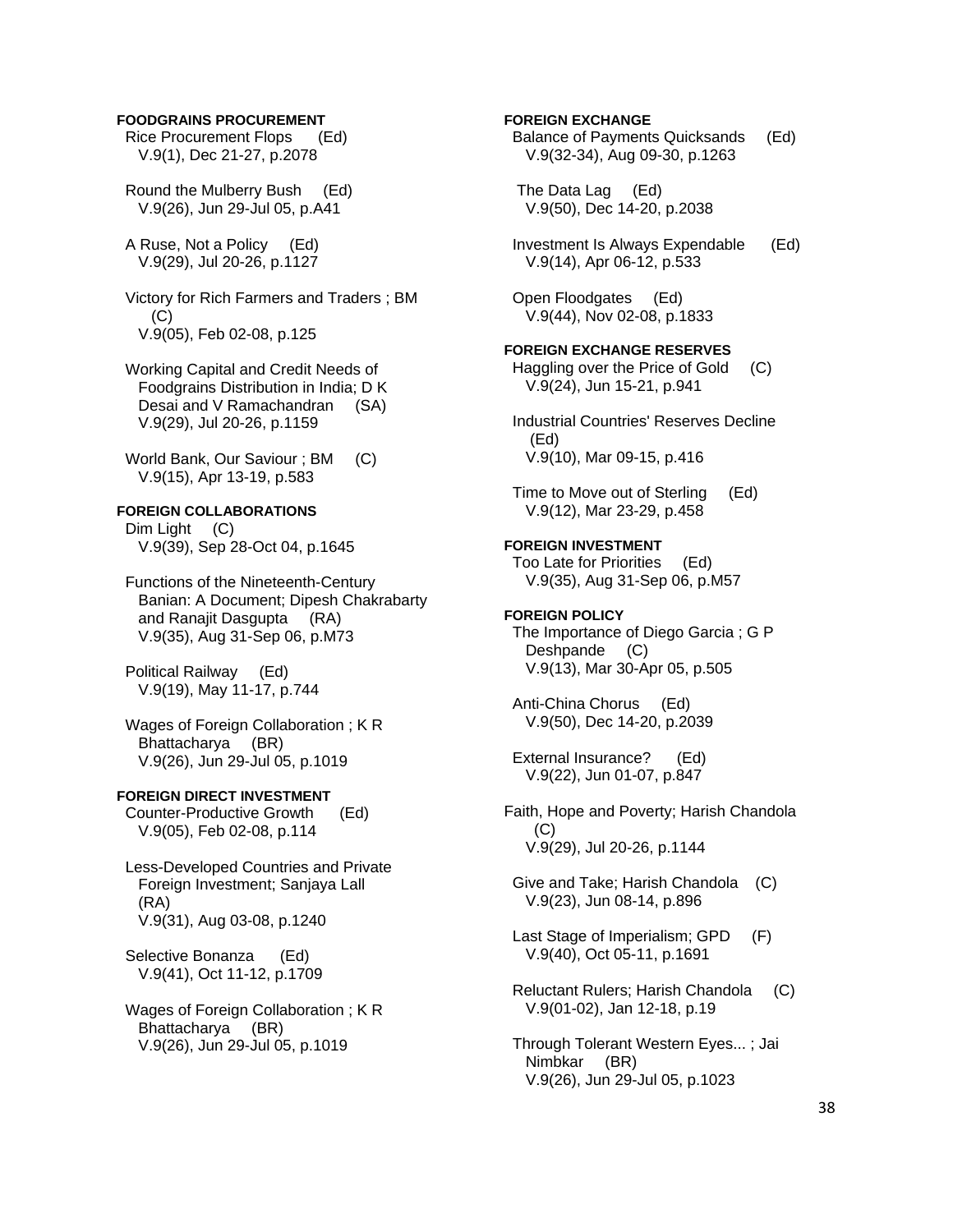## **FOREIGN POLICY**

 World Crisis and Latin America's International Options: A Note; Andre Gunder Frank (SA) V.9(27), Jul 06-12, p.1069

## **FOREIGN RELATIONS**

 Anti-China Chorus (Ed) V.9(50), Dec 14-20, p.2039

 Diplomatissimo; Romesh Thapar (F) V.9(27), Jul 06-12, p.1052

 Kings and Couriers; GPD (F) V.9(47), Nov 22-29, p.1940

 A Meeting of Needs; GPD (F) V.9(48), Nov 30-Dec 06, p.1981

 Patriotism and Lies (Ed) V.9(40), Oct 05-11, p.1680

## **FOREIGN RELATIONS**

 Politics of Trade Resumption ; (Ed) V.9(50), Dec 14-20, p.2038

 Unreal Contradictions; GPD (F) V.9(38), Sep 21-27, p.1608

## **FOREIGN TRADE**

 The Last Wagon (Ed) V.9(23), Jun 08-14, p.882

 Balance of Payments Quicksands (Ed) V.9(32-34), Aug 09-30, p.1263

 Cost-Benefit of Rupee Trade; Nandita Pant (BR) V.9(03), Jan 19-25, p.57

 Hard Counter (Ed) V.9(28), Jul 13-19, p.1084

 India and the Market of South and Southeast Asia; Ranjit Sau (SA) V.9(04), Jan 26-Feb 01, p.109

 Inflation by Duplication (Ed) V.9(27), Jul 06-12, p.1049

 No Scope without Joint Strategy (Ed) V.9(10), Mar 09-15, p.376

 A Rude Awakening (Ed) V.9(52), Dec 28-31, p.2116

#### **FOREST POLICY**

 The Uprooted in Manikghad (Ed) V.9(25), Jun 22-28, p.963

**FORIEGN EXCHANGE** 

 Soft Way to Face Hard Facts (C) V.9(44), Nov 02-08, p.1848

### **FRANCE**

 Economic Growth in Industrial Societies ; V Nath (RA) V.9(13), Mar 30-Apr 05, p.517

 Permanent Exiles from Power (Ed) V.9(22), Jun 01-07, p.847

 Three Coins in a Fountain (Ed) V.9(05), Feb 02-08, p.115

## **FRANCE-VIETNAM RELATIONS**

 A Year after the Paris Agreement ; Harish Chandola (C) V.9(19), May 11-17, p.759

## **FREEDOM OF SPEECH**

 On Keeping Silent; G Gaonker (LE) V.9(45-46), Nov 9-23, p.1881

## **FUELS**

 Alternatives in Energy Development; B V Rangarao (SA) V.9(27), Jul 06-12, p.1063

 Bio-Gas Plants: Prospects, Problems and Tasks; C R Prasad, Krishna K Prasad and A K N Reddy (F) V.9(32-34), Aug 09-30, p.1347

Conversion of Coal into Oil and Chemicals: A Technology for Self-Reliant Growth ; S N Ghosh (SA) V.9(41), Oct 12-18, p.1741+1743

#### **GATT**

 Foreign Trade and Centrally Planned Economies; Sumitra Chishiti (BR) V.9(40), Oct 05-11, p.1693

 Mixed Blessing of Floting Rates (Ed) V.9(40), Oct 05-11, p.1678

#### **GERMANY**

 One-Two-None; Ramesh Jaura (C) V.9(44), Nov 02-08, p.1851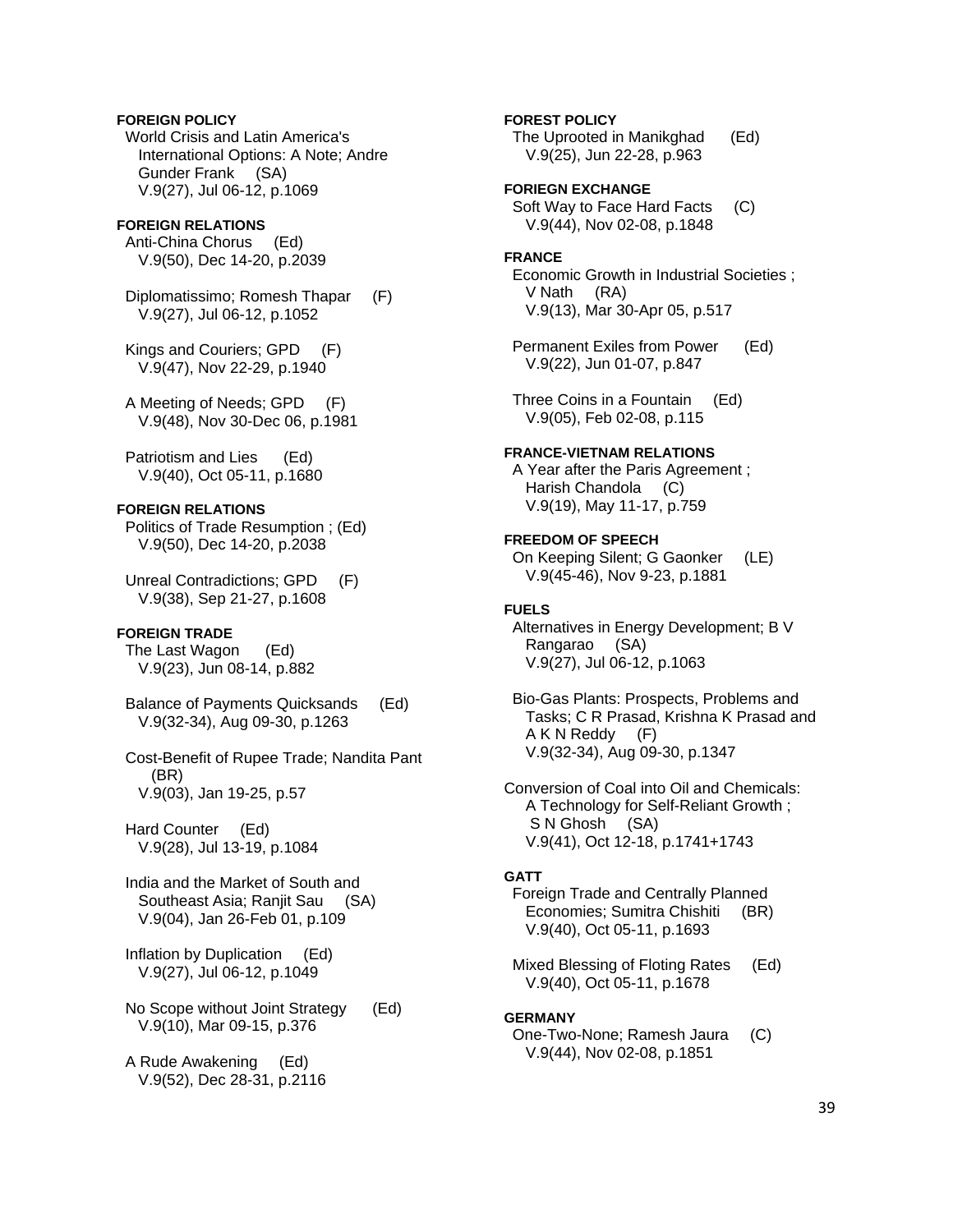## **GREEN REVOLUTION**

 A Case of the Process of Tractorisation; N S Jodha (RA) V.9(52), Dec 28-31, p.A111

Conflicts and Contradictions in the 'Green Revolution': The Case of Tamil Nadu ; Joan P Mencher (SA) V.9(06-08), Feb 09-Mar 01, p.309

 Full Circle (Ed) V.9(49), Dec 07-13, p.2002

 Tractorisation and Changes in Factor Inputs: A Case Study of Punjab; Kusum Chopra (RA) V.9(52), Dec 28-31, p.A110

#### **GROUND WATER**

 The Bamboo Tubewell: A Low Cost Device for Exploiting Ground Water; P S Appu (RA) V.9(26), Jun 29-Jul 05, p.A63

## **GUJARAT**

 The Gujarat Phase ; Romesh Thapar (F) V.9(12), Mar 23-29, p.461

 The Gujarat Struggle and Its Vilifiers ; A R Desai (C) V.9(16), Apr 20-26, p.625

 The Season of Violence (C) V.9(13), Mar 30-Apr 05, p.507

## Beyond the Ken of Organised Politics  $(C)$ V.9(05), Feb 02-08, p.129

 Bullets for Bread (Ed) V.9(04), Jan 26-Feb 01, p.84

 Calcutta Diary; AM (F) V.9(05), Feb 02-08, p.121

## Economics and Politics of Growing Grass; Gautam Appa (C) V.9(52), Dec 28-31, p.2137

 How Officials Sabotage Land Reform (C) V.9(43), Oct 26-Nov 01, p.1807

 Landed and Landless in Surat District: Virtual Class War (C) V.9(25), Jun 22-28, p.974

 Losers All (C) V.9(50), Dec 14-20, p.2048

 Mobilisation of Landless Labourers: Halpatis of South Gujarat ; Jan Breman (SA) V.9(12), Mar 23-29, p.489

 The Upsurge in Gujarat; Ghanshyam Shah (F) V.9(32-34), Aug 09-30, p.1429

 Uses of the Sardar (Ed) V.(947), Nov 22-29, p.1927

 Victory for Rich Farmers and Traders ; BM  $(C)$ V.9(05), Feb 02-08, p.125

#### **HANOI**

 Hanoi Diary; K N Raj (F) V.9(52), Dec 28-31, p.2123

## **HEALTHCARE SERVICES**

- Decline in Birth Rate in Kerala: A Hypothesis about the Inter-Relationship between Demographic Variables, Health Services and Education; Gopinathan P R Nair (SA) V.9(06-08), Feb 09-Mar 01, p.323
- Social and Cultural Foundations of Health Services Systems; D Banerji (F) V.9(32-34), Aug 09-30, p.1333

 Taking Medicine to the People (BR) V.9(39), Sep 28-Oct 04, p.1655

## **HINDUISM**

 Non-Brahmans and Nationalists in Poona; Gail Omvedt (SA) V.9(06-08), Feb 09-Mar 01, p.201

 Ramaswami Naicker and the Dravidian Movement ; Mohan Ram (SA) V.9(06-08), Feb 09-Mar 01, p.217

### **HINDUS**

 Broken Statue, Smashed Heads, Burnt Shops ; Anil Awachat (C) V.9(19), May 11-17, p.754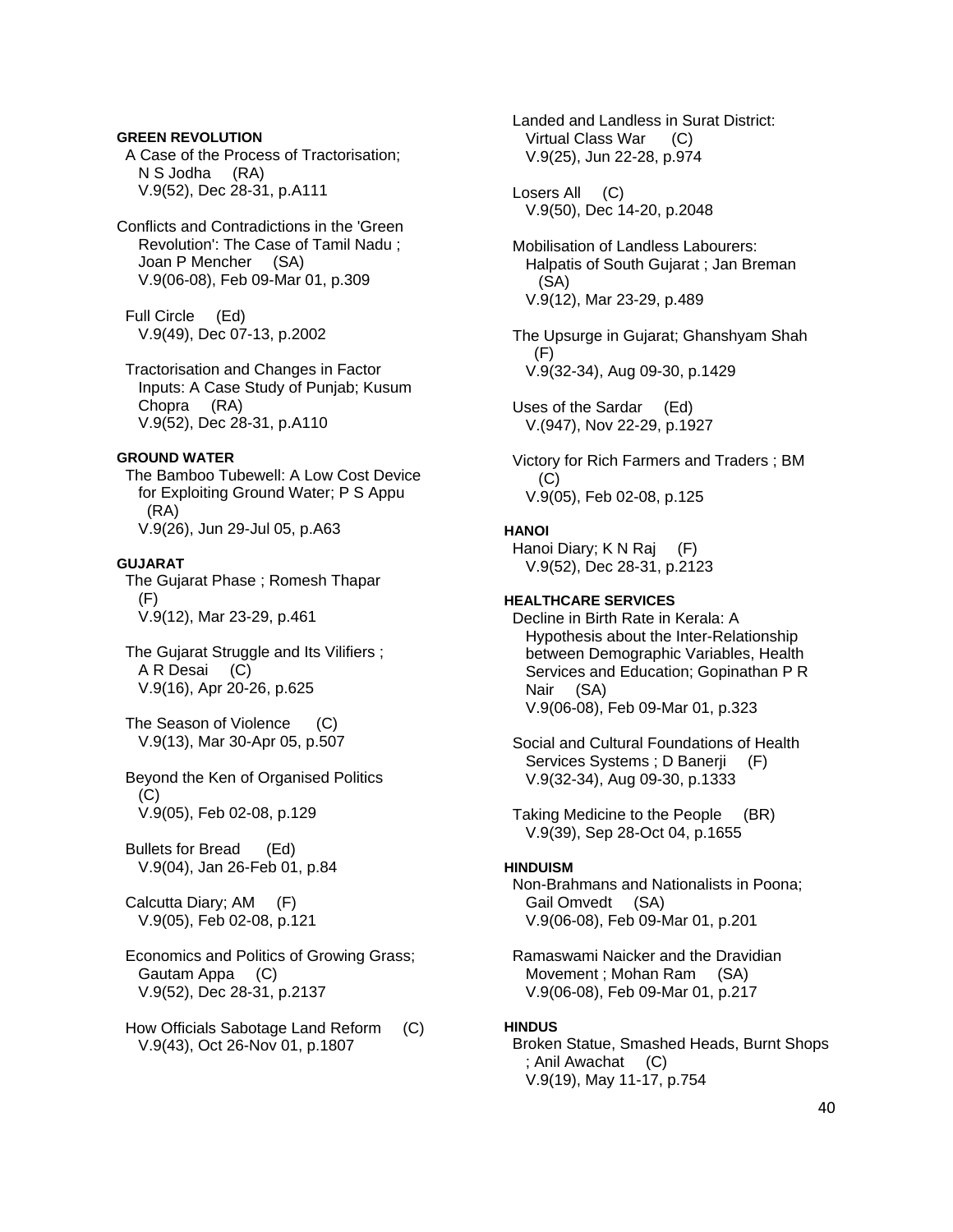## **HINDUS**

Relevance of Raja Rammohan Roy: Some Moral Implications ; Sudhir Chandra (P) V.9(21), May 25-31, p.823

**HISTORICAL RESEARCH**  Enslavement and Pundit Pride; Sudhir Chandra (BR) V.9(14), Apr 06-12, p.553

#### **HISTORY**

 Calcutta Diary; AM (F) V.9(27), Jul 06-12, p.1051

 Enslavement and Pundit Pride; Sudhir Chandra (BR) V.9(14), Apr 06-12, p.553

History and Sociology: A Successless Intercourse; CS (BR) V.9(37), Sep 14-20, p.1577

 New Garb of Imperialistic Historiography ; CS (BR) V.9(45-46), Nov 9-22, p.1897

#### **HOUSEHOLD CONSUMPTION**

 On Life and Death Questions; Pranab K Bardhan (F) V.9(32-34), Aug 09-30, p.1293

## **HOUSEHOLD INCOME**

 Distribution of Urban Household Wealth in India-I: A First Approximation; V M Jakhade and S L Shetty (SA) V.9(17), Apr 27-May 03, p.676

 Distribution of Urban Household Wealth-11; V M Jakhade and S L Shetty (SA) V.9(18), May 04-10, p.727

#### **HOUSING**

 House-Sites on Paper (C) V.9(04), Jan 26-Feb 01, p.93

 To Those That Have... (Ed) V.9(38), Sep 21-27, p.1594

## **HUMAN RELATIONS**

 Torture and Economic Anarchy (Ed) V.9(37), Sep 14-20, p.1555

#### **HUMAN RIGHTS**

 Prisons Are for Riddance; MR (C) V.9(39), Sep 28-Oct 04, p.1646

 Suppression of Democratic Rights; Aurobindo et al Ghose (LE) V.9(50), Dec 14-20, p.2040

**HUNGER AND STARVATION**  1943 Being Re-Enacted (C) V.9(40), Oct 05-11, p.1687

 Calcutta Diary; AM (F) V.9(32-34), Aug 09-30, p.1269

 Calcutta Diary; AM (F) V.9(38), Sep 21-27, p.1600

 Calcutta Diary; AM (F) V.9(39), Sep 28-Oct 04, p.1640

 Let Them Watch Television; N K Singh  $(C)$ V.9(51), Dec 21-27, p.2091

 Politicisation of Middle Class Youth; Narendra Panjwani (C) V.9(38), Sep 21-27, p.1604

## **IMF**

 Back in Business (Ed) V.9(38), Sep 21-27, p.1594

 Back Seat for SDRs (C) V.9(44), Nov 02-08, p.1847

 Back to the IMF (C) V.9(06-08), Feb 09-Mar 01, p.171

 Coming Home to Roost (C) V.9(09), Mar 02-08, p.349

 Costly Face-Saving (Ed) V.9(10), Mar 09-15, p.374

 Costly Loyalty (Ed) V.9(17), Apr 27-May 03, p.650

 Fictitious Cut in Deficit Financing (C) V.9(19), May 11-17, p.751

 Floating All Round (C) V.9(25), Jun 22-28, p.969

 Haggling over the Price of Gold (C) V.9(24), Jun 15-21, p.941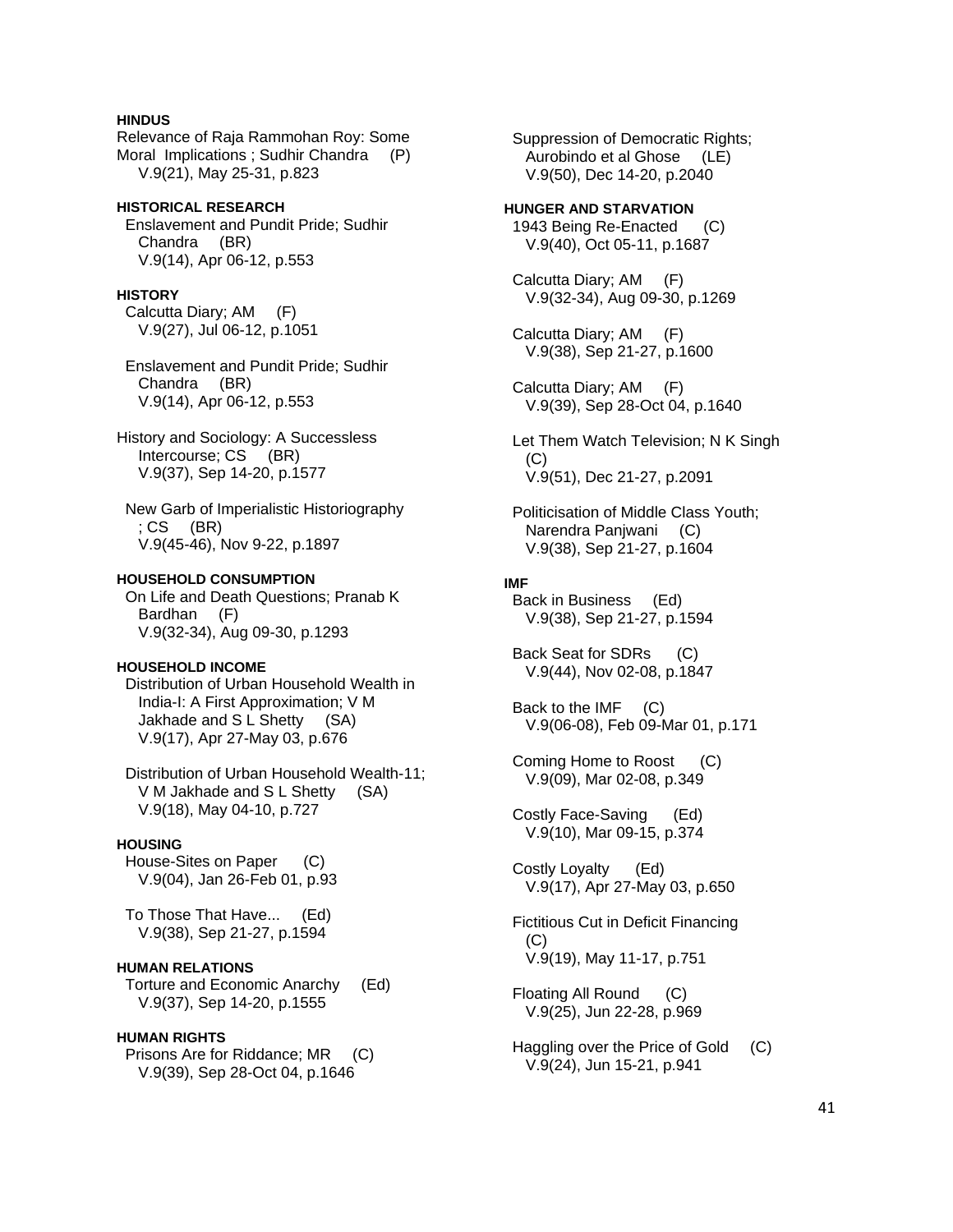## **IMF**

 Living on Borrowed Money (C) V.9(42), Oct 19-25, p.1763

 Ripe for Dethroning (Ed) V.9(49), Dec 07-13, p.2003

Sell-Out on Aid; BM (C) V.9(25), Jun 22-28, p.971

 The Unknown Calculus (Ed) V.9(45-46), Nov 9-23, p.1878

#### **IMMIGRATION**

 Flight from Famine (C) V.9(45-46), Nov 9-23, p.1894

 For a Mess of Dollars (Ed) V.9(47), Nov 22-29, p.1926

## **IMPERIALISM**

 For a Mess of Dollars (Ed) V.9(47), Nov 22-29, p.1926

 The Great Disorder under the Heavens: China's View of the World Today; G P Deshpande (C) V.9(32-34), Aug 09-30, p.1275

 Last Stage of Imperialism; GPD (F) V.9(40), Oct 05-11, p.1691

 Russia from Proletarian Revolution to Social Imperialism; Rohini Banaji (SA) V.9(06-08), Feb 09-Mar 01, p.255

### **IMPORTS**

 Dying on Roots and Grass (Ed) V.9(38), Sep 21-27, p.1593

 Guarding the Guards (Ed) V.9(20), May 18-14, p.776

 Keeping up Appearances ; Magnus (C) V.9(22), Jun 01-07, p.857

 Planning for Growth, Redistribution and Self-Reliance: A Comment; B Nanjundaiya and K C Majumdar (SA) V.9(17), Apr 27-May 03, p.683

 The Oil Crisis: An Economic Analysis and Policy Imperatives; Ramesh Bhatia (SA) V.9(30), Jul 27-Aug 02, p.1191

#### **INCOME**

 The Egalitarian Poor (Ed) V.9(04), Jan 26-Feb 01, p.84

 The Harijans' Worsening Plight ; Leela Visaria (BR) V.9(05), Feb 02-08, p.135

 The Absurdity of It All (Ed) V.9(28), Jul 13-19, p.1081

**INCOME DISTRIBUTION**  Distribution of Urban Household Wealth; A K Bandyopadhyay (SA) V.9(51), Dec 21-27, p.2109

 Distribution of Urban Household Wealth in India-I: A First Approximation; V M Jakhade and S L Shetty (SA) V.9(17), Apr 27-May 03, p.676

 Distribution of Urban Household Wealth-11; V M Jakhade and S L Shetty (SA) V.9(18), May 04-10, p.727

 Government Expenditure and Income Distribution (BR) V.9(04), Jan 26-Feb 01, p.99

 India and the Market of South and Southeast Asia; Ranjit Sau (SA) V.9(04), Jan 26-Feb 01, p.109

 A Method of Estimating Income Distributions; Sreenivasa N Iyengar and Lila Ram Jain (SA) V.9(51), Dec 21-27, p.2103

 Planning for Growth, Redistribution and Self-Reliance: A Comment; B Nanjundaiya and K C Majumdar (SA) V.9(17), Apr 27-May 03, p.683

## **INCOME TAX**

 Erosion of Incomes of Income-Tax Payers through Inflation; N J Jhaveri (SA) V.9(40), Oct 05-11, p.1701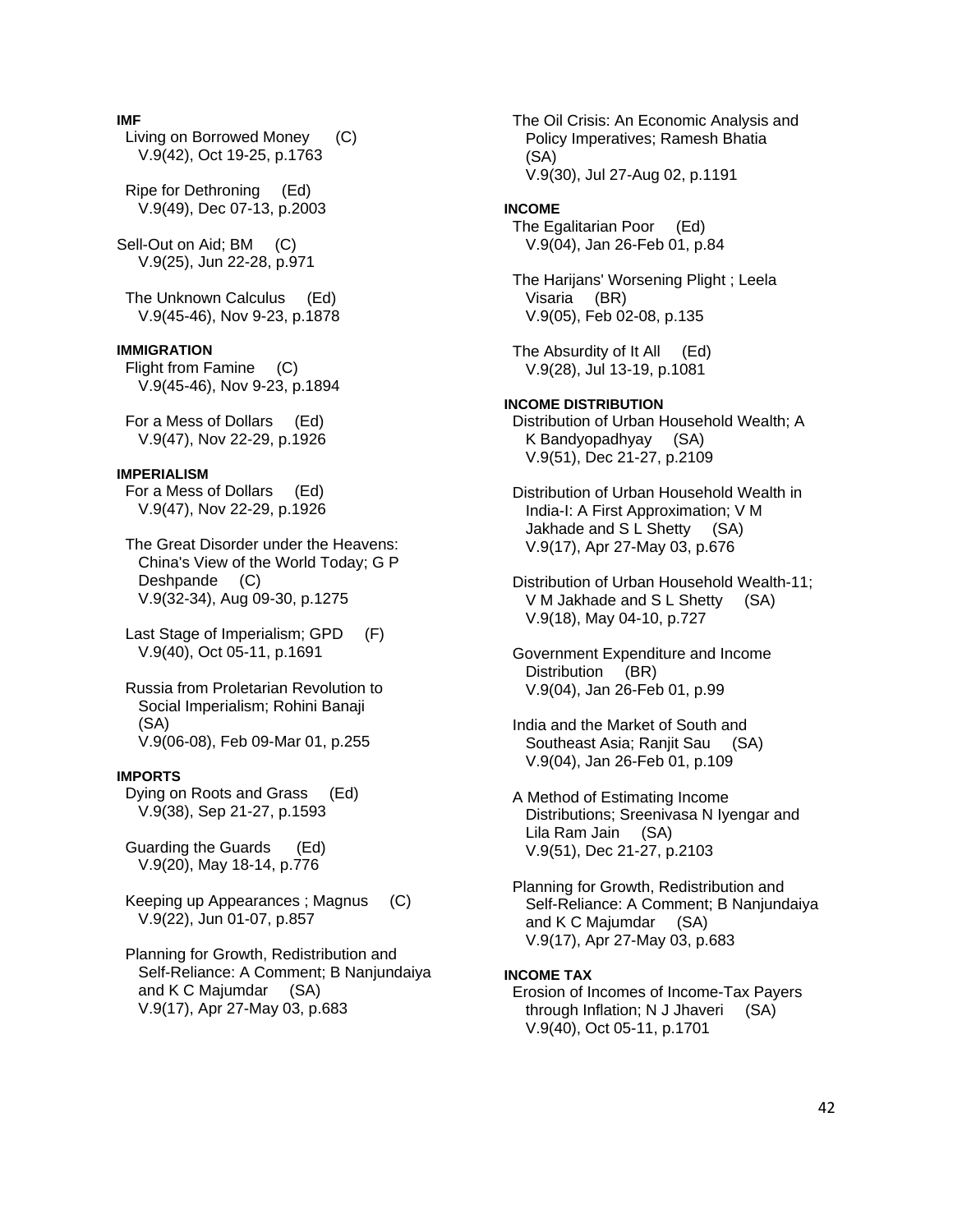# **INCOME TAX**  Smugglers and What Else; Romesh Thapar (F) V.9(39), Sep 28-Oct 04, p.1639 Taxing the Rich without Hurting Them  $(C)$  V.9(24), Jun 15-21, p.942 Trick Is in the Terminology (Ed) V.9(35), Aug 31-Sep 06, p.1462 **INDIA-ARAB RELATIONS**  Fumbling with the Oil Crisis; R Purkayastha (LE) V.9(10), Mar 09-15, p.377 **INDIA-BANGLADESH RELATIONS**  A New Script (Ed) V.9(11), Mar 16-22, p.417 Muddied Waters (Ed) V.9(37), Sep 14-20, p.1553 No Scope without Joint Strategy (Ed) V.9(10), Mar 09-15, p.376 Sharing Farakka Waters (Ed) V.9(21), May 25-31, p.810 Weight of the Army (Ed) V.9(17), Apr 27-May 03, p.653 Yet the Only Option (Ed) V.9(27), Jul 06-12, p.1047 **INDIA-CHINA RELATIONS**  A Triangular Relationship ; M S Prabhakar (BR) V.9(09), Mar 02-08, p.363 Hidden History of the Sino-Indian Frontier 1--1947-1954; Karunakar Gupta (SA) V.9(18), May 04-10, p.721 Hidden History of the Sino-Indian Frontier: II: 1954-1959 ; Karunakar Gupta (SA) V.9(19), May 11-17, p.765  $(C)$

 If 1962 Had Not Happened... (Ed) V.9(22), Jun 01-07, p.848

 Time for Fresh Initiatives (Ed) V.9(15), Apr 13-19, p.575

**INDIA-EUROPE RELATIONS**  Cost-Benefit of Rupee Trade; Nandita Pant (BR) V.9(03), Jan 19-25, p.57

**INDIA-NEPAL RELATIONS**  Playing Big Brother Again (Ed) V.9(40), Oct 05-11, p.1680

### **INDIA-PAKISTAN RELATIONS**

 Pakistan-India Relations: First Step towards Regional Co-operation; H T Parekh (SA) V.9(45-46), Nov 9-22, p.1917

 Politics of Trade Resumption ; (Ed) V.9(50), Dec 14-20, p.2038

 Weight of the Army (Ed) V.9(17), Apr 27-May 03, p.653

## **INDIA-SOUTH KOREA ECONOMIC RELATIONS**

 Swaran Singh's Inopportune Visit; Harish Chjandola (C) V.9(36), Sep 07-13, p.1533

## **INDIA-SOVIET ECONOMIC RELATIONS**

 Hard Counter (Ed) V.9(28), Jul 13-19, p.1084

## **INDIA-SOVIET UNION ECONOMIC RELATIONS**

 Heart-Break in Moscow; BM (C) V.9(39), Sep 28-Oct 04, p.1641

## **INDIA-SOVIET UNION RELATIONS**

 A Matter of Period ; Vinod Mehta (BR) V.9(16), Apr 20-26, p.633

 The Russians Are Coming (Ed) V.9(01-02), Jan 12-18, p.4

 Soviet Aid: Where to Draw the Line; BM V.9(01-02), Jan 12-18, p.10

## **INDIA-UNITED STATES RELATIONS**

 Charity Begins at Home (Ed) V.9(11), Mar 16-22, p.420

 International Academic Trafficking; Philip G Altbach (BR) V.9(05), Feb 02-08, p.136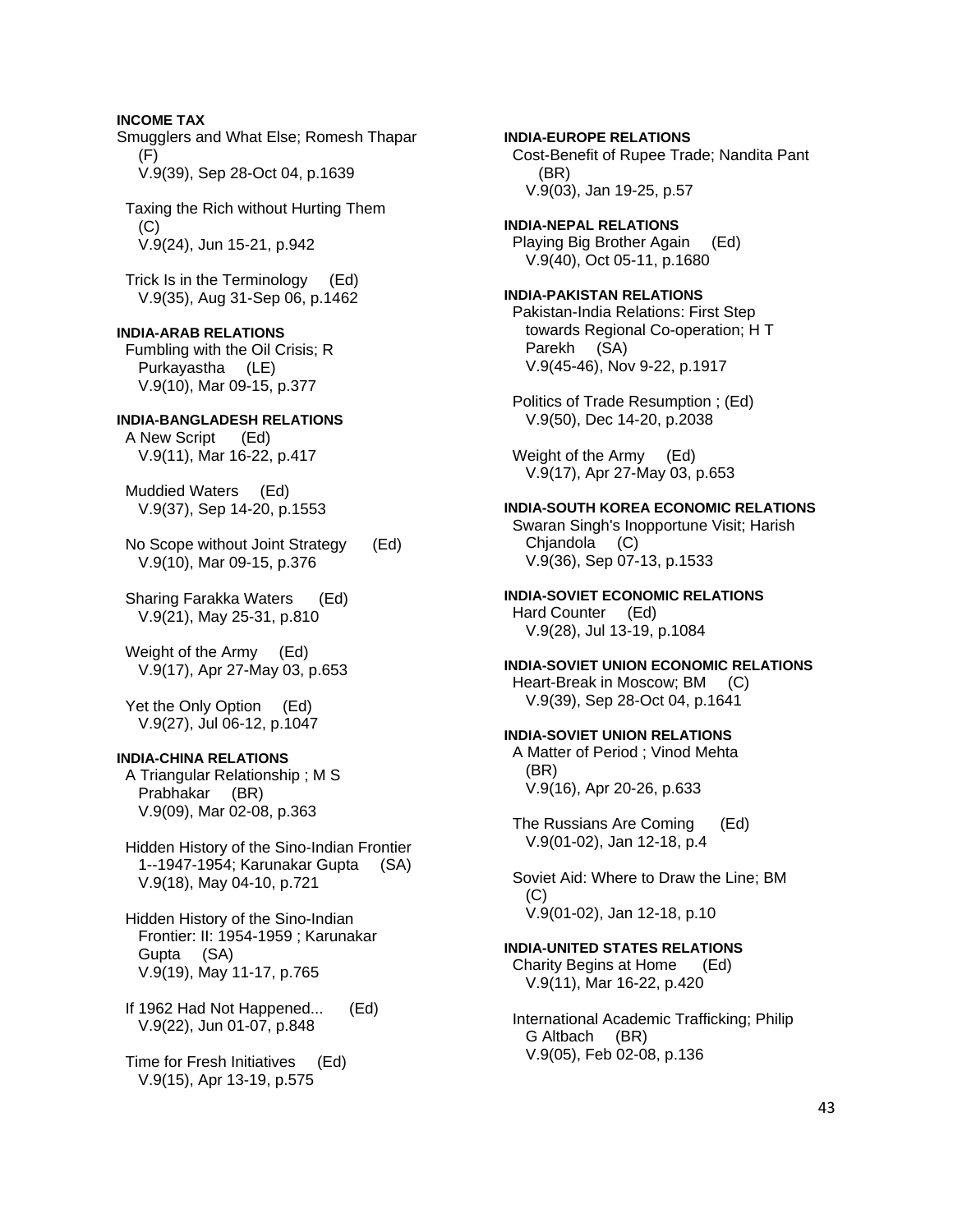# **INDIA-UNITED STATES RELATIONS**

 Kings and Couriers; GPD (F) V.9(47), Nov 22-29, p.1940

**INDIA-YUGOSLAVIA RELATIONS**  The Last Wagon (Ed) V.9(23), Jun 08-14, p.882

## **INDIRECT TAXES**

 Impact of Indirect Taxes on Distribution of Consumer Expenditure ; Banomali Dey (SA) V.9(36), Sep 07-13, p.1543

Resource Mobilisation through Indirect Taxes: Some Aspects of Fifth Plan Strategy; N J Jhaveri (SA) V.9(37), Sep 14-20, p.1579

## **INDONESIA**

 The Debris of Army Rule; Harish Chandola (C) V.9(06-08), Feb 09-Mar 01, p.195

 Counter-Productive Growth (Ed) V.9(05), Feb 02-08, p.114

## **INDUSTRIAL BANKS**

 In Blinkers (C) V.9(41), Oct 12-18, p.1721

## **INDUSTRIAL ENTERPRISES**

 Accent on Administrative Trivia (C) V.9(15), Apr 13-19, p.585

 Browbeating Labour (Ed) V.9(06-08), Feb 09-Mar 01, p.163

 Environmental Scanning for Corporate Planning; Charan D Wadhva (RA) V.9(10), Mar 09-15, p.M3

 Form Is All (Ed) V.9(13), Mar 30-Apr 05, p.497

 Growth of Manufacturing Companies in Japan, 1961 to 1970 ; Madan Gopal Jajoo (RA) V.9(10), Mar 09-15, p.M23

 Limits of Indicative Planning (Ed) V.9(26), Jun 29-Jul 05, p.993

 Organisational Effectiveness: A Comparative Analysis ; Rajesh Tandon (SA) V.9(21), May 25-31, p.M34 Soviet Aid: Where to Draw the Line; BM (C) V.9(01-02), Jan 12-18, p.10 Tensions in an Industrial Slum ; A R Momin (C) V.9(06-08), Feb 09-Mar 01, p.177 **INDUSTRIAL FINANCE**  Chasing Figures (Ed) V.9(13), Mar 30-Apr 05, p.499 In Blinkers (C) V.9(41), Oct 12-18, p.1721 No Money for Development Projects; BM (C) V.9(38), Sep 21-27, p.1602 Pre-Emption of Institutional Finance: Procedural Red Herrings (C) V.9(05), Feb 02-08, p.131 Public Money for Private Empires (C) V.9(01-02), Jan 12-18, p.15 **INDUSTRIAL GROWTH AND DEVELOPMENT**  Accent on Administrative Trivia (C) V.9(15), Apr 13-19, p.585 Expanding Core (Ed) V.9(48), Nov 30-Dec 06, p.M77 Growth and Utilisation of Industrial Capacity ; Samuel Paul (SA) V.9(49), Dec 07-13, p.2025 Growth of Manufacturing Companies in Japan, 1961 to 1970 ; Madan Gopal Jajoo (RA) V.9(10), Mar 09-15, p.M23 A House of Cards; V L Rao (C) V.9(30), Jul 27-Aug 02, p.1184 Joint Sector for Consumer Industries (Ed) V.9(18), May 04-10, p.738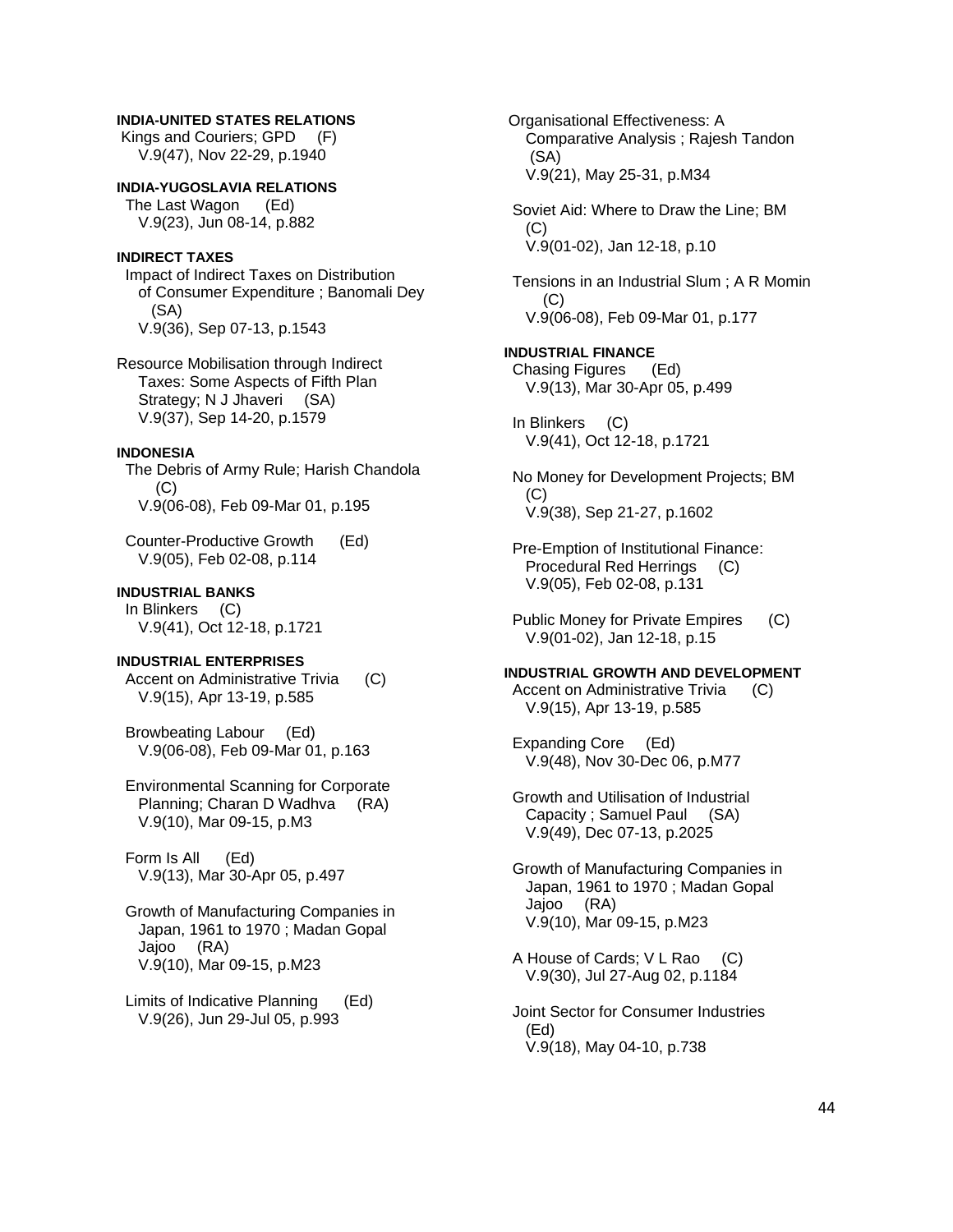## **INDUSTRIAL GROWTH AND DEVELOPMENT**

 Limits of Indicative Planning (Ed) V.9(26), Jun 29-Jul 05, p.993

 Organisational Effectiveness: A Comparative Analysis ; Rajesh Tandon (SA) V.9(21), May 25-31, p.M34

Some Aspects of Inter-Sectoral Resource Flow; Ranjit Sau (F) V.9(32-34), Aug 09-30, p.1277

Unshared Prosperity (Ed) V.9(31), Aug 03-08, p.1211

## **INDUSTRIAL LABOUR**

An Opening to a Joint Front (C) V.9(09), Mar 02-08, p.351

 Beedi Workers of Sinnar (C) V.9(24), Jun 15-21, p.945

 Browbeating Labour (Ed) V.9(06-08), Feb 09-Mar 01, p.163

 Calcutta Diary; AM (F) V.9(15), Apr 13-19, p.577

 Labour: The Scapegoat (Ed) V.9(26), Jun 29-Jul 05, p.995

 Making a Scapegoat of Labour; BM (C) V.9(16), Apr 20-26, p.623

 Nationalising Disruption ; Farrukh Dhondy  $(C)$ V.9(01-02), Jan 12-18, p.17

 Share of Labour in Manufacturing Industries; Sreelekha Basu (SA) V.9(28), Jul 13-19, p.1109

With Leaders like These... (C) V.9(12), Mar 23-29, p.472

#### **INDUSTRIAL LICENSING**

 Calcutta Diary; AM (F) V.9(35), Aug 31-Sep 06, p.1465

## **INDUSTRIAL MANAGEMENT**

 Organisational Effectiveness: A Comparative Analysis ; Rajesh Tandon (SA) V.9(21), May 25-31, p.M34

**INDUSTRIAL POLICY**  India and the World Tea Economy; K B K Rao and Angus Hone (SA) V.9(28), Jul 13-19, p.1111

 Joint Sector and 'Control' of Indian Monopoly ; Aurobindo Ghose (SA) V.9(23), Jun 08-14, p.906

**INDUSTRIAL PRODUCTION**  A Matter of Irrelevance (Ed) V.9(11), Mar 16-22, p.420

 Investment, the Key (Ed) V.9(43), Oct 26-Nov01, p.1793

 Organisational Effectiveness: A Comparative Analysis ; Rajesh Tandon (SA) V.9(21), May 25-31, p.M34

 Progress of Industrial Sector in the Fourth Plan, 1969-74; H K N Mishra (SA) V.9(50), Dec 14-20, p.2061

 Soviet Aid: Where to Draw the Line; BM  $(C)$ V.9(01-02), Jan 12-18, p.10

 Thriving on Shortages (Ed) V.9(10), Mar 09-15, p.M1

#### **INDUSTRIAL PRODUCTIVITY**

 Hypothesis Testing in Relation to Cobb-Douglas Myths; Ashok Rudra (RA) V.9(13), Mar 30-Apr 05, p.A38

 Share of Labour in Manufacturing Industries; Sreelekha Basu (SA) V.9(28), Jul 13-19, p.1109

## **INDUSTRIAL PROJECTS**  No Money for Development Projects; BM (C)

V.9(38), Sep 21-27, p.1602

**INDUSTRIAL RELATIONS**  Form Is All (Ed) V.9(13), Mar 30-Apr 05, p.497

 Labour: The Scapegoat (Ed) V.9(26), Jun 29-Jul 05, p.995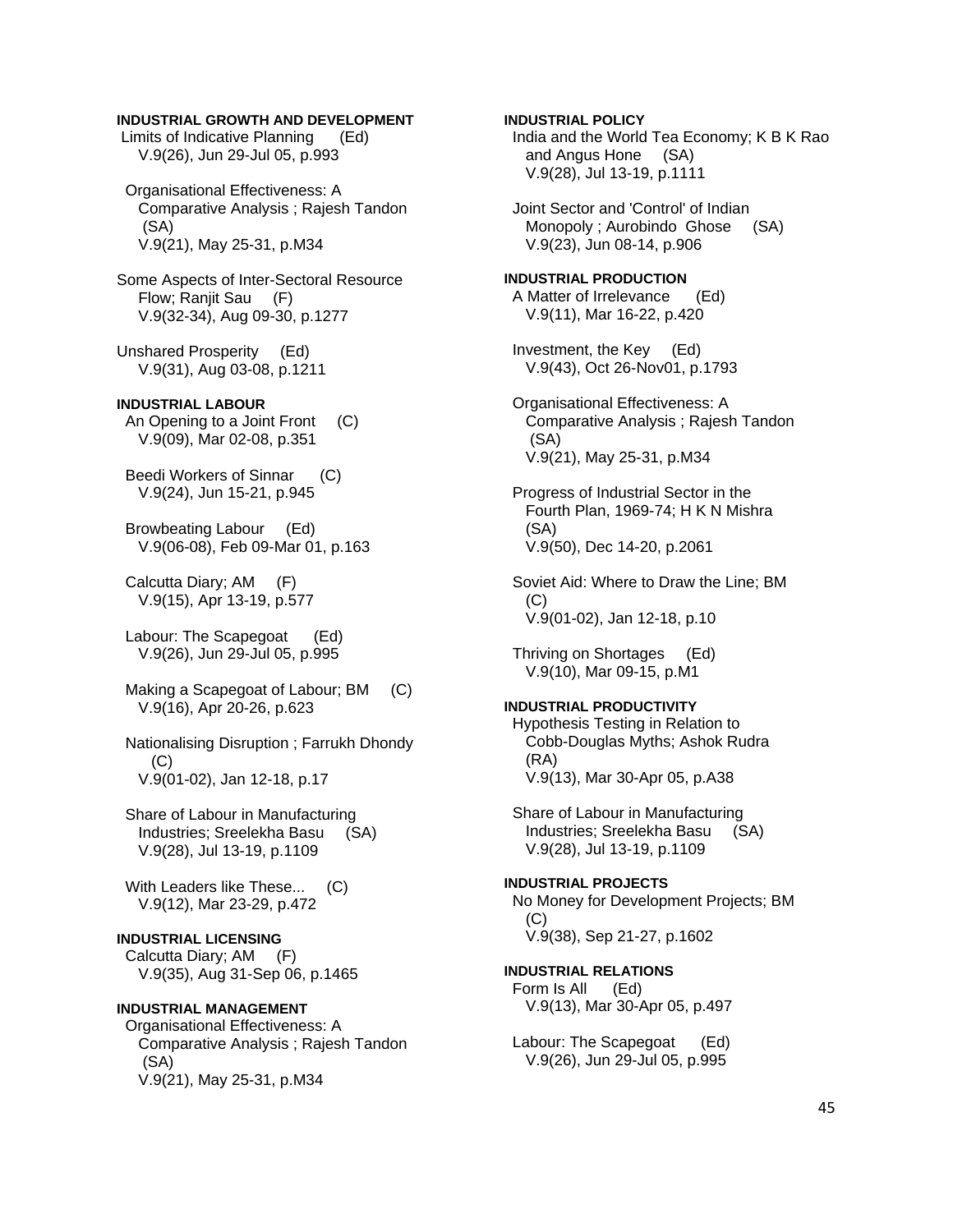# **INDUSTRIAL RELATIONS**  Vindictive Turn (C)

V.9(27), Jul 06-12, p.1055

# **INFANT AND CHILD MORTALITY**

 Decline in Birth Rate in Kerala: A Hypothesis about the Inter-Relationship between Demographic Variables, Health Services and Education; Gopinathan P R Nair (SA) V.9(06-08), Feb 09-Mar 01, p.323

 Demographic Transition among Parsis: 1881-1971: I: Size of Parsi Population; Leela Visaria (SA) V.9(41), Oct 12-18, p.1735

 Demographic Transition among Parsis: 1881-1971: III: Fertility Trends ; Leela Visaria (SA) V.9(43), Oct 26-Nov 01, p.1828

 Reducing Growth Rate of Population through Declines in Mortality: A Note; S K Rao (SA) V.9(38), Sep 21-27, p.1623

### **INFLATION**

 The Twice-Blessed (Ed) V.9(25), Jun 22-28, p.961

 Calcutta Diary ; AM (F) V.9(12), Mar 23-29, p.462

 Calcutta Diary; AM (F) V.9(23), Jun 08-14, p.886

 Eating the Plan Out (Ed) V.9(04), Jan 26-Feb 01, p.82

 Erosion of Incomes of Income-Tax Payers through Inflation; N J Jhaveri (SA) V.9(40), Oct 05-11, p.1701

 Facade of Action (C) V.9(28), Jul 13-19, p.1091

 Grapevines and Nitwits (C) V.9(29), Jul 20-26, p.1135

 Hands up, without Fight; BM (C) V.9(31), Aug 03-08, p.1222

 India: An Arrangement at Stake; Arun Shourie (SA) V.9(25), Jun 22-28, p.983

 Inequitous and Irrelevant (C) V.9(28), Jul 13-19, p.1093

 Inflation Coming to a Halt; S K Rao (SA) V.9(44), Nov 02-08, p.1865

- Investment Is Always Expendable (Ed) V.9(14), Apr 06-12, p.533
- A Matter of Credibility (Ed) V.9(32-34), Aug 09-30, p.1261
- Money Delusion (Ed) V.9(24), Jun 15-21, p.929
- Petty Issues for Petty Politics (C) V.9(29), Jul 20-26, p.1138
- Round the Mulberry Bush (Ed) V.9(26), Jun 29-Jul 05, p.A41
- Shadow-Boxing (Ed) V.9(30), Jul 27-Aug 02, p.1169
- Thriving on Shortages (Ed) V.9(10), Mar 09-15, p.M1
- Who Is Anti-People?; Romesh Thapar (F) V.9(13), Mar 30-Apr 05, p.501

World Crisis, Class Struggle and 1984; Andre Gundre Frank (P) V.9(50), Dec 14-20, p.2055

**INTEREST RATES**  Credit Policy, Interest Rates, Central Banking and All That: A Comment; Suraj B Gupta (SA) V.9(27), Jul 06-12, p.1071

 Credit Policy, Interest Rates, Central Banking, and All That; H T Parekh (SA) V.9(21), May 25-31, p.839

 Dear Money, Indeed!; C S Ramachandran (LE) V.9(16), Apr 20-26, p.616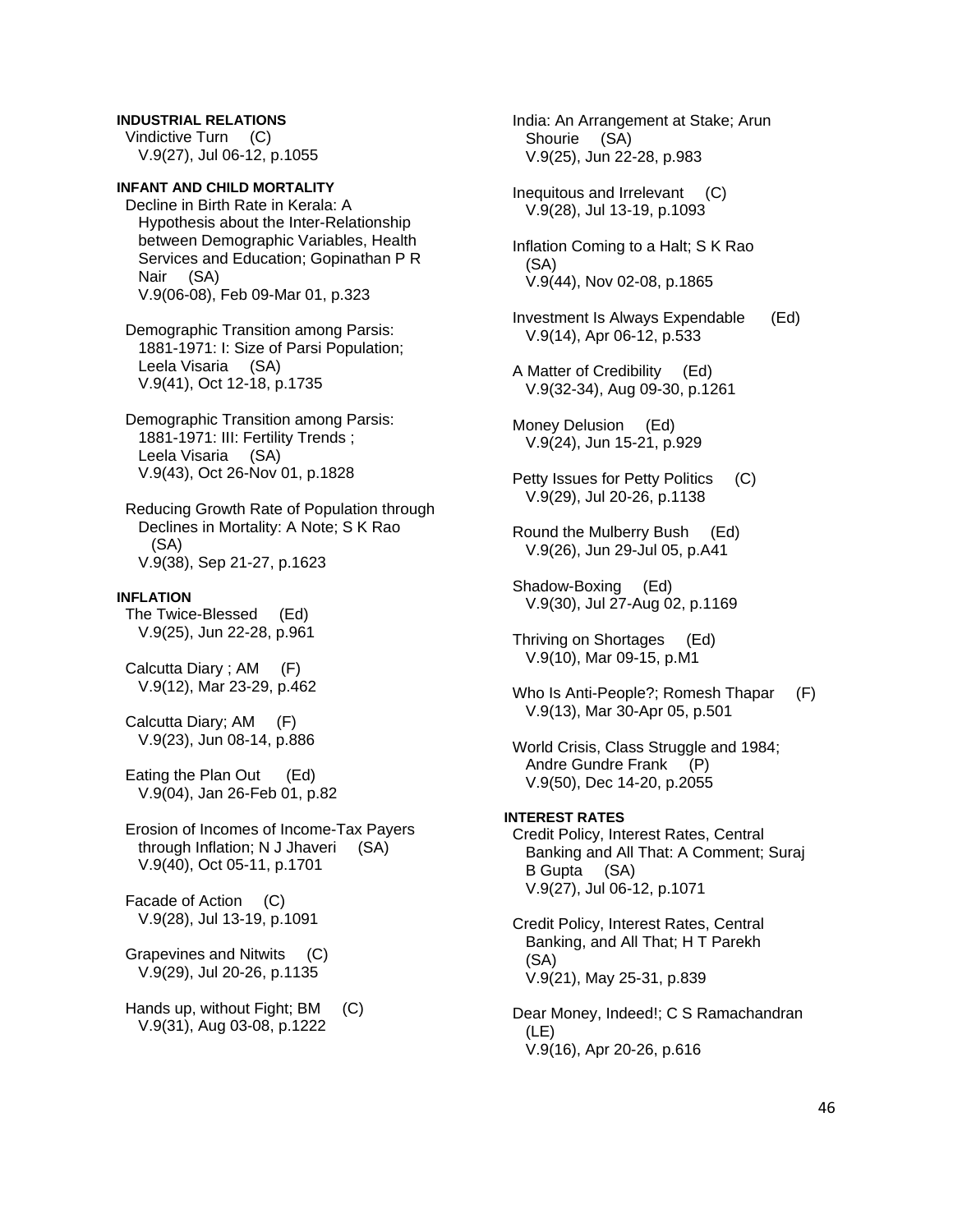## **INTEREST RATES**

 Interest Rates; Deepak S Raja (LE) V.9(26), Jun 29-Jul 05, p.997

 Plugging the Leaks (C) V.9(03), Jan 19-25, p.55

Some More Tinkering (C) V.9(14), Apr 06-12, p.541

#### **INTERNATIONAL AFFAIRS**

 A Year after the Paris Agreement ; Harish Chandola (C) V.9(19), May 11-17, p.759

 The Debris of Army Rule; Harish Chandola (C) V.9(06-08), Feb 09-Mar 01, p.195

 The People: Enemies of the Government ; MR (C) V.9(09), Mar 02-08, p.361

 Brahmanical Ways of the Third World; GPD (F) V.9(52), Dec 28-31, p.2119

 China Confuses Communists ; Harish Chandola (C) V.9(25), Jun 22-28, p.977

 Continued US Perfidy in Indochina ; Harish Chandola (C) V.9(20), May 18-14, p.788

- Continuismo in South-East Asia; T J S George (C) V.9(06-08), Feb 09-Mar 01, p.197
- Give and Take; Harish Chandola (C) V.9(23), Jun 08-14, p.896

 Indian Ocean and the Asian Napoleons; GPD (F) V.9(50), Dec 14-20, p.2044

 Kachchativu Settlement: Befriending Neighbouring Regimes; S D Muni (SA) V.9(28), Jul 13-19, p.1119

 Three Coins in a Fountain (Ed) V.9(05), Feb 02-08, p.115

 Time of Reckoning ; Nilanjana Biswas and Lawrence J Sakarai (C) V.9(13), Mar 30-Apr 05, p.511 Towards Division (Ed) V.9(29), Jul 20-26, p.1126 Unreal Contradictions; GPD (F) V.9(38), Sep 21-27, p.1608 Whither the Paris Peace Accords; Lajpat Rai (C) V.9(49), Dec 07-13, p.2013 **INTERNATIONAL ECONOMIC RELATIONS**  Oil and Security (BR) V.9(51), Dec 21-27, p.2095 Oil Crisis Eclipsed by Inflation (Ed) V.9(30), Jul 27-Aug 02, p.1174 Unequal Partners; A K Das Gupta (BR) V.9(28), Jul 13-19, p.1106 **INTERNATIONAL POLITICS**  Brandt's Graceful Exit; Ramesh Jaura (C) V.9(22), Jun 01-07, p.861 **INTERNATIONAL RELATIONS**  A New Script (Ed) V.9(11), Mar 16-22, p.417 A Triangular Relationship ; M S Prabhakar (BR) V.9(09), Mar 02-08, p.363 A Year after the Paris Agreement ; Harish Chandola (C) V.9(19), May 11-17, p.759 The Arab Cause in Modern Terms ; A G Noorani (BR) V.9(16), Apr 20-26, p.633 The Arab Cause in Modern Terms ; A G Noorani (BR) V.9(16), Apr 20-26, p.633 The Crisis Within; Mohammed Ayoob (C) V.9(06-08), Feb 09-Mar 01, p.193

 Calcutta Diary ; AM (F) V.9(14), Apr 06-12, p.539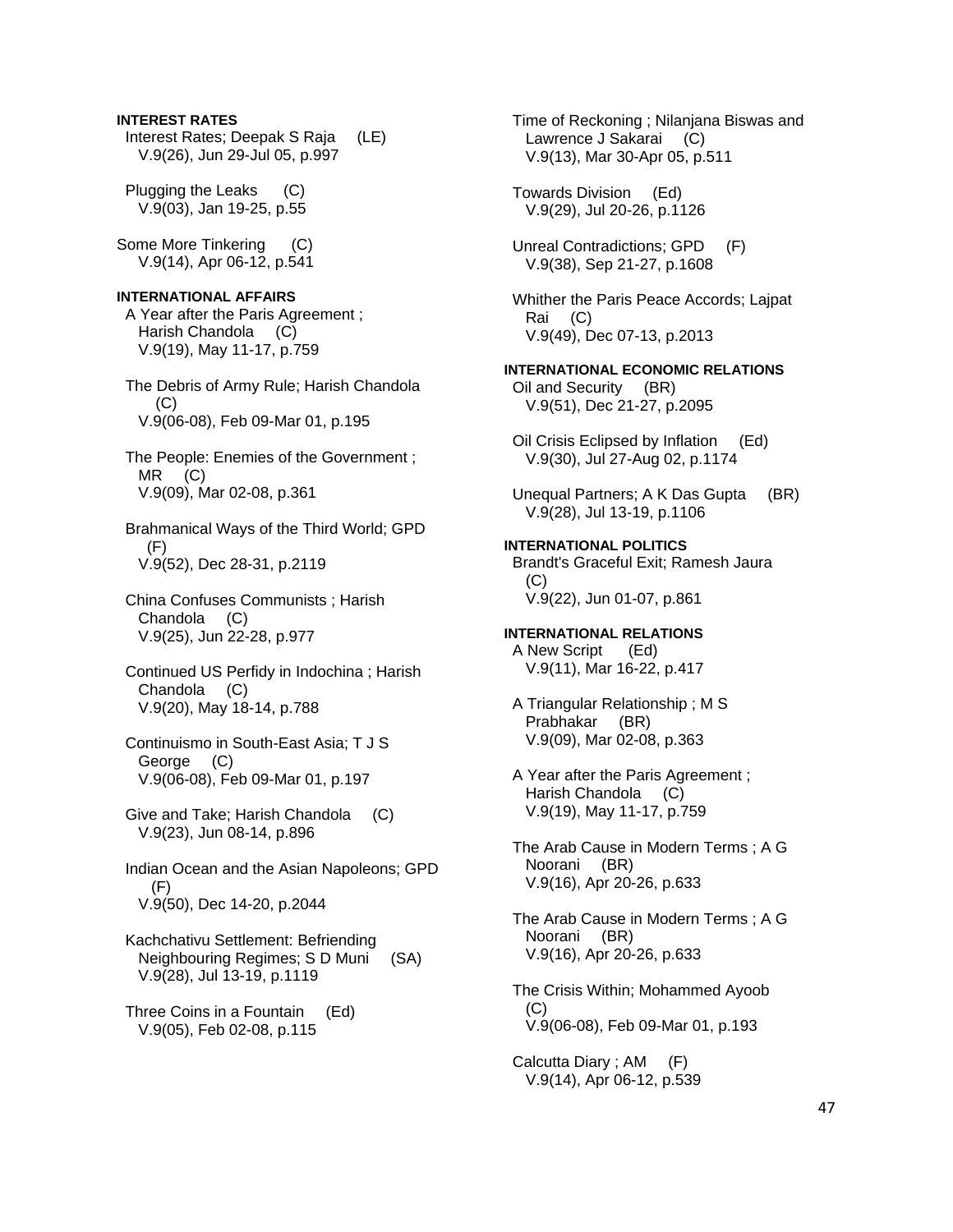## **INTERNATIONAL RELATIONS**

 Continued US Perfidy in Indochina ; Harish Chandola (C) V.9(20), May 18-14, p.788

 External Insurance? (Ed) V.9(22), Jun 01-07, p.847

 Flattering to Deceive (Ed) V.9(03), Jan 19-25, p.43

 Hidden History of the Sino-Indian Frontier 1--1947-1954; Karunakar Gupta (SA) V.9(18), May 04-10, p.721

 Hidden History of the Sino-Indian Frontier: II: 1954-1959 ; Karunakar Gupta (SA) V.9(19), May 11-17, p.765

 Notice on India (Ed) V.9(45-46), Nov 9-23, p.1877

 Oil Dollar Haul (Ed) V.9(41), Oct 11-12, p.1712

## **INTERNATIONAL TRADE**

 A Blueprint for Neutrality; Pran Chopra (F) V.9(47), Nov 22-29, p.1941

- Foreign Trade and Centrally Planned Economies; Sumitra Chishiti (BR) V.9(40), Oct 05-11, p.1693
- Mixed Blessing of Floting Rates (Ed) V.9(40), Oct 05-11, p.1678

 Spectre of Recession (Ed) V.9(23), Jun 08-14, p.883

 World Raw Materials Trade: Trends and Forecast for 1974-1980 ; Angus Hone (SA) V.9(11), Mar 16-22, p.437

#### **INVESTMENT**

 And One for the Market (Ed) V.9(21), May 25-31, p.M33

 International Pharmaceutical Industry and Less-Developed Countries: I: Oligopolistic Power of Leading Firms ; Sanjaya Lall (Sa) V.9(47), Nov 22-29, p.1947

 Investment Behaviour of Monopoly Houses: I: Structure of Fixed Investment Decisions; Aurobindo Ghose (SA) V.9(43), Oct 26-Nov 01, p.1813

 Investment Behaviour of Monopoly Houses: II: Economics of Pre-Emption; Aurobindo Ghose (SA) V.9(44), Nov 02-08, p.1868

 Investment Behaviour of Monopoly Houses: III: Time-Profile of Fixed Investment and Other Implications of the Structure of Investment Decisions ; Aurobindo Ghose (SA) V.9(45-46), Nov 9-22, p.1911

 Investment, the Key (Ed) V.9(43), Oct 26-Nov01, p.1793

 Murky Light on Public Enterprises ; V S Mahajan (BR) V.9(49), Dec 07-13, p.2023

 Selective Bonanza (Ed) V.9(41) Oct 11-12, p.1709

 Semi-Feudalism, Usury Capital, Etcetera ; Ashok Rudra (SA) V.9(48), Nov 30-Dec 06, p.1996

#### **IRAN**

 Fumbling with the Oil Crisis (Ed) V.9(03), Jan 19-25, p.41

 Regime of the Well-Oiled Gun; Darryl D'Monte (C) V.9(01-02), Jan 12-18, p.22

**IRON AND STEEL INDUSTRY**  Autoregressive Sector (ED) V.9(44), Nov 02-08, p.1835

 Chasing 'Market Realities' (Ed) V.9(14), Apr 06-12, p.535

 Form Is All (Ed) V.9(13), Mar 30-Apr 05, p.497

 Labour: The Scapegoat (Ed) V.9(26), Jun 29-Jul 05, p.995

 Perverse Priorities (C) V.9(15), Apr 13-19, p.584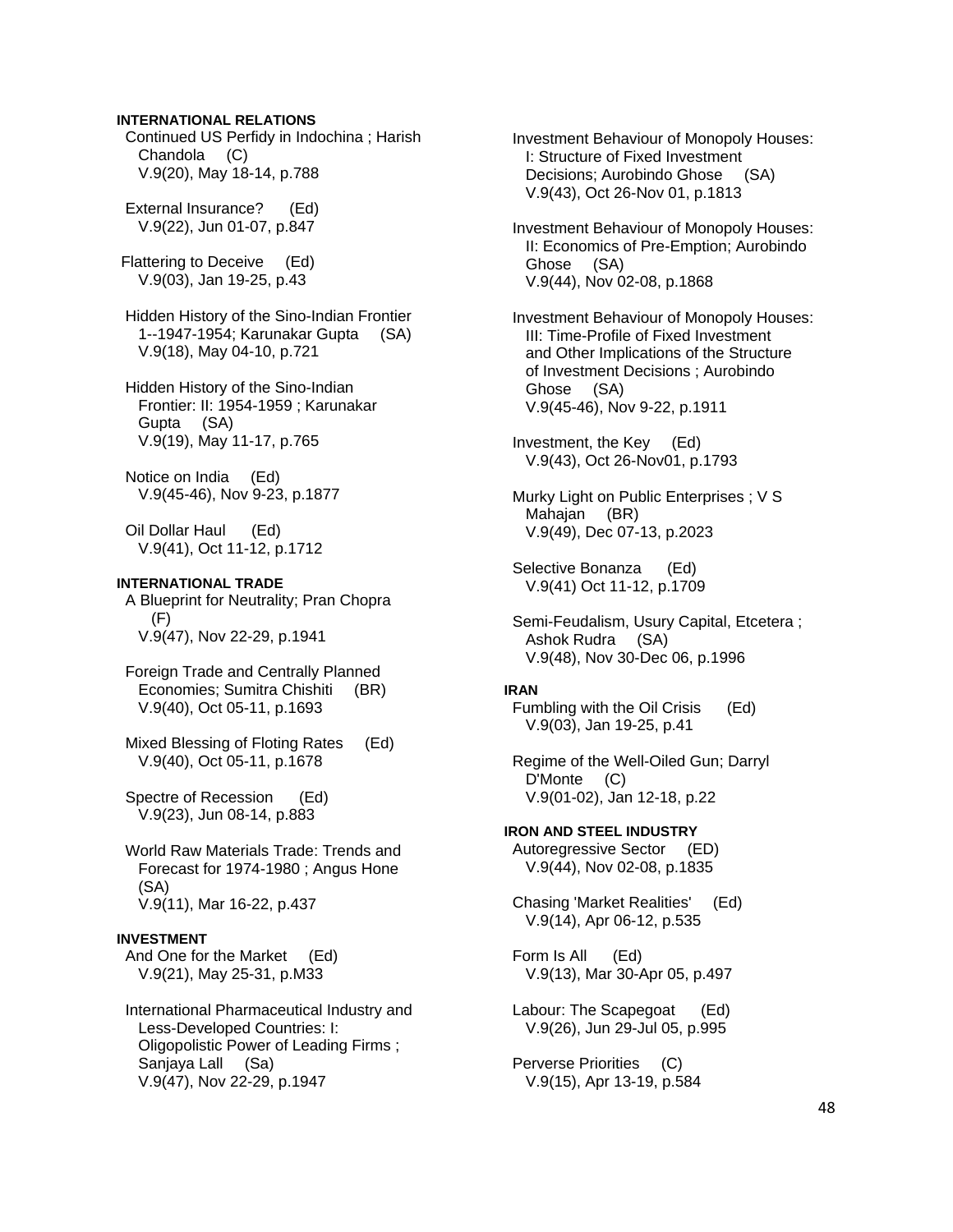**IRON AND STEEL INDUSTRY**  Soviet Doubts about Steel Programme (C) V.9(20), May 18-14, p.783

## **IRON ORE**

 Not in the Oil League (Ed) V.9(18), May 04-10, p.702

## **IRRIGATION**

 Cult of Crash Programmes (Ed) V.9(44), Nov 02-08, p.1833

 Heavy Power Leakages (C) V.9(30), Jul 27-Aug 02, p.1183

 Land-Grabbers of Malinagar (C) V.9(12), Mar 23-29, p.469

- Neglected Opportunities in Irrigation ; William K Easter (SA) V.9(14), Apr 06-12, p.557
- What Is a Famine; David Morris Morris (SA) V.9(44), Nov 02-08, p.1855

#### **IRRIGATION DEVELOPMENT**

 Kuttanad Project Hits the Shoals (Ed) V.9(42), Oct 19-25, p.1756

#### **IRRIGATION PROJECTS**

 Neglected Opportunities in Irrigation ; William K Easter (SA) V.9(14), Apr 06-12, p.557

## **ISLAM**

 A New Script (Ed) V.9(11), Mar 16-22, p.417

 Islamic World and Muslim Minorities; Harish Chandola (LE) V.9(45-46), Nov 9-23, p.1881

 Participants in Common Struggle; Harish Chandola (C) V.9(27), Jul 06-12, p.1058

#### **ISRAEL**

 Lost Self-Confidence ; Surendra Bhutani (C) V.9(43), Oct 26-Nov 01, p.1812

 Some Perplexing Questions; Surendra Bhutani (C) V.9(24), Jun 15-21, p.948

**JAMMU KASHMIR**  Schizophrenia in Jammu?; Balraj Puri  $(C)$ V.9(06-08), Feb 09-Mar 01, p.185

#### **JAPAN**

 An Evolving Arena (Ed) V.9(51), Dec 21-27, p.2080

 Co-operatives in Japan; K K Taimni (BR) V.9(18), May 04-10, p.720

 Economic Growth in Industrial Societies ; V Nath (RA) V.9(13), Mar 30-Apr 05, p.517

 Growth of Manufacturing Companies in Japan, 1961 to 1970 ; Madan Gopal Jajoo (RA) V.9(10), Mar 09-15, p.M23

 A House of Cards; V L Rao (C) V.9(30), Jul 27-Aug 02, p.1184

 Oil Dollar Haul (Ed) V.9(41), Oct 11-12, p.1712

## **JAPAN-SOVIET UNION RELATION**

 Political Railway (Ed) V.9(19), May 11-17, p.744

#### **JOURNALISM**

 Law, Public Interest and Politics; Nireekshak (F) V.9(51), Dec 21-27, p.2094

#### **JOURNALISTS**

 The Foreign Connection; Nireekshak (F) V.9(26), Jun 29-Jul 05, p.1011

 Not-so-Hidden Persuasion; Nireekshak (F) V.9(17), Apr 27-May 03, p.673

 Taken for a Ride; Nireekshak (F) V.9(09), Mar 02-08, p.341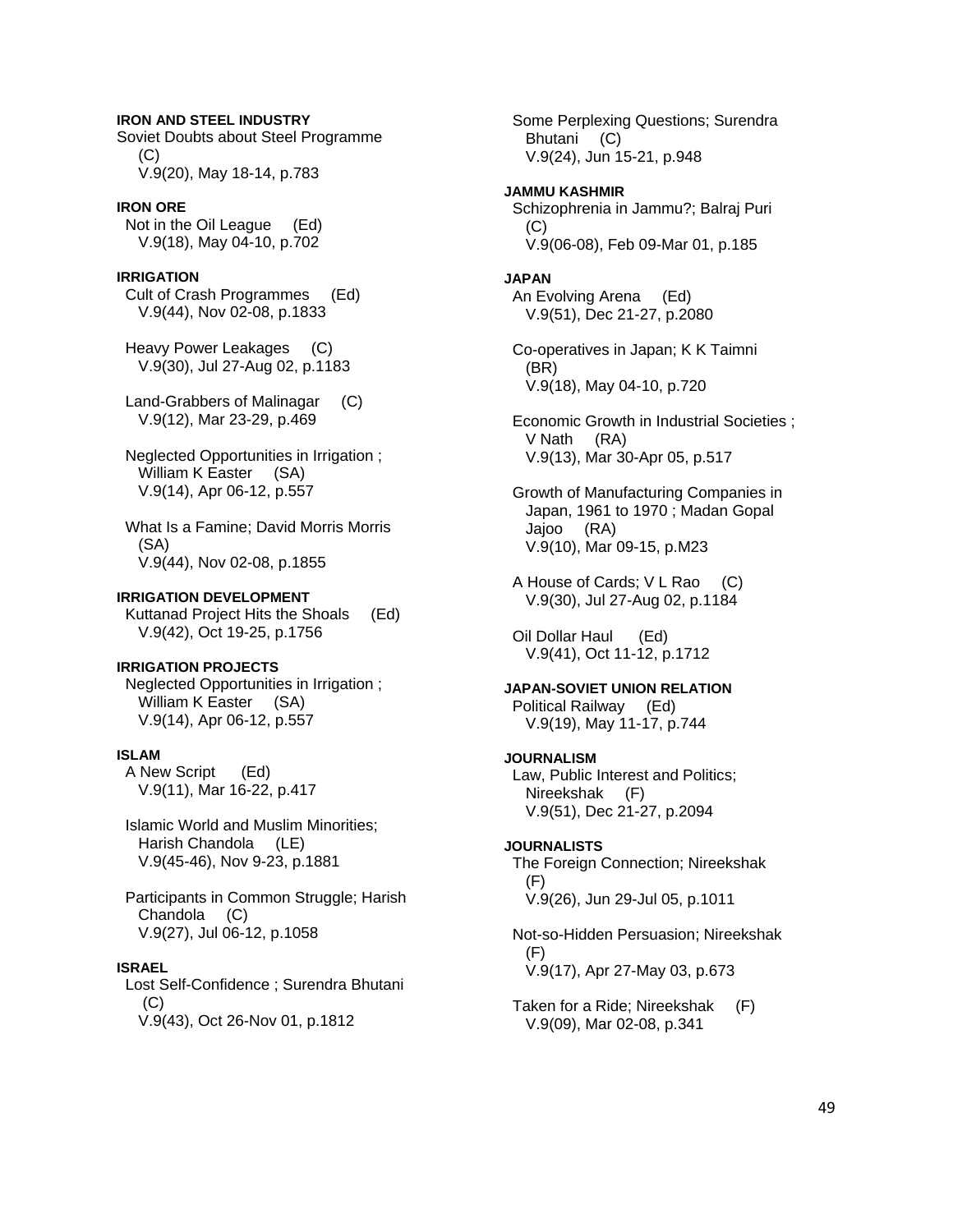**JOURNALISTS**  With a Little Bit of Threat; Nireekshak (F) V.9(22), Jun 01-07, p.862

## **JUDGES**

- Who May Judge a Judge? ; S P Sathe (BR) V.9(01-02), Jan 12-18, p.24
- Who May Judge a Judge?; S P Sathe (BR) V.9(01-02), Jan 12-18, p.24
- Who May Judge a Judge?; S P Sathe (BR) V.9(01-02), Jan 12-18, p.24
- Who May Judge a Judge?; S P Sathe (BR) V.9(01-02), Jan 12-18, p.24
- With and without Power (C) V.9(22), Jun 01-07, p.859

## **JUDICIARY**

 The Game of Nations (Ed) V.9(19), May 11-17, p.745

- Calcutta Diary ; AM (F) V.9(22), Jun 01-07, p.850
- Ceiling Laws Shall Not Hurt (C) V.9(06-08), Feb 09-Mar 01, p.187
- Judiciary's Blow against Land Reform (C) V.9(12), Mar 23-29, p.473
- New Uses of a Colonial Law ; MR (C) V.9(24), Jun 15-21, p.940
- Slowly Paralysed (Ed) V.9(24), Jun 15-21, p.932
- Who May Judge a Judge? ; S P Sathe (BR) V.9(01-02), Jan 12-18, p.24
- Who May Judge a Judge?; S P Sathe (BR) V.9(01-02), Jan 12-18, p.24
- Who May Judge a Judge?; S P Sathe (BR) V.9(01-02), Jan 12-18, p.24
- Who May Judge a Judge?; S P Sathe (BR) V.9(01-02), Jan 12-18, p.24

With and without Power (C) V.9(22), Jun 01-07, p.859

# **JUTE INDUSTRY AND TEXTILES**

 Blinded by Short-Term Opportunities (Ed) V.9(01-02), Jan 12-18, p.3

 Despite the INTUC (C) V.9(04), Jan 26-Feb 01, p.91

- No Scope without Joint Strategy (Ed) V.9(10), Mar 09-15, p.376
- Raw Jute Marketing: Problems and Solutions; Muralidhara N K Rao and P Ramaswamy (SA) V.9(12), Mar 23-29, p.479
- Untenable Asymmetry (C) V.9(41), Oct 12-18, p.1720
- Vanished Bounty (Ed) V.9(05), Feb 02-08, p.114

## **KARNATAKA**

 Limits of Students Mobilisation; Bharat Jhunjhunwala (C) V.9(52), Dec 28-31, p.2135

 Socio-Economic Aspects of Diary Development Report from the Banglore Milkshed Area; Klaus Nyholm, Henrik Schaumburg-Muller and Kirsten Westergaad (RA) V.9(52), Dec 28-31, p.A127

## **KASHMIR**

 The Sheikh's Blind Side; Balraj Puri (C) V.9(30), Jul 27-Aug 02, p.1181

### **KASHMIR DISPUTE**

 Schizophrenia in Jammu?; Balraj Puri (C) V.9(06-08), Feb 09-Mar 01, p.185

#### **KERALA**

 Continuity in Kerala ; Mohit Sen (C) V.9(22), Jun 01-07, p.857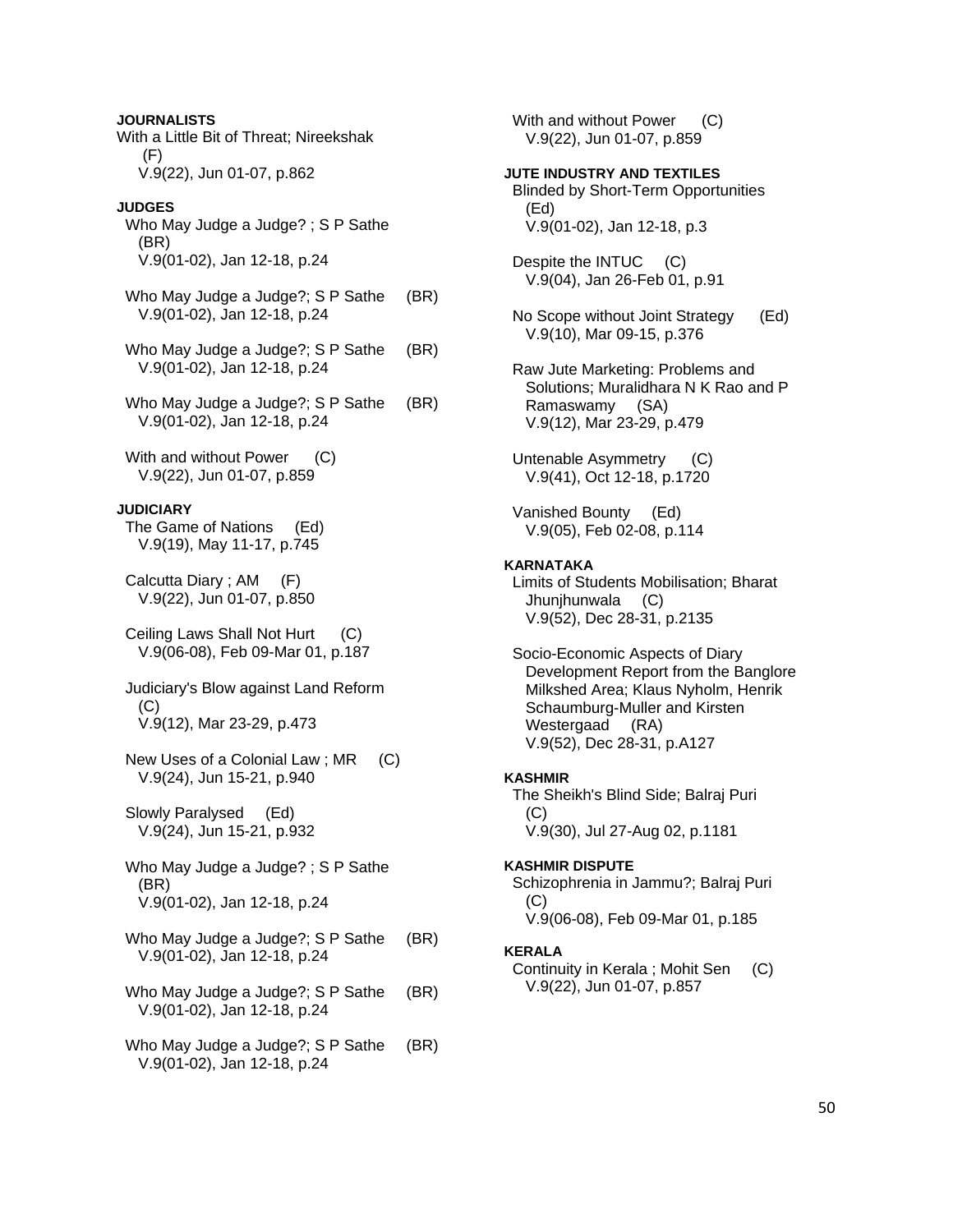## **KERALA**

Decline in Birth Rate in Kerala: A Hypothesis about the Inter-Relationship between Demographic Variables, Health Services and Education; Gopinathan P R Nair (SA) V.9(06-08), Feb 09-Mar 01, p.323

Election Antics; Aparark (C) V.9(45-46), Nov 9-23, p.1889

 Emerging Rift in Kerala CPI(M); Mohit Sen (C) V.9(42), Oct 19-25, p.1770

 Institutional Resistance to Innovation  $(C)$ V.9(23), Jun 08-14, p.893

 Kuttanad Project Hits the Shoals (Ed) V.9(42), Oct 19-25, p.1756

 League in Turmoil (C) V.9(09), Mar 02-08, p.353

 Real Face of the Radicals (C) V.9(51), Dec 21-27, p.2089

 Torture of Political Prisoners (C) V.9(49), Dec 07-13, p.2009+2013

 Trial in Kerala (C) V.9(51), Dec 21-27, p.2092

## **KEYNESIAN ECONOMICS**

 On Value, Capital and Capitalism ; Ranjit Sau (SA) V.9(06-08), Feb 09-Mar 01, p.241

#### **KHASI**

 Report from a Khasi Village; M S Prabhakar  $(C)$ V.9(37), Sep 14-20, p.1565

## **KUALA LUMPUR**

 China Confuses Communists ; Harish Chandola (C) V.9(25), Jun 22-28, p.977

#### **LABOUR**

 Calcutta Diary; AM (F) V.9(40), Oct 05-11, p.1681

 Collaborationist View of Labour ; S D Punekar (BR) V.9(50), Dec 14-20, p.2059 Contractors' Opera; Amrita Rangaswami (LE) V.9(23), Jun 08-14, p.884 Growing Power (Ed) V.9(22), Jun 01-07, p.846 Institutional Resistance to Innovation  $(C)$  V.9(23), Jun 08-14, p.893 Massacre of Devbaath (C) V.9(39), Sep 28-Oct 04, p.1650 Miners in the Lurch (C) V.9(45-46), Nov 9-23, p.1891 Nationalism and Socialism; Jairus Banaji (BR) V.9(36), Sep 07-13, p.1537 Over to the Police (Ed) V.9(20), May 18-14, p.773 Powermen's Strike (C) V.9(18), May 04-10, p.714 Railway Strike (Ed) V.9(17), Apr 27-May 03, p.649 Revival of Bharatiya Kamgar Sena (C) V.9(50), Dec 14-20, p.2046 To Crush the Stone-Crushers; Arun Chowdhaury (C) V.9(50), Dec 14-20, p.2051 Workers' Conferences without Workers (C) V.9(43), Oct 26-Nov 01, p.1804 **LABOUR MOVEMENTS**  By-Product of a Plural Economy: A Note on the Politics of the Lost Indian in Malaysia ; Jawid Laiq (SA) V.9(43), Oct 26-Nov 01, p.1825 Miners in the Lurch (C) V.9(45-46), Nov 9-23, p.1891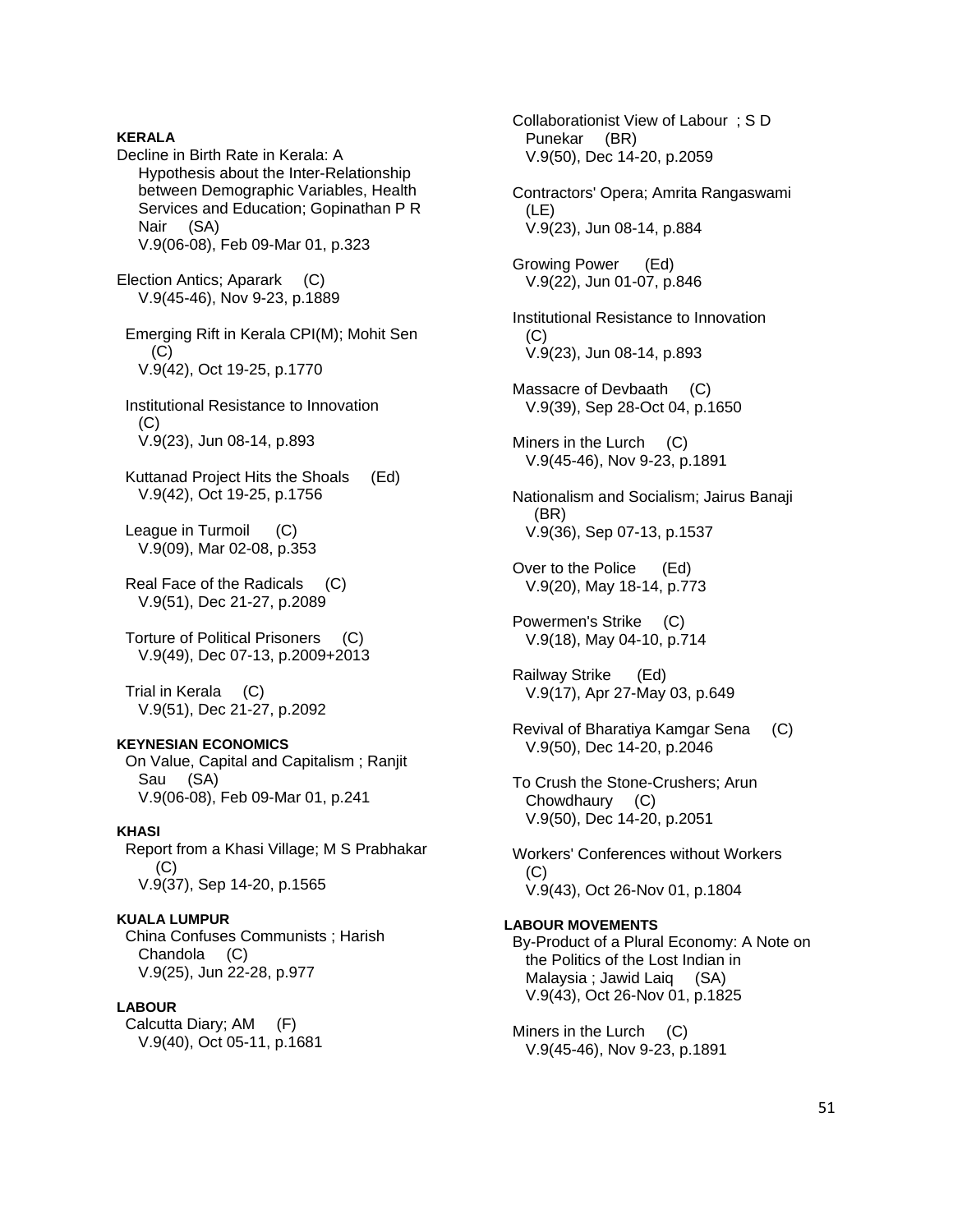## **LABOUR MOVEMENTS**

 Revival of Bharatiya Kamgar Sena (C) V.9(50), Dec 14-20, p.2046

**LABOUR PRODUCTIVITY**  Share of Labour in Manufacturing Industries; Sreelekha Basu (SA) V.9(28), Jul 13-19, p.1109

## **LAND HOLDINGS AND OWNERSHIP**

 Agrarian Structure and Rural Development; P S Appu (RA) V.9(39), Sep 28-Oct 04, p.A70

 Calcutta Diary; AM (F) V.9(25), Jun 22-28, p.967

 Ceiling Laws Shall Not Hurt (C) V.9(06-08), Feb 09-Mar 01, p.187

 Economics of Land Reform; Ahmad Raza (BR) V.9(18), May 04-10, p.719

 Government's War on Adivasis; Sharad Patil  $(C)$ V.9(43), Oct 26-Nov 01, p.1808

 Judiciary's Blow against Land Reform (C) V.9(12), Mar 23-29, p.473

 Landed and Landless in Surat District: Virtual Class War (C) V.9(25), Jun 22-28, p.974

 Mobilisation of Landless Labourers: Halpatis of South Gujarat ; Jan Breman (SA) V.9(12), Mar 23-29, p.489

 Share Cropping ; P K Bardhan and T N Srinivasan (LE) V.9(10), Mar 09-15, p.377

 Two Perspectives on Redistribution of Land; V M Rao (RA) V.9(13), Mar 30-Apr 05, p.A2

Well of Violence (C) V.9(11), Mar 16-22, p.432

When, How and by Whom?;  $MR$  (C) V.9(19), May 11-17, p.757

## **LAND REFORM**

 Economics of Land Reform; Ahmad Raza (BR) V.9(18), May 04-10, p.719

 How Officials Sabotage Land Reform (C) V.9(43), Oct 26-Nov 01, p.1807

 The Ineffective Spirit (C) V.9(29), Jul 20-26, p.1139

 Judiciary's Blow against Land Reform (C) V.9(12), Mar 23-29, p.473

 Village Lease Markets for Agricultural Land: Some Approaches for Analysis ; V M Rao (RA) V.9(26), Jun 29-Jul 05, p.A55

When, How and by Whom? ;  $MR$  (C) V.9(19), May 11-17, p.757

## **LAND TENURE**

 Semi-Feudalism, Usury Capital, Etcetera ; Ashok Rudra (SA) V.9(48), Nov 30-Dec 06, p.1996

 Share Cropping ; P K Bardhan and T N Srinivasan (LE) V.9(10), Mar 09-15, p.377

 Village Lease Markets for Agricultural Land: Some Approaches for Analysis ; V M Rao (RA) V.9(26), Jun 29-Jul 05, p.A55

**LANGUAGE AND LITERATURE**  Calcutta Diary ; AM (F)

V.9(13), Mar 30-Apr 05, p.502

## **LANGUAGES**

 The Politics of a Script: Demand for Acceptance of Roman for Bodo Language; M S Prabhakar (SA) V.9(51), Dec 21-27, p.2097

## **LAOS**

 Struggle for Peace (Ed) V.9(16), Apr 20-26, p.614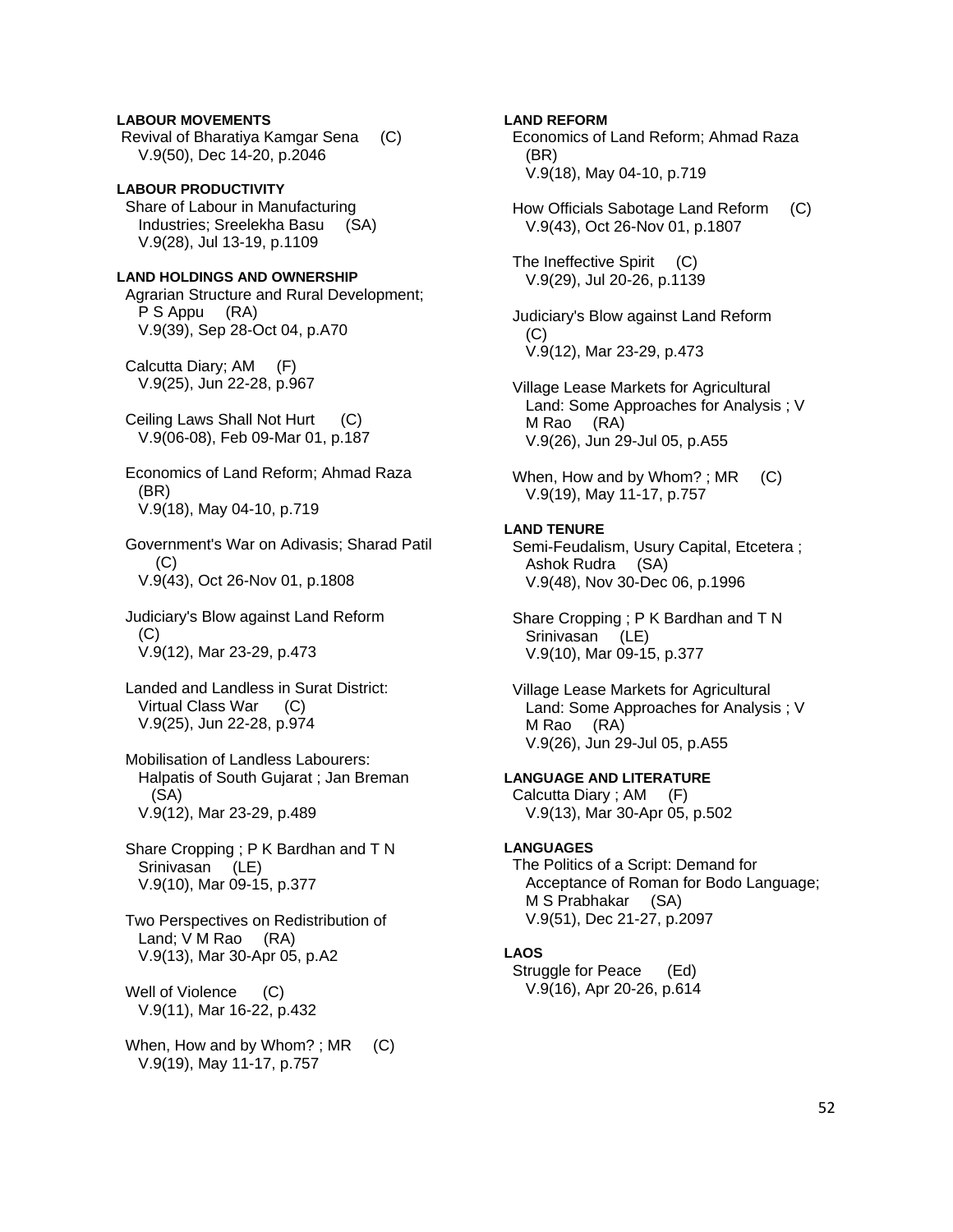**LATIN AMERICA**  On the Latin American View of Underdevelopment; Vinod Vyasulu (SA) V.9(15), Apr 13-19, p.607 **LAW AND ORDER**  Beyond the Ken of Organised Politics  $(C)$  V.9(05), Feb 02-08, p.129 Bureaucratic Terrorism; Harish Chandola (C) V.9(39), Sep 28-Oct 04, p.1651 Calcutta Diary; AM (F) V.9(36), Sep 07-13, p.1521 Clearing the Way for Patronage (Ed) V.9(36), Sep 07-13, p.1511 Deadly 'Interrogation' (Ed) V.9(31), Aug 03-08, p.1210 Diversionary Operation (Ed) V.9(38), Sep 21-27, p.1595 Dramatic Happenings; MB (C) V.9(41), Oct 12-18, p.1727 In India's Life and Part of It (Ed) V.9(41), Oct 12-18, p.1709 Nagaland Chief Minister's Quest for Peace; Brahmanand Mishra (C) V.9(27), Jul 06-12, p.1057 No Law and Order Problem This (Ed) V.9(38), Sep 21-27, p.1597 Possibilities and Pitfalls; Romesh Thapar (F) V.9(40), Oct 05-11, p.1682 Rape and Order; Rajanikant (LE) V.9(29), Jul 20-26, p.1128 Rape and Order (Ed) V.9(16), Apr 20-26, p.614 Shackled Ombudsman (C) V.9(51), Dec 21-27, p.2083 Sick Politics, Sick Justice (Ed) V.9(29), Jul 20-26, p.1126

 When Frankenstein Takes over... (Ed) V.9(36), Sep 07-13, p.1513 Who Armed the Khampas; Brahmanand Mishra  $(C)$  V.9(36), Sep 07-13, p.1531 **LAWS AND LEGISLATIONS**  Calcutta Diary; AM (F) V.9(37), Sep 14-20, p.1557 Curious Nexus (Ed) V.9(43), Oct 26-Nov 01, p.1796 Is a National Law School Necessary; S P Sathe (C) V.9(39), Sep 28-Oct 04, p.1643 Law or Ordinance; Romesh Thapar (F) V.9(47), Nov 22-29, p.1930 On Keeping Silent (P) V.9(43), Oct 26-Nov 01, p.1801 Soft Way to Face Hard Facts (C) V.9(44), Nov 02-08, p.1848 **LEASING**  Village Lease Markets for Agricultural Land: Some Approaches for Analysis ; V M Rao (RA) V.9(26), Jun 29-Jul 05, p.A55 **LEAST DEVELOPED COUNTRIES**  International Pharmaceutical Industry and Less-Developed Countries: II: Costs and Alternatives; Sanjaya Lall (SA) V.9(48), Nov 30-Dec 06, p.1990 Less-Developed Countries and Private Foreign Investment; Sanjaya Lall (RA) V.9(31), Aug 03-08, p.1240 Omvedt, Gail; South Asia and the Politics of Food (C) V.9(49), Dec 07-13, p. 2011 World Crisis and Latin America's International Options: A Note; Andre Gunder Frank (SA)

V.9(27), Jul 06-12, p.1069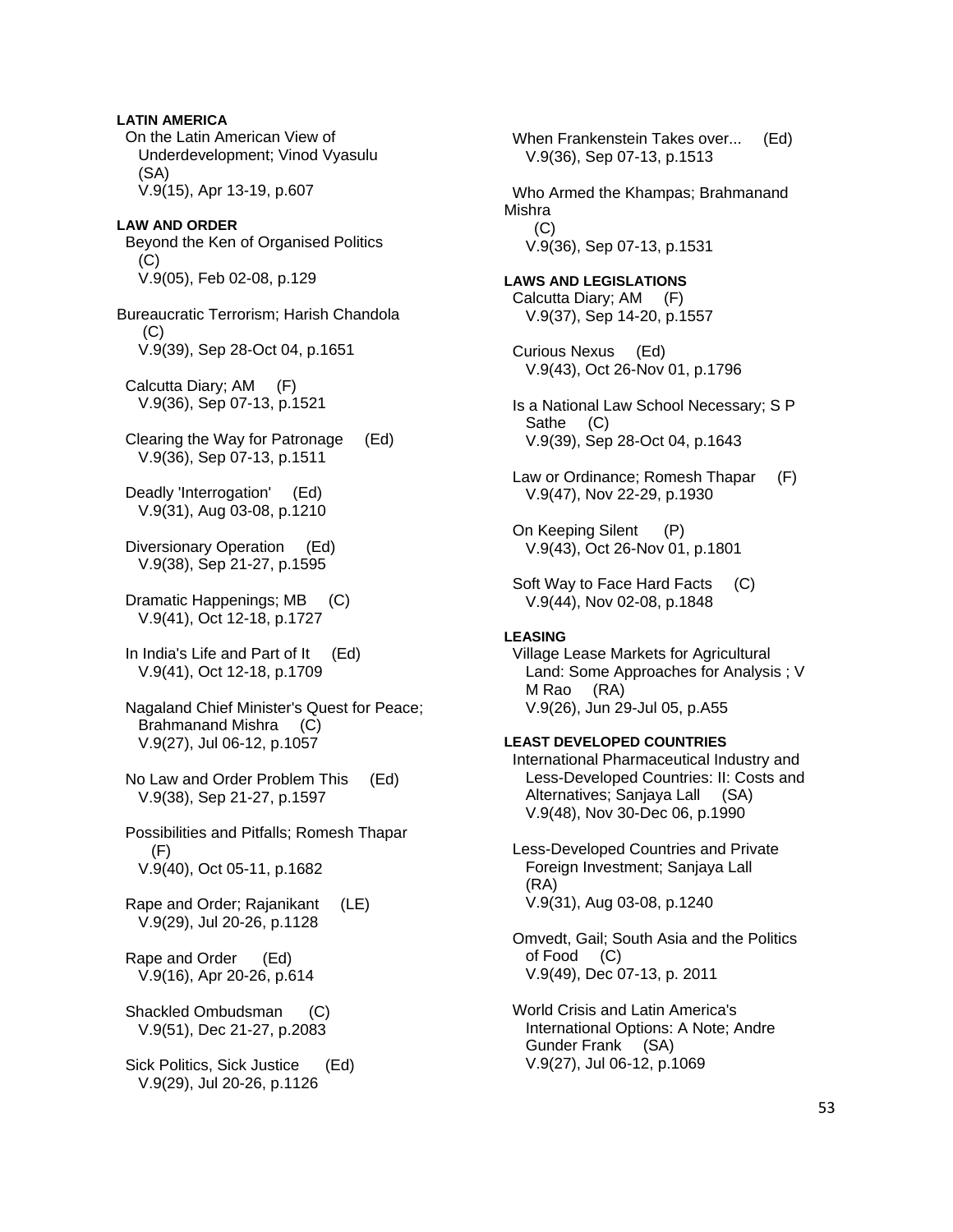**LIFE INSURANCE**  How Exclusive? (Ed) V.9(19), May 11-17, p.744

## **LITERACY**

 Literacy among Scheduled Castes of Maharashtra ; Nalini Pandit (BR) V.9(21), May 25-31, p.827

Pattern of City Literacy ; Gopal Krishnan and Madhav Shyam (SA) V.9(20), May 18-14, p.795

#### **LONDON**

 Dhondy, Farrukh (C) V.9(26), Jun 29-Jul 05, p.1007

 Ulster's Workers Show the Way; Farrukh Dhondy (C) V.9(37), Sep 14-20, p.1573

 Wilson's Double-Talk; Farrukh Dhondy  $(C)$ V.9(21), May 25-31, p.819

## **MADHYA PRADESH**

 Hunting the Harijans ; N K Singh (f) V.9(47), Nov 22-29, p.1937

 Let Them Watch Television; N K Singh (C) V.9(51), Dec 21-27, p.2091

 No Law and Order Problem This (Ed) V.9(38), Sep 21-27, p.1597

 On the Verge of Bankruptcy (Ed) V.9(39), Sep 28-Oct 04, p.1636

 Reprieve for the Chief Minister? (C) V.9(12), Mar 23-29, p.475

## **MAHARASHTRA**

 The Fight Is On (C) V.9(14), Apr 06-12, p.543

 The Fire This Time (Ed) V.9(16), Apr 20-26, p.616

 The Long Haul (Ed) V.9(16), Apr 20-26, p.615

 The Maratha Revolt (Ed) V.9(11), Mar 16-22, p.419  The Uprooted in Manikghad (Ed) V.9(25), Jun 22-28, p.963

 Alienation of Adivasis' Lands: Government Not Serious ; S D Kulkarni (C) V.9(35), Aug 31-Sep 06, p.1469

 Beedi Workers of Sinnar (C) V.9(24), Jun 15-21, p.945

 Beyond the System; Moin Shakir (C) V.9(16), Apr 20-26, p.629

 Brest-Beating By CITU (C) V.9(52), Dec 28-31, p.2134

 Broken Statue, Smashed Heads, Burnt Shops ; Anil Awachat (C) V.9(19), May 11-17, p.754

 Bullets for Job-Hunters (C) V.9(17), Apr 27-May 03, p.664

 Calcutta Diary; AM (F) V.9(05), Feb 02-08, p.121

 Concealed Fascism (Ed) V.9(01-02), Jan 12-18, p.1

 Contractors' Opera ; Amrita Rangaswami (C) V.9(05), Feb 02-08, p.126

 Contractors' Opera; Amrita Rangaswami (LE) V.9(23), Jun 08-14, p.884

 Dalit Panthers: Another View (C) V.9(18), May 04-10, p.715

 Flight from Famine (C) V.9(45-46), Nov 9-23, p.1894

 Gift from the Opposition (Ed) V.9(15), Apr 13-19, p.575

 The Gold Rush (Ed) V.9(38), Sep 21-27, p.1596

 Government's War on Adivasis; Sharad Patil (C) V.9(43), Oct 26-Nov 01, p.1808

Clearing the Way for Patronage (Ed) V.9(36), Sep 07-13, p.1511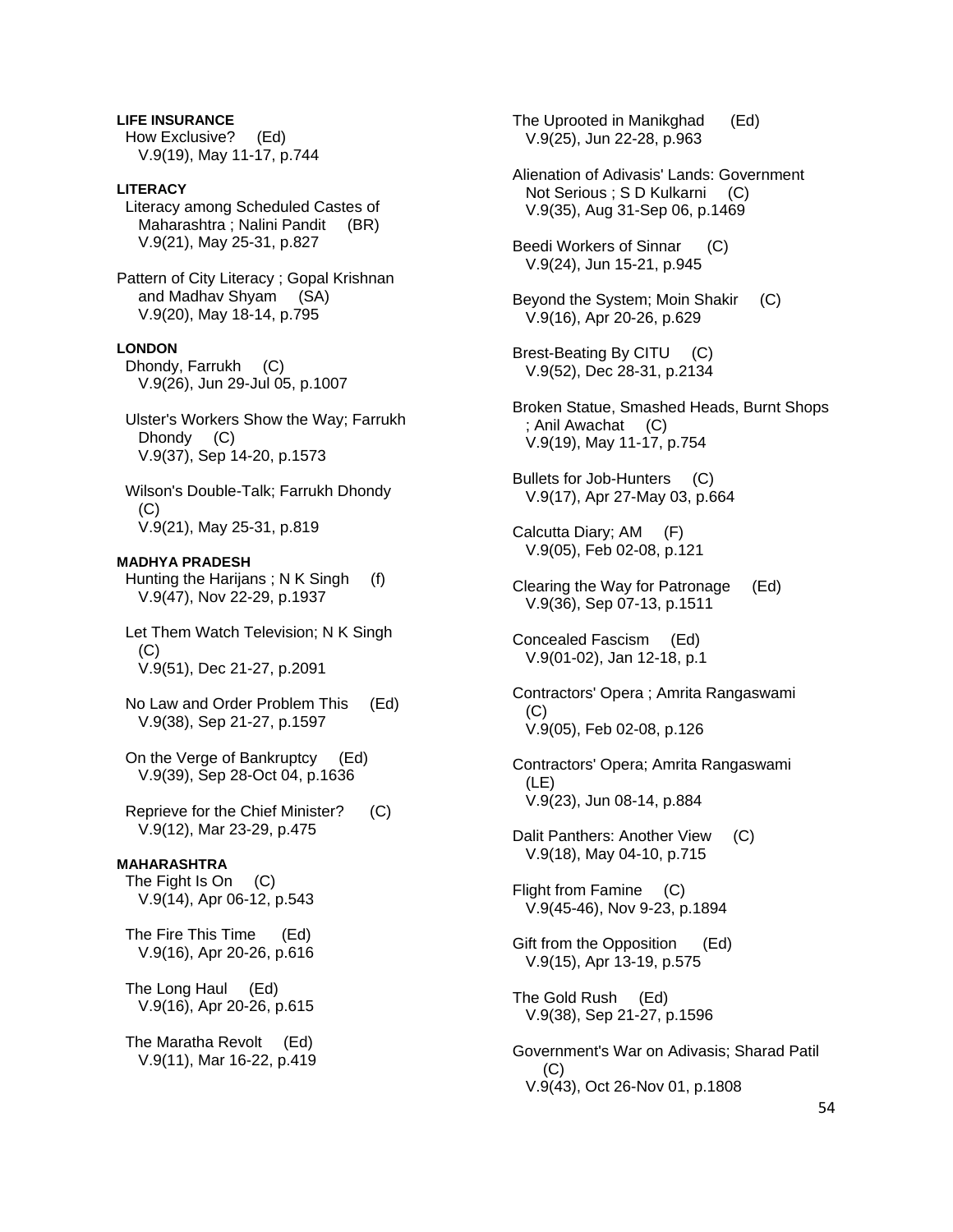## **MAHARASHTRA**

- Land-Grabbers of Malinagar (C) V.9(12), Mar 23-29, p.469
- Literacy among Scheduled Castes of Maharashtra ; Nalini Pandit (BR) V.9(21), May 25-31, p.827
- Many Loose Ends ; P R Panchmukhi (C) V.9(14), Apr 06-12, p.544
- The Money Plants (C) V.9(40), Oct 05-11, p.1686
- Organising the Adivasis (C) V.9(06-08), Feb 09-Mar 01, p.173
- Over a Century of Tyranny; S D Kulkarni (C) V.9(10), Mar 09-15, p.389
- Part of the Pattern (Ed) V.9(27), Jul 06-12, p.1050
- Police in Action (Ed) V.9(05), Feb 02-06, p.113
- Politics of Backwardness (C) V.9(17), Apr 27-May 03, p.665
- The Programme That Crashed (C) V.9(42), Oct 19-25, p.1765
- Revolt of the Urban Middle Class (C) V.9(48), Nov 30-Dec 06, p.1977
- Rs 700 Crores down the Drain (C) V.9(36), Sep 07-13, p.1527
- Shackled Ombudsman (C) V.9(51), Dec 21-27, p.2083
- Shifting Deadline (Ed) V.9(45-46), Nov 9-23, p.1879
- Sudden End of a Movement (C) V.9(20), May 18-14, p.784
- Tensions in an Industrial Slum ; A R Momin (C) V.9(06-08), Feb 09-Mar 01, p.177
- Vindictive Turn (C) V.9(27), Jul 06-12, p.1055

 (C) V.9(41), Oct 12-18, p.1723 Well of Violence (C) V.9(11), Mar 16-22, p.432 **MALAYSIA**  By-Product of a Plural Economy: A Note on the Politics of the Lost Indian in Malaysia ; Jawid Laiq (SA) V.9(43), Oct 26-Nov 01, p.1825 Electoral Arrangements to Fudge Class Lines; Ratna Dutta (C) V.9(45-46), Nov 9-23, p.1895 A Rude Awakening (Ed) V.9(52), Dec 28-31, p.2116 **MANAGEMENT**  A Cold Look at Indian Managers; S L Rao (BR) V.9(27), Jul 06-12, p.1061 Dayal, Ishwar; Motivation and Organisational Effectiveness (RA) V.9(48), Nov 30-Dec 06, p.M78 MBO in Non-Business Organisations; B L Maheshwari (RA) V.9(10), Mar 09-15, p.M2 Sick Newspapers: Cure Worse than Disease; Nireekshak (F) V.9(49), Dec 07-13, p.2017 Tata Chemicals Limited; J R D Tata (F) V.9(48), Nov 30-Dec 06, p.1998 **MANAGEMENT EDUCATION**  Futurology and Public Systems Analysis: A Major Social Need ; J G Krishnayya (RA) V.9(48), Nov 30-Dec 06, p.M101 **MANAGERS**  Administrative Remoteness in Branch Banking; Tushar K Das (SA) V.9(21), May 25-31, p.M43 **MANIPUR** 

Violence of Orderly Change; Anil Awachat

 Centre's Political Sniping (C) V.9(47), Nov 22-29, p.1938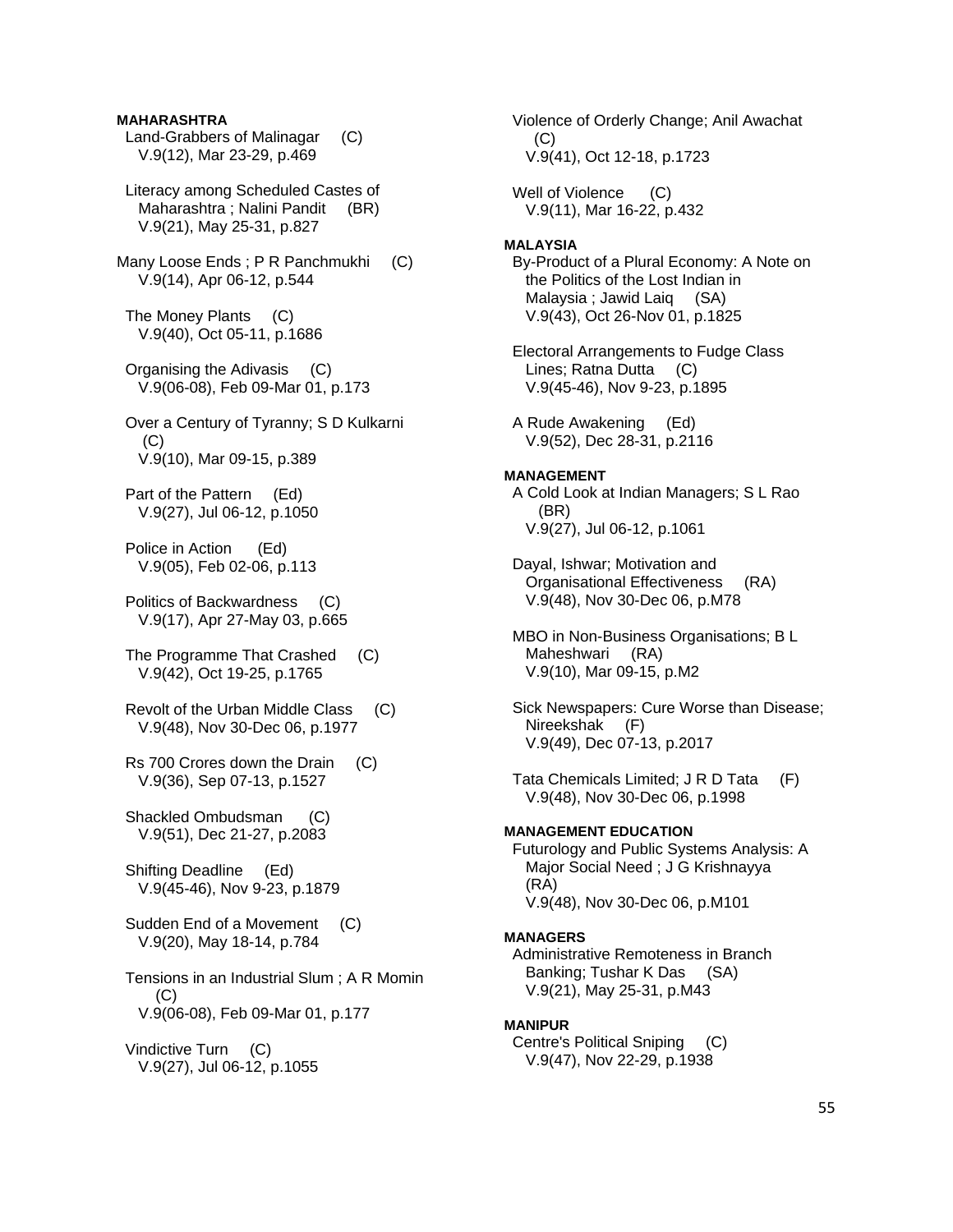## **MANIPUR**

From Inertia into Ineptitude (Ed) V.9(49), Dec 07-13, p.2003

 Rape and Order (Ed) V.9(16), Apr 20-26, p.614

## **MAOISM**

 Socialist Development in China: A Comment; Premen Addy (SA) V.9(14), Apr 06-12, p.571

## **MARATHWADA**

 Co-operative Marketing Societies: Case Studies in Marathwada; Sandra McLaren (RA) V.9(39), Sep 28-Oct 04, p.A82

## **MARKETING**

 Raw Jute Marketing: Problems and Solutions; Muralidhara N K Rao and P Ramaswamy (SA) V.9(12), Mar 23-29, p.479

#### **MARRIAGE**

 Age at Marriage of Women ; Kumudini Dandekar (SA) V.9(22), Jun 01-07, p.867

#### **MARXISM**

 A Tautology Has Its Uses... (BR) V.9(14), Apr 06-12, p.555

 Determinism vs Individual Choice ; Tridib Ghose (LE) V.9(21), May 25-31, p.813

 On Value, Capital and Capitalism ; Ranjit Sau (SA) V.9(06-08), Feb 09-Mar 01, p.241

#### **MIGRATION**

 The Great Migration of 1971: I: Exodus; Partha N Mukherji (SA) V.9(09), Mar 02-08, p.365

 The Great Migration of 1971: II: Reception ; Partha N Mukherji (SA) V.9(10), Mar 09-15, p.399

 The Great Migration of 1971: III: Return; Partha N Mukherji (SA) V.9(11), Mar 16-22, p.449

 Mobilisation of Urban Sweepers; Mary Catterjee (C) V.9(48), Nov 30-Dec 06, p.1978

 What Is a Famine; David Morris Morris (SA) V.9(44), Nov 02-08, p.1855

#### **MILITARY**

 Continued US Perfidy in Indochina ; Harish Chandola (C) V.9(20), May 18-14, p.788

 End of Ancien Regime? (Ed) V.9(12), Mar 23-29, p.458

 Growing Power (Ed) V.9(22), Jun 01-07, p.846

 No Quick Solutions (Ed) V.9(17), Apr 27-May 03, p.651

 Rule by Military Proxy; Lajpat Rai (C) V.9(18), May 04-10, p.717

 Weight of the Army (Ed) V.9(17), Apr 27-May 03, p.653

## **MINING AND MINERALS**  The Russians Are Coming (Ed) V.9(01-02), Jan 12-18, p.4

 Bharat Gold Mines; K V Subrahmanyam (LE) V.9(26), Jun 29-Jul 05, p.997

 European Monopoly Corporations and Indian Entrepreneurships, 1913-1922: Early Politics of Coal in Eastern India ; Ratna Ray and Rajat Ray (SA) V.9(21), May 25-31, p.M53

 Irrational Pricing (Ed) V.9(21), May 25-31, p.810

 Keeping up Appearances ; Magnus (C) V.9(22), Jun 01-07, p.857

 Nationalising Disruption ; Farrukh Dhondy (C) V.9(01-02), Jan 12-18, p.17

 Not in the Oil League (Ed) V.9(18), May 04-10, p.702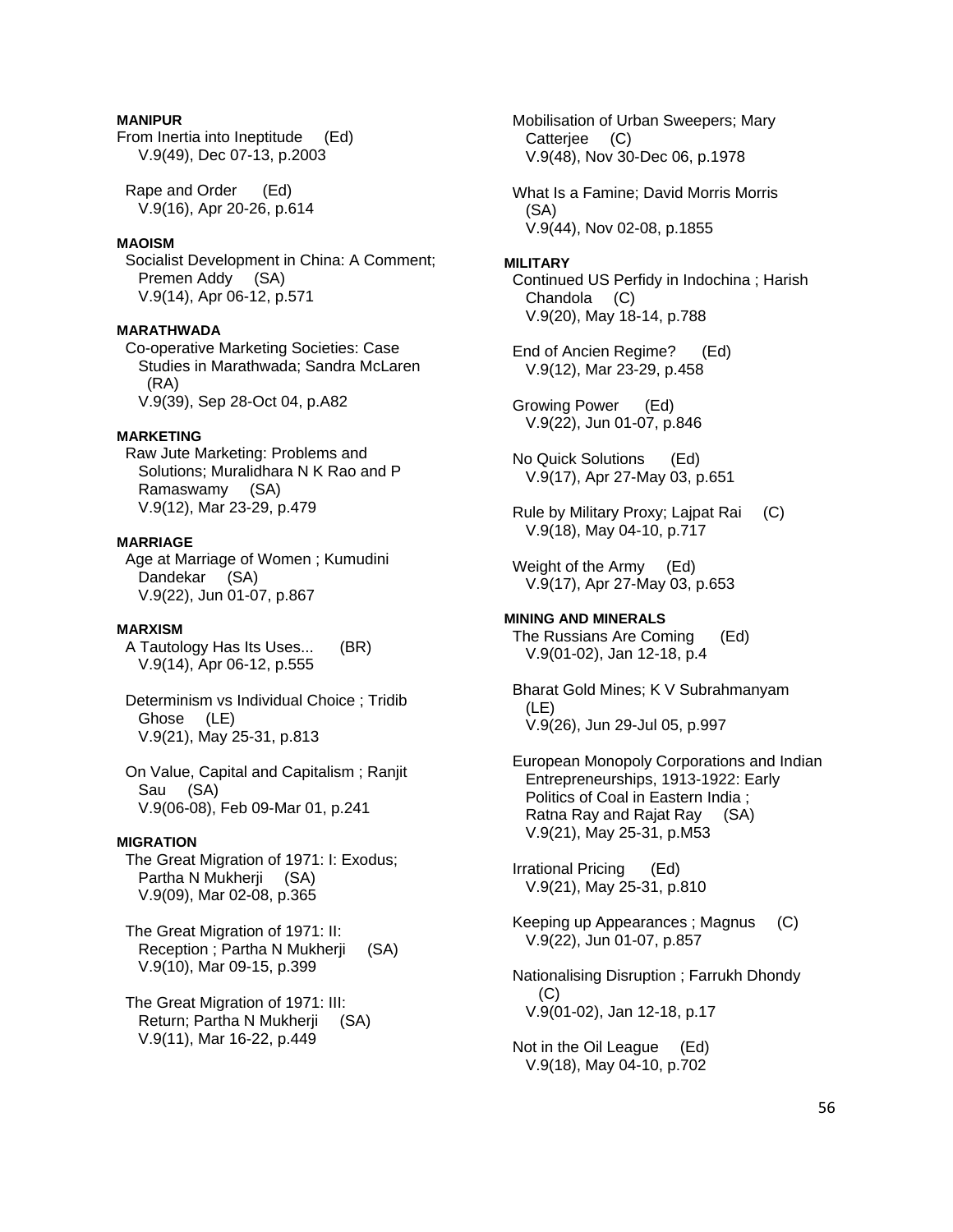## **MINING AND MINERALS**

 To Crush the Stone-Crushers; Arun Chowdhaury (C) V.9(50), Dec 14-20, p.2051

## **MINISTERS**

 Clearing the Way for Patronage (Ed) V.9(36), Sep 07-13, p.1511

Convergence of Power (Ed) V.9(29), Jul 20-26, p.1128

#### **MINORITIES**

 The Islamic World and Muslim Minorities; Pran Chopra (C) V.9(35), Aug 31-Sep 06, p.1477

 Islamic World and Muslim Minorities; Harish Chandola (LE) V.9(45-46), Nov 9-23, p.1881

 Muslims in India: Part of the Larger Problem; Imtiaz Ahmed (BR) V.9(35), Aug 31-Sep 06, p.1481

## **MISA**

 Calcutta Diary ; AM (F) V.9(22), Jun 01-07, p.850

 Calcutta Diary; AM (F) V.9(25), Jun 22-28, p.967

 Diversionary Operation (Ed) V.9(38), Sep 21-27, p.1595

 In India's Life and Part of It (Ed) V.9(41), Oct 12-18, p.1709

 Inflation Coming to a Halt; S K Rao (SA) V.9(44), Nov 02-08, p.1865

 A Matter of Definition (Ed) V.9(47), Nov 23-29, p.1925

 Perks in Danger (Ed) V.9(24), Jun 15-21, p.930

 Pleasure of Indefinite Detention; Mohan Ram (C) V.9(37), Sep 14-20, p.1562

 Politics of Drive against Smugglers (C) V.9(48), Nov 30-Dec 06, p.1980

 Prisoner Can Do Nothing for Himself; A G Noorani (BR) V.9(45-46), Nov 9-22, p.1898 Suppression of Democratic Rights; Aurobindo et al Ghose (LE) V.9(50), Dec 14-20, p.2040 **MIZORAM**  MNF Holds Key to Political Stability; C Nunthara (C) V.9(50), Dec 14-20, p.2053 **MONETARY POLICY**  The Twice-Blessed (Ed) V.9(25), Jun 22-28, p.961 Dear Money, Indeed! (C) V.9(12), Mar 23-29, p.470 Dear Money, Indeed!; C S Ramachandran (LE) V.9(16), Apr 20-26, p.616 False Alibis (Ed) V.9(37), Sep 14-20, p.1554 Money Delusion (Ed) V.9(24), Jun 15-21, p.929 Three Coins in a Fountain (Ed) V.9(05), Feb 02-08, p.115 Too Little, Too Late (C) V.9(31), Aug 03-08, p.1221 Window-Dressing (C) V.9(11), Mar 16-22, p.430 **MONETARY SYSTEM**  Costly Loyalty (Ed) V.9(17), Apr 27-May 03, p.650 Floating All Round (C) V.9(25), Jun 22-28, p.969 Haggling over the Price of Gold (C) V.9(24), Jun 15-21, p.941 Neo-Colonialism at Asian Development Bank Meeting; Harish Chandola (C) V.9(21), May 25-31, p.821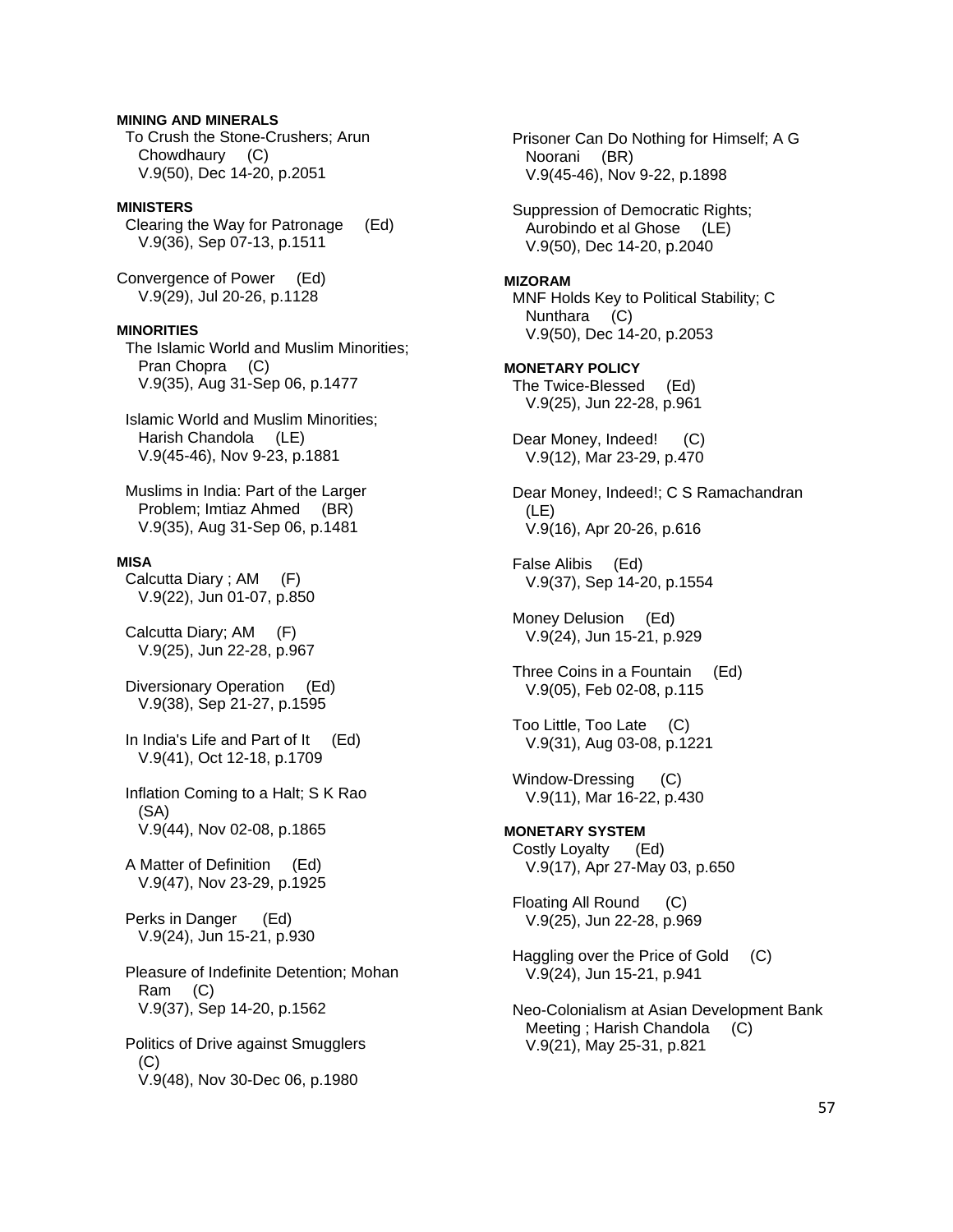**MONEY**  Money, Employment and Growth ; Suraj B Gupta (BR) V.9(44), Nov 02-08, p.1853

**MONEY MARKET**  The Twice-Blessed (Ed) V.9(25), Jun 22-28, p.961

 Ever-Rising Deficit (Ed) V.9(39), Sep 28-Oct 04, p.1633

 India: An Arrangement at Stake; Arun Shourie (SA) V.9(25), Jun 22-28, p.983

 Money Delusion (Ed) V.9(24), Jun 15-21, p.929

 Not a Matter of Mismanagement (Ed) V.9(06-08), Feb 09-Mar 01, p.161

 Round the Mulberry Bush (Ed) V.9(26), Jun 29-Jul 05, p.A41

 Some New Light (C) V.9(51), Dec 21-27, p.2087

## **MONOPOLIES**

 Growth with Government Blessings (Ed) V.9(20), May 18-14, p.775

 Investment Behaviour of Monopoly Houses: I: Structure of Fixed Investment Decisions; Aurobindo Ghose (SA) V.9(43), Oct 26-Nov 01, p.1813

 Investment Behaviour of Monopoly Houses: II: Economics of Pre-Emption; Aurobindo Ghose (SA) V.9(44), Nov 02-08, p.1868

 Investment Behaviour of Monopoly Houses: III: Time-Profile of Fixed Investment and Other Implications of the Structure of Investment Decisions ; Aurobindo Ghose (SA) V.9(45-46), Nov 9-22, p.1911

 Joint Sector and 'Control' of Indian Monopoly ; Aurobindo Ghose (SA) V.9(23), Jun 08-14, p.906

 Monopoly: A Comment; H K Paranjape (SA) V.9(38), Sep 21-27, p.1629 **MRTP ACT**  Expanding Core (Ed) V.9(48), Nov 30-Dec 06, p.M77 Growth with Government Blessings (Ed) V.9(20), May 18-14, p.775 Joint Sector and 'Control' of Indian Monopoly: A Comment; H K Paranjape (SA) V.9(38), Sep 21-27, p.1629 Monopoly Growth Marginal (Ed) V.9(52), Dec 28-31, p.2114 **MUSLIM LEAGUE**  Continuity in Kerala ; Mohit Sen (C) V.9(22), Jun 01-07, p.857 League in Turmoil (C) V.9(09), Mar 02-08, p.353 Political Mobilisation and Ethnicity among Adi-Dravidas in a Bombay Slum; Owen M Lynch (SA) V.9(39), Sep 28-Oct 04, p.1657 **MUSLIMS**  The Islamic World and Muslim Minorities; Pran Chopra (C) V.9(35), Aug 31-Sep 06, p.1477 Muslims in India: Part of the Larger Problem; Imtiaz Ahmed (BR) V.9(35), Aug 31-Sep 06, p.1481 Participants in Common Struggle; Harish Chandola (C) V.9(27), Jul 06-12, p.1058 Pattern of City Literacy ; Gopal Krishnan and Madhav Shyam (SA) V.9(20), May 18-14, p.795 Report from Dhubri ; M S Prabhakar

Joint Sector and 'Control' of Indian

 $(C)$ V.9(42), Oct 19-25, p.1767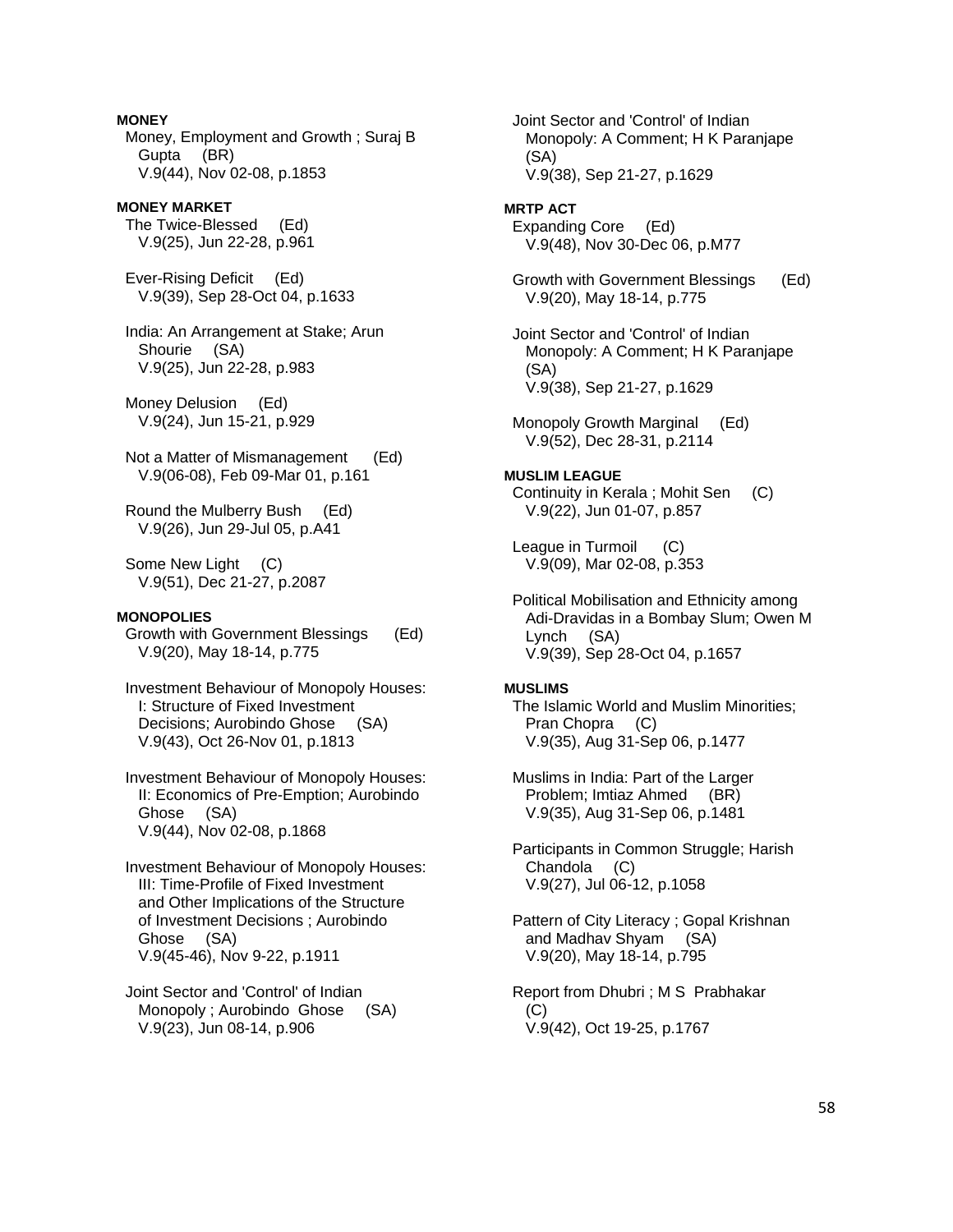**MUSLIMS**  Some More Feudal Rivalries ; Anees Chishti  $(C)$  V.9(24), Jun 15-21, p.947 **NAGALAND**  A Bad Beginning (Ed) V.9(10), Mar 09-15, p.375 Bureaucratic Terrorism; Harish Chandola (C) V.9(39), Sep 28-Oct 04, p.1651 Nagaland Chief Minister's Quest for Peace; Brahmanand Mishra (C) V.9(27), Jul 06-12, p.1057 No New Frontiers (Ed) V.9(09), Mar 02-08, p.338 Operation Election (C) V.9(05), Feb 02-08, p.132 Operation Election; A N Sen (LE) V.9(11), Mar 16-22, p.424 Rape and Order (Ed) V.9(16), Apr 20-26, p.614 Securing for the Sovereign ; M S Prabhakar  $(C)$  V.9(11), Mar 16-22, p.434 Waiting for the Peace That Never Comes; M Horam (C) V.9(31), Aug 03-08, p.1226 Why the NNO Lost; Harish Chandola (C) V.9(17), Apr 27-May 03, p.669 **NATIONAL INCOME**  Consumption Boom (Ed) V.9(39), Sep 28-Oct 04, p.1635 Distribution of Urban Household Wealth; A K Bandyopadhyay (SA) V.9(51), Dec 21-27, p.2109 Requiem for the AHT (Ed) V.9(22), Jun 01-07, p.881 Revised Estimates of National Product,

 Saving and Capital Formation (RA) V.9(25), Jun 22-28, p.979

**NATIONAL MOVEMENTS**  Exit Menon, Enter Kissinger ; G P Deshpande (C) V.9(42), Oct 19-25, p.1771 **NATIONAL SECURITY**  Islamic World and Muslim Minorities; Harish Chandola (LE) V.9(45-46), Nov 9-23, p.1881 **NATIONALISM**  Nationalism and Socialism; Jairus Banaji (BR) V.9(36), Sep 07-13, p.1537 Waiting for the Peace That Never Comes; M Horam (C) V.9(31), Aug 03-08, p.1226 **NATIONALITY**  Phase V in Nanyang; Pran Chopra (C) V.9(41), Oct 12-18, p.1729 **NATO**  One-Two-None; Ramesh Jaura (C) V.9(44), Nov 02-08, p.1851 Towards Division (Ed) V.9(29), Jul 20-26, p.1126 **NAXALISM**  The Maimed and the Dead (Ed) V.9(30), Jul 27-Aug 02, p.1171 More than Legal Aid; MR (C) V.9(17), Apr 27-May 03, p.666 Strained Mercy (C) V.9(03), Jan 19-25, p.53 **NEPAL**  Who Armed the Khampas; Brahmanand Mishra (C) V.9(36), Sep 07-13, p.1531 **NEW DELHI**  In Suspended Animation; BA (C) V.9(50), Dec 14-20, p.2046 The Recession Scare; BM (C) V.9(43), Oct 26-Nov 01, p.1805 **NEWS AGENCIES**  A Diffused Debate; Nireekshak (F) V.9(11), Mar 16-22, p.427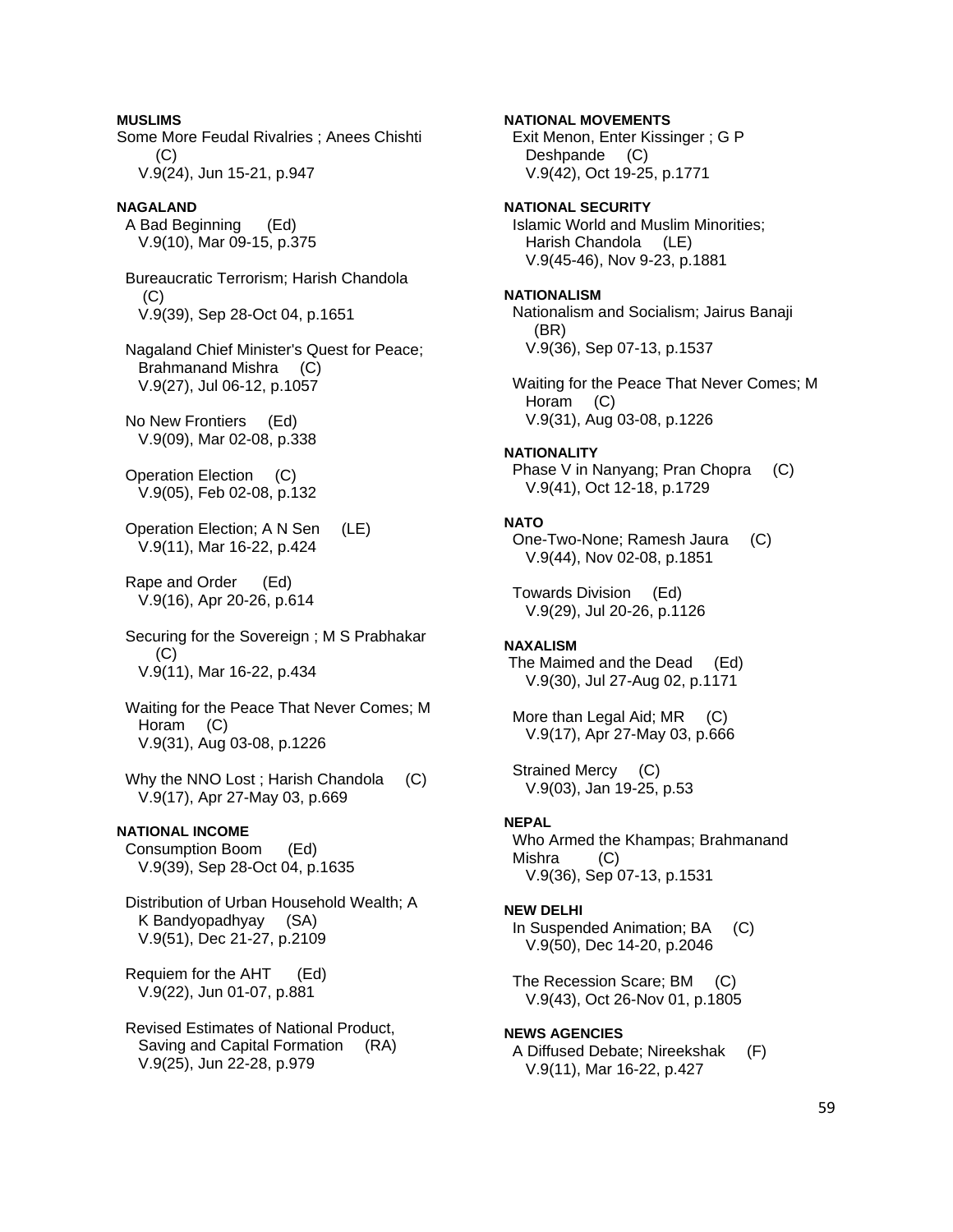Satellite TV Revisited ; B D Dhawan (SA) V.9(16), Apr 20-26, p.634 With a Little Bit of Threat; Nireekshak (F) V.9(22), Jun 01-07, p.862 **NEWSPRINT**  New Statesmanship; Nireekshak (F) V.9(13), Mar 30-Apr 05, p.515 **NORTH EAST INDIA**  Handbook on North-East Hill Politics ; M Horman (BR) V.9(47), Nov 22-29, p. 1945 **NORTH INDIA**  Culmination of a Set Drama (C) V.9(38), Sep 21-27, p.1603 Heavy Power Leakages (C) V.9(30), Jul 27-Aug 02, p.1183 Massacre of Devbaath (C) V.9(39), Sep 28-Oct 04, p.1650 Power for the Sake of Power (C) V.9(35), Aug 31-Sep 06, p.1475 **NORTH STATES**  At the Traders' Mercy (Ed) V.9(19), May 11-17, p.742 Bounty to Farmers (C) V.9(14), Apr 06-12, p.546 Ceiling Laws Shall Not Hurt (C) V.9(06-08), Feb 09-Mar 01, p.187 End of the Wheat Bonanza? (C) V.9(10), Mar 09-15, p.393 Hard Headed on Money and Power (C) V.9(26), Jun 29-Jul 05, p.1004 House-Sites on Paper (C) V.9(04), Jan 26-Feb 01, p.93 In Financial Trouble (C) V.9(20), May 18-14, p.785

**NEWS AGENCIES** 

 Judiciary's Blow against Land Reform (C) V.9(12), Mar 23-29, p.473 Last Year's Lovely Lesson (C) V.9(16), Apr 20-26, p.624 Powermen's Strike (C) V.9(18), May 04-10, p.714 Taxing the Rich without Hurting Them (C) V.9(24), Jun 15-21, p.942 With and without Power (C) V.9(22), Jun 01-07, p.859 **NUCLEAR ARMS**  Calcutta Diary; AM (F) V.9(21), May 25-31, p.812 Cultivating Our Egos with Delight and Terror! (Ed) V.9(21), May 25-31, p.809 India's Nuclear Explosion: Its Effect upon Environment ; David Gosling (C) V.9(26), Jun 29-Jul 05, p.1002 Nuclear Explosion: Limited Prospects of Peaceful Use ; R S Ganapathy (C) V.9(21), May 25-31, p.815 **NUCLEAR ENERGY**  The Image-Builders ; Nireekshak (F) V.9(23), Jun 08-14, p.899 Calcutta Diary; AM (F) V.9(21), May 25-31, p.812 Cultivating Our Egos with Delight and Terror! (Ed) V.9(21), May 25-31, p.809 Falling Apart (Ed) V.9(20), May 18-14, p.774 Heavy Water Constraint (Ed) V.9(37), Sep 14-20, p.1555 India's Nuclear Explosion: Its Effect upon Environment ; David Gosling (C) V.9(26), Jun 29-Jul 05, p.1002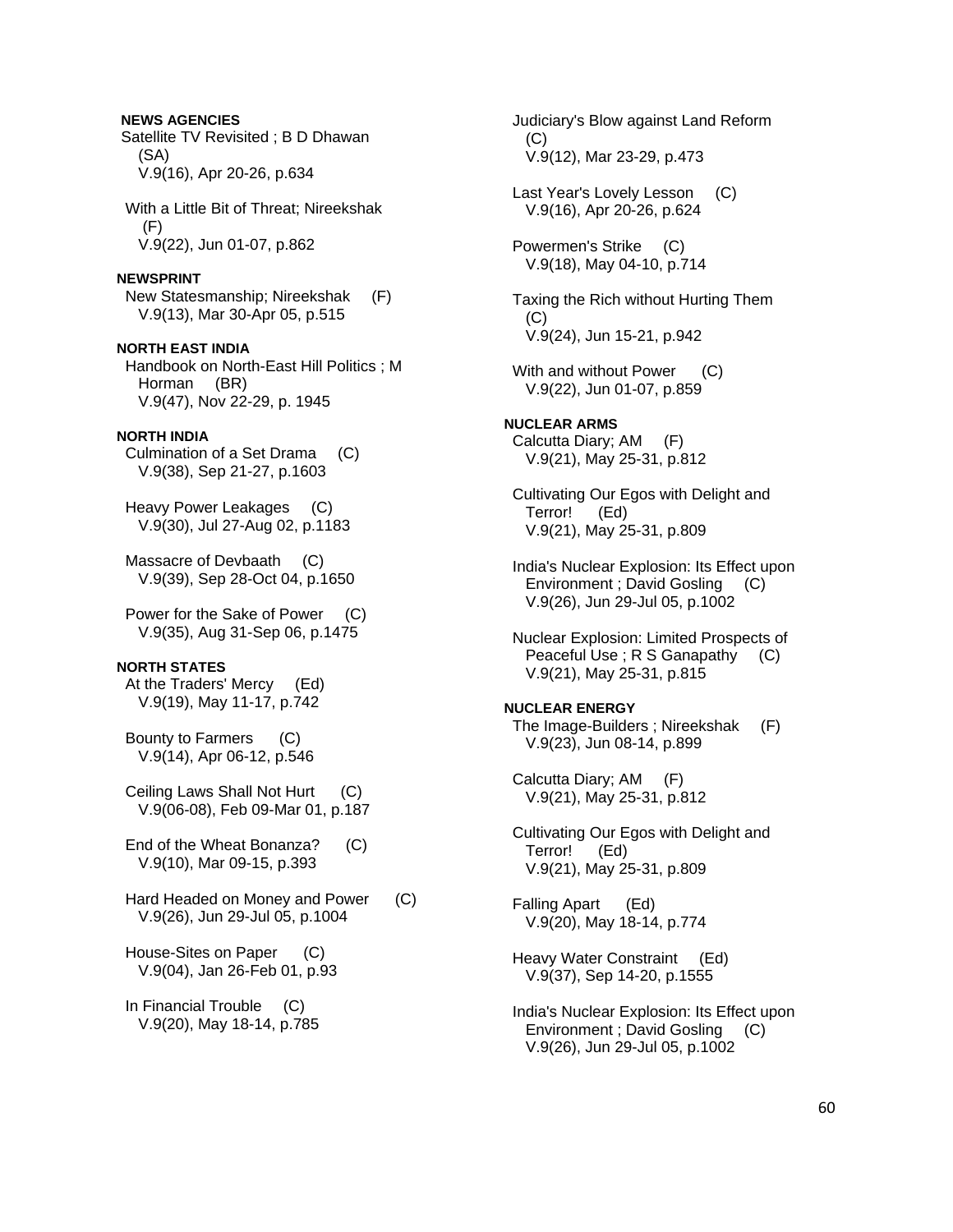Nuclear Explosion: Limited Prospects of Peaceful Use ; R S Ganapathy (C) V.9(21), May 25-31, p.815 **NUCLEAR POLICY**  India's Nuclear Explosion: Its Effect upon Environment ; David Gosling (C) V.9(26), Jun 29-Jul 05, p.1002 **NUCLEAR POWER PLANTS**  Heavy Water Constraint (Ed) V.9(37), Sep 14-20, p.1555 **OBITUARY**  A Fernandes; Ashok Mitra (LE) V.9(05), Feb 02-08, p.117 A. Fernandes (Ed) V.9(04), Jan 26-Feb 01, p.82 Daniel Thorner (Ed) V.9(26), Jun 29-Jul 05, p.997 Literacy, Idealism and Combative Activism (Ed) V.9(31), Aug 03-08, p.1212 **OECD**  Behind the Recycling Debate (Ed) V.9(45-46), Nov 9-23, p.1879 The New Givers (Ed) V.9(48), Nov 30-Dec 06, p.1968 OECD Development Assistance (Ed) V.9(06-08), Feb 09-Mar 01, p.307 **OIL**  Back to the IMF (C) V.9(06-08), Feb 09-Mar 01, p.171 Behind the Recycling Debate (Ed) V.9(45-46), Nov 9-23, p.1879 Bonanza for the Companies (Ed) V.9(25), Jun 22-28, p.964 Fumbling with the Oil Crisis (Ed) V.9(03), Jan 19-25, p.41 Fumbling with the Oil Crisis; R Purkayastha (LE) V.9(10), Mar 09-15, p.377

**NUCLEAR ENERGY**

 The New Givers (Ed) V.9(48), Nov 30-Dec 06, p.1968 No Killings These (C) V.9(22), Jun 01-07, p.855 Not All Roses (Ed) V.9(13), Mar 30-Apr 05, p.500 Not in the Oil League (Ed) V.9(18), May 04-10, p.702 Of Troglodytes and Arabs (Ed) V.9(01-02), Jan 12-18, p.5 Oil and All That ; Romesh Thapar (F) V.9(01-02), Jan 12-18, p.6 Oil and Security (BR) V.9(51), Dec 21-27, p.2095 Oil Dollar Haul (Ed) V.9(41), Oct 11-12, p.1712 Regime of the Well-Oiled Gun; Darryl D'Monte (C) V.9(01-02), Jan 12-18, p.22 Spectre of Recession (Ed) V.9(23), Jun 08-14, p.883 The Oil Crisis: An Economic Analysis and Policy Imperatives; Ramesh Bhatia (SA) V.9(30), Jul 27-Aug 02, p.1191 **OIL COMPANIES**  Bonanza for the Companies (Ed) V.9(25), Jun 22-28, p.964 Fumbling with the Oil Crisis (Ed) V.9(03), Jan 19-25, p.41 No Killings These (C) V.9(22), Jun 01-07, p.855 Oil and All That ; Romesh Thapar (F) V.9(01-02), Jan 12-18, p.6 The Oil Crisis: An Economic Analysis and Policy Imperatives; Ramesh Bhatia (SA) V.9(30), Jul 27-Aug 02, p.1191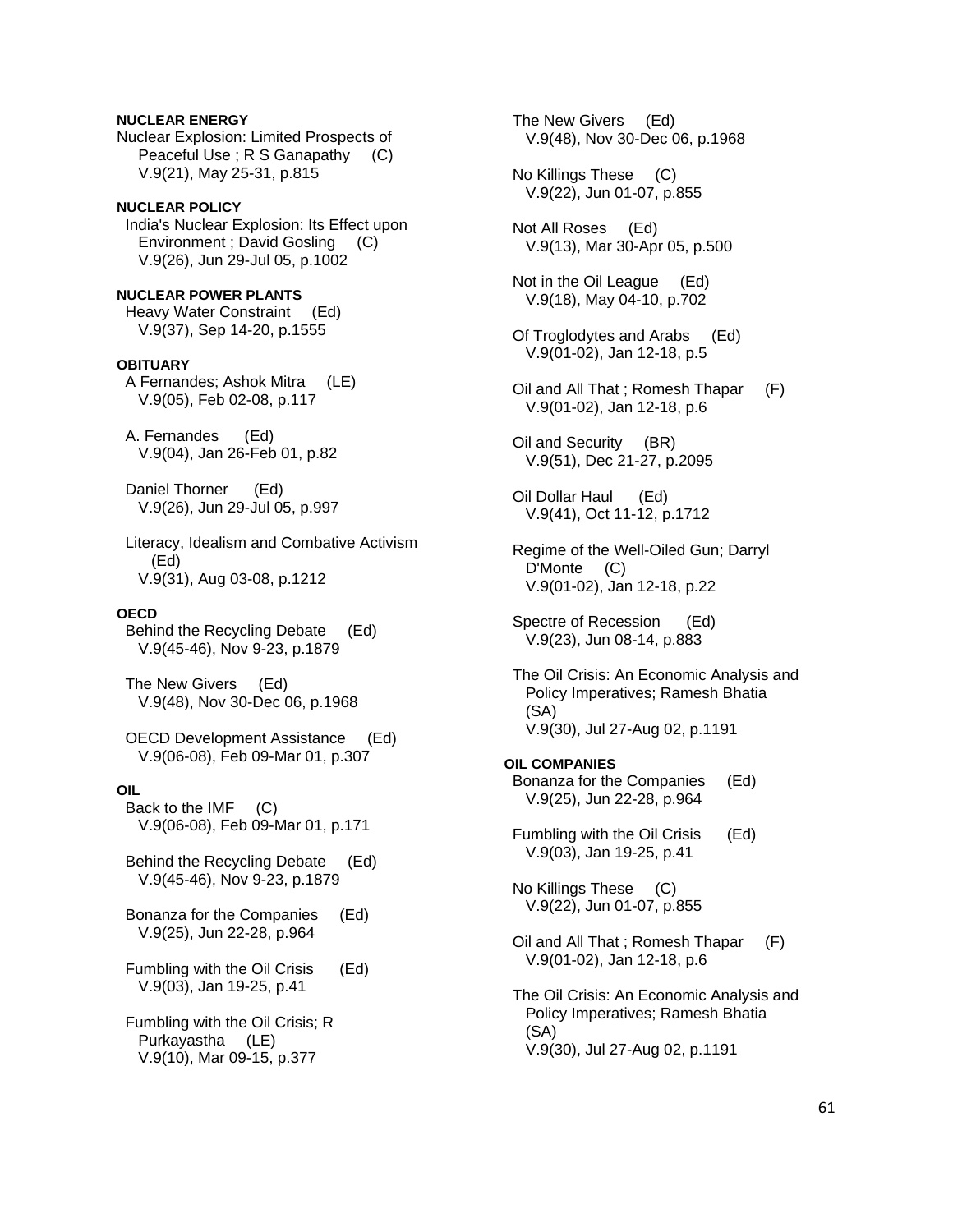## **OILSEEDS**

 No Thanks to GEEDA (Ed) V.9(38), Sep 21-27, p.1596

#### **ORISSA**

 Strained Mercy (C) V.9(03), Jan 19-25, p.53

 Sub-Regional Politics and Elections in Orissa; Amal Ray (SA) V.9(49), Dec 07-13, p.2032

## **PAKISTAN**

 A New Script (Ed) V.9(11), Mar 16-22, p.417

## **PALESTINE**

 The Arab Cause in Modern Terms ; A G Noorani (BR) V.9(16), Apr 20-26, p.633

## **PALESTINE-UNITED NATIONS RELATIONS**

 The Arab Cause in Modern Terms ; A G Noorani (BR) V.9(16), Apr 20-26, p.633

## **PAPER AND PULP INDUSTRY**

 Many Drags (Ed) V.9(21), May 25-31, p.811

#### **PARLIAMENT**

 "Forging" Ahead; Romesh Thapar (F) V.9(36), Sep 07-13, p.1523

 Shady After-Hour Deals (Ed) V.9(49), Dec 07-13, p.2004

Where Opposition Should Tread; MR (C) V.9(44), Nov 02-08, p.1850

## **PARSIS**

 Demographic Transition among Parsis: 1881-1971: III: Fertility Trends ; Leela Visaria (SA) V.9(43), Oct 26-Nov 01, p.1828

#### **PEASANTS**

 Bargadars Are Bankable (C) V.9(28), Jul 13-19, p.1097

 Bounty to Farmers (C) V.9(14), Apr 06-12, p.546  Indian Peasant Uprisings; Kathleen Gough (F) V.9(32-34), Aug 09-30, p.1391

 Problems in Analysing Rural Class Structure; Joan P Mencher (SA) V.9(35), Aug 31-Sep 06, p.1495

## **PEPPER**

 Case for a Producers' Agreement; Angus Hone (C) V.9(13), Mar 30-Apr 05, p.509

## **PERIODICALS**

 Calcutta Diary; AM (F) V.9(26), Jun 29-Jul 05, p.1000

## **PHARMACEUTICAL INDUSTRY**

 International Pharmaceutical Industry and Less-Developed Countries: I: Oligopolistic Power of Leading Firms ; Sanjaya Lall (Sa) V.9(47), Nov 22-29, p.1947

 International Pharmaceutical Industry and Less-Developed Countries: II: Costs and Alternatives; Sanjaya Lall (SA) V.9(48), Nov 30-Dec 06, p.1990

## **PHYSICIANS**

 Taking Medicine to the People (BR) V.9(39), Sep 28-Oct 04, p.1655

## **PLANNING COMMISSION**

 The Sixth Finance Commission: An Evaluation of Its Recommendations; N J Jhaveri (SA) V.9(05), Feb 02-08, p.137

 Academic View of Federalism ; kumud Davatia (BR) V.9(50), Dec 14-20, p.2059

 D R Gadgil: The Last Phase; A R Kamat (SA) V.9(26), Jun 29-Jul 05, p.1024

 Eating the Plan Out (Ed) V.9(04), Jan 26-Feb 01, p.82

 In Lieu of Growth (Ed) V.9(40), Oct 05-11, p.1677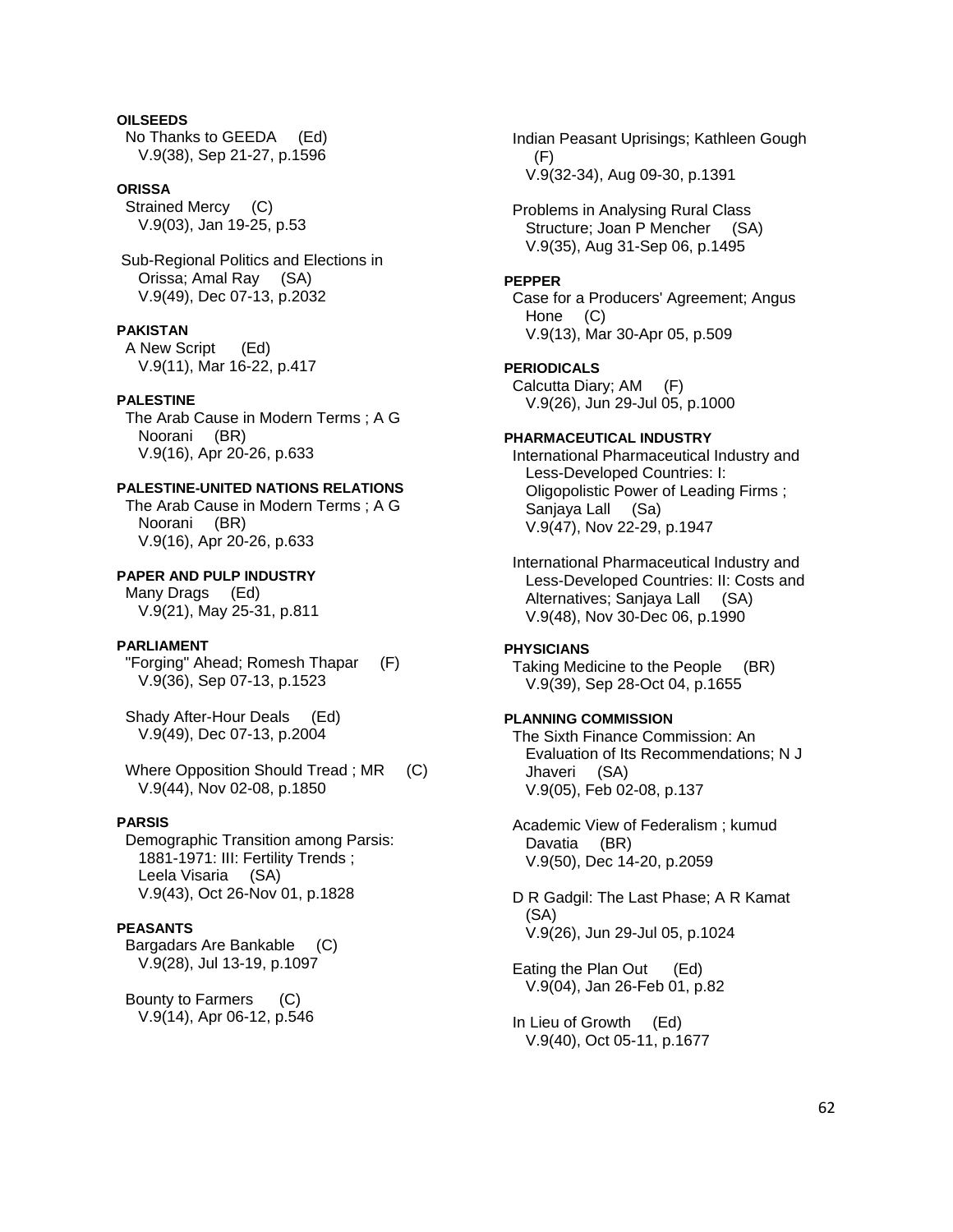## **PLANNING COMMISSION**

 In Suspended Animation; BA (C) V.9(50), Dec 14-20, p.2046

 Method in Its Madness (Ed) V.9(29), Jul 20-26, p.1125

 Notes of a Rural Area Development Tourist; John P Lewis (RA) V.9(26), Jun 29-Jul 05, p.A42

Pee-Pee and Pee-Pees; Romesh Thapar (F) V.9(50), Dec 14-20, p.2045

 Search for an 'Unconventional' Wizard; BM  $(C)$ V.9(21), May 25-31, p.814

 Sinister Calculation (Ed) V.9(52), Dec 28-31, p.2113

 The Vanishing Plan (Ed) V.9(27), Jul 06-12, p.1045

### **PLURALISM**

 By-Product of a Plural Economy: A Note on the Politics of the Lost Indian in Malaysia ; Jawid Laiq (SA) V.9(43), Oct 26-Nov 01, p.1825

## **POLAND**

 The Egalitarian Poor (Ed) V.9(04), Jan 26-Feb 01, p.84

## **POLICE**

 Deadly 'Interrogation' (Ed) V.9(31), Aug 03-08, p.1210

 Dramatic Happenings; MB (C) V.9(41), Oct 12-18, p.1727

 Growing Power (Ed) V.9(22), Jun 01-07, p.846

 In Lieu of Growth (Ed) V.9(40), Oct 05-11, p.1677

 Over to the Police (Ed) V.9(20), May 18-14, p.773

 Police Gangs up with Jotedars (C) V.9(49), Dec 07-13, p.2008

# The Fire This Time (Ed) V.9(16), Apr 20-26, p.616 Atrocities on Dalit Panthers ; Navroz Mody (LE) V.9(03), Jan 19-25, p.44 Attack on Dalit Panthers (C) V.9(03), Jan 19-25, p.51 Bullets for Bread (Ed) V.9(04), Jan 26-Feb 01, p.84 Calcutta Diary ; AM (F) V.9(22), Jun 01-07, p.850 Concealed Fascism (Ed) V.9(01-02), Jan 12-18, p.1

**POLICE ATROCITIES** 

 Facts, Fortunes, Bodies (Ed) V.9(03), Jan 19-25, p.43

 Police in Action (Ed) V.9(05), Feb 02-06, p.113

 Rape and Order; Rajanikant (LE) V.9(29), Jul 20-26, p.1128

 Rape and Order (Ed) V.9(16), Apr 20-26, p.614

#### **POLITCAL HISTORY**

 The Upsurge in Gujarat; Ghanshyam Shah (F) V.9(32-34), Aug 09-30, p.1429

## **POLITICAL**

 To Crush the Stone-Crushers; Arun Chowdhaury (C) V.9(50), Dec 14-20, p.2051

## **POLITICAL ASSYLUM**  Growing Repression in Asia; A G Noorani (C) V.9(04), Jan 26-Feb 01, p.97

 Rule by Torture ; A G Noorani (BR) V.9(12), Mar 23-29, p.477

## **POLITICAL ECONOMY**  AN Amoral Political Elite ; Romesh Thapar (F) V.9(31), Aug 03-08, p.1215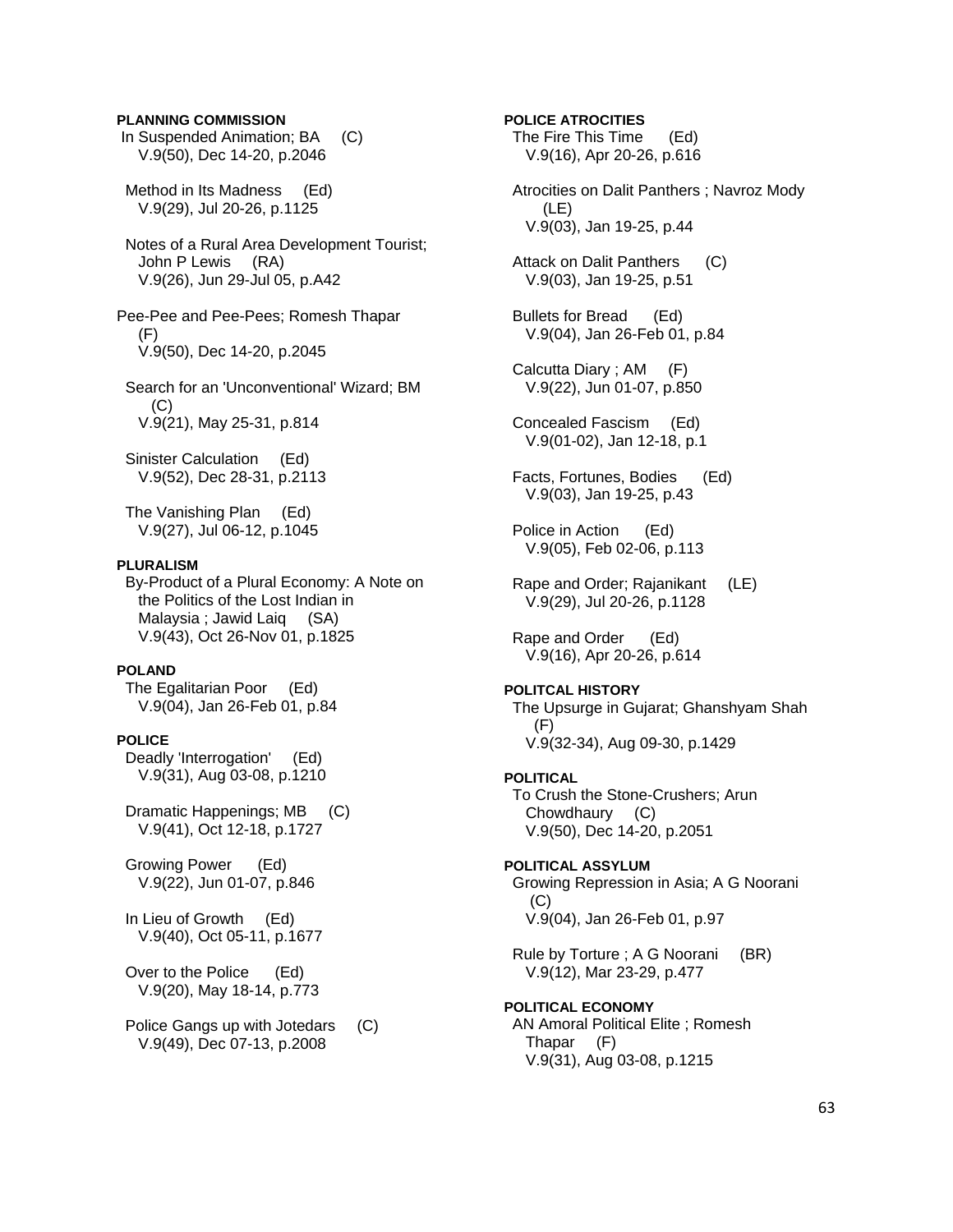## **POLITICAL ECONOMY**

 Buying off the Large Farmers; Arun Chaudhari (C) V.9(40), Oct 05-11, p.1690

 Calcutta Dairy; AM (F) V.9(41), Oct 12-18, p.1719

 Political Mismanagement of the Economy ; Rajesh K Agarwal (BR) V.9(29), Jul 20-26, p.1151

 Western Academic Sophistry and the Third World ; Dunacan B Forrester (SA) V.9(40), Oct 05-11, p.1695

**POLITICAL HISTORY**  Handbook on North-East Hill Politics ; M Horman (BR)

V.9(47), Nov 22-29, p. 1945

 New Garb of Imperialistic Historiography ; CS (BR) V.9(45-46), Nov 9-22, p.1897

 One-Two-None; Ramesh Jaura (C) V.9(44), Nov 02-08, p.1851

 Western Academic Sophistry and the Third World ; Dunacan B Forrester (SA) V.9(40), Oct 05-11, p.1695

## **POLITICAL MOVEMENTS**

 Emerging Rift in Kerala CPI(M); Mohit Sen (C) V.9(42), Oct 19-25, p.1770

 A Flood of Doubt and Hope; Naryan Arvind Das (C) V.9(37), Sep 14-20, p.1564

 Liberated Areas Consolidated; Harish Chandola (C) V.9(30), Jul 27-Aug 02, p.1185

 The Politics of a Script: Demand for Acceptance of Roman for Bodo Language; M S Prabhakar (SA) V.9(51), Dec 21-27, p.2097

 The Telengana Armed Struggle; Barry Pavier (F) V.9(32-34), Aug 09-30, p.1413

 Thoughtless Thought, Powerless Power; Romesh Thapar (F) V.9(37), Sep 14-20, p.1561

 Waiting for the Peace That Never Comes; M Horam (C) V.9(31), Aug 03-08, p.1226

**POLITICAL PARTIES**  Emergence of Regional Forces; Mahadeo Prasad Verma (LE) V.9(19), May 11-17, p.745

- 'Izvestia' Can, but Can the CPI? (C) V.9(19), May 11-17, p.753
- 'National' Calculations (Ed) V.9(23), Jun 08-14, p.883
- A Bad Beginning (Ed) V.9(10), Mar 09-15, p.375
- A Certain Anarchy (P) V.9(06-08), Feb 09-Mar 01, p.165
- A Shifting Focus; Romesh Thapar (F) V.9(24), Jun 15-21, p.934

 The Fall-Out; MR (C) V.9(23), Jun 08-14, p.892

 The Turning Point? ; Romesh Thapar (F) V.9(19), May 11-17, p.746

 The Uprooted in Manikghad (Ed) V.9(25), Jun 22-28, p.963

 The Whipping Boy (Ed) V.9(18), May 04-10, p.701

 The Wizardry That's Wanted ; Romesh Thapar (F) V.9(03), Jan 19-25, p.45

 Alignments in Tamil Nadu; Mohit Sen (C) V.9(16), Apr 20-26, p.628

- Andhra Rests; Mohit Sen (C) V.9(17), Apr 27-May 03, p.667
- Attack on Dalit Panthers (C) V.9(03), Jan 19-25, p.51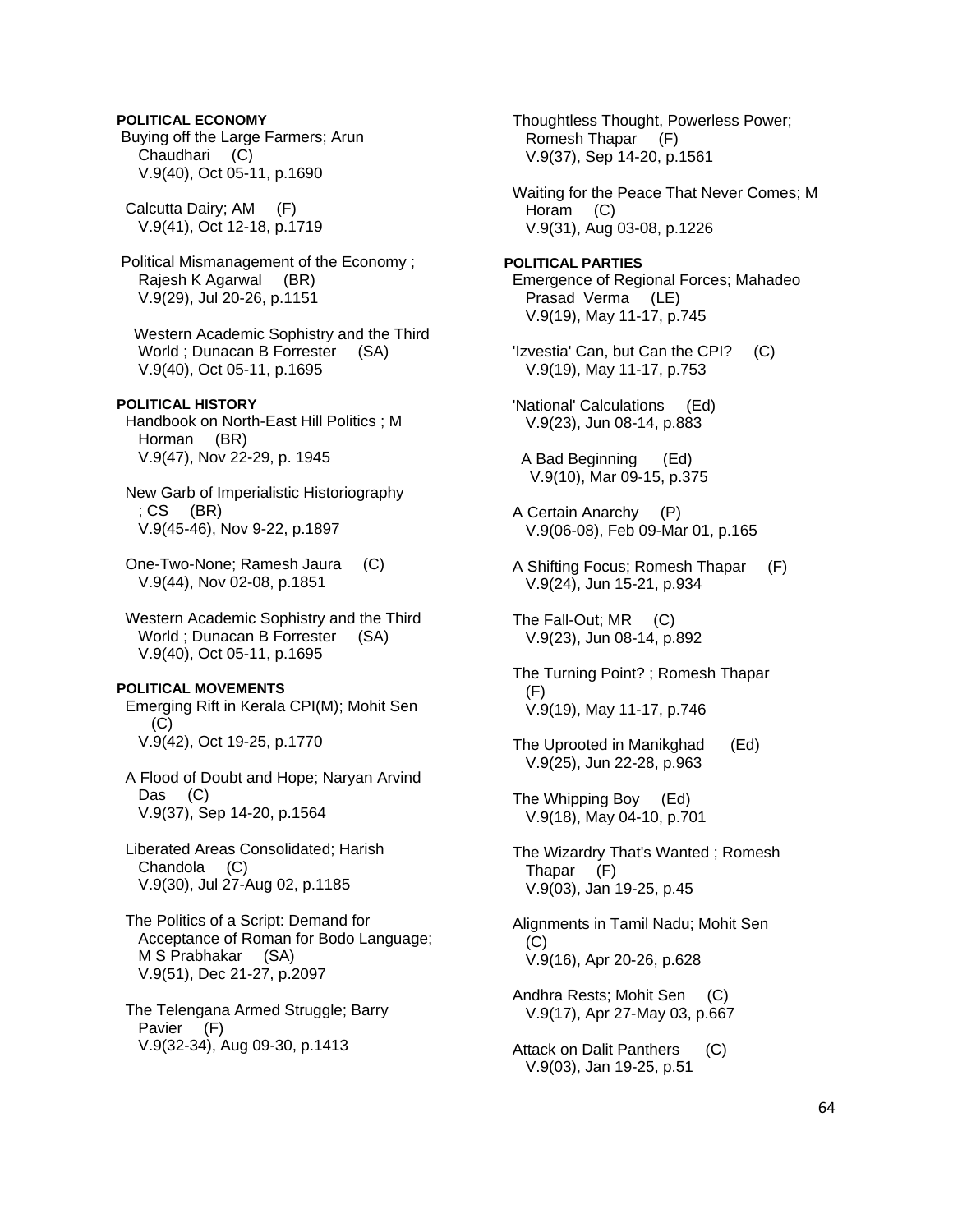**POLITICAL PARTIES**  Back to 1967? (Ed) V.9(03), Jan 19-25, p.42 Behind the Normalcy; Mohit Sen (C) V.9(28), Jul 13-19, p.1096 Beyond the Ken of Organised Politics  $(C)$  V.9(05), Feb 02-08, p.129 Bounty to Farmers (C) V.9(14), Apr 06-12, p.546 Brest-Beating By CITU (C) V.9(52), Dec 28-31, p.2134 Budgeting Mix; Romesh Thapar (F) V.9(06-08), Feb 09-Mar 01, p.167 Calcutta Diary; AM (F) V.9(40), Oct 05-11, p.1681 Calcutta Diary; AM (F) V.9(06-08), Feb 09-Mar 01, p.169 Calcutta Diary ; AM (F) V.9(11), Mar 16-22, p.421 Calcutta Diary; AM (F) V.9(19), May 11-17, p.747 Case of the Missing Tax (Ed) V.9(25), Jun 22-28, p.962 Centre's Political Sniping (C) V.9(47), Nov 22-29, p.1938 Changing Pattern of Inter-Party Competition in Uttar Pradesh: An Analysis of the 1974 Election; V B Singh (F) V.9(32-34), Aug 09-30, p.1421 Consolidations and Polarisations ; Romesh Thapar (F) V.9(48), Nov 30-Dec 06, p.1970 Continuity in Kerala ; Mohit Sen (C) V.9(22), Jun 01-07, p.857 The Corrosive Base (Ed) V.9(35), Aug 31-Sep 06, p.1462

 Deep Malaise; HD (BR) V.9(23), Jun 08-14, p.903 Delicate Balance ; Mohit Sen (C) V.9(09), Mar 02-08, p.359 Descent on the Corrupt Sector?; Romesh Thapar (F) V.9(25), Jun 22-28, p.966 Disappearing Distinction (Ed) V.9(50), Dec 14-20, p.2039 Election Antics; Aparark (C) V.9(45-46), Nov 9-23, p.1889 Election Antics (C) V.9(09), Mar 02-08, p.355 Election Rites ; Karim Essack (C) V.9(20), May 18-14, p.787 Emergence of Regional Forces ; MR (C) V.9(11), Mar 16-22, p.433 Flattering to Deceive (Ed) V.9(03), Jan 19-25, p.43 Good Collaborators (C) V.9(52), Dec 28-31, p.2135 Hard Headed on Money and Power (C) V.9(26), Jun 29-Jul 05, p.1004 House-Sites on Paper (C) V.9(04), Jan 26-Feb 01, p.93 In the Midst of a Revolution? ; Romesh Thapar (F) V.9(04), Jan 26-Feb 01, p.85 India: An Arrangement at Stake; Arun Shourie (SA) V.9(25), Jun 22-28, p.983 Inert Politics (Ed) V.9(42), Oct 19-25, p.1754 JP Haunts the Congress; Romesh Thapar (F) V.9(30), Jul 27-Aug 02, p.1176 Karunanidhi's Dangerous Diversion; Mohit Sen (C) V.9(26), Jun 29-Jul 05, p.1006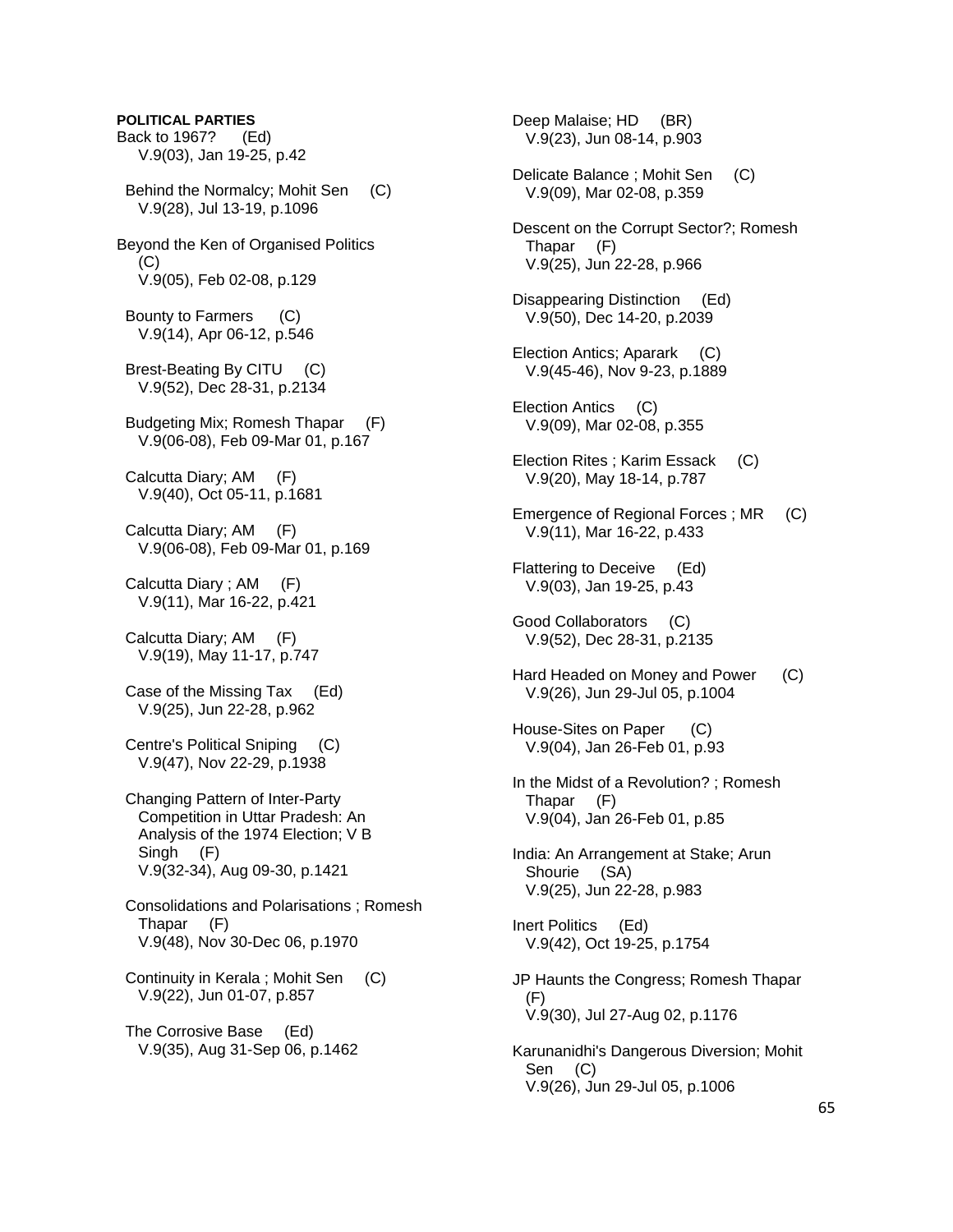## **POLITICAL PARTIES**

 Law or Ordinance; Romesh Thapar (F) V.9(47), Nov 22-29, p.1930

 League in Turmoil (C) V.9(09), Mar 02-08, p.353

 Losers All (C) V.9(50), Dec 14-20, p.2048

Low Key, High Stakes; MR (C) V.9(04), Jan 26-Feb 01, p.95

Maze of Manipulative Politics (P) V.9(32-34), Aug 09-30, p.1266

 New Forms of Fiddling (Ed) V.9(41), Oct 11-12, p.1712

 New Rumblings ; Romesh Thapar (F) V.9(49), Dec 07-13, p.2004

 No New Frontiers (Ed) V.9(09), Mar 02-08, p.338

 Operation Election (C) V.9(05), Feb 02-08, p.132

 Passing of the Periyar (C) V.9(01-02), Jan 12-18, p.13

 Permanent Exiles from Power (Ed) V.9(22), Jun 01-07, p.847

 Playing Ministerial Chairs ; Romesh Thapar (F) V.9(42), Oct 19-25, p.1762

 Political Mobilisation and Ethnicity among Adi-Dravidas in a Bombay Slum; Owen M Lynch (SA) V.9(39), Sep 28-Oct 04, p.1657

 Politics of Backwardness (C) V.9(17), Apr 27-May 03, p.665

 Post-Election Thinking ; Romesh Thapar (F) V.9(10), Mar 09-15, p.380

 Punjab Government and the Press (LE) V.9(24), Jun 15-21, p.934

 Real Face of the Radicals (C) V.9(51), Dec 21-27, p.2089

 Receding Waves (C) V.9(11), Mar 16-22, p.429 Reluctant Rulers; Harish Chandola (C) V.9(01-02), Jan 12-18, p.19 Rule by Military Proxy; Lajpat Rai (C) V.9(18), May 04-10, p.717 Securing for the Sovereign ; M S Prabhakar (C) V.9(11), Mar 16-22, p.434 Six Blind Men; Sudhir Sonalkar (C) V.9(52), Dec 28-31, p.2136 Slowly Paralysed (Ed) V.9(24), Jun 15-21, p.932 Socialist Development in China: A Comment; Premen Addy (SA) V.9(14), Apr 06-12, p.571 Some More Feudal Rivalries ; Anees Chishti (C) V.9(24), Jun 15-21, p.947 Some Perplexing Questions; Surendra Bhutani (C) V.9(24), Jun 15-21, p.948 Sticky Fingers (Ed) V.9(48), Nov 30-Dec 06, p.1965 Symmetry Across the Channel (Ed) V.9(18), May 04-10, p.702 The Politics of Jogging; Romesh Thapar (F) V.9(41), Oct 11-12, p.1717 Traditional Communist Parties; Lajpat Rai (SA) V.9(31), Aug 03-08, p.1256 Twists in Tamil Nadu; Mohit Sen (C) V.9(44), Nov 02-08, p.1845 Undeveloping Politics (C) V.9(26), Jun 29-Jul 05, p.1005 Uses of the Sardar (Ed)

V.9(47), Nov 22-29, p.1927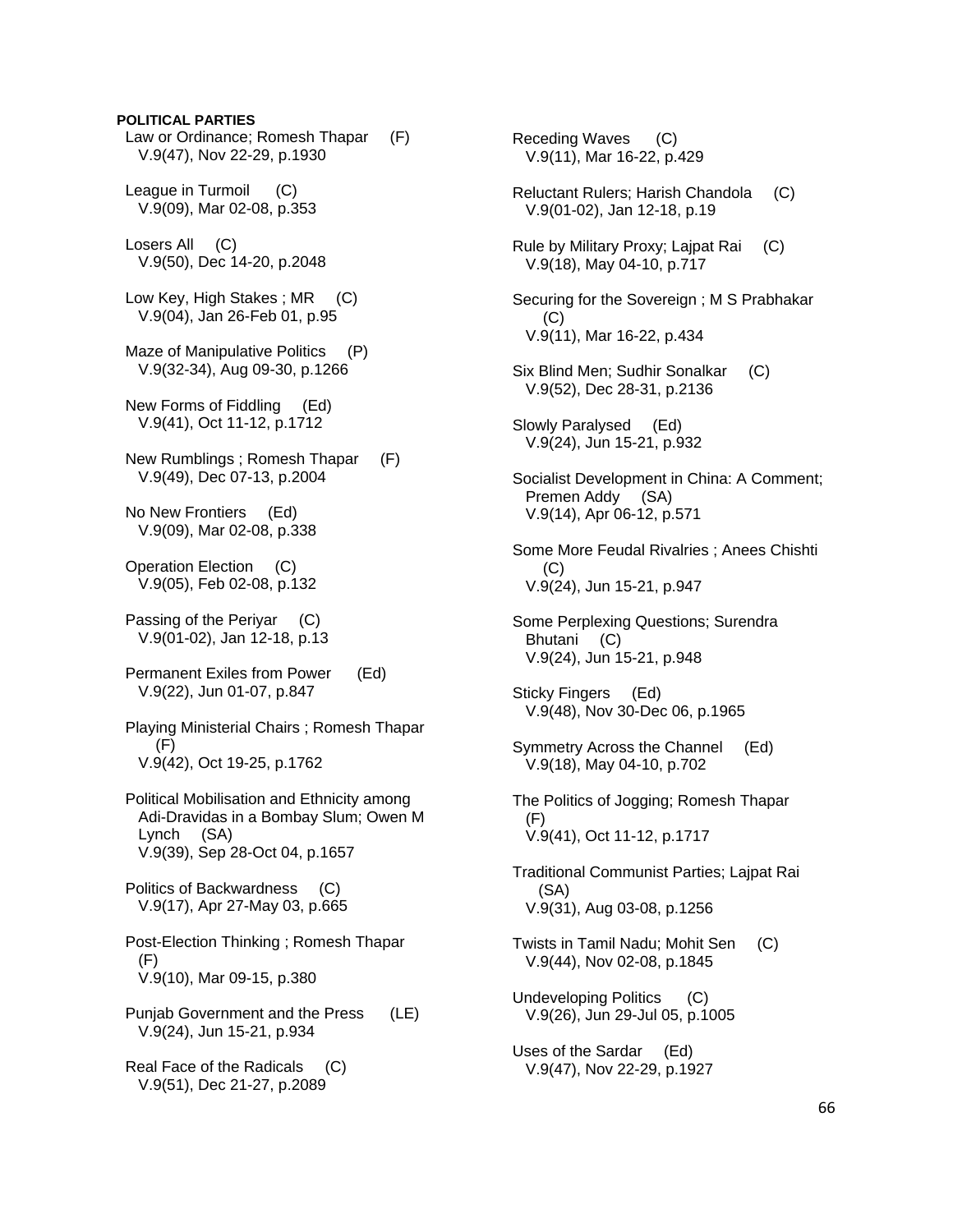Uttar Pradesh Casts Its Shadow; Romesh Thapar (F) V.9(05), Feb 02-08, p.123 Why the NNO Lost; Harish Chandola (C) V.9(17), Apr 27-May 03, p.669 Wilson's Double-Talk; Farrukh Dhondy  $(C)$  V.9(21), May 25-31, p.819 **POLITICAL PERSONALITIES**  'Izvestia' Can, but Can the CPI? (C) V.9(19), May 11-17, p.753 A Chronicle of the DMK Split ; Ramaswamy K Sastry (SA) V.9(13), Mar 30-Apr 05, p.527 A Diffused Debate; Nireekshak (F) V.9(11), Mar 16-22, p.427 A Point of Grammar (Ed) V.9(26), Jun 29-Jul 05, p.994 A Shifting Focus; Romesh Thapar (F) V.9(24), Jun 15-21, p.934 The Bullock-Cart and the Bomb ; Romesh Thapar (F) V.9(22), Jun 01-07, p.849 The Fall-Out; MR (C) V.9(23), Jun 08-14, p.892 The Fight Is On (C) V.9(14), Apr 06-12, p.543 The Gujarat Phase ; Romesh Thapar (F) V.9(12), Mar 23-29, p.461 The Image-Builders ; Nireekshak (F) V.9(23), Jun 08-14, p.899 The Maratha Revolt (Ed) V.9(11), Mar 16-22, p.419 The People: Enemies of the Government ; MR (C) V.9(09), Mar 02-08, p.361

**POLITICAL PARTIES**

 The Politics of the Strike ; Romesh Thapar (F) V.9(23), Jun 08-14, p.887 The Presidency; Romesh Thapar (F) V.9(26), Jun 29-Jul 05, p.1001 The Revolt Enters the Congress; Romesh Thapar (F) V.9(18), May 04-10, p.707 The Silly Season; Romesh Thapar (F) V.9(11), Mar 16-22, p.423 The Turning Point? ; Romesh Thapar (F) V.9(19), May 11-17, p.746 The Uprooted in Manikghad (Ed) V.9(25), Jun 22-28, p.963 The Wizardry That's Wanted ; Romesh Thapar (F) V.9(03), Jan 19-25, p.45 Absentee Rulers (Ed) V.9(04), Jan 26-Feb 01, p.83 Alignments in Tamil Nadu; Mohit Sen (C) V.9(16), Apr 20-26, p.628 Andhra Rests; Mohit Sen (C) V.9(17), Apr 27-May 03, p.667 Another Major Shadow (Ed) V.9(09), Mar 02-08, p.340 Attack on Dalit Panthers (C) V.9(03), Jan 19-25, p.51 Back to 1967? (Ed) V.9(03), Jan 19-25, p.42 Beyond the System; Moin Shakir (C) V.9(16), Apr 20-26, p.629 Blood Brothers (Ed) V.9(11), Mar 16-22, p.418 Brandt's Graceful Exit; Ramesh Jaura (C) V.9(22), Jun 01-07, p.861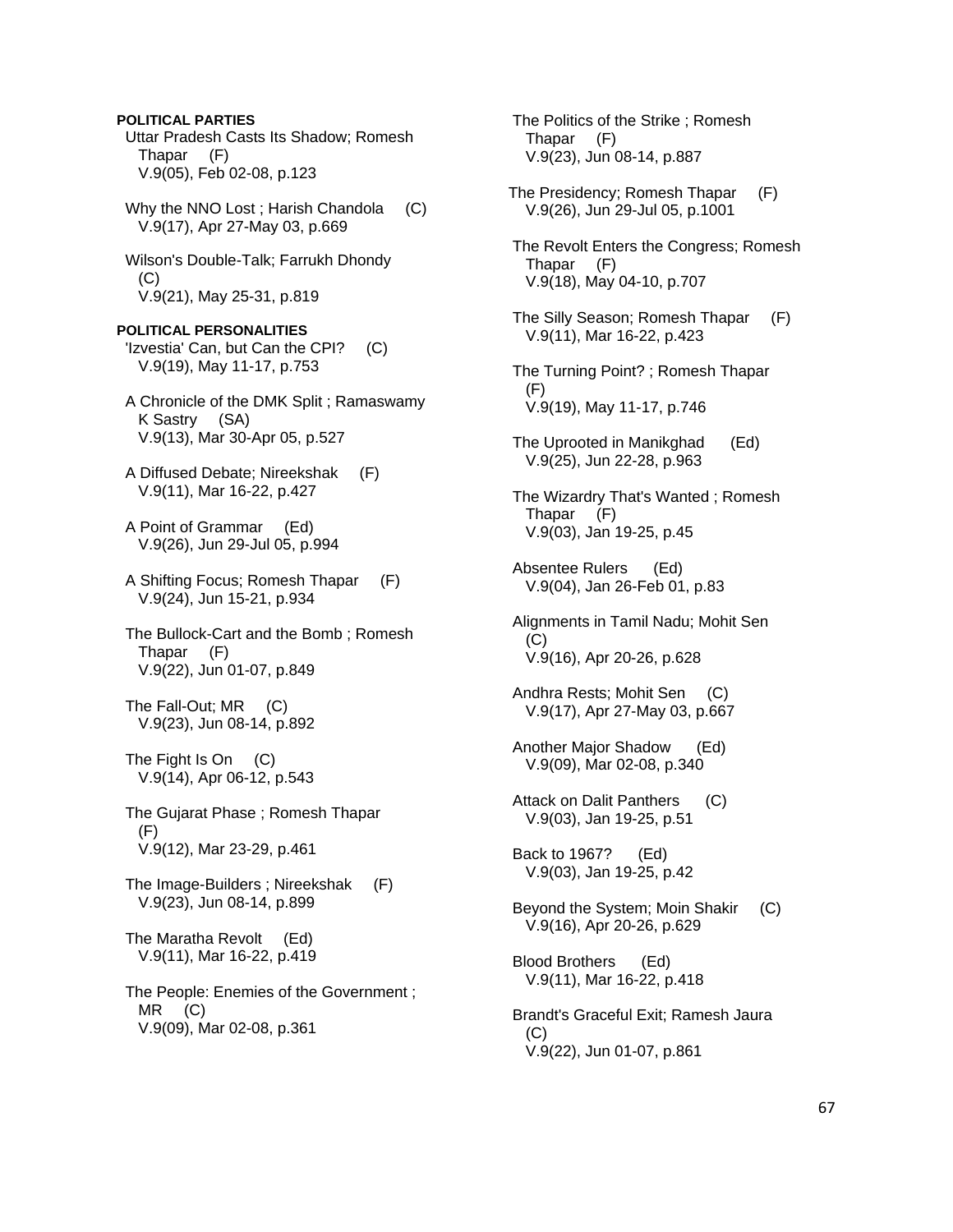**POLITICAL PERSONALITIES** 

 Broken Statue, Smashed Heads, Burnt Shops ; Anil Awachat (C) V.9(19), May 11-17, p.754

Budgeting Mix; Romesh Thapar (F) V.9(06-08), Feb 09-Mar 01, p.167

By Privilege Possessed; Nireekshak (F) V.9(37), Sep 14-20, p.1575

 Calcutta Diary; AM (F) V.9(06-08), Feb 09-Mar 01, p.169

 Calcutta Diary ; AM (F) V.9(09), Mar 02-08, p.345

 Calcutta Diary; AM (F) V.9(19), May 11-17, p.747

 Convergence of Power (Ed) V.9(29), Jul 20-26, p.1128

 Descent on the Corrupt Sector?; Romesh Thapar (F) V.9(25), Jun 22-28, p.966

 Election Rites ; Karim Essack (C) V.9(20), May 18-14, p.787

 Emergence of Regional Forces; Mahadeo Prasad Verma (LE) V.9(19), May 11-17, p.745

 Exit Menon, Enter Kissinger ; G P Deshpande (C) V.9(42), Oct 19-25, p.1771

 Flattering to Deceive (Ed) V.9(03), Jan 19-25, p.43

 Fumbling in Peril; BM (C) V.9(32-34), Aug 09-30, p.1273

 Gift from the Opposition (Ed) V.9(15), Apr 13-19, p.575

Hard Headed on Money and Power (C) V.9(26), Jun 29-Jul 05, p.1004

 In the Midst of a Revolution? ; Romesh Thapar (F) V.9(04), Jan 26-Feb 01, p.85

 JP in Town; Romesh Thapar (F) V.9(16), Apr 20-26, p.619 Karunanidhi's Dangerous Diversion; Mohit Sen (C) V.9(26), Jun 29-Jul 05, p.1006 Land-Grabbers of Malinagar (C) V.9(12), Mar 23-29, p.469 Low Key, High Stakes; MR (C) V.9(04), Jan 26-Feb 01, p.95 Make-Believe World (Ed) V.9(09), Mar 02-08, p.338 More Elections ; M S Prabhakar (C) V.9(06-08), Feb 09-Mar 01, p.181 No Way to Govern ; Romesh Thapar (F) V.9(17), Apr 27-May 03, p.657 Not-so-Hidden Persuasion; Nireekshak (F) V.9(17), Apr 27-May 03, p.673 Operation Election (C) V.9(05), Feb 02-08, p.132 Paid Pipers; Nireekshak (F) V.9(19), May 11-17, p.763 Passing of the Periyar (C) V.9(01-02), Jan 12-18, p.13 Perks in Danger (Ed) V.9(24), Jun 15-21, p.930 Political Dimensions of the Crisis; Romesh Thapar (F) V.9(09), Mar 02-08, p.347 Politics of Backwardness (C) V.9(17), Apr 27-May 03, p.665 Post-Election Thinking ; Romesh Thapar (F) V.9(10), Mar 09-15, p.380 The President as Product (Ed) V.9(35), Aug 31-Sep 06, p.1461 Prime Minister's Day (Ed) V.9(01-02), Jan 12-18, p.3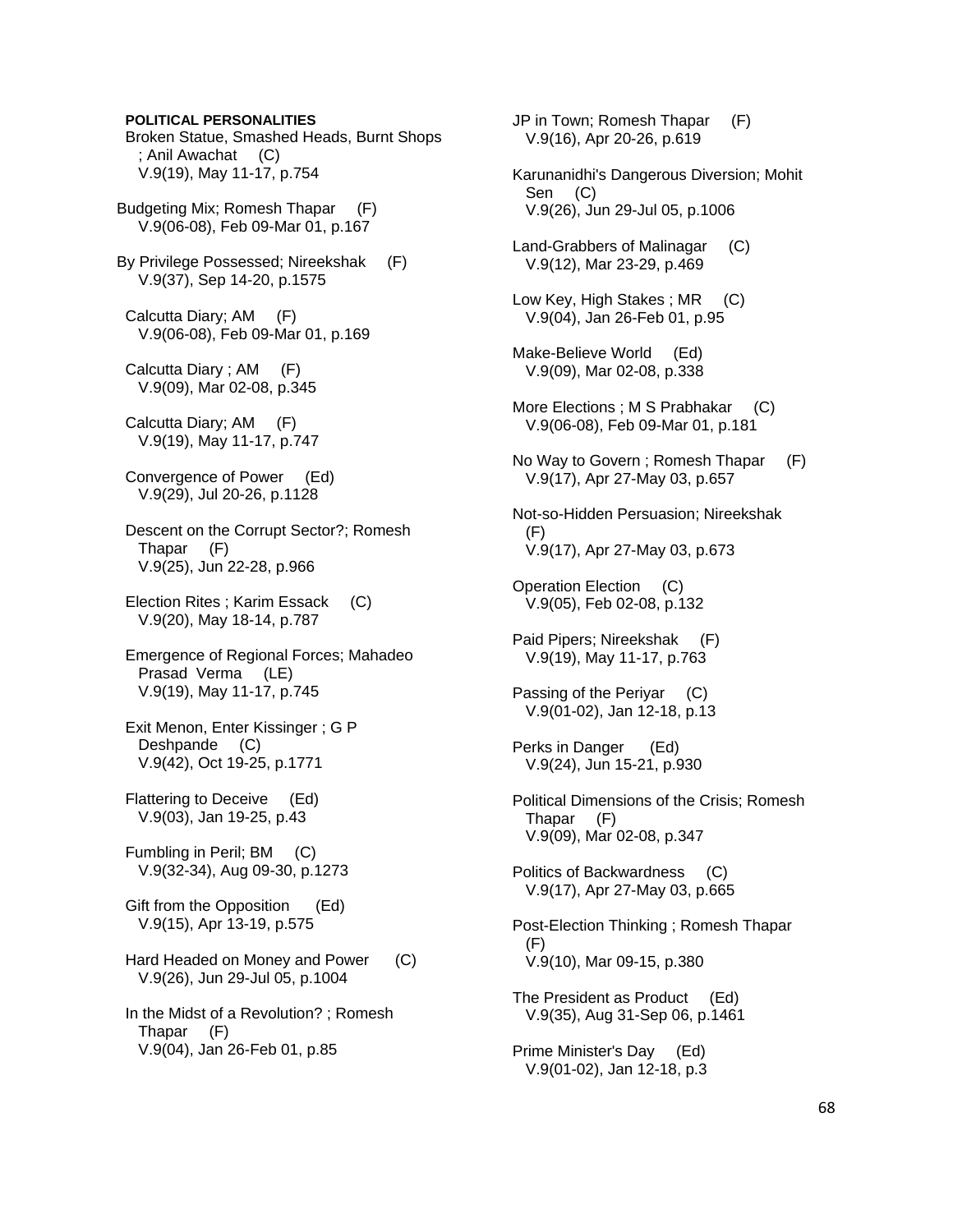**POLITICAL PERSONALITIES** 

 Recognising the New Mood?; Romesh Thapar (F) V.9(15), Apr 13-19, p.579

- Reluctant Rulers; Harish Chandola (C) V.9(01-02), Jan 12-18, p.19
- Reprieve for the Chief Minister? (C) V.9(12), Mar 23-29, p.475
- Romance That Will Fade (Ed) V.9(44), Nov 02-08, p.1837
- Schizophrenia in Jammu?; Balraj Puri  $(C)$ V.9(06-08), Feb 09-Mar 01, p.185
- Shah's Writ Here Too? (Ed) V.9(15), Apr 13-19, p.574
- The Sheikh's Blind Side; Balraj Puri (C) V.9(30), Jul 27-Aug 02, p.1181
- Shifting Deadline (Ed) V.9(45-46), Nov 9-23, p.1879
- Some More Feudal Rivalries ; Anees Chishti  $(C)$ V.9(24), Jun 15-21, p.947
- Some Perplexing Questions; Surendra Bhutani (C) V.9(24), Jun 15-21, p.948
- Sudden End of a Movement (C) V.9(20), May 18-14, p.784
- Swadeshi Theorising; Romesh Thapar (F) V.9(35), Aug 31-Sep 06, p.1467
- Undeveloping Politics (C) V.9(26), Jun 29-Jul 05, p.1005
- Unquiet Crisis and Quiet CPI(M) (C) V.9(13), Mar 30-Apr 05, p.506

 Uses of the Sardar (Ed) V.9(47), Nov 22-29, p.1927  Uttar Pradesh Casts Its Shadow; Romesh Thapar (F) V.9(05), Feb 02-08, p.123

- What Is "Popular"; Romesh Thapar (F) V.9(14), Apr 06-12, p.540
- Who Is Anti-People?; Romesh Thapar (F) V.9(13), Mar 30-Apr 05, p.501
- Wilson's Double-Talk; Farrukh Dhondy (C) V.9(21), May 25-31, p.819
- With and without Power (C) V.9(22), Jun 01-07, p.859
- Wizard in the Gallery (Ed) V.9(11), Mar 16-22, p.419
- **POLITICAL POWER**  A Shifting Focus; Romesh Thapar (F) V.9(24), Jun 15-21, p.934
- AN Amoral Political Elite ; Romesh Thapar (F) V.9(31), Aug 03-08, p.1215
- Kachchativu Settlement: Befriending Neighbouring Regimes; S D Muni (SA) V.9(28), Jul 13-19, p.1119
- The Price of Dissent ; Nireekshak (F) V.9(42), Oct 19-25, p.1760
- **POLITICAL PRISONERS**  India's Vote on Chile (Ed) V.9(45-46), Nov 9-23, p.1878
- The Maimed and the Dead (Ed) V.9(30), Jul 27-Aug 02, p.1171
- Make-Believe World (Ed) V.9(09), Mar 02-08, p.338
- A Matter of Definition (Ed) V.9(39), Sep 28-Oct 04, p.1635
- A Matter of Definition (Ed) V.9(47), Nov 23-29, p.1925
- More than Legal Aid; MR (C) V.9(17), Apr 27-May 03, p.666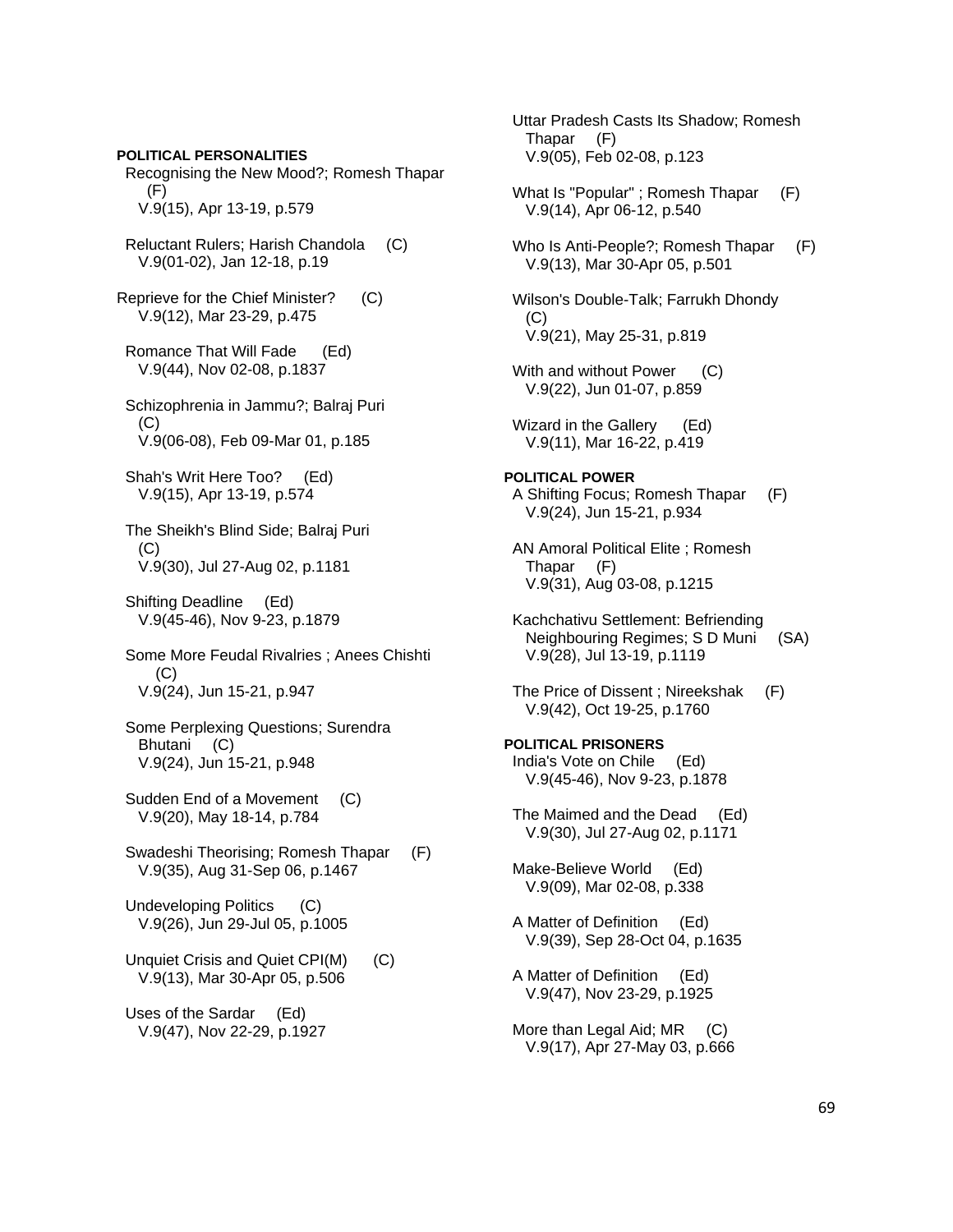# New Uses of a Colonial Law ; MR (C) V.9(24), Jun 15-21, p.940 Prisoner Can Do Nothing for Himself; A G Noorani (BR) V.9(45-46), Nov 9-22, p.1898 Torture of Political Prisoners (C) V.9(49), Dec 07-13, p.2009+2013 **POLITICAL SITUATION**  "Forging" Ahead; Romesh Thapar (F) V.9(36), Sep 07-13, p.1523 'National' Calculations (Ed) V.9(23), Jun 08-14, p.883 A Certain Anarchy (P) V.9(06-08), Feb 09-Mar 01, p.165 A Shifting Focus; Romesh Thapar (F) V.9(24), Jun 15-21, p.934 The Crisis Within; Mohammed Ayoob (C) V.9(06-08), Feb 09-Mar 01, p.193 The Maratha Revolt (Ed) V.9(11), Mar 16-22, p.419 The People: Enemies of the Government ; MR (C) V.9(09), Mar 02-08, p.361 The Politics of the Strike ; Romesh Thapar (F) V.9(23), Jun 08-14, p.887 The Whipping Boy (Ed) V.9(18), May 04-10, p.701 Andhra Rests; Mohit Sen (C) V.9(17), Apr 27-May 03, p.667 Another Peaceful Implosion (Ed) V.9(35), Aug 31-Sep 06, p.1463 Assurance to Smugglers (Ed) V.9(42), Oct 19-25, p.1755 Behind the Normalcy; Mohit Sen (C) V.9(28), Jul 13-19, p.1096

**POLITICAL PRISONERS** 

 Brandt's Graceful Exit; Ramesh Jaura (C) V.9(22), Jun 01-07, p.861 By Courtesy of Americans (C) V.9Z(40), Oct 05-11, p.1692 By Privilege Possessed; Nireekshak (F) V.9(37), Sep 14-20, p.1575 Calcutta Diary; AM (F) V.9(30), Jul 27-Aug 02, p.1175 Calcutta Diary; AM (F) V.9(31), Aug 03-08, p.1214 Calcutta Diary ; AM (F) V.9(14), Apr 06-12, p.539 Calcutta Diary; AM (F) V.9(19), May 11-17, p.747 Centre's Political Sniping (C) V.9(47), Nov 22-29, p.1938 Changing Pattern of Inter-Party Competition in Uttar Pradesh: An Analysis of the 1974 Election; V B Singh (F) V.9(32-34), Aug 09-30, p.1421 Consolidations and Polarisations ; Romesh Thapar (F) V.9(48), Nov 30-Dec 06, p.1970 Continuismo in South-East Asia; T J S George (C) V.9(06-08), Feb 09-Mar 01, p.197 Creeping Shadow of Election; BM (C) V.9(52), Dec 28-31, p.2133 Culmination of a Set Drama (C) V.9(38), Sep 21-27, p.1603 Decisive Conflicts (C) V.9(35), Aug 31-Sep 06, p.1473 Descent on the Corrupt Sector?; Romesh Thapar (F) V.9(25), Jun 22-28, p.966 Detente' Exposed; Ramesh Jaura (C) V.9(31), Aug 03-08, p.1225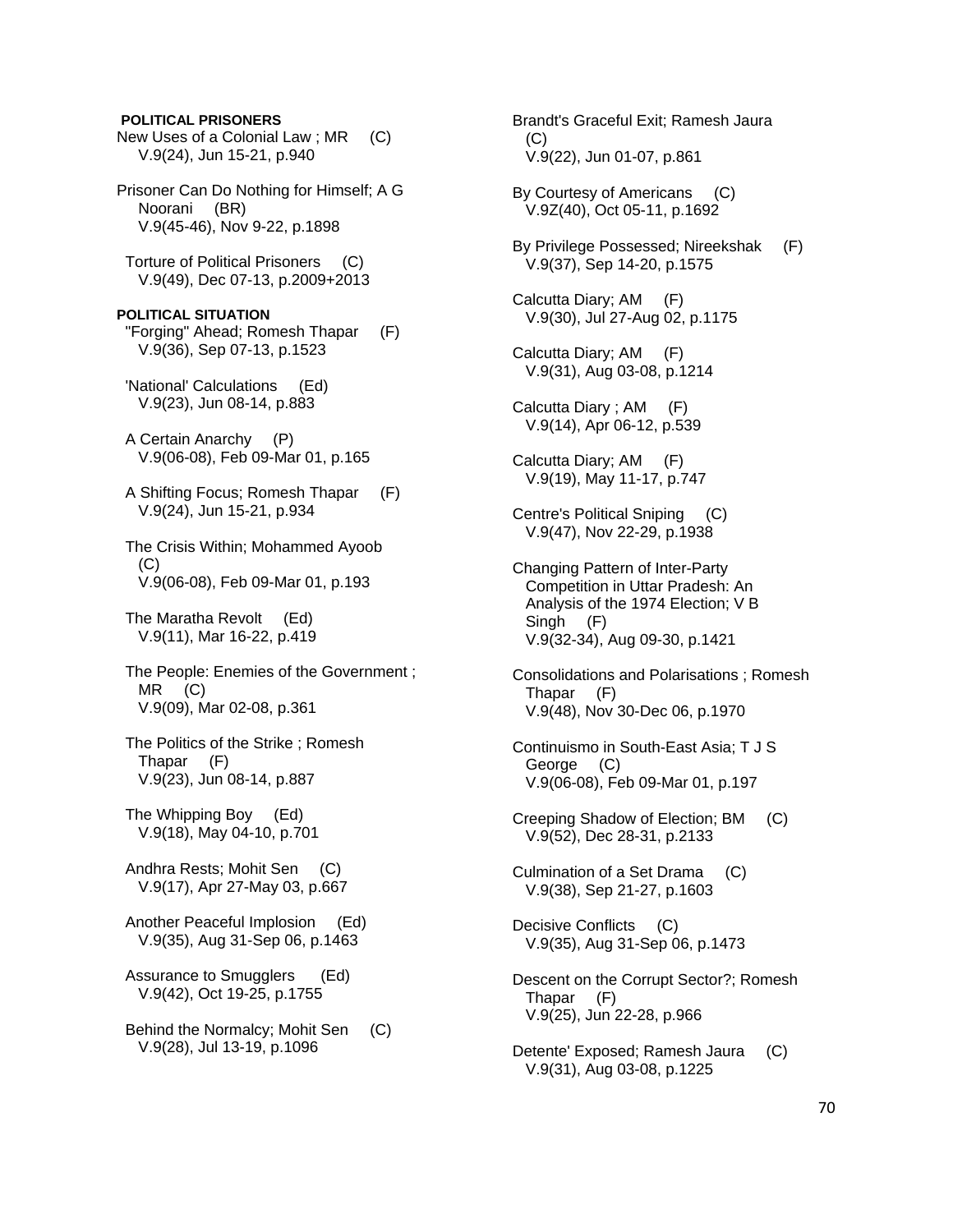**POLITICAL SITUATION**  Detention Conditions in West Bengal; Amnesty International (C) V.9(38), Sep 21-27, p.1611 Good Collaborators (C) V.9(52), Dec 28-31, p.2135 Hanoi Diary; K N Raj (F) V.9(52), Dec 28-31, p.2123 Hard Headed on Money and Power (C) V.9(26), Jun 29-Jul 05, p.1004 India: An Arrangement at Stake; Arun Shourie (SA) V.9(25), Jun 22-28, p.983 JP Haunts the Congress; Romesh Thapar (F) V.9(30), Jul 27-Aug 02, p.1176 Karunanidhi's Dangerous Diversion; Mohit Sen (C) V.9(26), Jun 29-Jul 05, p.1006 League in Turmoil (C) V.9(09), Mar 02-08, p.353 Losers All (C) V.9(50), Dec 14-20, p.2048 Lost Self-Confidence ; Surendra Bhutani (C) V.9(43), Oct 26-Nov 01, p.1812 Low Key, High Stakes; MR (C) V.9(04), Jan 26-Feb 01, p.95 Maze of Manipulative Politics (P) V.9(32-34), Aug 09-30, p.1266 Misleading Quiet; Arvind Narayan Das (C) V.9(31), Aug 03-08, p.1223 MNF Holds Key to Political Stability; C Nunthara (C) V.9(50), Dec 14-20, p.2053 Nagaland Chief Minister's Quest for Peace; Brahmanand Mishra (C) V.9(27), Jul 06-12, p.1057

 New Pretexts (Ed) V.9(36), Sep 07-13, p.1512 New Rumblings ; Romesh Thapar (F) V.9(49), Dec 07-13, p.2004 Nixon Goes, Presidential Absolutism Remains; Swadesh Rana (C) V.9(38), Sep 21-27, p.1609 No Easy Arrangement (Ed) V.9(26), Jun 29-Jul 05, p.996 Of Courtiers and Colonists (Ed) V.9(27), Jul 06-12, p.1047 Of Divine Horses and Reactionary Sages; G P Deshpande (C) V.9(06-08), Feb 09-Mar 01, p.189 Party Fortunes in the UP Election: The Case of Azamgarh; V B Singh (SA) V.9(06-08), Feb 09-Mar 01, p.225 Petty Issues for Petty Politics (C) V.9(29), Jul 20-26, p.1138 Political Dimensions of the Crisis; Romesh Thapar (F) V.9(09), Mar 02-08, p.347 Post-Election Thinking ; Romesh Thapar (F) V.9(10), Mar 09-15, p.380 Preparing for Democracy; Harish Chandola (C) V.9(03), Jan 19-25, p.56 Punjab Government and the Press (LE) V.9(24), Jun 15-21, p.934 Real Face of the Radicals (C) V.9(51), Dec 21-27, p.2089 Recognising the New Mood?; Romesh Thapar (F) V.9(15), Apr 13-19, p.579 Reluctant Rulers; Harish Chandola (C) V.9(01-02), Jan 12-18, p.19 Securing for the Sovereign ; M S Prabhakar (C) V.9(11), Mar 16-22, p.434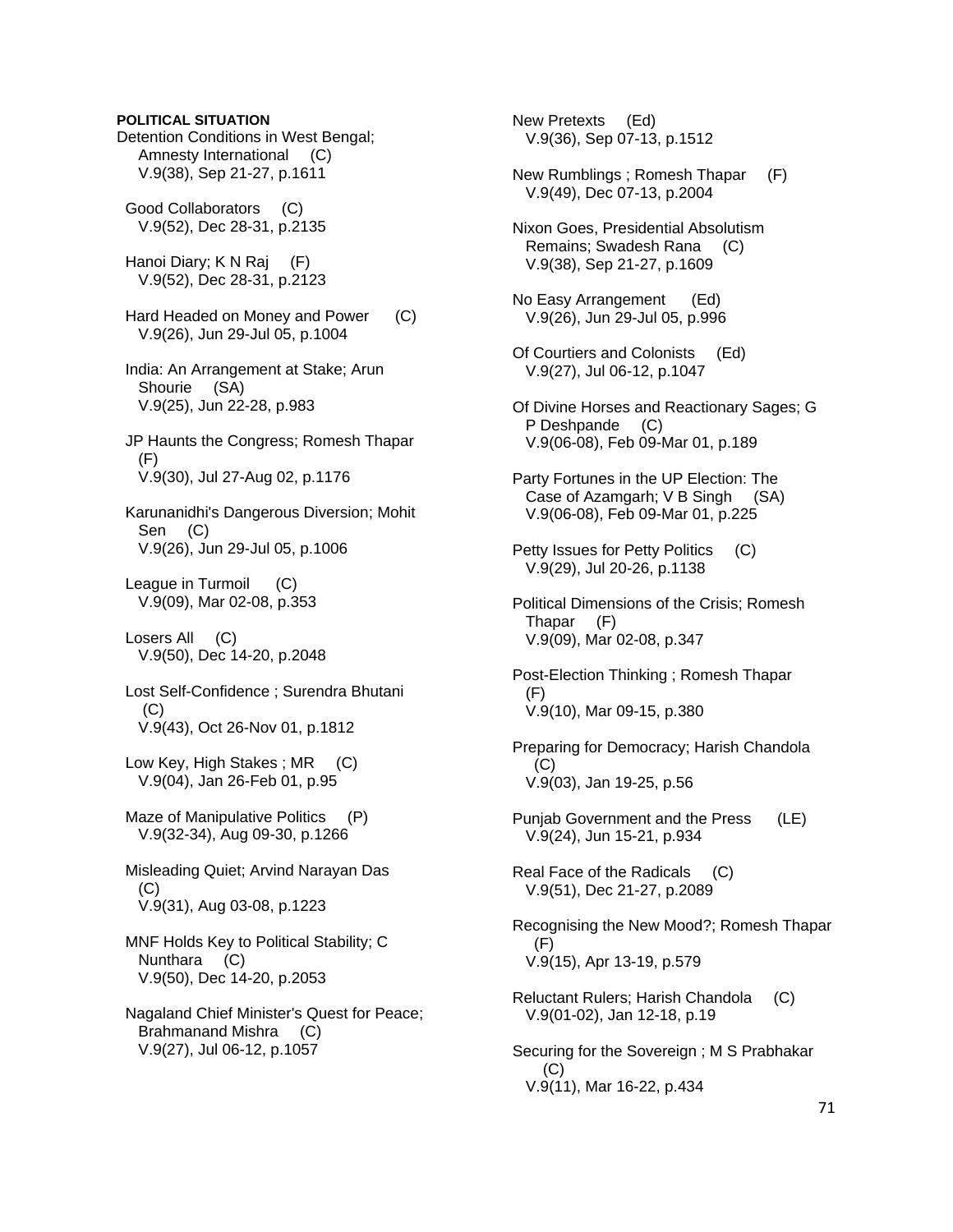**POLITICAL SITUATION**  Shifting Deadline (Ed) V.9(45-46), Nov 9-23, p.1879 Six Blind Men; Sudhir Sonalkar (C) V.9(52), Dec 28-31, p.2136 Socialist Development in China: A Comment; Premen Addy (SA) V.9(14), Apr 06-12, p.571 Some Perplexing Questions; Surendra Bhutani (C) V.9(24), Jun 15-21, p.948 Struggle for Peace (Ed) V.9(16), Apr 20-26, p.614 Sub-Regional Politics and Elections in Orissa; Amal Ray (SA) V.9(49), Dec 07-13, p.2032 Symmetry Across the Channel (Ed) V.9(18), May 04-10, p.702 Thoughtless Thought, Powerless Power; Romesh Thapar (F) V.9(37), Sep 14-20, p.1561 Trial in Kerala (C) V.9(51), Dec 21-27, p.2092 Twists in Tamil Nadu; Mohit Sen (C) V.9(44), Nov 02-08, p.1845 Ulster's Workers Show the Way; Farrukh Dhondy (C) V.9(37), Sep 14-20, p.1573 The Upsurge in Gujarat; Ghanshyam Shah  $(F)$  V.9(32-34), Aug 09-30, p.1429 Where Opposition Should Tread ; MR (C) V.9(44), Nov 02-08, p.1850 Why the NNO Lost; Harish Chandola (C) V.9(17), Apr 27-May 03, p.669 Wilson's Double-Talk; Farrukh Dhondy  $(C)$  V.9(21), May 25-31, p.819 Wrong Target ; Mohit Sen (C) V.9(30), Jul 27-Aug 02, p.1182

**POLITICAL SYSTEM**  Kill It to Save It (Ed) V.9(36), Sep 07-13, p.1511 New Pretexts (Ed) V.9(36), Sep 07-13, p.1512 Populism through the Military (Ed) V.9(31), Aug 03-08, p.1212 Torture and Economic Anarchy (Ed) V.9(37), Sep 14-20, p.1555 The Twilight of a Political and Administrative System; Romesh Thapar (F) V.9(32-34), Aug 09-30, p.1271 **POLITICAL VIOLENCE**  Beyond the System; Moin Shakir (C) V.9(16), Apr 20-26, p.629 Bullets for Bread (Ed) V.9(04), Jan 26-Feb 01, p.84 Calcutta Diary; AM (F) V.9(05), Feb 02-08, p.121 Landed and Landless in Surat District: Virtual Class War (C) V.9(25), Jun 22-28, p.974 A Matter of Socialisation; Ajit Roy (BR) V.9(48), Nov 30-Dec 06, p.1983 On Keeping Silent (P) V.9(43), Oct 26-Nov 01, p.1801 Rule by Torture ; A G Noorani (BR) V.9(12), Mar 23-29, p.477 Student Protest: A Beginning? (Ed) V.9(15), Apr 13-19, p.574 The Telengana Armed Struggle; Barry Pavier (F) V.9(32-34), Aug 09-30, p.1413 Ulster's Workers Show the Way; Farrukh Dhondy (C) V.9(37), Sep 14-20, p.1573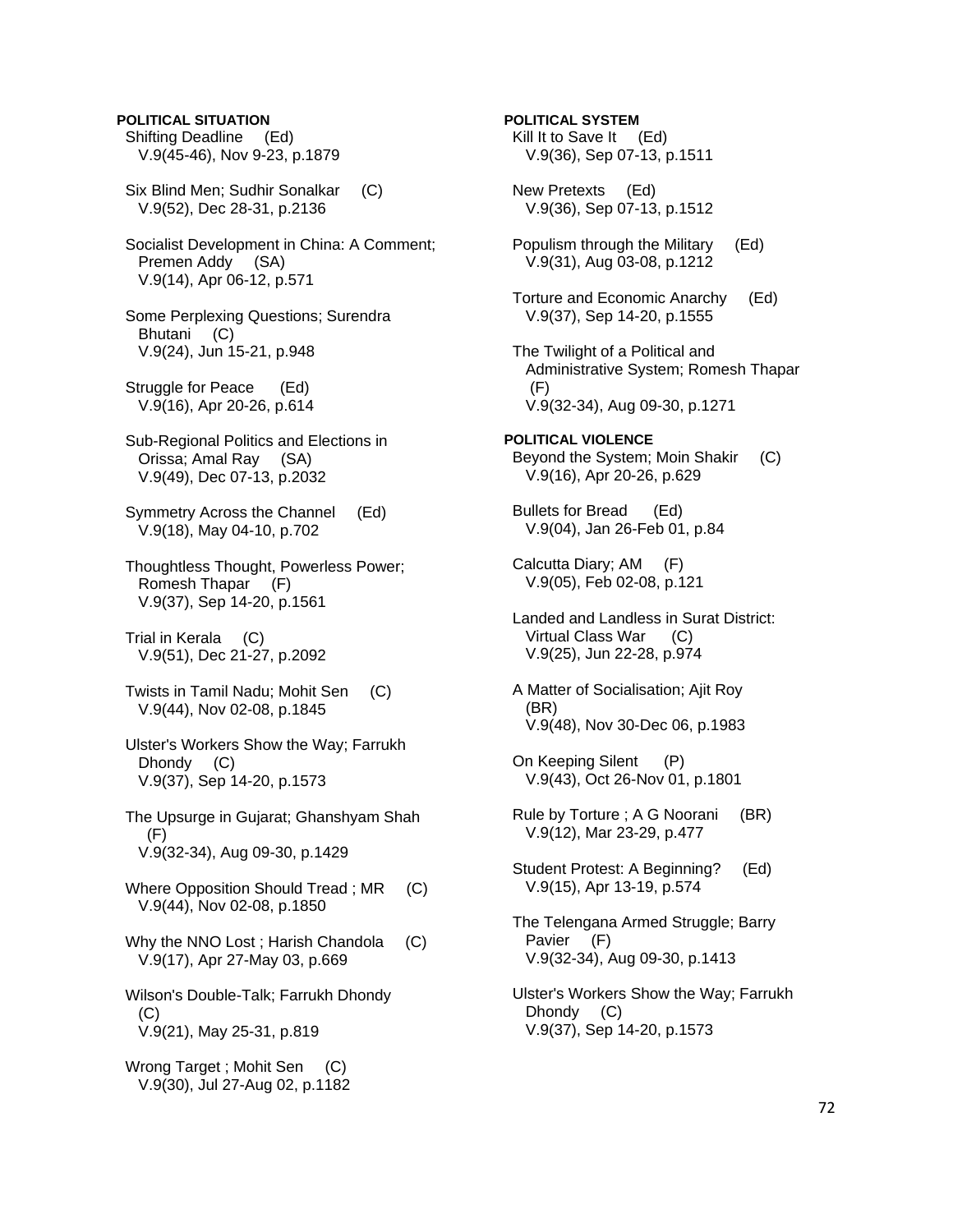# **POLITICAL VIOLENCE**

Violence of Orderly Change; Anil Awachat  $(C)$ V.9(41), Oct 12-18, p.1723

### **POLITICS AND CASTE**  Emergence of Regional Forces; Mahadeo Prasad Verma (LE) V.9(19), May 11-17, p.745

**POLITICS AND RELIGION**  Non-Brahmans and Nationalists in Poona; Gail Omvedt (SA) V.9(06-08), Feb 09-Mar 01, p.201

### **POLTICAL PRISONERS**

 Detention Conditions in West Bengal; Amnesty International (C) V.9(38), Sep 21-27, p.1611

# **POONA**

 Non-Brahmans and Nationalists in Poona; Gail Omvedt (SA) V.9(06-08), Feb 09-Mar 01, p.201

 Unwanted Visitors from Famine Land; Anil Awachat (C) V.9(39), Sep 28-Oct 04, p.1647

### **POPULATION**

 Population and Poverty; Bharat Jhunjhunwala (BR) V.9(27), Jul 06-12, p.1059

 Reducing Growth Rate of Population through Declines in Mortality: A Note; S K Rao (SA) V.9(38), Sep 21-27, p.1623

### **POPULATION POLICY**

 Optimal Targets for the Family Planning Programme; S K Satia and C Rangarajan (SA) V.9(15), Apr 13-19, p.595

### **PORTUGAL**

 Populism through the Military (Ed) V.9(31), Aug 03-08, p.1212

### **POVERTY**

 Draft Fifth Plan and Removal of Poverty ; Suresh D Tendulkar (SA) V.9(06-08), Feb 09-Mar 01, p.283

 On Life and Death Questions; Pranab K Bardhan (F) V.9(32-34), Aug 09-30, p.1293

 Population and Poverty; Bharat Jhunjhunwala (BR) V.9(27), Jul 06-12, p.1059

 Unwanted Visitors from Famine Land; Anil Awachat (C) V.9(39), Sep 28-Oct 04, p.1647

#### **POWER INDUSTRY**

 Calcutta Diary; AM (F) V.9(18), May 04-10, p.705

 Grim Power Prospects (C) V.9(19), May 11-17, p.757

 Heavy Power Leakages (C) V.9(30), Jul 27-Aug 02, p.1183

 Power for the Sake of Power (C) V.9(35), Aug 31-Sep 06, p.1475

 Priority to Power, Too Late (C) V.9(41), Oct 12-18, p.1725

With and without Power (C) V.9(22), Jun 01-07, p.859

#### **PRECIOUS METALS**

 Bharat Gold Mines; K V Subrahmanyam (LE) V.9(26), Jun 29-Jul 05, p.997

 Haggling over the Price of Gold (C) V.9(24), Jun 15-21, p.941

 Irrational Pricing (Ed) V.9(21), May 25-31, p.810

 Pampering a Barbaric Relic (Ed) V.9(11), Mar 16-22, p.418

 Ripe for Dethroning (Ed) V.9(49), Dec 07-13, p.2003

# **PRESIDENT OF INDIA**

 The Presidency; Romesh Thapar (F) V.9(26), Jun 29-Jul 05, p.1001

### **PRESIDENTIAL ELECTIONS**

Maze of Manipulative Politics (P) V.9(32-34), Aug 09-30, p.1266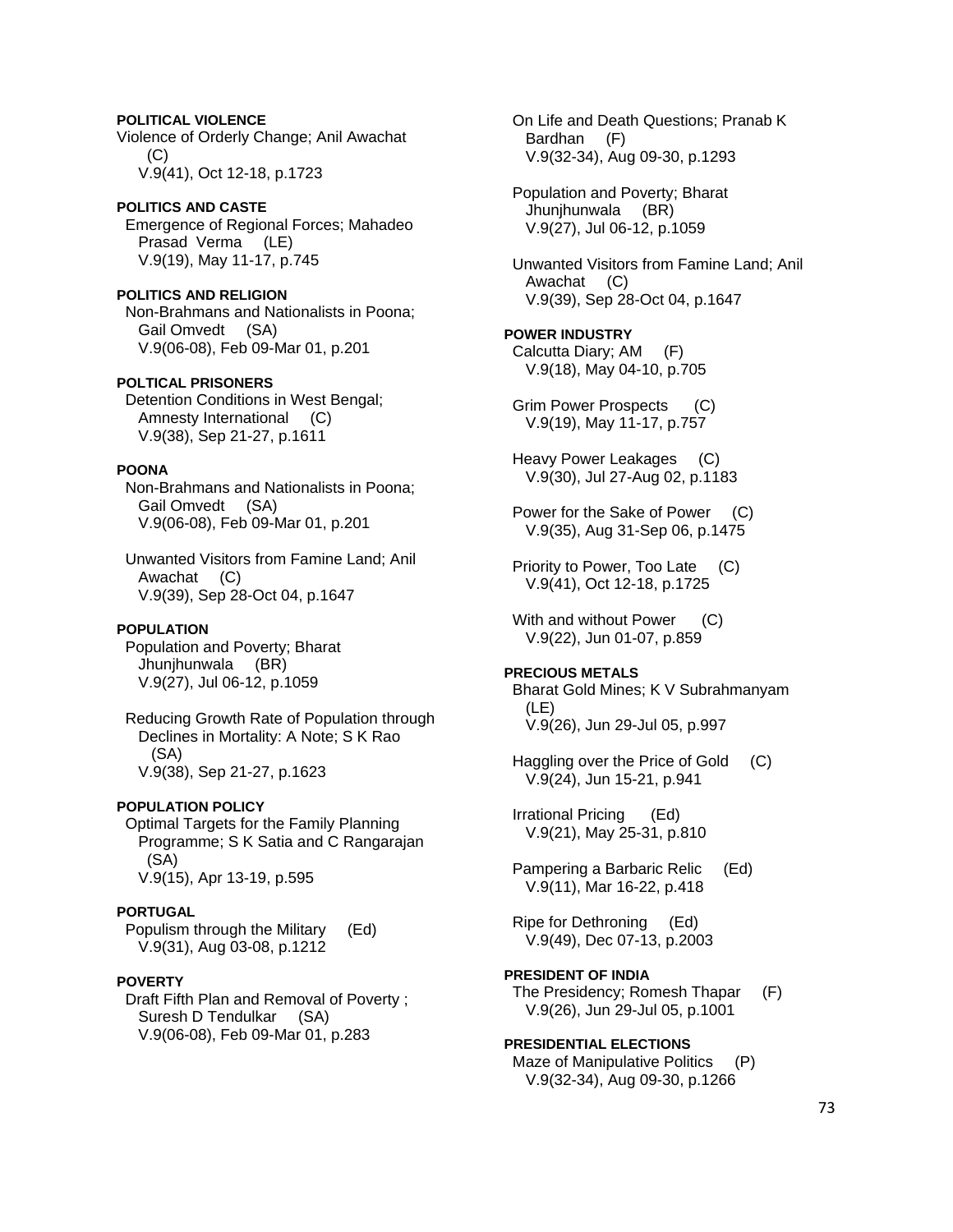# Presidents or Puppets; Manju Mehta (BR) V.9(30), Jul 27-Aug 02, p.1186 **PRESIDENTS**  Nixon Goes, Presidential Absolutism Remains; Swadesh Rana (C) V.9(38), Sep 21-27, p.1609 The President as Product (Ed) V.9(35), Aug 31-Sep 06, p.1461 **PRESS**  A Diffused Debate; Nireekshak (F) V.9(11), Mar 16-22, p.427 The Foreign Connection; Nireekshak (F) V.9(26), Jun 29-Jul 05, p.1011 The Image-Builders ; Nireekshak (F) V.9(23), Jun 08-14, p.899 By Privilege Possessed; Nireekshak (F) V.9(37), Sep 14-20, p.1575 Decorative Press Council; Nireekshak (F) V.9(25), Jun 22-28, p.978 Facts, Fortunes, Bodies (Ed) V.9(03), Jan 19-25, p.43 Food and Faith (Ed) V.9(45-46), Nov 9-23, p.1880 From Mission to Industry; Nireekshak  $(F)$  V.9(47), Nov 22-29, p.1943 Law, Public Interest and Politics; Nireekshak (F) V.9(51), Dec 21-27, p.2094 New Delhi Diary; AM (F) V.9(42), Oct 19-25, p.1761 New Statesmanship; Nireekshak (F) V.9(13), Mar 30-Apr 05, p.515 Not-so-Hidden Persuasion; Nireekshak (F) V.9(17), Apr 27-May 03, p.673

**PRESIDENTIAL ELECTIONS** 

 On Keeping Silent; G Gaonker (LE) V.9(45-46), Nov 9-23, p.1881 Ordeal by Fire ; Nireekshak (F) V.9(15), Apr 13-19, p.580 Paid Pipers; Nireekshak (F) V.9(19), May 11-17, p.763 Prime Minister's Day (Ed) V.9(01-02), Jan 12-18, p.3 Punjab Government and the Press (LE) V.9(24), Jun 15-21, p.934 The Quiet War; Nireekshak (F) V.9(44), Nov 02-08, p.1852 Sick Newspapers: Cure Worse than Disease; Nireekshak (F) V.9(49), Dec 07-13, p.2017 Sign of the Times; Nireekshak (F) V.9(35), Aug 31-Sep 06, p.1483 Taken for a Ride; Nireekshak (F) V.9(09), Mar 02-08, p.341 The Price of Dissent ; Nireekshak (F) V.9(42), Oct 19-25, p.1760 Who Dares Bite the Hand That Feeds; Nireekshak (F) V.9(39), Sep 28-Oct 04, p.1653 With a Little Bit of Threat; Nireekshak  $(F)$  V.9(22), Jun 01-07, p.862 **PREVENTIVE DETENTION**  New Uses of a Colonial Law ; MR (C) V.9(24), Jun 15-21, p.940 Perks in Danger (Ed) V.9(24), Jun 15-21, p.930 **PRICE CONTROL**  The Season of Violence (C) V.9(13), Mar 30-Apr 05, p.507 Chasing 'Market Realities' (Ed) V.9(14), Apr 06-12, p.535 Farce of Price Control (Ed) V.9(20), May 18-14, p.777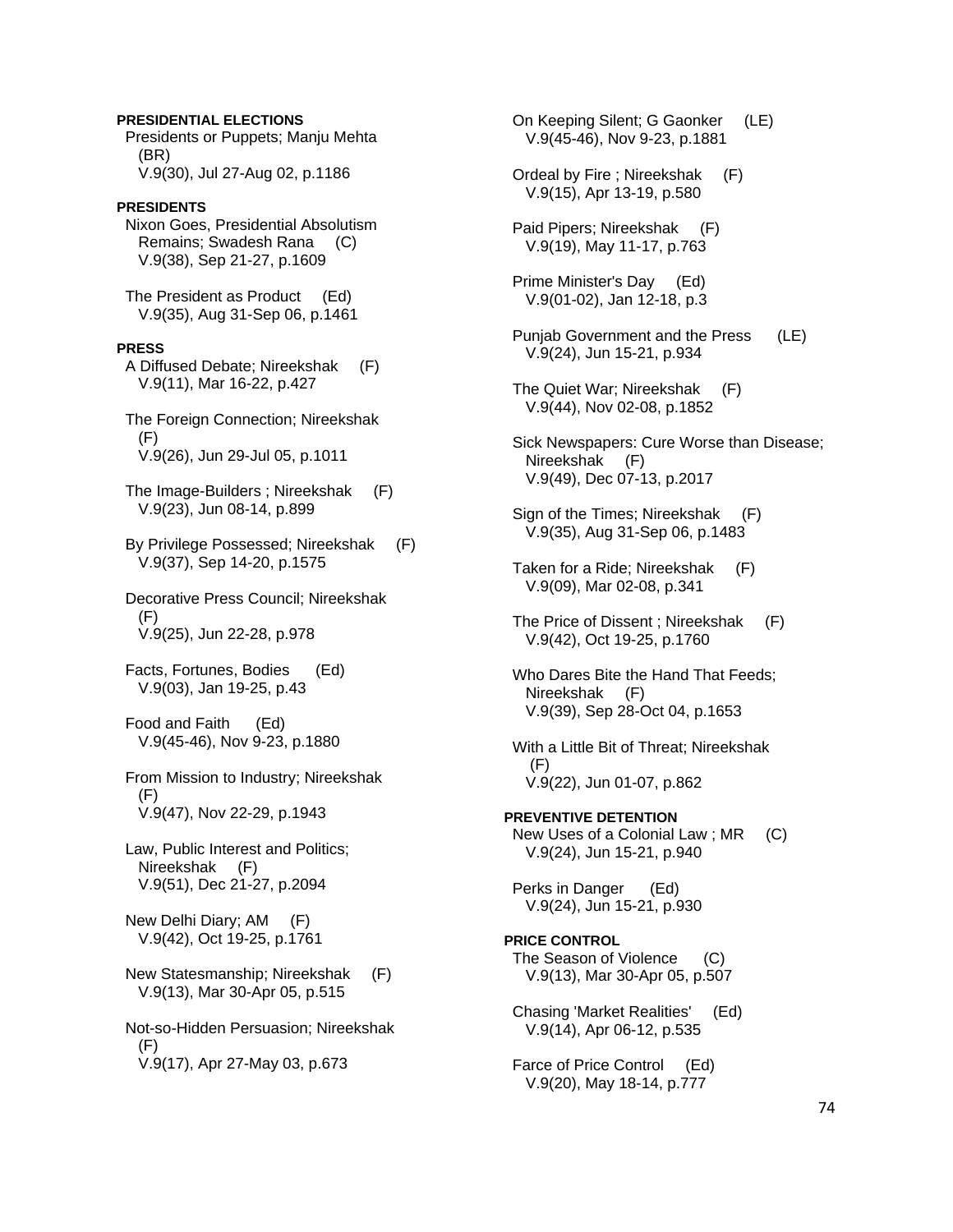**PRICE CONTROL**  Inflation Coming to a Halt; S K Rao (SA) V.9(44), Nov 02-08, p.1865 **PRICES**  Back to the IMF (C) V.9(06-08), Feb 09-Mar 01, p.171 Bonanza for Jowar Farmer (Ed) V.9(36), Sep 07-13, p.1512 Bonanza for the Companies (Ed) V.9(25), Jun 22-28, p.964 Calcutta Diary; AM (F) V.9(29), Jul 20-26, p.1129 Calcutta Diary ; AM (F) V.9(03), Jan 19-25, p.47 Calcutta Diary ; AM (F) V.9(12), Mar 23-29, p.462 Calcutta Diary; AM (F) V.9(17), Apr 27-May 03, p.655 Case for a Producers' Agreement; Angus Hone (C) V.9(13), Mar 30-Apr 05, p.509 Contractors' Opera ; Amrita Rangaswami (C) V.9(05), Feb 02-08, p.126 Farce of Procurement (Ed) V.9(04), Jan 26-Feb 01, p.81 Fumbling with the Oil Crisis (Ed) V.9(03), Jan 19-25, p.41 Haggling over the Price of Gold (C) V.9(24), Jun 15-21, p.941 Irrational Pricing (Ed) V.9(21), May 25-31, p.810 Lion Cloth on Too High a Peg (C) V.9(37), Sep 14-20, p.1563 No Killings These (C) V.9(22), Jun 01-07, p.855 No OPEC This (Ed) V.9(51), Dec 21-27, p.2079

 No Scope without Joint Strategy (Ed) V.9(10), Mar 09-15, p.376 Official Candour (Ed) V.9(49), Dec 07-13, p.2001 Oil and All That ; Romesh Thapar (F) V.9(01-02), Jan 12-18, p.6 Pampering a Barbaric Relic (Ed) V.9(11), Mar 16-22, p.418 Ripe for Dethroning (Ed) V.9(49), Dec 07-13, p.2003 Sauce for Industry, Sauce for the Farmer (Ed) V.9(24), Jun 15-21, p.931 Towards a More Stable Grain Price Policy; Sandee J and Saini G R (RA) V.9(52), Dec 28-31, p.A106 Twice-Blessed; C ?N Vakil and P R Brahmananda (LE) V.9(36), Sep 07-13, p.1515 The Twilight of a Political and Administrative System; Romesh Thapar  $(F)$  V.9(32-34), Aug 09-30, p.1271 Untenable Asymmetry (C) V.9(41), Oct 12-18, p.1720 Writing on the Wall (Ed) V.9(24), Jun 15-21, p.931 **PRISONERS**  Detention Conditions in West Bengal; Amnesty International (C) V.9(38), Sep 21-27, p.1611 Prisons Are for Riddance; MR (C) V.9(39), Sep 28-Oct 04, p.1646 **PROFESSIONAL ETHICS**  Social and Cultural Foundations of Health Services Systems; D Banerji (F) V.9(32-34), Aug 09-30, p.1333 **PUBLIC ADMIISTRATION**  Another Special Programme (Ed.) V.9(50), Dec 14-20, p.2037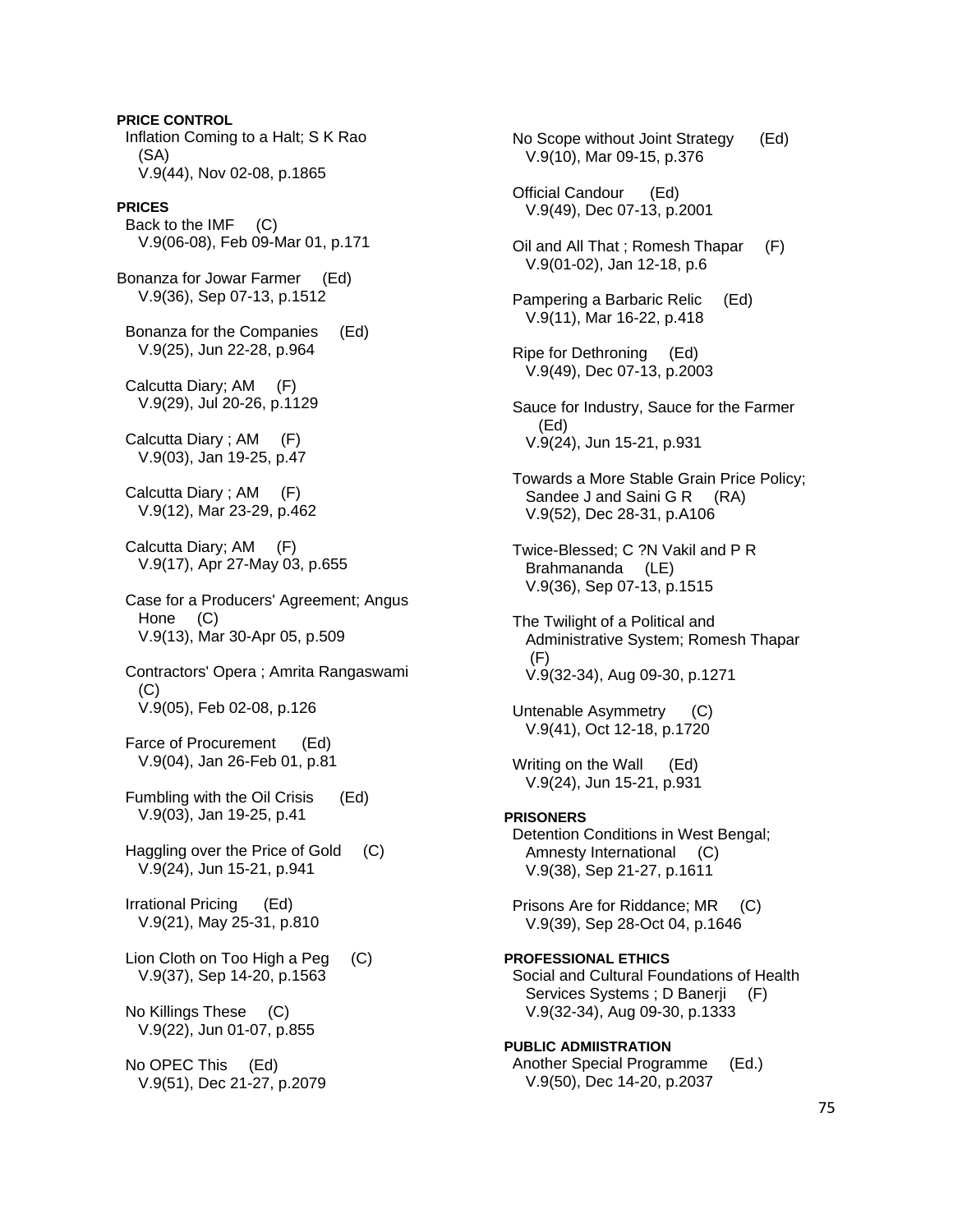# **PUBLIC DISTRIBUTION SYSTEM**

 India: An Arrangement at Stake; Arun Shourie (SA) V.9(25), Jun 22-28, p.983

 Victory for Rich Farmers and Traders ; BM  $(C)$ V.9(05), Feb 02-08, p.125

### **PUBLIC EXPENDITURE**

 And One for the Market (Ed) V.9(21), May 25-31, p.M33

 Criteria of a Rational Wage Policy; A K Das Gupta (SA) V.9(42), Oct 19-25, p.1779

 Fudging - and Worse (Ed) V.9(09), Mar 02-08, p.337

 Government Expenditure and Income Distribution (BR) V.9(04), Jan 26-Feb 01, p.99

### **PUBLIC SECTOR BANKS**

 Profitability of Nationalised Banks; Sampat P Singh (RA) V.9(35), Aug 31-Sep 06, p.M67

### **PUBLIC SECTOR ENTERPRISES**

The Dishonesty of It All (Ed) V.9(22), Jun 01-07, p.845

 Murky Light on Public Enterprises ; V S Mahajan (BR) V.9(49), Dec 07-13, p.2023

#### **PUBLIC SERVICES**

 Keeping Them Lily White (Ed) V.9(10), Mar 09-15, p.374

#### **PUBLISHING INDUSTRY**

 Too Many Seminars; Ashok Rudra (P) V.9(49), Dec 07-13, p.2020

#### **PUNJAB**

 Evaluation of Agricultural Development an Alternative Approach; Ramindar Singh and Frank A Wilson (SA) V.9(16), Apr 20-26, p.641

 Good Collaborators (C) V.9(52), Dec 28-31, p.2135

The Ineffective Spirit (C) V.9(29), Jul 20-26, p.1139 Plugging the Leaks (C) V.9(03), Jan 19-25, p.55 Punjab Government and the Press (LE) V.9(24), Jun 15-21, p.934 Tractorisation and Changes in Factor Inputs: A Case Study of Punjab; Kusum Chopra (RA) V.9(52), Dec 28-31, p.A110 **RACIAL DISCRIMINATION**  Shah's Writ Here Too; N K Singh (LE) V.9(28), Jul 13-19, p.1085 **RAILWAY BUDGET-1974-1975**  Subsidising the Rich (Ed) V.9(19), May 11-17, p.743 **RAILWAYS**  The Dishonesty of It All (Ed) V.9(22), Jun 01-07, p.845 The Fall-Out; MR (C) V.9(23), Jun 08-14, p.892 The Mid-Night Knock (C) V.9(21), May 25-31, p.817 The Politics of the Strike ; Romesh Thapar (F) V.9(23), Jun 08-14, p.887 The Turning Point? ; Romesh Thapar (F) V.9(19), May 11-17, p.746 Growing Power (Ed) V.9(22), Jun 01-07, p.846 Over to the Police (Ed) V.9(20), May 18-14, p.773 Paid Pipers; Nireekshak (F) V.9(19), May 11-17, p.763 Pre-emptive Strike by Government; MR  $(C)$ V.9(18), May 04-10, p.713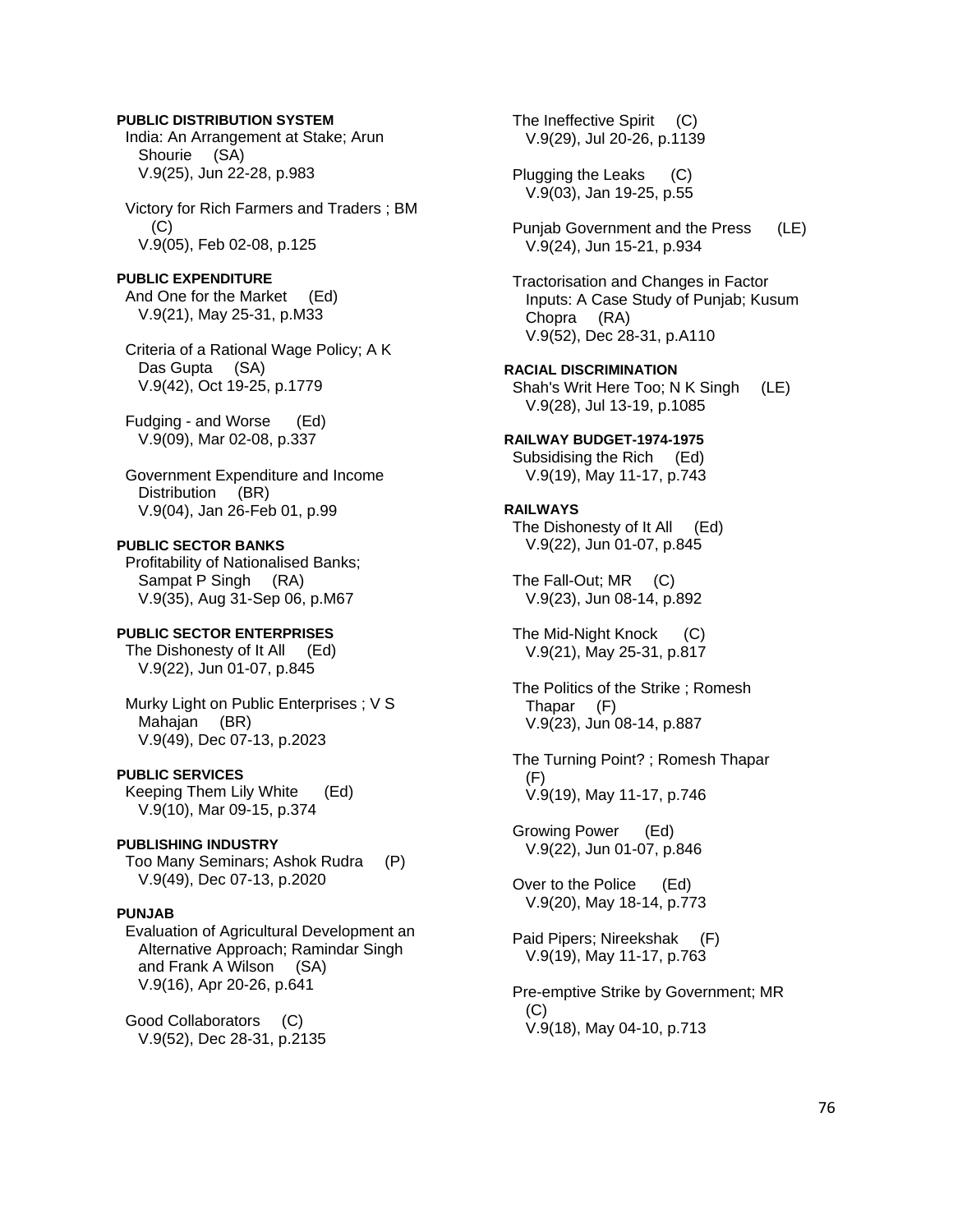# **RAILWAYS**

 Railway Strike (Ed) V.9(17), Apr 27-May 03, p.649

 Subsidising the Rich (Ed) V.9(19), May 11-17, p.743

 United We Stand (Ed) V.9(20), May 18-14, p.776

 What the Country Can Afford: And What It Cannot! (Ed) V.9(19), May 11-17, p.741

 With a Little Bit of Threat; Nireekshak (F) V.9(22), Jun 01-07, p.862

# **RAJ COMMITTEE**

 A Tale of Two Committees (C) V.9(10), Mar 09-15, p.383

 Requiem for the AHT (Ed) V.9(22), Jun 01-07, p.881

# **RAJASTHAN**

 Buying off the Large Farmers; Arun Chaudhari (C) V.9(40), Oct 05-11, p.1690

 Educational Inequalities among Rajasthan's Scheduled Castes; K L Sharma (SA) V.9(37), Sep 14-20, p.1589

 India's Nuclear Explosion: Its Effect upon Environment ; David Gosling (C) V.9(26), Jun 29-Jul 05, p.1002

 Nuclear Explosion: Limited Prospects of Peaceful Use ; R S Ganapathy (C) V.9(21), May 25-31, p.815

### **RAMASWAMI NAICKER**

 Ramaswami Naicker and the Dravidian Movement ; Mohan Ram (SA) V.9(06-08), Feb 09-Mar 01, p.217

#### **RAW MATERIALS**

 World Raw Materials Trade: Trends and Forecast for 1974-1980 ; Angus Hone (SA) V.9(11), Mar 16-22, p.437

# **RBI**

 The Credit Authorisation Scheme: Some Problem Areas in Its Implementation ; B G Shah (SA) V.9(14), Apr 06-12, p.565

 Dear Money, Indeed!; C S Ramachandran (LE) V.9(16), Apr 20-26, p.616

 Fictitious Cut in Deficit Financing (C) V.9(19), May 11-17, p.751

 In Financial Trouble (C) V.9(20), May 18-14, p.785

 Loss of Credibility (C) V.9(17), Apr 27-May 03, p.662

 The Ritual (Ed) V.9(44), Nov 02-08, p.1834

 Some More Tinkering (C) V.9(14), Apr 06-12, p.541

Some New Light (C) V.9(51), Dec 21-27, p.2087

 Too Little, Too Late (C) V.9(31), Aug 03-08, p.1221

Window-Dressing (C) V.9(11), Mar 16-22, p.430

### **REFUGEES**

 No Law and Order Problem This (Ed) V.9(38), Sep 21-27, p.1597

 Productivity Norms for starving (Ed) V.9(41), Oct 11-12, p.1710

 Report from Dhubri ; M S Prabhakar (C) V.9(42), Oct 19-25, p.1767

**REGIONAL DISPARTIES**  Hanoi Diary; K N Raj (F) V.9(52), Dec 28-31, p.2123

 The Politics of a Script: Demand for Acceptance of Roman for Bodo Language; M S Prabhakar (SA) V.9(51), Dec 21-27, p.2097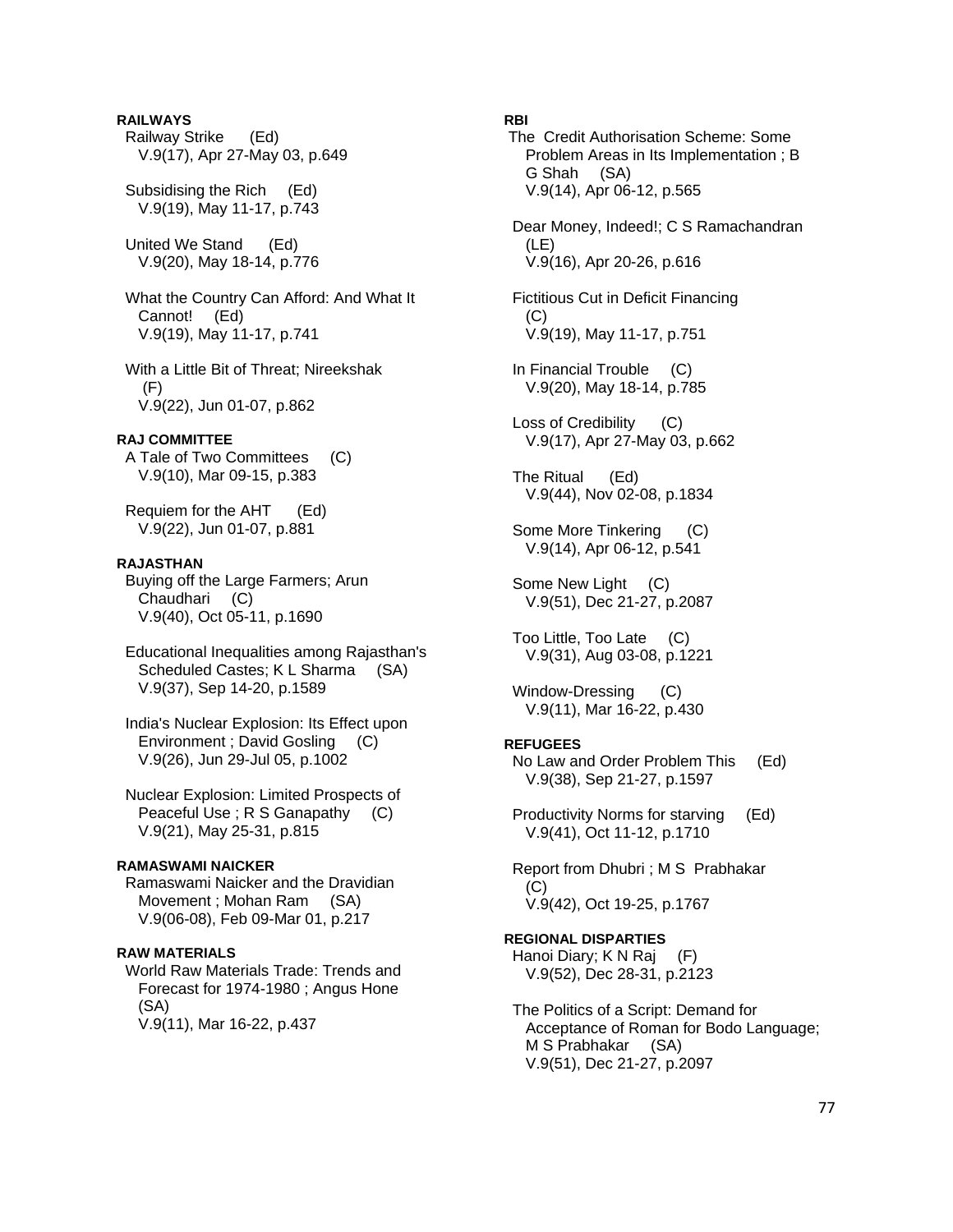# **REGIONAL IDENTITY**

 Come the Fire.... (C) V.9(31), Aug 03-08, p.1219

 Part of the Pattern (Ed) V.9(27), Jul 06-12, p.1050

 Report from a Khasi Village; M S Prabhakar (C) V.9(37), Sep 14-20, p.1565

### **REGIONAL PLANNING AND DEVELOPMENT**

 The Sheikh's Blind Side; Balraj Puri (C) V.9(30), Jul 27-Aug 02, p.1181

#### **RELIEF AND REHABILITATION**

 A Generation Being Wiped Out; Amrita Rangaswami (C) V.9(48), Nov 30-Dec 06, p.1973

 Let Them Watch Television; N K Singh  $(C)$ V.9(51), Dec 21-27, p.2091

### **RELIGION AND POLITICS**

 The Islamic World and Muslim Minorities; Pran Chopra (C) V.9(35), Aug 31-Sep 06, p.1477

### **RELIGIOUS DISCRIMINATION**

 Muslims in India: Part of the Larger Problem; Imtiaz Ahmed (BR) V.9(35), Aug 31-Sep 06, p.1481

# **RESEARCH AND DEVELOPMENT**

 Contribution of Research and Extension to Productivity Change in Indian Agriculture; Rakesh Mohan (RA) V.9(39), Sep 28-Oct 04, p.A97

 Futurology and Public Systems Analysis: A Major Social Need ; J G Krishnayya (RA) V.9 (48), Nov 30-Dec 06, p.M101

 International Pharmaceutical Industry and Less-Developed Countries: I: Oligopolistic Power of Leading Firms ; Sanjaya Lall (Sa) V.9(47), Nov 22-29, p.1947

 Unproductive Empires (Ed) V.9(30), Jul 27-Aug 02, p.1173

### **RESEARCH PROGRAMMES**

 Unproductive Empires (Ed) V.9(30), Jul 27-Aug 02, p.1173

# **RESEARCH PROJECT**

 Why Do We Not Get Good Research Students in Economics; Ashok Rudra (P) V.9(36), Sep 07-13, p.1535

# **RESERVATION POLICY**

 Educational Opportunities for the Scheduled Castes: Role of Protective Discrimination in Equalisation ; Kusum K. Premi (SA) V.9(45-46), Nov 9-22, p.1902

### **REVOLUTION**

 The Great Leap Forward in China: An Analysis of the Nature of Socialist Transformation; Duara Prasenjit  $(F)$ V.9(32-34), Aug 09-30, p.1365

 In the Midst of a Revolution? ; Romesh Thapar (F) V.9(04), Jan 26-Feb 01, p.85

 Liberated Areas Consolidated; Harish Chandola (C) V.9(30), Jul 27-Aug 02, p.1185

 The Origins of Mozambique's Revolution; Lawrence J Sakarai (BR) V.9(35), Aug 31-Sep 06, p.1482

#### **RICE**

 Pre-Harvest Loss of Rice Due to Field Rodents ; Subodh Kumar Roy (RA) V.9(26), Jun 29-Jul 05, p.A66

The Rice the Rats Ate (C) V.9(44), Nov 02-08, p.1843

# **RIVER WATER DISPUTES**

 Heavy Power Leakages (C) V.9(30), Jul 27-Aug 02, p.1183

 Muddied Waters (Ed) V.9(37), Sep 14-20, p.1553

#### **ROAD TRANSPORT**

 Politics of Drive against Smugglers  $(C)$ V.9(48), Nov 30-Dec 06, p.1980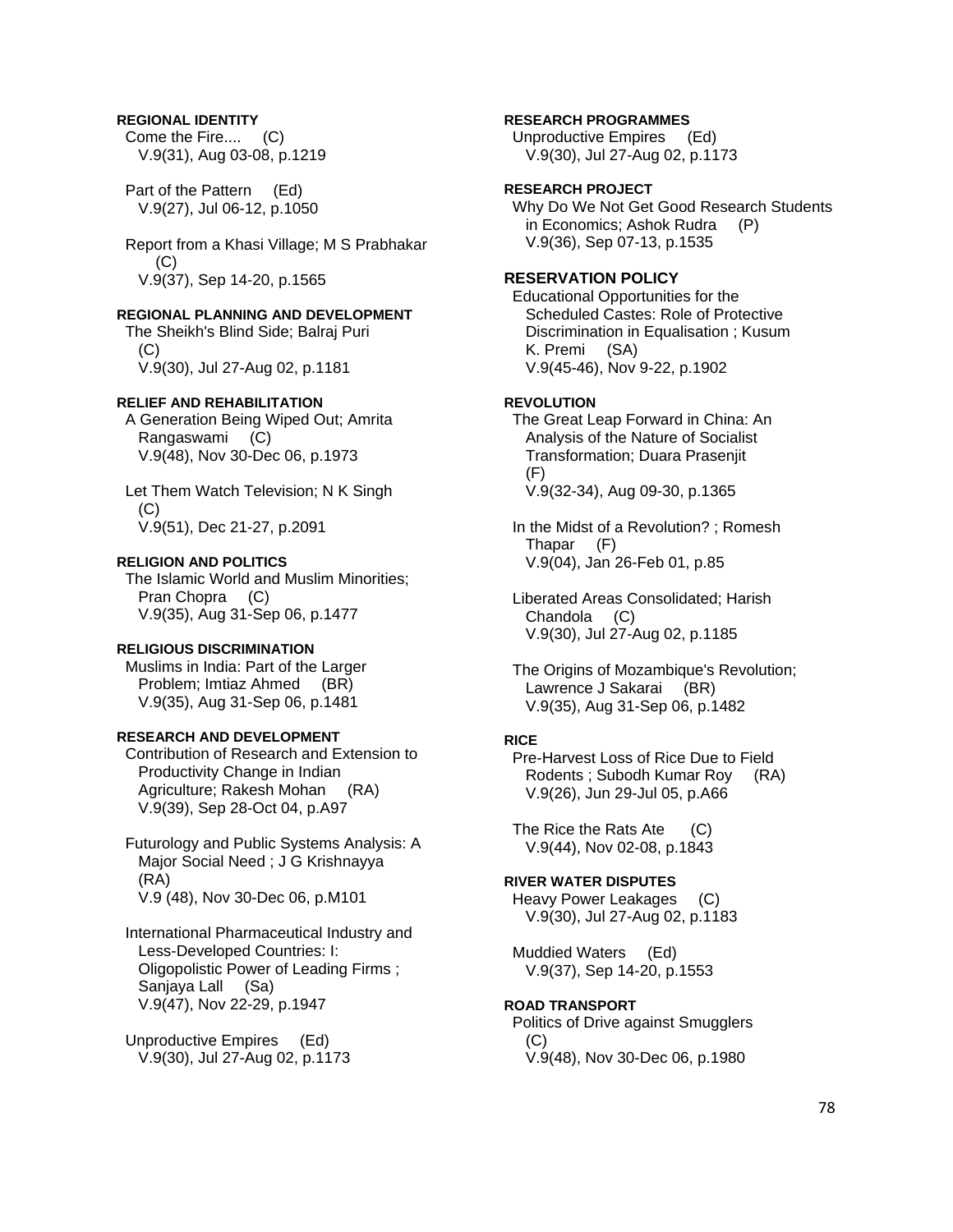# **RURAL AREA**

 Reactionary Role of User's Capital in Rural India; Pradhan H Prasad (F) V.9(32-34), Aug 09-30, p.1305

# **RURAL DEVELOPMENT**

 Agrarian Structure and Rural Development; P S Appu (RA) V.9(39), Sep 28-Oct 04, p.A70

 Making a Village: An Andhra Experiment; Amrita Rangaswami (C) V.9(36), Sep 07-13, p.1524

 Notes of a Rural Area Development Tourist; John P Lewis (RA) V.9(26), Jun 29-Jul 05, p.A42

 Productivity Norms for starving (Ed) V.9(41), Oct 11-12, p.1710

# **RURAL LABOUR AND EMPLOYMENT**

 Another Special Programme (Ed.) V.9(50), Dec 14-20, p.2037

 Character of Poverty among Rural Labour: A Study of West Godavari District ; G Parthasarathy, Venkateswara S Rao and Dasaradha Rama G Rao (RA) V.9(13), Mar 30-Apr 05, p.A31

### **RURAL POVERTY**

 Character of Poverty among Rural Labour: A Study of West Godavari District ; G Parthasarathy, Venkateswara S Rao and Dasaradha Rama G Rao (RA) V.9(13), Mar 30-Apr 05, p.A31

### **SAIGON**

 A Year after the Paris Agreement ; Harish Chandola (C) V.9(19), May 11-17, p.759

### **SARKAR COMMISSION**

 Pre-Emption of Institutional Finance: Procedural Red Herrings (C) V.9(05), Feb 02-08, p.131

 Public Money for Private Empires (C) V.9(01-02), Jan 12-18, p.15

### **SATI**

 Relevance of Raja Rammohan Roy: Some Moral Implications ; Sudhir Chandra (P) V.9(21), May 25-31, p.823

#### **SAVINGS**  False Flourish (Ed)

V.9(30), Jul 27-Aug 02, p.1173

 Revised Estimates of National Product, Saving and Capital Formation (RA) V.9(25), Jun 22-28, p.979

# **SCHEDULED CASTES AND TRIBES**

 The Fire This Time (Ed) V.9(16), Apr 20-26, p.616

 The Uprooted in Manikghad (Ed) V.9(25), Jun 22-28, p.963

 Atrocities on Dalit Panthers ; Navroz Mody (LE) V.9(03), Jan 19-25, p.44

- Attack on Dalit Panthers (C) V.9(03), Jan 19-25, p.51
- Beyond the System; Moin Shakir (C) V.9(16), Apr 20-26, p.629

 Broken Statue, Smashed Heads, Burnt Shops ; Anil Awachat (C) V.9(19), May 11-17, p.754

 Concealed Fascism (Ed) V.9(01-02), Jan 12-18, p.1

 Dalit Panthers: Another View (C) V.9(18), May 04-10, p.715

- Economic Roots of Oppression (C) V.9(36), Sep 07-13, p.1529
- Educational Inequalities among Rajasthan's Scheduled Castes; K L Sharma (SA) V.9(37), Sep 14-20, p.1589
- Educational Opportunities for the Scheduled Castes: Role of Protective Discrimination in Equalisation ; Kusum K. Premi (SA) V.9(45-46), Nov 9-22, p.1902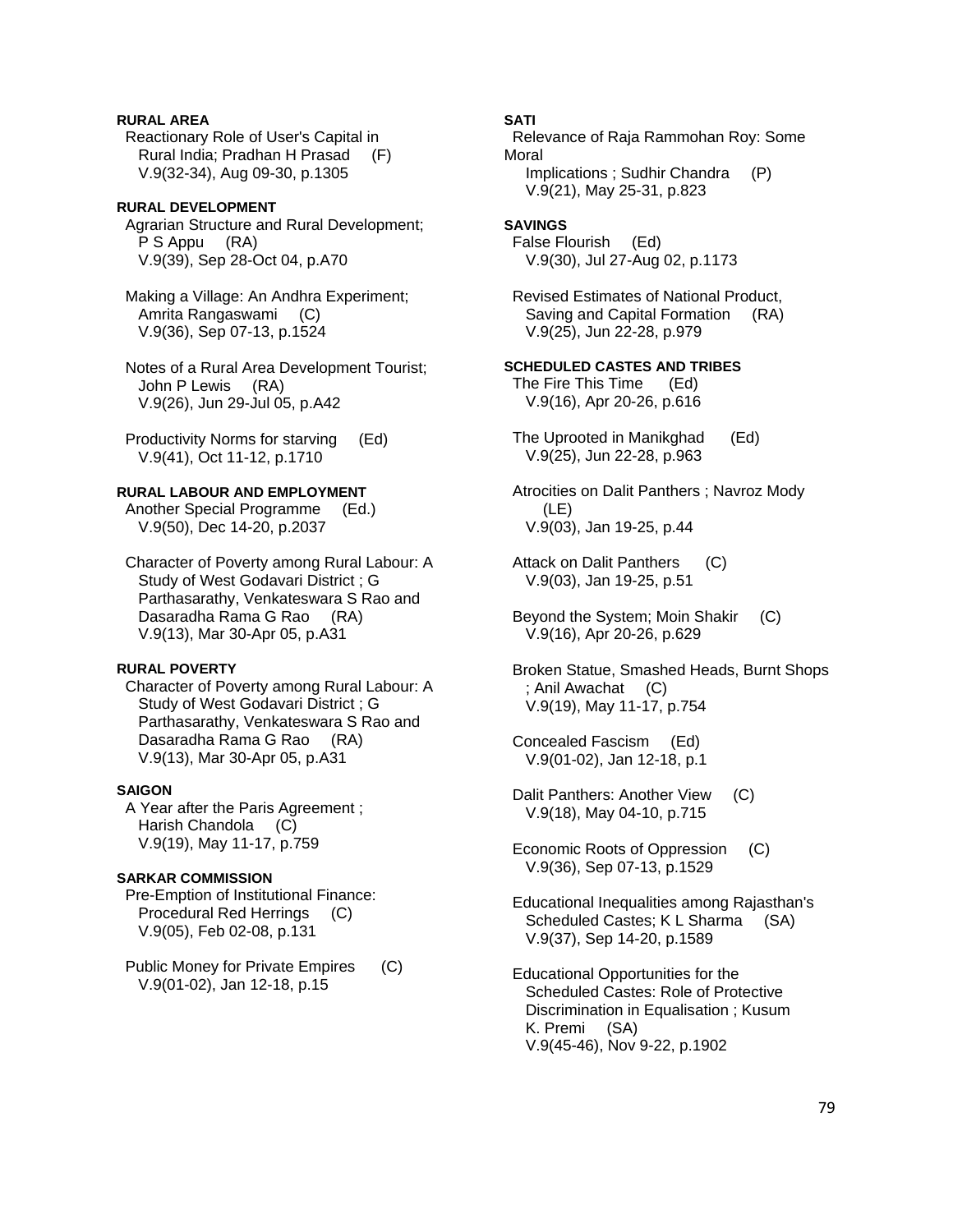# **SCHEDULED CASTES AND TRIBES**

A High Price (Ed) V.9(28), Jul 13-19, p.1083

 Hunting the Harijans ; N K Singh (f) V.9(47), Nov 22-29, p.1937

 Literacy among Scheduled Castes of Maharashtra ; Nalini Pandit (BR) V.9(21), May 25-31, p.827

 No Social Way to Justice (Ed) V.9(31), Aug 03-08, p.1211

 Pattern of City Literacy ; Gopal Krishnan and Madhav Shyam (SA) V.9(20), May 18-14, p.795

 Police in Action (Ed) V.9(05), Feb 02-06, p.113

 Scheduled Castes and Scheduled Tribes: Problems and Policies ; S D Kulkarni (BR) V.9(42), Oct 19-25, p.1775

 Scheduled Castes in Andhra: Some Aspects of Social Change; Uma Ramaswamy (SA) V.9(29), Jul 20-26, p.1153

 Self-Identity among Scheduled Castes: A Study of Andhra; Uma Ramaswamy (SA) V.9(47), Nov 22-29, p.1959

# **SCIENCE AND SOCIETY**

 Science and Civilisation; Satyendra Nath Bose (P) V.9(12), Mar 23-29, p.467

 Science and Indian Society ; E C G Sudarshan (P) V.9(12), Mar 23-29, p.465

#### **SCIENCE AND TECHNOLOGY**

 A Department in Search of a Role; R S Ganapathy (C) V.9(25), Jun 22-28, p.972

 Is Science Autonomous? ; Radhika Ramasubban (BR) V.9(11), Mar 16-22, p.435

 Science and Civilisation; Satyendra Nath Bose (P) V.9(12), Mar 23-29, p.467

 Science and Indian Society ; E C G Sudarshan (P) V.9(12), Mar 23-29, p.465

#### **SCIENTIFIC RESEARCH**

 Unspelled Objectives; R S Ganapathy  $(C)$ V.9(23), Jun 08-14, p.895

#### **SCIENTISTS**

 Calcutta Diary; AM (F) V.9(06-08), Feb 09-Mar 01, p.169

#### **SDR**

 Floating All Round (C) V.9(25), Jun 22-28, p.969

### **SEA TRANSPORT**

 China's Naval Capabilities; Rahul Burman  $(C)$ V.9(05), Feb 02-08, p.133

#### **SEEDS POLICY**

 Ineffective Show-Pieces (C) V.9(10), Mar 09-15, p.385

### **SEX RATIO**

 On Life and Death Questions; Pranab K Bardhan (F) V.9(32-34), Aug 09-30, p.1293

#### **SHIPPING INDUSTRY**

 Some Light on an Area of Darkness (C) V.9(29), Jul 20-26, p.1143

#### **SHIV SENA**

 Political Mobilisation and Ethnicity among Adi-Dravidas in a Bombay Slum; Owen M Lynch (SA) V.9(39), Sep 28-Oct 04, p.1657

#### **SIKKIM**

 A Growing Minority (Ed) V.9(26), Jun 29-Jul 05, p.995

 Another Peaceful Implosion (Ed) V.9(35), Aug 31-Sep 06, p.1463

 Of Courtiers and Colonists (Ed) V.9(27), Jul 06-12, p.1047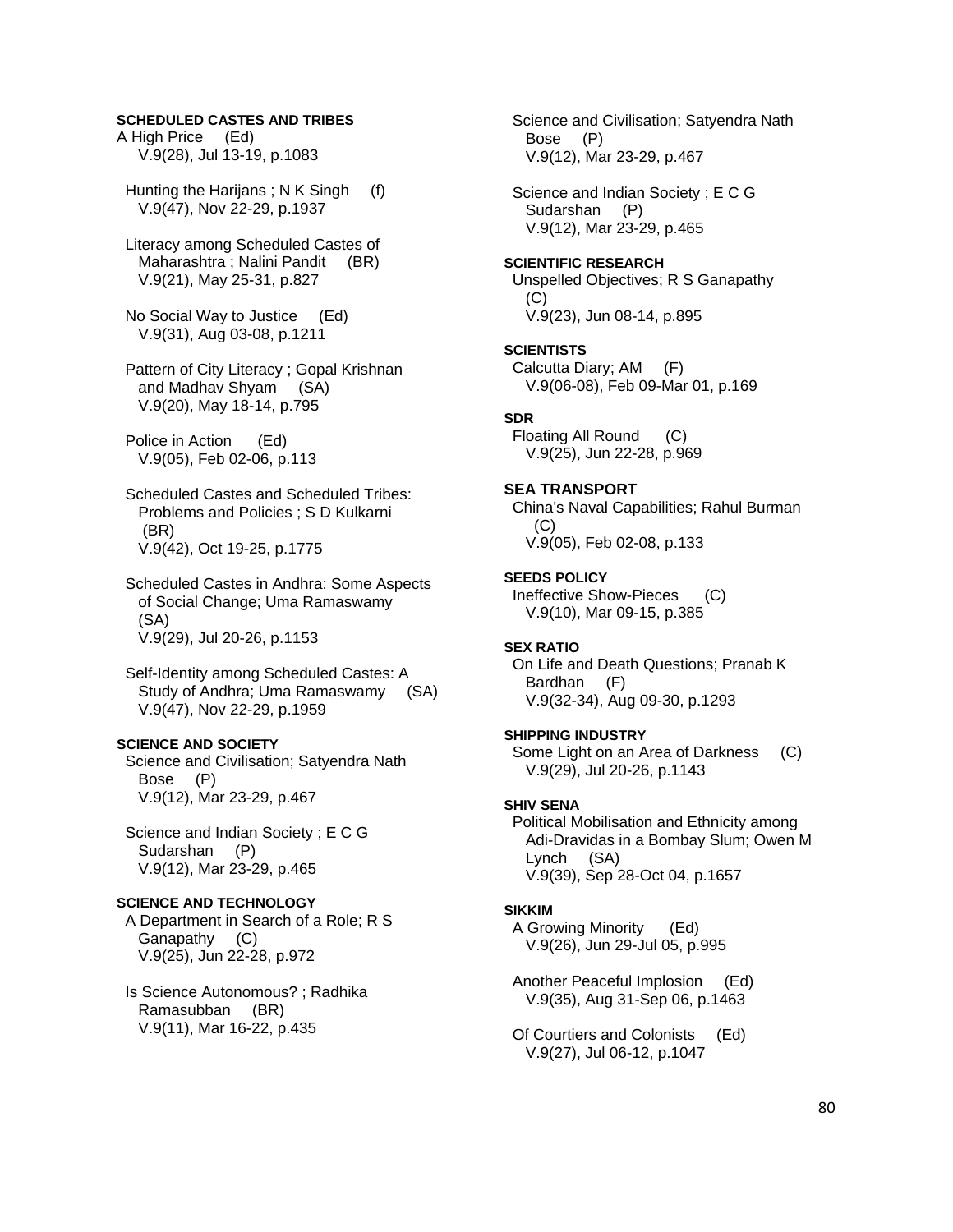### **SLUMS**

 Come the Fire.... (C) V.9(31), Aug 03-08, p.1219

 Political Mobilisation and Ethnicity among Adi-Dravidas in a Bombay Slum; Owen M Lynch (SA) V.9(39), Sep 28-Oct 04, p.1657

 Tensions in an Industrial Slum ; A R Momin  $(C)$ V.9(06-08), Feb 09-Mar 01, p.177

### **SMALL FARMERS**

 Small Farmers' Development Agency: Experience in Surat District; Mahendra D Desai (SA) V.9(31), Aug 03-08, p.1245

# **SMALL SAVINGS**

 For the Non-Small Saver (Ed) V.9(27), Jul 06-12, p.1049

### **SMALL-SCALE INDUSTRIES**

 Disappearing Distinction (Ed) V.9(50), Dec 14-20, p.2039

 Investment Is Always Expendable (Ed) V.9(14), Apr 06-12, p.533

# **SMUGGLERS**

 Assurance to Smugglers (Ed) V.9(42), Oct 19-25, p.1755

 In India's Life and Part of It (Ed) V.9(41), Oct 12-18, p.1709

 Possibilities and Pitfalls; Romesh Thapar (F) V.9(40), Oct 05-11, p.1682

 Smugglers and What Else; Romesh Thapar (F) V.9(39), Sep 28-Oct 04, p.1639

# **SOCIAL CHANGE**

 The Great Disorder under the Heavens: China's View of the World Today; G P Deshpande (C) V.9(32-34), Aug 09-30, p.1275

 The Great Leap Forward in China: An Analysis of the Nature of Socialist Transformation; Duara Prasenjit (F) V.9(32-34), Aug 09-30, p.1365

 Scheduled Castes in Andhra: Some Aspects of Social Change; Uma Ramaswamy (SA) V.9(29), Jul 20-26, p.1153

# **SOCIAL CLASSES**

 Mobilisation of Urban Sweepers; Mary Catterjee (C) V.(48), Nov 30-Dec 06, p.1978

 Non-Brahmans and Nationalists in Poona; Gail Omvedt (SA) V.9(06-08), Feb 09-Mar 01, p.201

# **SOCIAL CONFLICTS**

 Conflict of Social and Individual Objectives in Peasant Farming in Asia and Alternative Strategies of Agricultural Development ; N K Sarkar (SA) V.9(05), Feb 02-08, p.151

 Hunting the Harijans ; N K Singh (f) V.9(47), Nov 22-29, p.1937

 Not Role Conflict, but Social Conflict ; Saral Sarker (BR) V.9(41), Oct 12-18, p.1733

# **SOCIAL MOVEMENTS**

 Feeding Petty Chauvinisms; D Prempati (C) V.9(27), Jul 20-26, p.1141

 Limits of Students Mobilisation; Bharat Jhunjhunwala (C) V.9(52), Dec 28-31, p.2135

#### **SOCIAL REFORMS**

Relevance of Raja Rammohan Roy: Some Moral

 Implications ; Sudhir Chandra (P) V.9(21), May 25-31, p.823

**SOCIAL SCIENCE RESEARCH**  Misleading Preoccupations ; Uma Ramaswamy

# (BR)

V.9(48), Nov 30-Dec 06, p.1983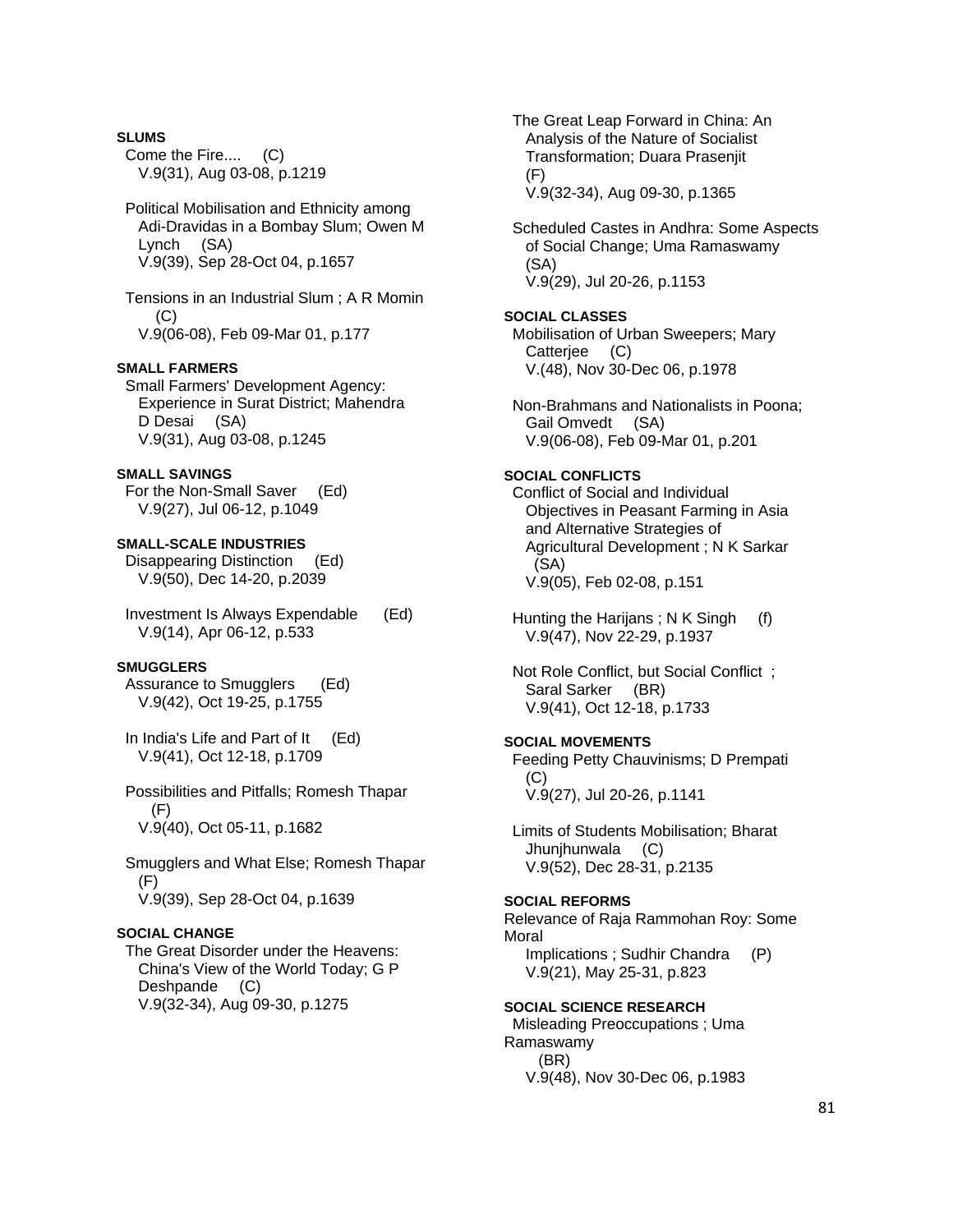### **SOCIAL SCIENCE RESEARCH**

 Why Do We Not Get Good Research Students in Economics; Ashok Rudra (P) V.9(36), Sep 07-13, p.1535

# **SOCIAL SCIENCES**

 An Approach to the Historiography of Economics; Isher J Ahulwalia (RA) V.9(38), Sep 21-27, p.1619

 History and Sociology: A Successless Intercourse; CS (BR) V.9(37), Sep 14-20, p.1577

 Reflections of an Indian Scholar; Susanne Hoeber Rudolph (SA) V.9(23), Jun 08-14, p.917

### **SOCIAL SERVICES**

 Calcutta Diary ; AM (F) V.9(22), Jun 01-07, p.850

### **SOCIAL STATUS**

 The Harijans' Worsening Plight ; Leela Visaria (BR) V.9(05), Feb 02-08, p.135

### **SOCIAL STRATIFICATION**

 A Bangkok Diary; AM (F) V.9(52), Dec 28-31, p.2121

 Economic Roots of Oppression (C) V.9(36), Sep 07-13, p.1529

 Educational Inequalities among Rajasthan's Scheduled Castes; K L Sharma (SA) V.9(37), Sep 14-20, p.1589

 Many Faces of Untouchability; S D Kulkarni (BR) V.9(29), Jul 20-26, p.1148

 No Social Way to Justice (Ed) V.9(31), Aug 03-08, p.1211

 Problems in Analysing Rural Class Structure; Joan P Mencher (SA) V.9(35), Aug 31-Sep 06, p.1495

### **SOCIALISM**

 Nationalism and Socialism; Jairus Banaji (BR) V.9(36), Sep 07-13, p.1537

 Socialist Development in China: A Comment; Premen Addy (SA) V.9(14), Apr 06-12, p.571

#### **SOCIALISTS**

 Calcutta Diary ; AM (F) V.9(22), Jun 01-07, p.850

 Literacy, Idealism and Combative Activism (Ed) V.9(31), Aug 03-08, p.1212

#### **SOCIOLOGY**

 History and Sociology: A Successless Intercourse; CS (BR) V.9(37), Sep 14-20, p.1577

 Neither Flashes in the Pan nor Sound of Artillery Fire ; John V Ferreira (BR) V.9(22), Jun 01-07, p.863

 Reflections of an Indian Scholar; Susanne Hoeber Rudolph (SA) V.9(23), Jun 08-14, p.917

### **SOUTH AFRICA**

 Election Rites ; Karim Essack (C) V.9(20), May 18-14, p.787

### **SOUTH ASIA**

 Omvedt, Gail; South Asia and the Politics of Food (C) V.9(49), Dec 07-13, p. 2011

#### **SOUTH INDIA**

 Behind the Normalcy; Mohit Sen (C) V.9(28), Jul 13-19, p.1096

 Decisive Conflicts (C) V.9(35), Aug 31-Sep 06, p.1473

Delicate Balance; Mohit Sen (C) V.9(09), Mar 02-08, p.359

Wrong Target; Mohit Sen (C) V.9(30), Jul 27-Aug 02, p.1182

#### **SOUTH-EAST ASIA**

 Continuismo in South-East Asia; T J S George (C) V.9(06-08), Feb 09-Mar 01, p.197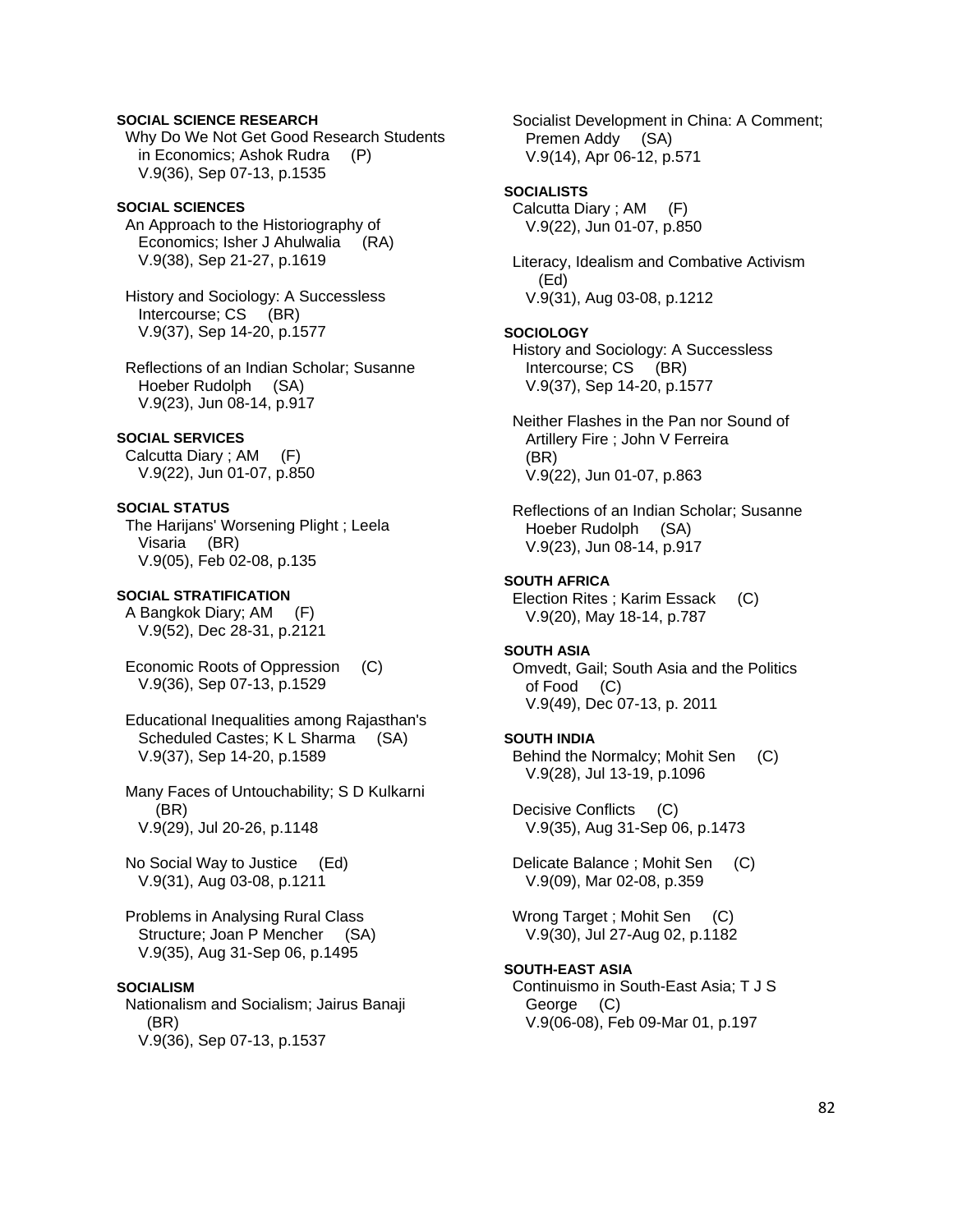# **SOVIET UNION**

- A Triangular Relationship ; M S Prabhakar (BR) V.9(09), Mar 02-08, p.363
- Booming Economy; Vinod Mehta (C) V.9(28), Jul 13-19, p.1099
- For a Mess of Dollars (Ed) V.9(47), Nov 22-29, p.1926
- Less Painful Each Time? (Ed) V.9(01-02), Jan 12-18, p.4
- Russia from Proletarian Revolution to Social Imperialism; Rohini Banaji (SA) V.9(06-08), Feb 09-Mar 01, p.255
- Soviet Doubts about Steel Programme  $(C)$ V.9(20), May 18-14, p.783

# **SPACE PROGRAMME**

 Unspelled Objectives; R S Ganapathy (C) V.9(23), Jun 08-14, p.895

#### **SRI LANKA**

 Diplomatissimo; Romesh Thapar (F) V.9(27), Jul 06-12, p.1052

 National Accounts and the Regression Enthusiast Sri Lanka: A Study; Arun Shourie (SA) V.9(52), Dec 28-31, p.2141

**STATE ELECTRICITY BOARDS**  Grim Power Prospects (C) V.9(19), May 11-17, p.757

 Powermen's Strike (C) V.9(18), May 04-10, p.714

### **STOCK MARKET**

 Great Crash (Ed) V.9(37), Sep 14-20, p.1556

 No Cause for Insomnia (Ed) V.9(41), Oct 11-12, p.1713

 Stock Valuation Rule: Case for Revision; Sampat P Bagchi (RA) V.9(35), Aug 31-Sep 06, p.M65

 No Cause for Insomnia (Ed) V.9(41), Oct 11-12, p.1713 Stock Price Level: A Predictive Analysis ; Pranab Sen (RA) V.9(48), Nov 30-Dec 06, p.M81 **STRIKES AND LOCKOUTS**  The Big Stick for Workers; BM (C) V.9(24), Jun 15-21, p.939 The Fall-Out; MR (C) V.9(23), Jun 08-14, p.892 The Mid-Night Knock (C) V.9(21), May 25-31, p.817 The Politics of the Strike ; Romesh Thapar (F) V.9(23), Jun 08-14, p.887 The Turning Point? ; Romesh Thapar (F) V.9(19), May 11-17, p.746 An Opening to a Joint Front (C) V.9(09), Mar 02-08, p.351 Calcutta Diary ; AM (F) V.9(12), Mar 23-29, p.462 Calcutta Diary; AM (F) V.9(15), Apr 13-19, p.577 Despite the INTUC (C) V.9(04), Jan 26-Feb 01, p.91 Dhondy, Farrukh (C) V.9(26), Jun 29-Jul 05, p.1007 Growing Power (Ed) V.9(22), Jun 01-07, p.846 Miners in the Lurch (C) V.9(45-46), Nov 9-23, p.1891 Old Force in New Grab; Harish Chandola (C) V.9(42), Oct 19-25, p.1773 Over to the Police (Ed) V.9(20), May 18-14, p.773

**STOCKS AND SHARES**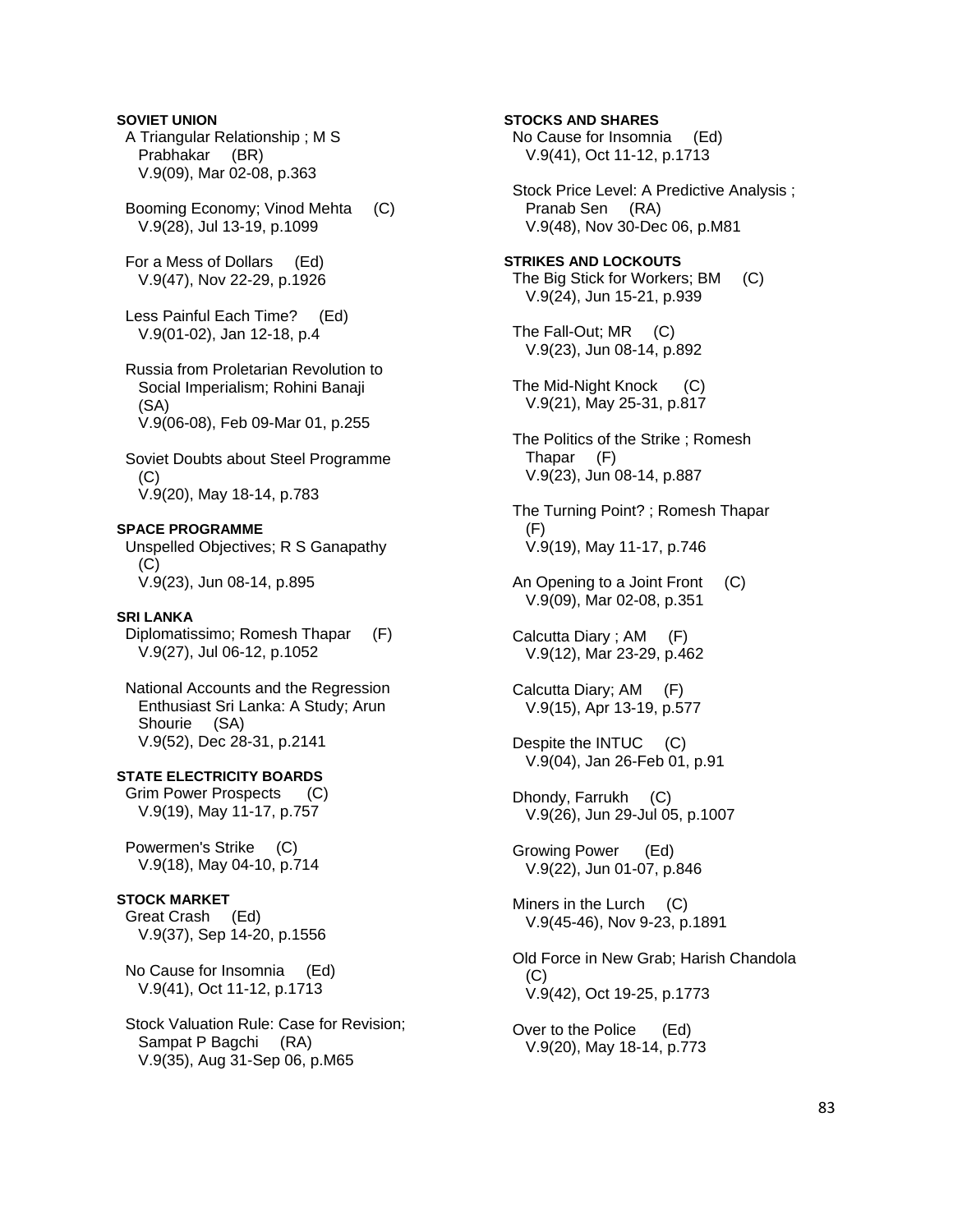### **STRIKES AND LOCKOUTS**

Paid Pipers; Nireekshak (F) V.9(19), May 11-17, p.763

 Powermen's Strike (C) V.9(18), May 04-10, p.714

 Pre-emptive Strike by Government; MR  $(C)$ V.9(18), May 04-10, p.713

 Railway Strike (Ed) V.9(17), Apr 27-May 03, p.649

- Shah's Writ Here Too? (Ed) V.9(15), Apr 13-19, p.574
- Student Protest: A Beginning? (Ed) V.9(15), Apr 13-19, p.574

 Subsidising the Rich (Ed) V.9(19), May 11-17, p.743

 United We Stand (Ed) V.9(20), May 18-14, p.776

 Vanished Bounty (Ed) V.9(05), Feb 02-08, p.114

- What the Country Can Afford: And What It Cannot! (Ed) V.9(19), May 11-17, p.741
- With a Little Bit of Threat; Nireekshak  $(F)$ V.9(22), Jun 01-07, p.862
- With Leaders like These... (C) V.9(12), Mar 23-29, p.472

#### **STUDENTS**

 Bullets for Bread (Ed) V.9(04), Jan 26-Feb 01, p.84

 Curious Nexus (Ed) V.9(43), Oct 26-Nov 01, p.1796

 A Flood of Doubt and Hope; Naryan Arvind Das (C) V.9(37), Sep 14-20, p.1564

 Limits of Students Mobilisation; Bharat Jhunjhunwala (C) V.9(52), Dec 28-31, p.2135

 Politicisation of Middle Class Youth; Narendra Panjwani (C) V.9(38), Sep 21-27, p.1604 Politics of Backwardness (C) V.9(17), Apr 27-May 03, p.665 Preparing for Democracy; Harish Chandola  $(C)$  V.9(03), Jan 19-25, p.56 Reluctant Rulers; Harish Chandola (C) V.9(01-02), Jan 12-18, p.19 Shah's Writ Here Too; N K Singh (LE) V.9(28), Jul 13-19, p.1085 Shah's Writ Here Too? (Ed) V.9(15), Apr 13-19, p.574 Student Protest: A Beginning? (Ed) V.9(15), Apr 13-19, p.574 Students Fill the Vacuum; B K Bhattacharyya (C) V.9(27), Jul 06-12, p.1056 **SUGAR INDUSTRY**  A Matter of Irrelevance (Ed) V.9(11), Mar 16-22, p.420 Contractors' Opera ; Amrita Rangaswami (C) V.9(05), Feb 02-08, p.126 Contractors' Opera; Amrita Rangaswami (LE) V.9(23), Jun 08-14, p.884 **SUGARCANE**  Contractors' Opera ; Amrita Rangaswami (C) V.9(05), Feb 02-08, p.126 **SUPPLY AND DEMAND**  A Tautology Has Its Uses... (BR) V.9(14), Apr 06-12, p.555 **SURAT**  Small Farmers' Development Agency: Experience in Surat District; Mahendra D Desai (SA)

V.9(31), Aug 03-08, p.1245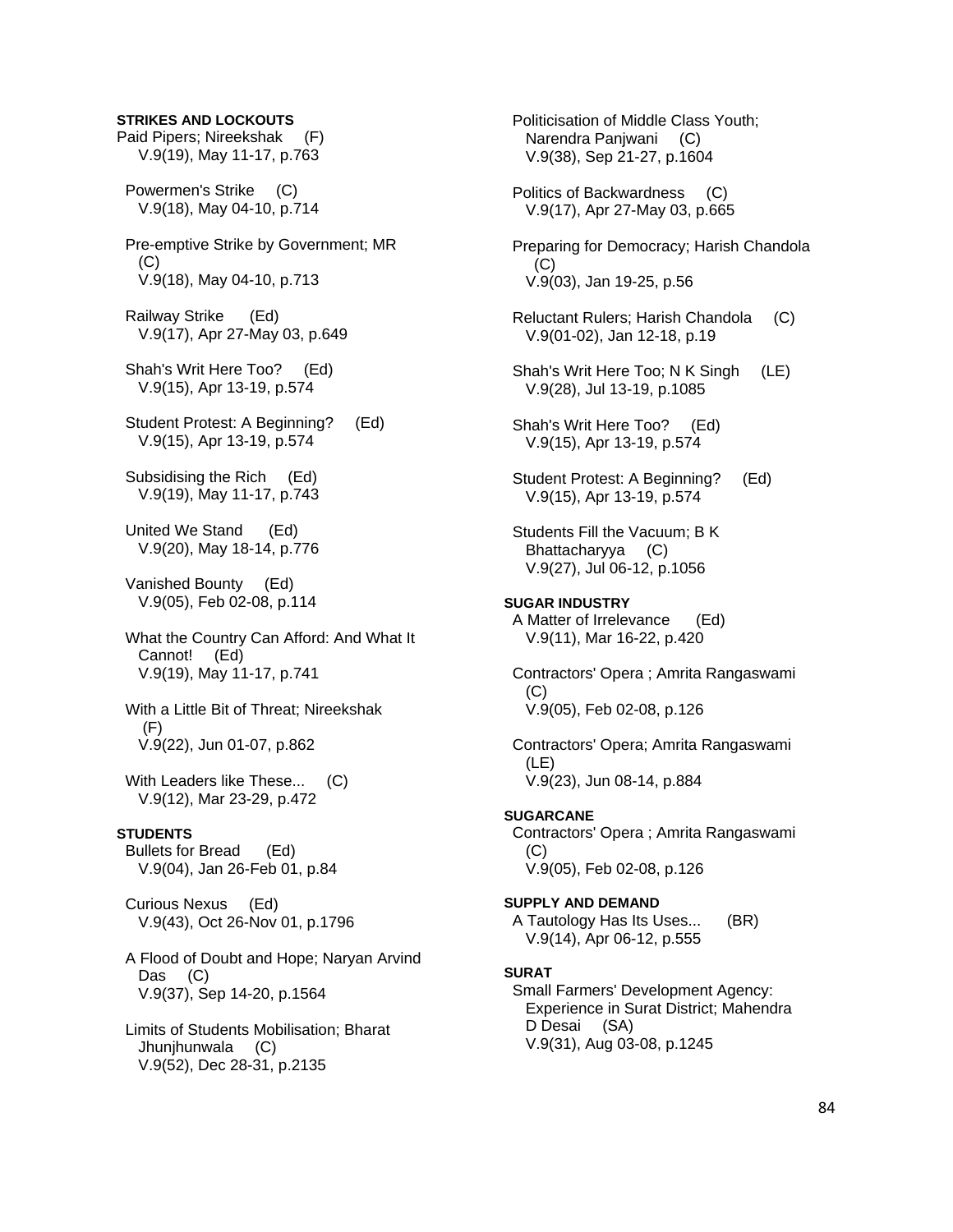**TAMILNADU**  A Chronicle of the DMK Split ; Ramaswamy K Sastry (SA) V.9(13), Mar 30-Apr 05, p.527 The Harijans' Worsening Plight ; Leela Visaria (BR) V.9(05), Feb 02-08, p.135 Alignments in Tamil Nadu; Mohit Sen (C) V.9(16), Apr 20-26, p.628 Conflicts and Contradictions in the 'Green Revolution': The Case of Tamil Nadu ; Joan P Mencher (SA) V.9(06-08), Feb 09-Mar 01, p.309 Election Antics (C) V.9(09), Mar 02-08, p.355 Full Circle (C) V.9(35), Aug 31-Sep 06, p.1471 Grim Power Prospects (C) V.9(19), May 11-17, p.757 Karunanidhi's Dangerous Diversion; Mohit Sen (C) V.9(26), Jun 29-Jul 05, p.1006 Passing of the Periyar (C) V.9(01-02), Jan 12-18, p.13 Petty Issues for Petty Politics (C) V.9(29), Jul 20-26, p.1138 Problems in Analysing Rural Class Structure; Joan P Mencher (SA) V.9(35), Aug 31-Sep 06, p.1495 Receding Waves (C) V.9(11), Mar 16-22, p.429 The Rice the Rats Ate (C) V.9(44), Nov 02-08, p.1843 Twists in Tamil Nadu; Mohit Sen (C) V.9(44), Nov 02-08, p.1845 With Leaders like These... (C) V.9(12), Mar 23-29, p.472

 Falling Apart (Ed) V.9(20), May 18-14, p.774 **TARRIF REFORMS**  New Light on Central Excise (C) V.9(47), Nov 22-29, p.1935 **TAX EVASION**  Tax Concession as a Remedy for Evasion ; A K Das Gupta (SA) V.9(22), Jun 01-07, p.875 Taxes and Incentives: Myth and Reality (SA) V.9(11), Mar 16-22, p.447 **TAX EXEMPTIONS**  Efficacy of Tax Incentives: 'Tax Expenditure Analysis' and Its Relevance for India; Amaresh Bagchi (SA) V.9(24), Jun 15-21, p.951 Futility of Tax Incentives (Ed) V.9(16), Apr 20-26, p.613 Tax Concession as a Remedy for Evasion ; A K Das Gupta (SA) V.9(22), Jun 01-07, p.875 **TAX PAYERS**  Erosion of Incomes of Income-Tax Payers through Inflation; N J Jhaveri (SA) V.9(40), Oct 05-11, p.1701 **TAX SYSTEM**  Taxes and Incentives: Myth and Reality (SA) V.9(11), Mar 16-22, p.447 **TAXATION**  A Tale of Two Committees (C) V.9(10), Mar 09-15, p.383 False Flourish (Ed) V.9(30), Jul 27-Aug 02, p.1173 The Final Option (Ed) V.9(31), Aug 03-08, p.1209 Hands up, without Fight; BM (C) V.9(31), Aug 03-08, p.1222 Many Loose Ends ; P R Panchmukhi (C) V.9(14), Apr 06-12, p.544

**TARAPUR**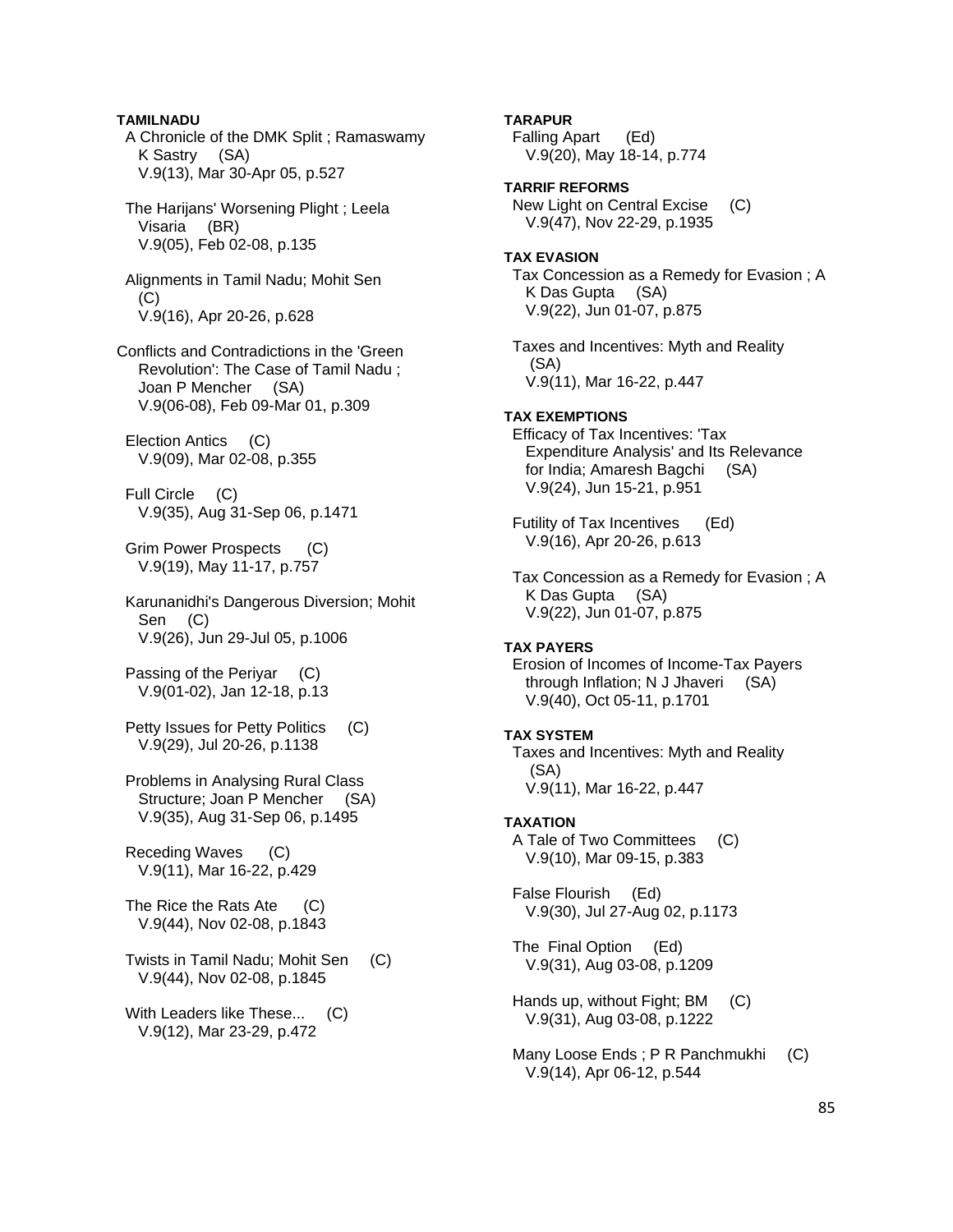# **TAXATION**

 Stock Valuation Rule: Case for Revision; Sampat P Bagchi (RA) V.9(35), Aug 31-Sep 06, p.M65

 Taxes and Incentives: Myth and Reality (SA) V.9(11), Mar 16-22, p.447

 Trick Is in the Terminology (Ed) V.9(35), Aug 31-Sep 06, p.1462

#### **TAXES**

 Calcutta Diary; AM (F) V.9(10), Mar 09-15, p.381

 Efficacy of Tax Incentives: 'Tax Expenditure Analysis' and Its Relevance for India; Amaresh Bagchi (SA) V.9(24), Jun 15-21, p.951

 Tax Concession as a Remedy for Evasion ; A K Das Gupta (SA) V.9(22), Jun 01-07, p.875

 Taxes and Incentives: Myth and Reality (SA) V.9(11), Mar 16-22, p.447

 Taxing the Rich without Hurting Them (C) V.9(24), Jun 15-21, p.942

### **TEA INDUSTRY**

 The Imperatives of an Agreement (Ed) V.9(09), Mar 02-08, p.339

 India and the World Tea Economy; K B K Rao and Angus Hone (SA) V.9(28), Jul 13-19, p.1111

#### **TEACHERS**

Pacifier: For Some ; J V Deshpande (C) V.9(16), Apr 20-26, p.626

 Part of the Pattern (Ed) V.9(18), May 04-10, p.704

 Recognition to Teachers, at Last! ; Ashok Rudra and T N Srinivasan (P) V.9(20), May 18-14, p.780

 Too Many Seminars; Ashok Rudra (P) V.9(49), Dec 07-13, p.2020

**TECHNOLOGY TRANSFER**  Political Economy of Technology Transfer; Frederick F Clairmonte (RA) V.9(20), May 18-14, p.789 **TELENGANA MOVEMENT**  The Telengana Armed Struggle; Barry Pavier (F) V.9(32-34), Aug 09-30, p.1413 **TELEVISION**  Satellite TV Revisited ; B D Dhawan (SA) V.9(16), Apr 20-26, p.634 **TENANCY**  How Officials Sabotage Land Reform (C) V.9(43), Oct 26-Nov 01, p.1807 Share Cropping ; P K Bardhan and T N Srinivasan (LE) V.9(10), Mar 09-15, p.377 Village Lease Markets for Agricultural Land: Some Approaches for Analysis ; V M Rao (RA) V.9(26), Jun 29-Jul 05, p.A55 **TEXTILE INDUSTRY**  Lion Cloth on Too High a Peg (C) V.9(37), Sep 14-20, p.1563 Managing a Contrived Recession (Ed) V.9(43), Oct 26-Nov 01, p.1795 The Recession Scare; BM (C) V.9(43), Oct 26-Nov 01, p.1805 With Leaders like These... (C) V.9(12), Mar 23-29, p.472 **THAILAND**  Reluctant Rulers; Harish Chandola (C) V.9(01-02), Jan 12-18, p.19 **TOURISM POLICY**  Notes of a Rural Area Development Tourist; John P Lewis (RA) V.9(26), Jun 29-Jul 05, p.A42 **TRADE AGREEMENTS**  No OPEC This (Ed) V.9(51), Dec 21-27, p.2079

86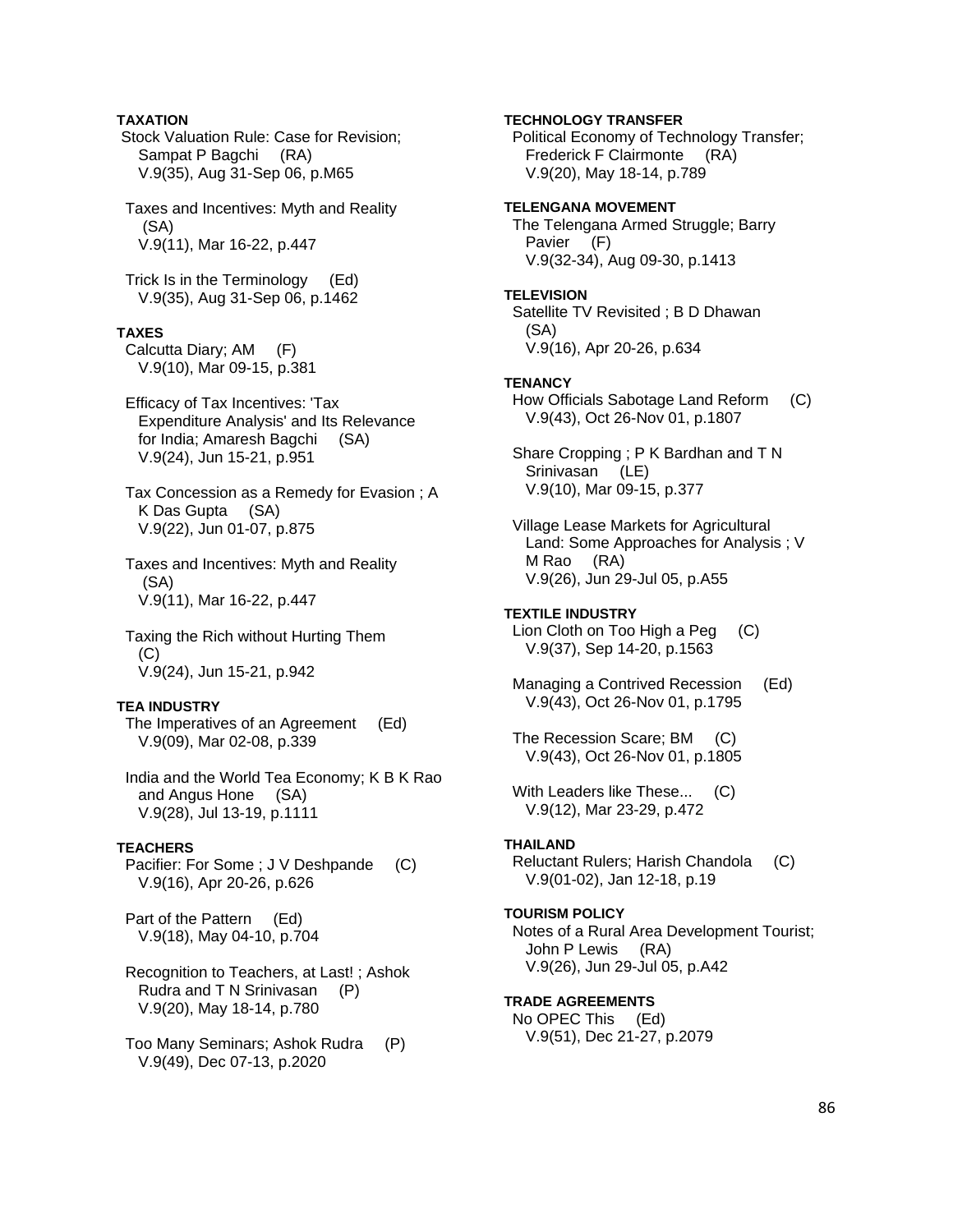# **TRADE ASSOCIATIONS**

 Joint Sector and 'Control' of Indian Monopoly ; Aurobindo Ghose (SA) V.9(23), Jun 08-14, p.906

 Making a Scapegoat of Labour; BM (C) V.9(16), Apr 20-26, p.623

 United We Stand (Ed) V.9(20), May 18-14, p.776

### **TRADE STATISTICS**

 Stock Price Level: A Predictive Analysis ; Pranab Sen (RA) V.9(48), Nov 30-Dec 06, p.M81

### **TRADE UNIONS**

 The Wizardry That's Wanted ; Romesh Thapar (F) V.9(03), Jan 19-25, p.45

 An Opening to a Joint Front (C) V.9(09), Mar 02-08, p.351

 Brest-Beating By CITU (C) V.9(52), Dec 28-31, p.2134

 Collaborationist View of Labour ; S D Punekar (BR) V.9(50), Dec 14-20, p.2059

Despite the INTUC (C) V.9(04), Jan 26-Feb 01, p.91

 Pre-emptive Strike by Government; MR (C) V.9(18), May 04-10, p.713

 Rule by Military Proxy; Lajpat Rai (C) V.9(18), May 04-10, p.717

 Vanished Bounty (Ed) V.9(05), Feb 02-08, p.114

With Leaders like These... (C) V.9(12), Mar 23-29, p.472

 Workers' Conferences without Workers  $(C)$ V.9(43), Oct 26-Nov 01, p.1804

# **TRAINING**

 A Cold Look at Indian Managers; S L Rao (BR) V.9(27), Jul 06-12, p.1061

#### **TRANSITION ECONOMIES**

 The Great Leap Forward in China: An Analysis of the Nature of Socialist Transformation; Duara Prasenjit (F) V.9(32-34), Aug 09-30, p.1365

#### **TRIBAL LANDS**

 Alienation of Adivasis' Lands: Government Not Serious ; S D Kulkarni (C) V.9(35), Aug 31-Sep 06, p.1469

### **TRIBALS**

 From Inertia into Ineptitude (Ed) V.9(49), Dec 07-13, p.2003

 Government's War on Adivasis; Sharad Patil (C) V.9(43), Oct 26-Nov 01, p.1808

 Misleading Preoccupations ; Uma Ramaswamy (BR) V.9(48), Nov 30-Dec 06, p.1983

 Organising the Adivasis (C) V.9(06-08), Feb 09-Mar 01, p.173

### **TUBEWELLS**

 The Bamboo Tubewell: A Low Cost Device for Exploiting Ground Water; P S Appu (RA) V.9(26), Jun 29-Jul 05, p.A63

 Utilisation of Ground Water Resources: Public versus Private Tubewells; B D Dhawan (RA) V.9(39), Sep 28-Oct 04, p.A75

### **UNCTAD**

 Political Economy of Technology Transfer; Frederick F Clairmonte (RA) V.9(20), May 18-14, p.789

### **UNDERDEVEOPMENT**

 On the Latin American View of Underdevelopment; Vinod Vyasulu (SA) V.9(15), Apr 13-19, p.607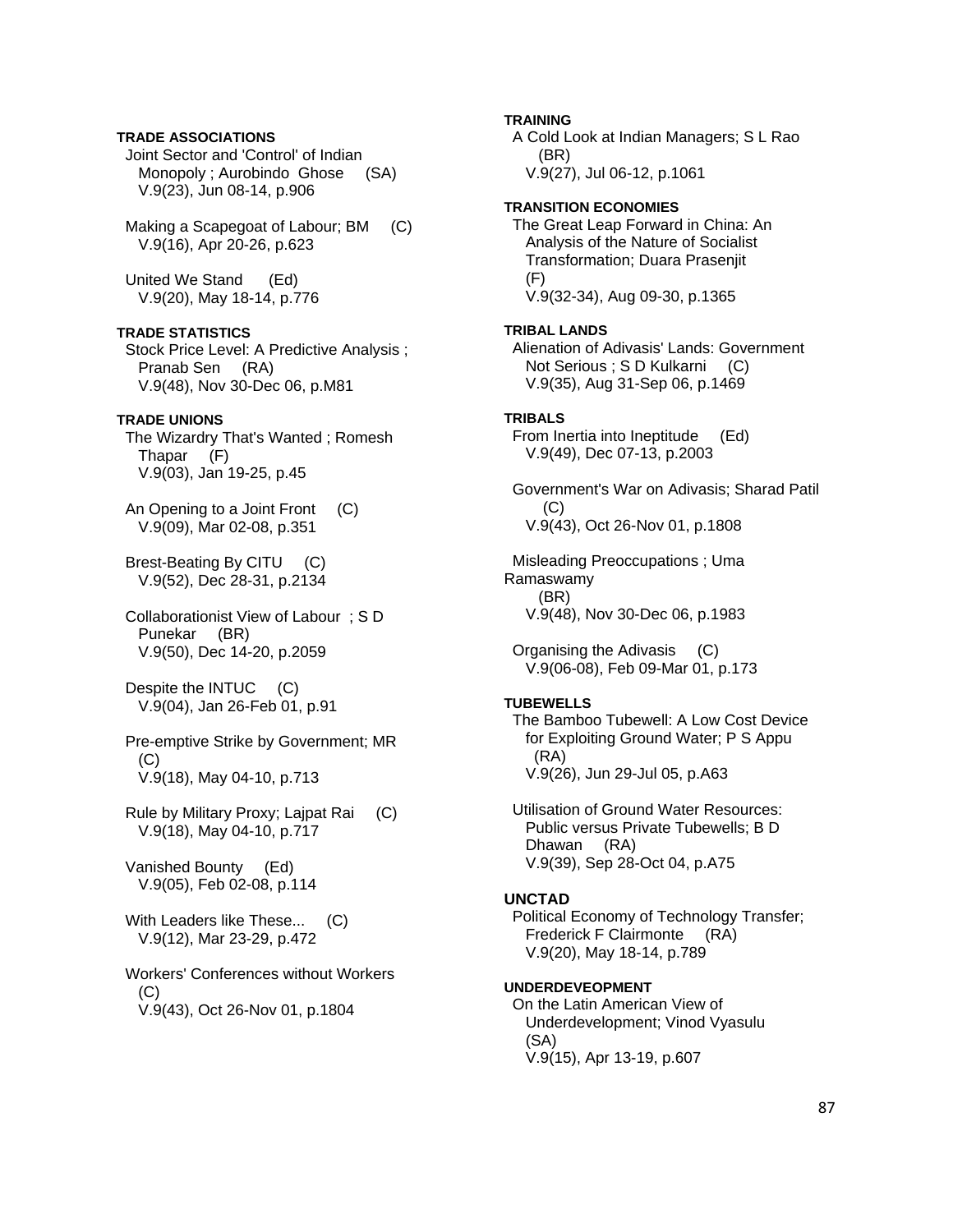**UNEMPLOYMENT**  Predicament of a Besieged President (Ed) V.9(52), Dec 28-31, p.2114

**UNIT TRUST OF INDIA**  Behind the Proxy War (Ed) V.9(24), Jun 15-21, p.933

UNITED KINGDOM Costly Loyalty (Ed) V.9(17), Apr 27-May 03, p.650

**UNIT TRUST OF INDIA** 

Nationalising Disruption ; Farrukh Dhondy (C) V.9(01-02), Jan 12-18, p.17

 Time to Move out of Sterling (Ed) V.9(12), Mar 23-29, p.458

 To Eat the Cake and Have It (Ed) V.9(14), Apr 06-12, p.535

**UNITED NATIONS**  India's Vote on Chile (Ed) V.9(45-46), Nov 9-23, p.1878

 A Matter of Internal Distribution (Ed) V.9(47), Nov 22-29, p.1926

 Neo-Colonialism at Asian Development Bank Meeting ; Harish Chandola (C) V.9(21), May 25-31, p.821

**UNITED STATES**  By Courtesy of Americans (C)

V.9(40), Oct 05-11, p.1692

Calcutta Diary; AM (F) V.9(27), Jul 06-12, p.1051

 Continued US Perfidy in Indochina ; Harish Chandola (C) V.9(20), May 18-14, p.788

 Last Stage of Imperialism; GPD (F) V.9(40), Oct 05-11, p.1691

Nixon Goes, Presidential Absolutism Remains; Swadesh Rana (C) V.9(38), Sep 21-27, p.1609

 Predicament of a Besieged President (Ed) V.9(52), Dec 28-31, p.2114 The Importance of Diego Garcia ; G P Deshpande (C) V.9(13), Mar 30-Apr 05, p.505 The President as Product (Ed) V.9(35), Aug 31-Sep 06, p.1461 **UNITED STATES AND CHILE RELATION**  Food and Faith (Ed) V.9(45-46), Nov 9-23, p.1880 **UNIVERSITIES**  Carrot for Rich Farmers, Stick for Farm Workers (Ed) V.9(42), Oct 19-25, p.1755 Futurology and Public Systems Analysis: A Major Social Need ; J G Krishnayya (RA) V.9(48), Nov 30-Dec 06, p.M101 Going under with Nonchalance (Ed) V.9(37), Sep 14-20, p.1557 International Academic Trafficking; Philip G Altbach (BR) V.9(05), Feb 02-08, p.136 Of Irrelevance with Irreverence (Ed) V.9(35), Aug 31-Sep 06, p.1462 Pacifier: For Some ; J V Deshpande (C) V.9(16), Apr 20-26, p.626 Part of the Pattern (Ed) V.9(18), May 04-10, p.704 Recognition to Teachers, at Last! ; Ashok Rudra and T N Srinivasan (P) V.9(20), May 18-14, p.780 Reluctant Rulers; Harish Chandola (C) V.9(01-02), Jan 12-18, p.19 Sudden End of a Movement (C) V.9(20), May 18-14, p.784 **UNTOUCHABLES**  Many Faces of Untouchability; S D Kulkarni (BR) V.9(29), Jul 20-26, p.1148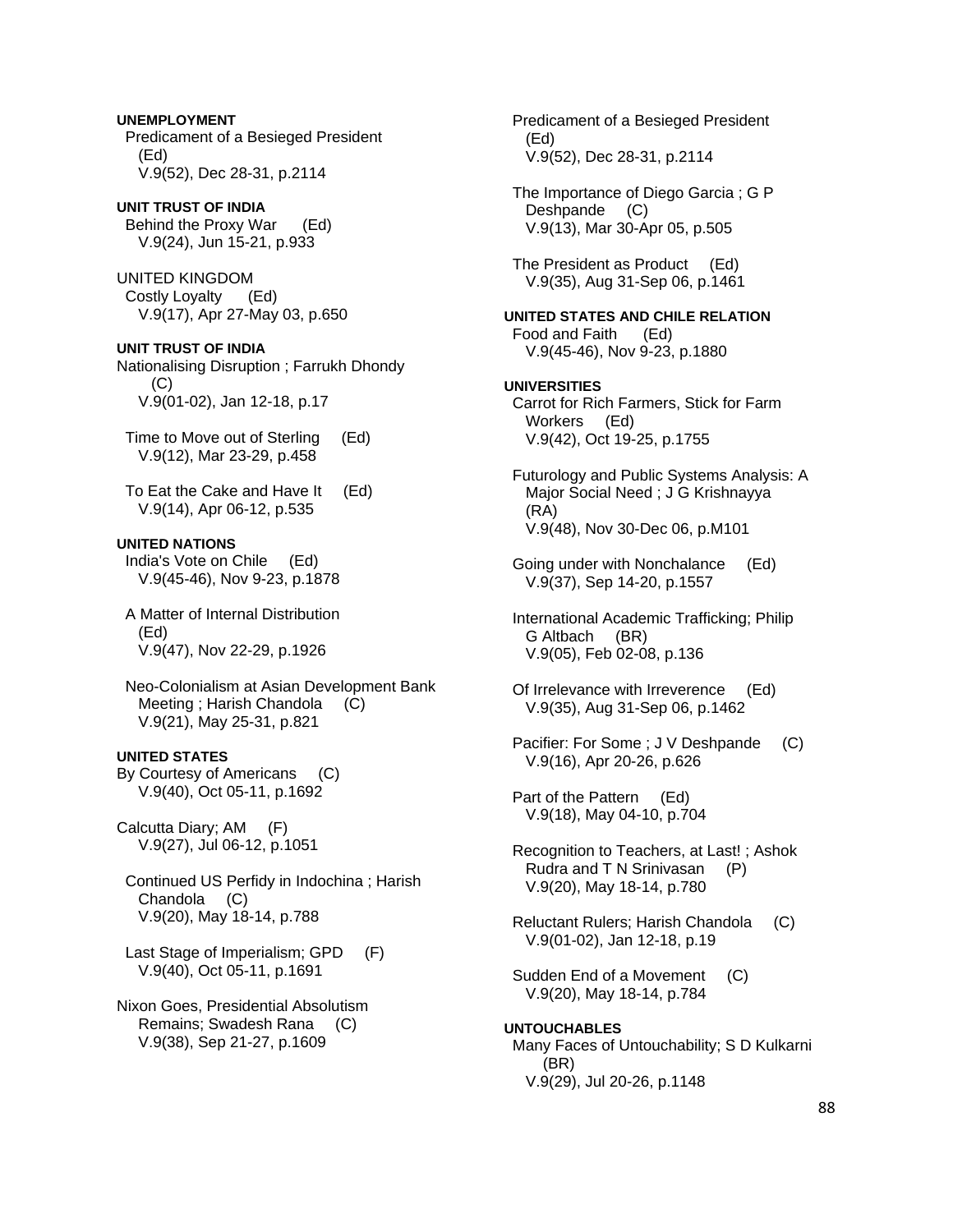# **UNTOUCHABLES**

 Scheduled Castes and Scheduled Tribes: Problems and Policies ; S D Kulkarni (BR) V.9(42), Oct 19-25, p.1775

#### **URUGUAY**

 Rule by Military Proxy; Lajpat Rai (C) V.9(18), May 04-10, p.717

**UTTAR PRADESH**  Case of the Missing Tax (Ed) V.9(25), Jun 22-28, p.962

 Changing Pattern of Inter-Party Competition in Uttar Pradesh: An Analysis of the 1974 Election; V B Singh (F) V.9(32-34), Aug 09-30, p.1421

 Emergence of Regional Forces; Mahadeo Prasad Verma (LE) V.9(19), May 11-17, p.745

Low Key, High Stakes; MR (C) V.9(04), Jan 26-Feb 01, p.95

 Some More Feudal Rivalries ; Anees Chishti (C) V.9(24), Jun 15-21, p.947

 Uttar Pradesh Casts Its Shadow; Romesh Thapar (F) V.9(05), Feb 02-08, p.123

**VEGETABLE OIL INDUSTRY**  Cooked Up (Ed) V.9(27), Jul 06-12, p.1048

 Cooked Up; A C Chhattrapati (LE) V.9(31), Aug 03-08, p.1213

 Farce of Price Control (Ed) V.9(20), May 18-14, p.777

Writing on the Wall (Ed) V.9(24), Jun 15-21, p.931

# **VIETNAM**

 Liberated Areas Consolidated; Harish Chandola (C) V.9(30), Jul 27-Aug 02, p.1185

 Rai (C) V.9(49), Dec 07-13, p.2013 **WAGE BOARDS**  Taken for a Ride; Nireekshak (F) V.9(09), Mar 02-08, p.341 **WAGES, PERKS AND BONUS**  The Big Stick for Workers; BM (C) V.9(24), Jun 15-21, p.939 The Dishonesty of It All (Ed) V.9(22), Jun 01-07, p.845 Beedi Workers of Sinnar (C) V.9(24), Jun 15-21, p.945 Browbeating Labour (Ed) V.9(06-08), Feb 09-Mar 01, p.163 Calcutta Diary ; AM (F) V.9(12), Mar 23-29, p.462 Contractors' Opera; Amrita Rangaswami (LE) V.9(23), Jun 08-14, p.884 Criteria of a Rational Wage Policy; A K Das Gupta (SA) V.9(42), Oct 19-25, p.1779 Despite the INTUC (C) V.9(04), Jan 26-Feb 01, p.91 Dhondy, Farrukh (C) V.9(26), Jun 29-Jul 05, p.1007 Economics and Politics of Growing Grass; Gautam Appa (C) V.9(52), Dec 28-31, p.2137 End of Ancien Regime? (Ed) V.9(12), Mar 23-29, p.458 Facade of Action (C) V.9(28), Jul 13-19, p.1091 In Financial Trouble (C) V.9(20), May 18-14, p.785 Labour: The Scapegoat (Ed) V.9(26), Jun 29-Jul 05, p.995

Whither the Paris Peace Accords; Lajpat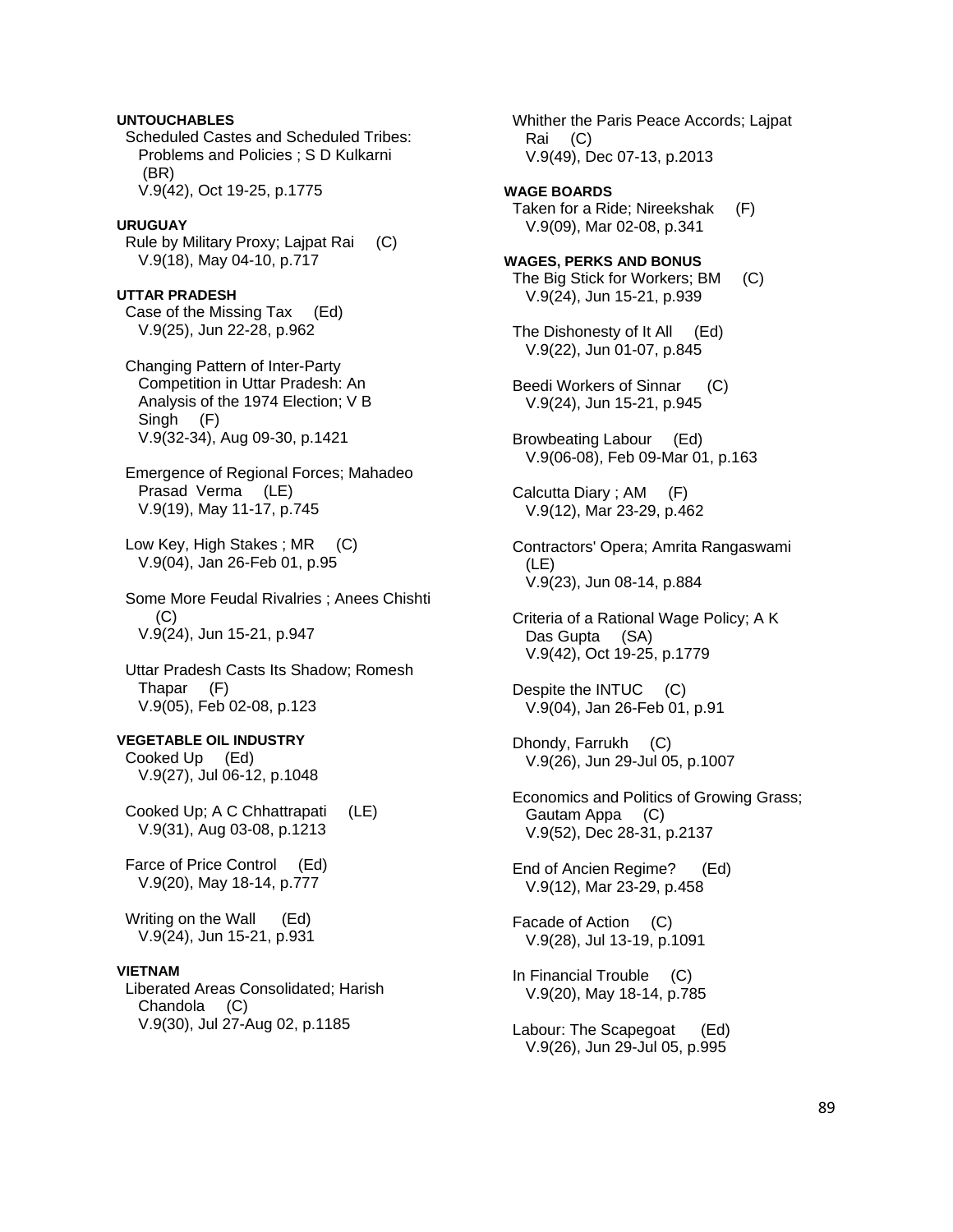**WAGES, PERKS AND BONUS**  Making a Scapegoat of Labour; BM (C) V.9(16), Apr 20-26, p.623 Massacre of Devbaath (C) V.9(39), Sep 28-Oct 04, p.1650 Nationalising Disruption ; Farrukh Dhondy (C) V.9(01-02), Jan 12-18, p.17 Pacifier: For Some ; J V Deshpande (C) V.9(16), Apr 20-26, p.626 Part of the Pattern (Ed) V.9(18), May 04-10, p.704 Powermen's Strike (C) V.9(18), May 04-10, p.714 Pre-emptive Strike by Government; MR (C) V.9(18), May 04-10, p.713 Railway Strike (Ed) V.9(17), Apr 27-May 03, p.649 Recognition to Teachers, at Last! ; Ashok Rudra and T N Srinivasan (P) V.9(20), May 18-14, p.780 What the Country Can Afford: And What It Cannot! (Ed) V.9(19), May 11-17, p.741 With Leaders like These... (C) V.9(12), Mar 23-29, p.472 **WANCHOO COMMITTEE**  A Tale of Two Committees (C) V.9(10), Mar 09-15, p.383 Taxes and Incentives: Myth and Reality (SA) V.9(11), Mar 16-22, p.447 **WARS AND WARFARE**  If 1962 Had Not Happened... (Ed) V.9(22), Jun 01-07, p.848 Liberated Areas Consolidated; Harish

 Chandola (C) V.9(30), Jul 27-Aug 02, p.1185

 The Quiet War; Nireekshak (F) V.9(44), Nov 02-08, p.1852 Some Perplexing Questions; Surendra Bhutani (C) V.9(24), Jun 15-21, p.948 **WATER RESOURCE MANAGEMENT**  Utilisation of Ground Water Resources: Public versus Private Tubewells; B D Dhawan (RA) V.9(39), Sep 28-Oct 04, p.A75 Whistling in the Dark (C) V.9(30), Jul 27-Aug 02, p.1179 **WEST ASIA**  Of Troglodytes and Arabs (Ed) V.9(01-02), Jan 12-18, p.5 **WEST BENGAL**  The Great Migration of 1971: I: Exodus; Partha N Mukherji (SA) V.9(09), Mar 02-08, p.365 The Great Migration of 1971: II: Reception ; Partha N Mukherji (SA) V.9(10), Mar 09-15, p.399 The Great Migration of 1971: III: Return; Partha N Mukherji (SA) V.9(11), Mar 16-22, p.449 The Whipping Boy (Ed) V.9(18), May 04-10, p.701 1943 Being Re-Enacted (C) V.9(40), Oct 05-11, p.1687 An Opening to a Joint Front (C) V.9(09), Mar 02-08, p.351 Calcutta Diary; AM (F) V.9(05), Feb 02-08, p.121 Calcutta Diary ; AM (F) V.9(11), Mar 16-22, p.421 Calcutta Diary; AM (F) V.9(15), Apr 13-19, p.577 Calcutta Diary; AM (F) V.9(18), May 04-10, p.705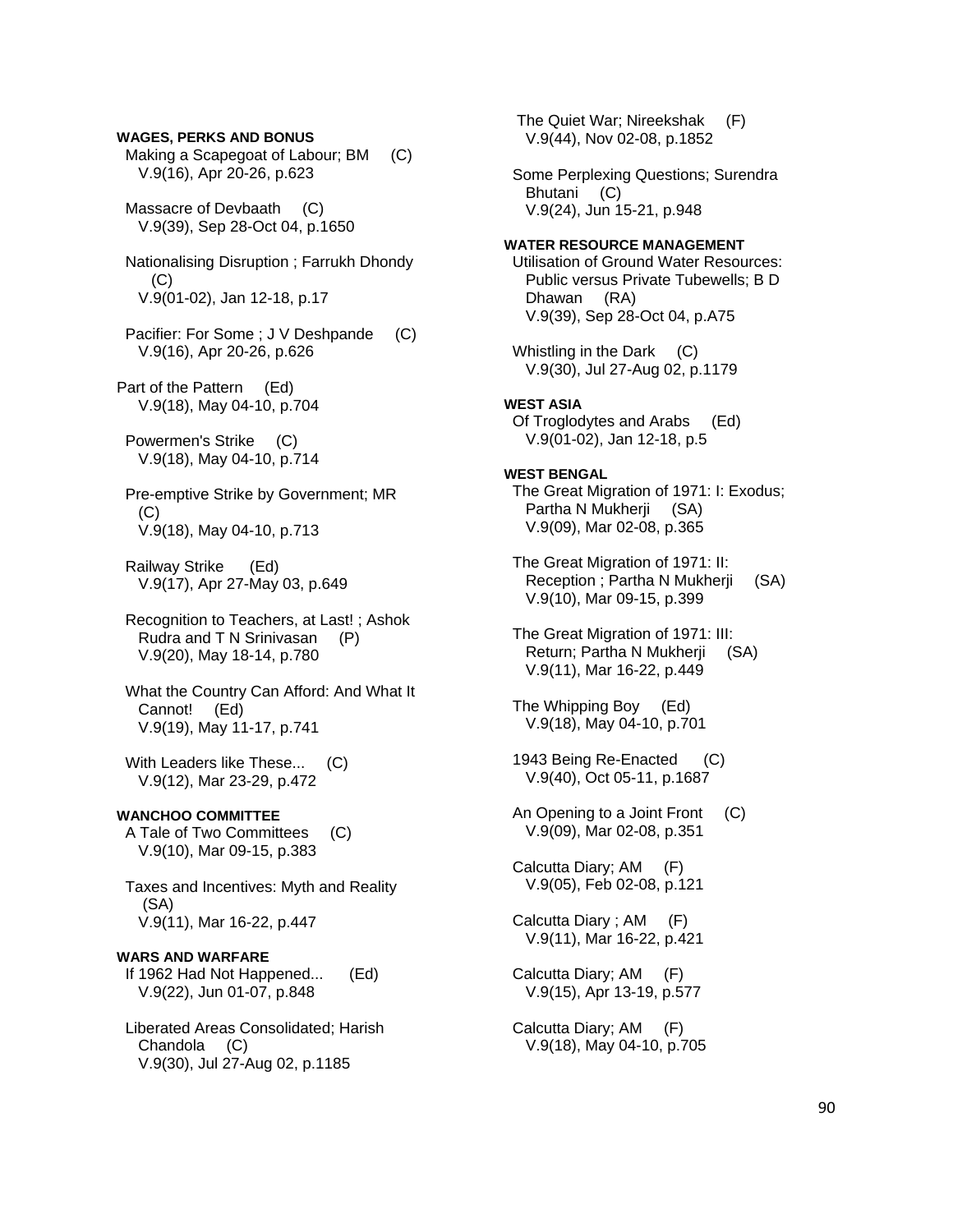Calcutta Diary; AM (F) V.9(19), May 11-17, p.747

 Congress Flags and Sten Guns (Ed) V.9(05), Feb 02-08, p.117

Despite the INTUC (C) V.9(04), Jan 26-Feb 01, p.91

 Detention Conditions in West Bengal; Amnesty International (C) V.9(38), Sep 21-27, p.1611

# **WEST BENGAL**

 Functions of the Nineteenth-Century Banian: A Document; Dipesh Chakrabarty and Ranajit Dasgupta (RA) V.9(35), Aug 31-Sep 06, p.M73

 A Generation Being Wiped Out; Amrita Rangaswami (C) V.9(48), Nov 30-Dec 06, p.1973

 A Matter of Socialisation; Ajit Roy (BR) V.9(48), Nov 30-Dec 06, p.1983

 New Forms of Fiddling (Ed) V.9(41), Oct 11-12, p.1712

 No Easy Arrangement (Ed) V.9(26), Jun 29-Jul 05, p.996

 Police Gangs up with Jotedars (C) V.9(49), Dec 07-13, p.2008

 Sick Politics, Sick Justice (Ed) V.9(29), Jul 20-26, p.1126

 Student Protest: A Beginning? (Ed) V.9(15), Apr 13-19, p.574

 Undeveloping Politics (C) V.9(26), Jun 29-Jul 05, p.1005

 Unquiet Crisis and Quiet CPI(M) (C) V.9(13), Mar 30-Apr 05, p.506

 Vanished Bounty (Ed) V.9(05), Feb 02-08, p.114

#### **WEST BERLIN**

 Brandt's Graceful Exit; Ramesh Jaura  $(C)$ V.9(22), Jun 01-07, p.861

**WEST EUROPE** 

 Inert Politics (Ed) V.9(42), Oct 19-25, p.1754

### **WEST GERMANY**

 Detente' Exposed; Ramesh Jaura (C) V.9(31), Aug 03-08, p.1225

### **WEST GODAVARI**

 Character of Poverty among Rural Labour: A Study of West Godavari District ; G Parthasarathy, Venkateswara S Rao and Dasaradha Rama G Rao (RA) V.9(13), Mar 30-Apr 05, p.A31

#### **WHEAT**

 Bonanza for Jowar Farmer (Ed) V.9(36), Sep 07-13, p.1512

 Bounty to Farmers (C) V.9(14), Apr 06-12, p.546

 End of the Wheat Bonanza? (C) V.9(10), Mar 09-15, p.393

 Necessary but Insufficient First Step; BM (C) V.9(40), Oct 05-11, p.1685

 Play-Acting (Ed) V.9(13), Mar 30-Apr 05, p.A1

 Returned with Thanks (Ed) V.9(13), Mar 30-Apr 05, p.498

 Round the Mulberry Bush (Ed) V.9(26), Jun 29-Jul 05, p.A41

**WHOLESALE PRICE**  Abdication by Government (C) V.9(18), May 04-10, p.708

 Eating the Plan Out (Ed) V.9(04), Jan 26-Feb 01, p.82

**WHOLESALE PRICE INDEX**  Abdication by Government (C) V.9(18), May 04-10, p.708

 Not a Matter of Mismanagement (Ed) V.9(06-08), Feb 09-Mar 01, p.161